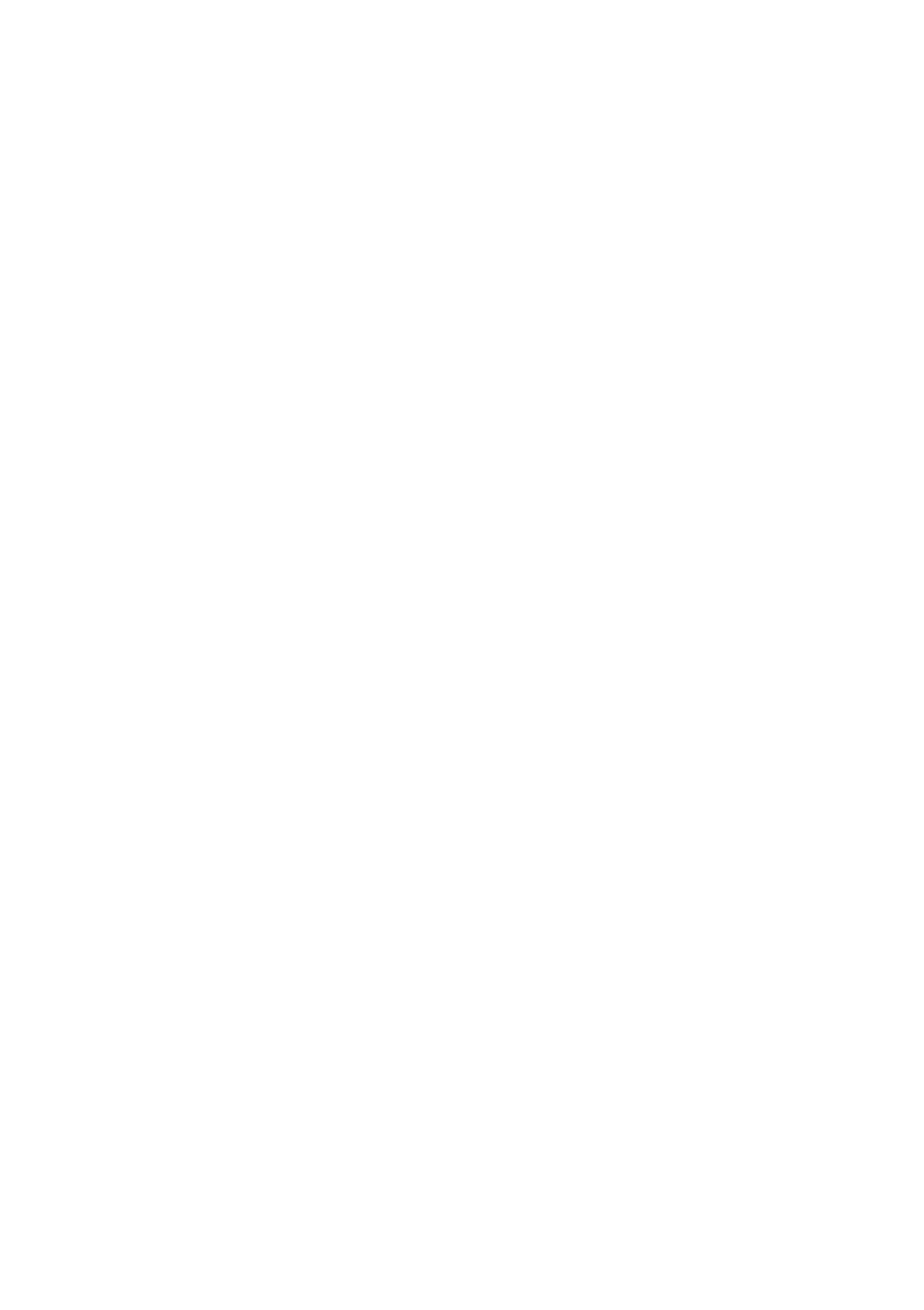

1. Gama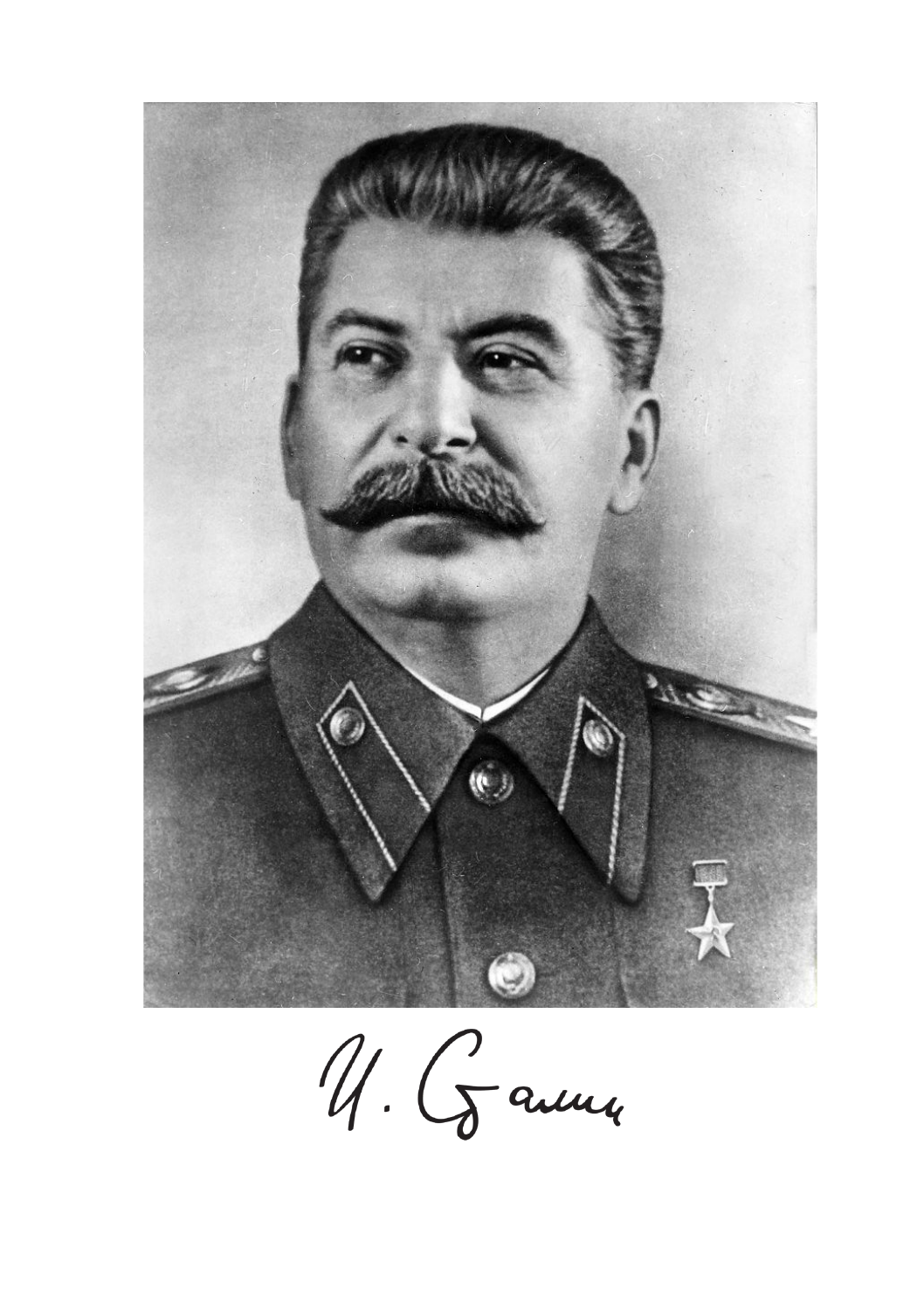Foreign Languages Press *Collection "Foundations" #1 Contact – redspark.contact@protonmail.com* https://foreignlanguages.press

Paris, 2020

ISBN: 978-2-491182-16-8

This edition of *The Foundations of Leninism* is a reprint of the First Edition (Second Printing), Foreign Languages Press, Peking, 1970.



This book is under license Attribution-ShareAlike 4.0 International (CC BY-SA 4.0) https://creativecommons.org/licenses/by-sa/4.0/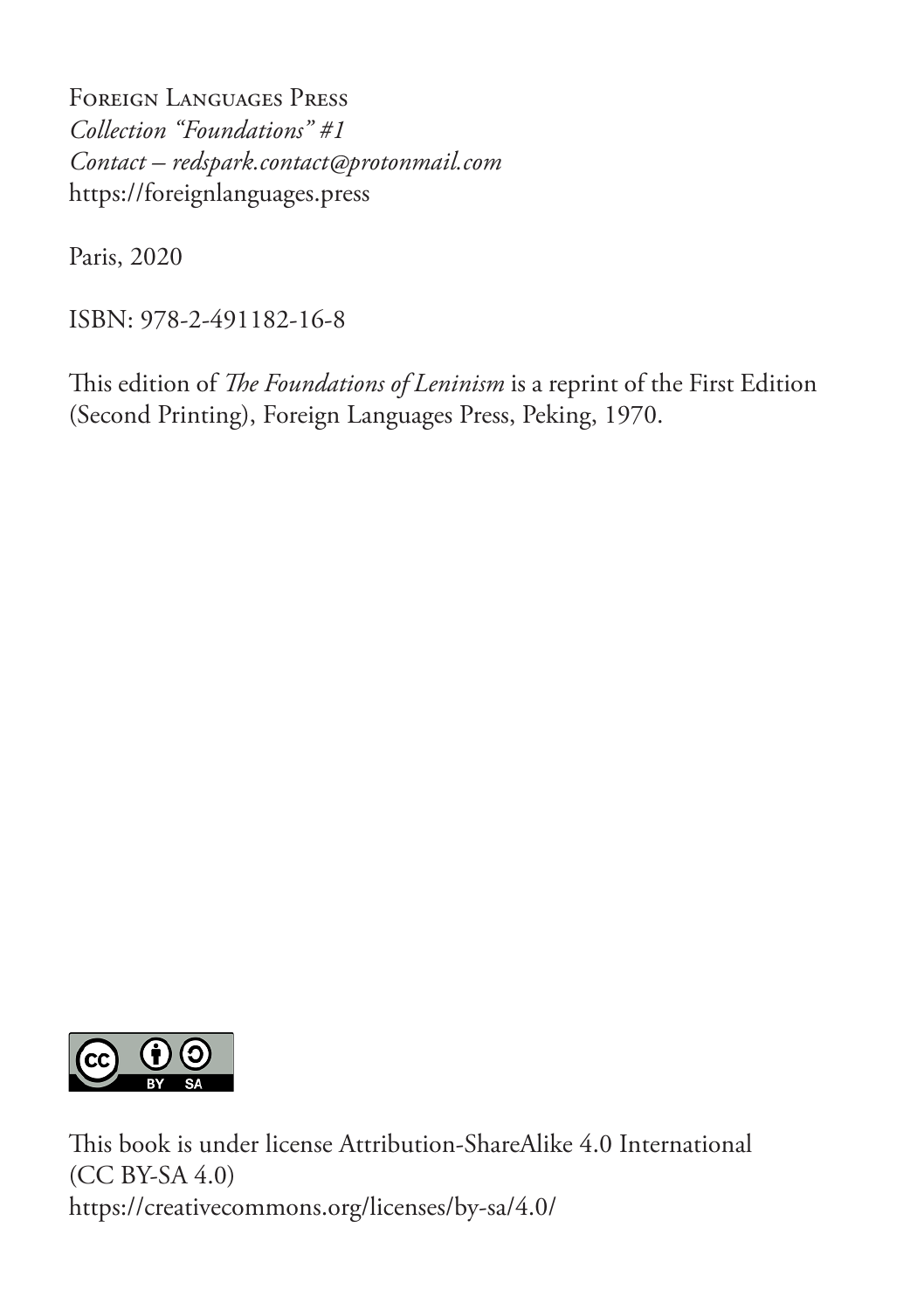## **Contents**

| Introduction  |                                  |     |
|---------------|----------------------------------|-----|
| Chapter I.    | The Historical Roots of Leninism | 5   |
| Chapter II.   | Method                           | 11  |
| Chapter III.  | Theory                           | 19  |
| Chapter IV.   | The Dictatorship of Proletariat  | 35  |
| Chapter V.    | The Peasant Question             | 47  |
| Chapter VI.   | The National Question            | 61  |
| Chapter VII.  | <b>Strategy and Tactics</b>      | 71  |
| Chapter VIII. | The Party                        | 87  |
| Chapter IX.   | Style in Work                    | 101 |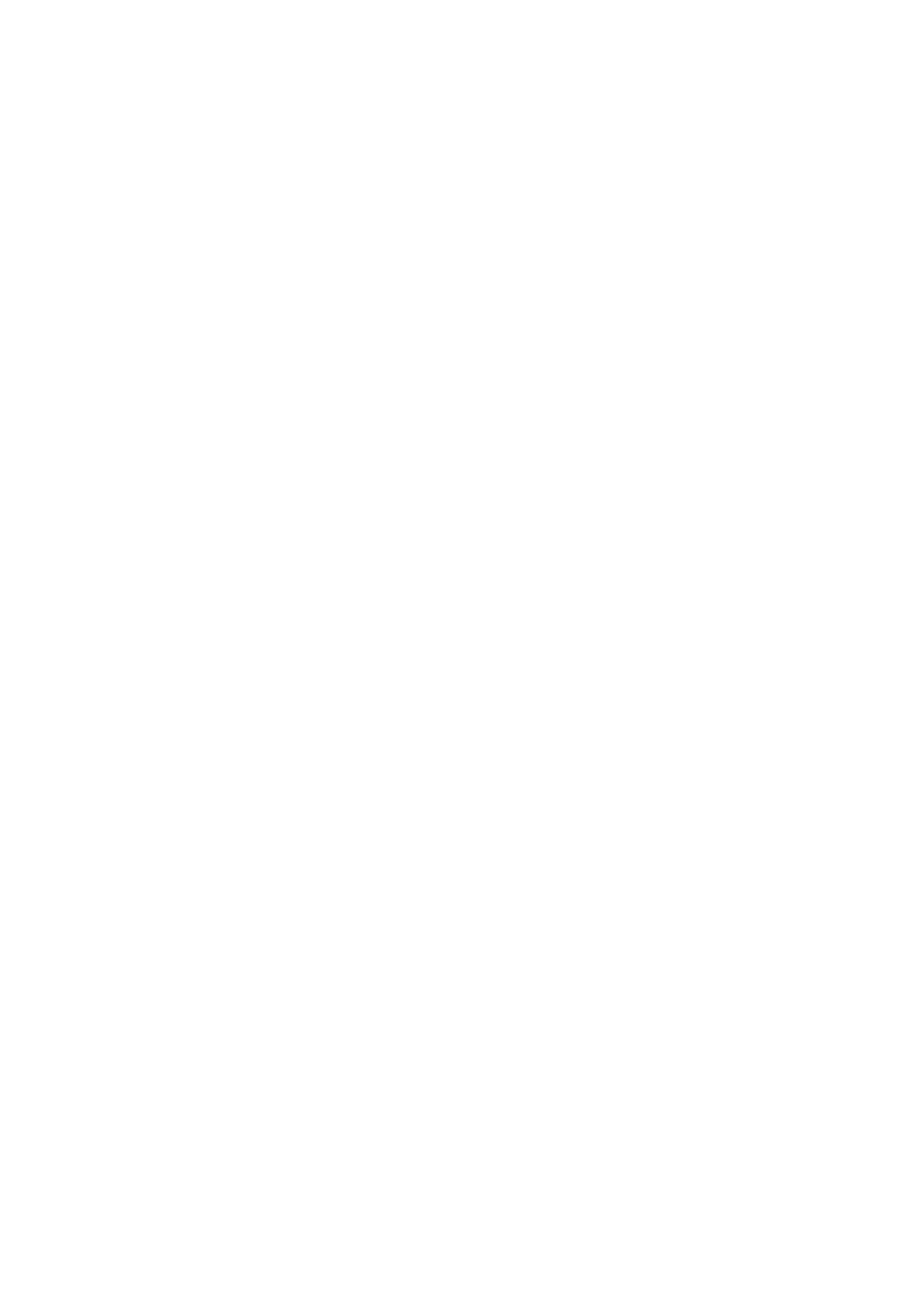## **Introduction**

*Dedicated to the Lenin Enrollment*<sup>1</sup> *J.V. Stalin*

The foundations of Leninism is a big subject. To exhaust it a whole volume would be required. Indeed, a number of volumes would be required. Naturally, therefore, my lectures cannot be an exhaustive exposition of Leninism; at best they can only offer a concise synopsis of the foundations of Leninism. Nevertheless, I consider it useful to give this synopsis, in order to lay down some basic points of departure necessary for the successful study of Leninism.

Expounding the foundations of Leninism still does not mean expounding the basis of Lenin's world outlook. Lenin's world outlook and the foundations of Leninism are not identical in scope. Lenin was a Marxist, and Marxism is, of course, the basis of his world outlook. But from this it does not at all follow that an exposition of Leninism ought to begin with an exposition of the foundations of Marxism. To expound Leninism means to expound the distinctive and new in the works of Lenin that Lenin contributed to the general treasury of Marxism and that is naturally connected with his name. Only in this sense will I speak in my lectures of the foundations of Leninism.

And so, what is Leninism?

Some say that Leninism is the application of Marxism to the conditions that are peculiar to the situation in Russia. This definition contains a particle of truth, but not the whole truth by any means. Lenin, indeed, applied Marxism to Russian conditions, and applied it in a masterly way. But if Leninism were only the application of Marxism to the conditions that are peculiar to Russia it would be a purely national and only a national, a purely Russian and only a Russian, phenomenon. We know, however, that Leninism is not merely a Russian, but an international phenomenon

<sup>1.</sup> J. V. Stalin's lectures, The Foundations of Leninism, were published in Pravda in April and May 1924. In May 1924, J. V. Stalin's pamphlet On Lenin and Leninism appeared, containing the reminiscences on Lenin and the lectures The Foundations of Leninism. J. V. Stalin's work The Foundations of Leninism is included in all the editions of his book Problems of Leninism.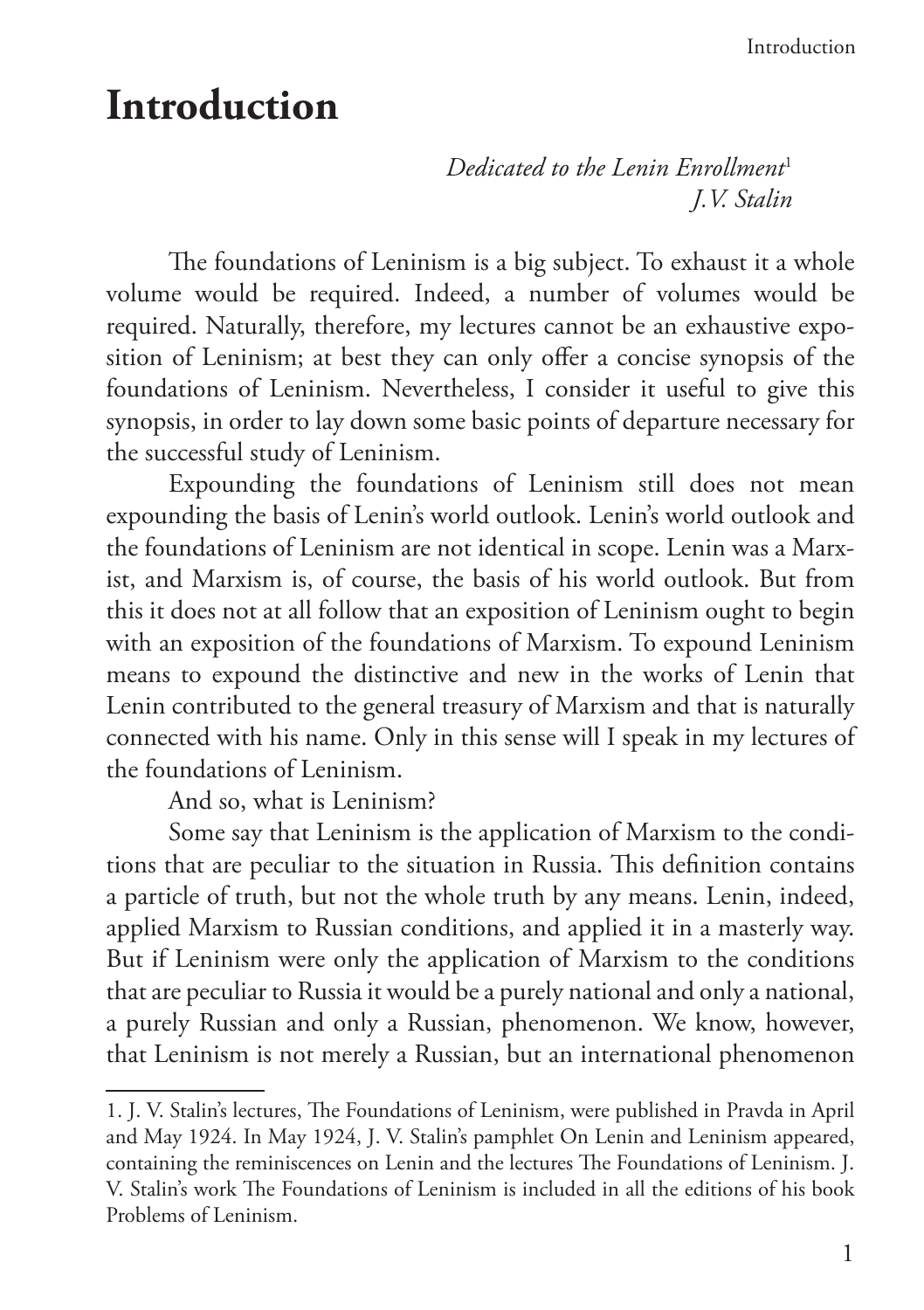rooted in the whole of international development. That is why I think this definition suffers from one-sidedness.

Others say that Leninism is the revival of the revolutionary elements of Marxism of the forties of the nineteenth century, as distinct from the Marxism of subsequent years, when, it is alleged, it became moderate, non-revolutionary. If we disregard this foolish and vulgar division of the teachings of Marx into two parts, revolutionary and moderate, we must admit that even this totally inadequate and unsatisfactory definition contains a particle of truth. This particle of truth is that Lenin did indeed restore the revolutionary content of Marxism, which had been suppressed by the opportunists of the Second International. Still, that is but a particle of the truth. The whole truth about Leninism is that Leninism not only restored Marxism, but also took a step forward, developing Marxism further under the new conditions of capitalism and of the class struggle of the proletariat.

What, then, in the last analysis, is Leninism?

Leninism is Marxism of the era of imperialism and the proletarian revolution. To be more exact, Leninism is the theory and tactics of the proletarian revolution in general, the theory and tactics of the dictatorship of the proletariat in particular. Marx and Engels pursued their activities in the pre-revolutionary period (we have the proletarian revolution in mind), when developed imperialism did not yet exist, in the period of the proletarians' preparation for revolution, in the period when the proletarian revolution was not yet an immediate practical inevitability. But Lenin, the disciple of Marx and Engels, pursued his activities in the period of developed imperialism, in the period of the unfolding proletarian revolution, when the proletarian revolution had already triumphed in one country, had smashed bourgeois democracy and had ushered in the era of proletarian democracy, the era of the Soviets.

That is why Leninism is the further development of Marxism.

It is usual to point to the exceptionally militant and exceptionally revolutionary character of Leninism. This is quite correct. But this specific feature of Leninism is due to two causes: firstly, to the fact that Leninism emerged from the proletarian revolution, the imprint of which it cannot but bear; secondly, to the fact that it grew and became strong in clashes with the opportunism of the Second International, the fight against which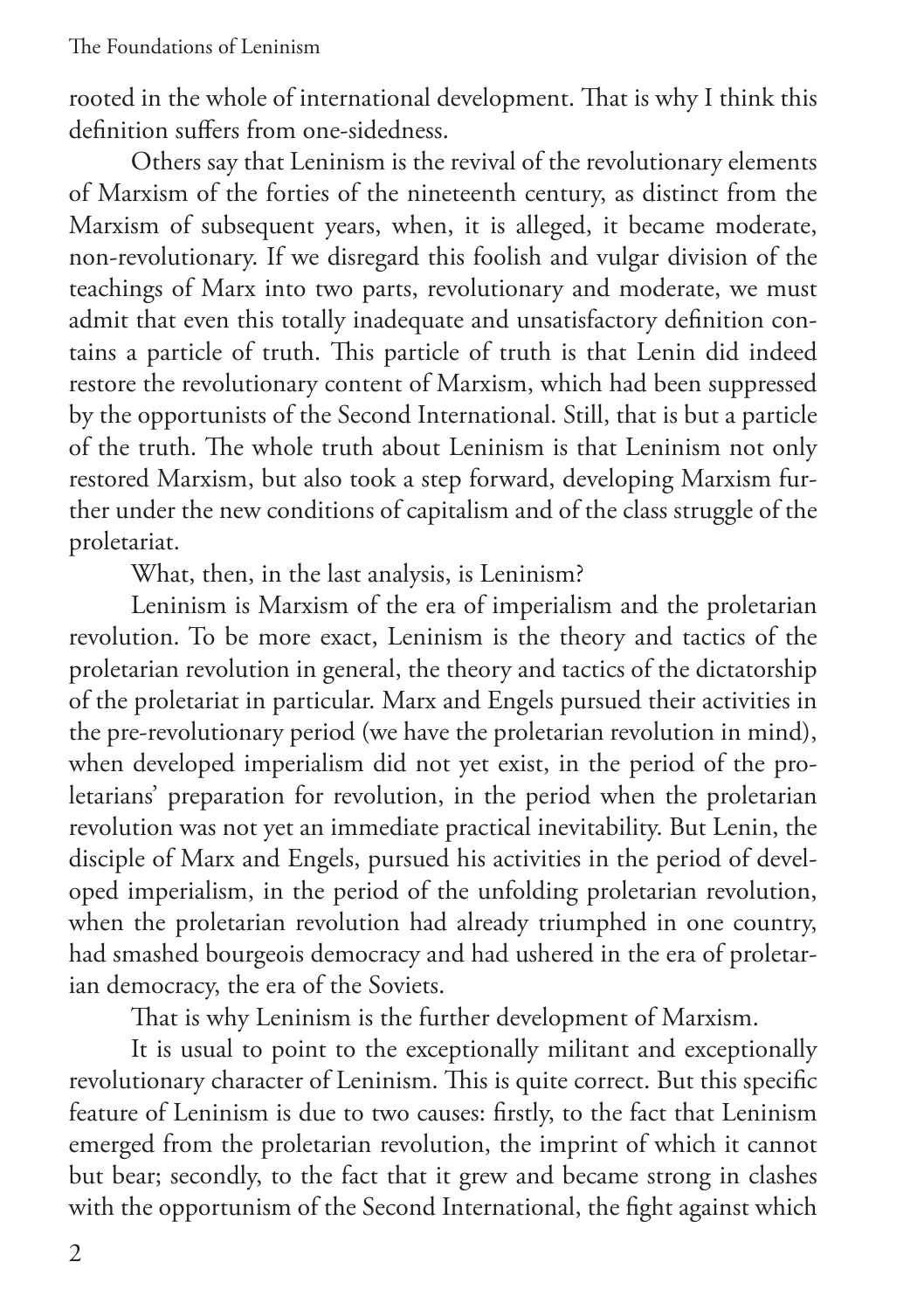was and remains an essential preliminary condition for a successful fight against capitalism. It must not be forgotten that between Marx and Engels, on the one hand, and Lenin, on the other, there lies a whole period of undivided domination of the opportunism of the Second International, and the ruthless struggle against this opportunism could not but constitute one of the most important tasks of Leninism.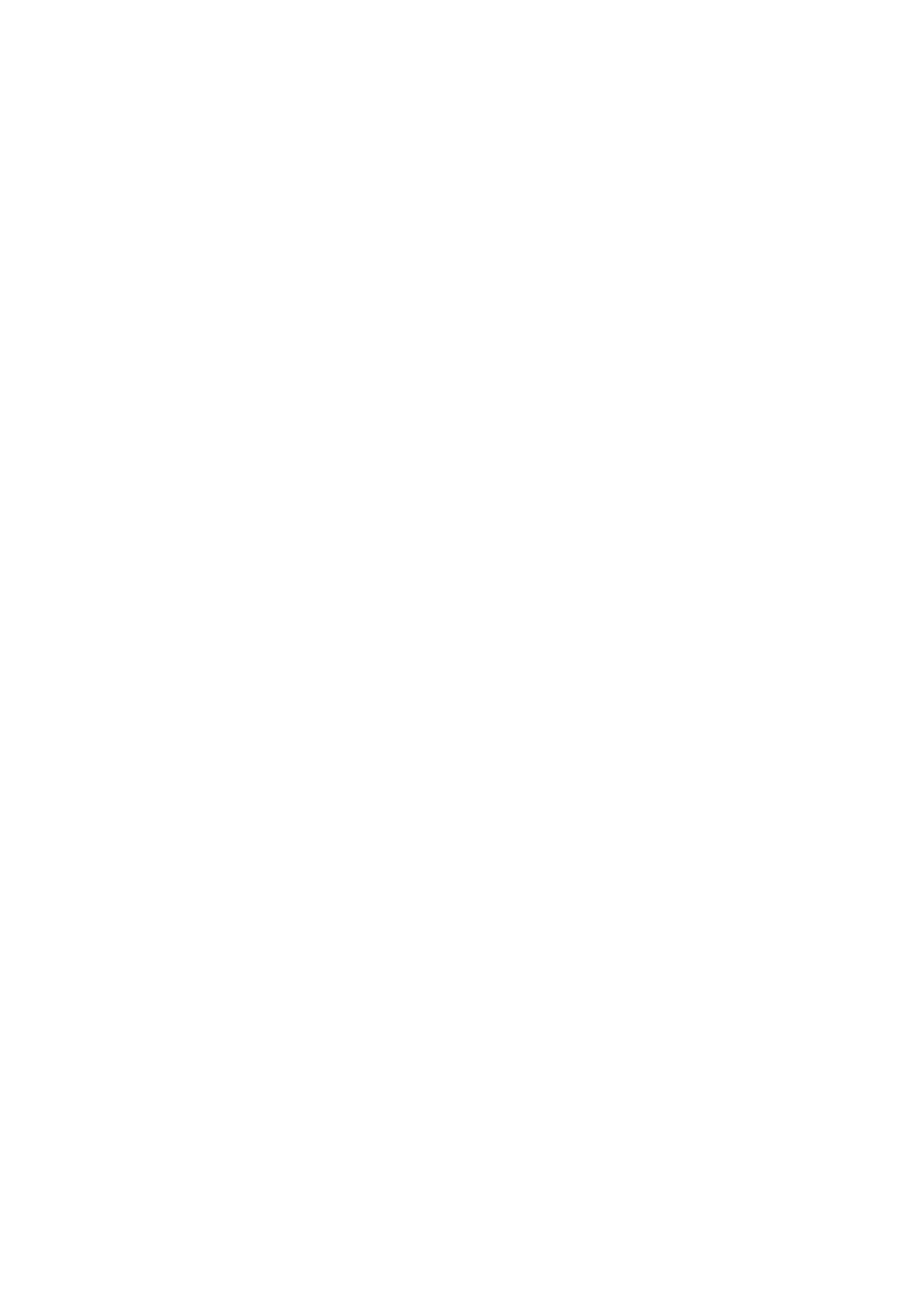#### Chapter I.

### **The Historical Roots of Leninism**

Leninism grew up and took shape under the conditions of imperialism, when the contradictions of capitalism had reached an extreme point, when the proletarian revolution had become an immediate practical question, when the old period of preparation of the working class for revolution had arrived at and passed into a new period, that of direct assault on capitalism.

Lenin called imperialism "moribund capitalism." Why? Because imperialism carries the contradictions of capitalism to their last bounds, to the extreme limit, beyond which revolution begins. Of these contradictions, there are three which must be regarded as the most important.

The *first contradiction* is the contradiction between labour and capital. Imperialism is the omnipotence of the monopolist trusts and syndicates, of the banks and the financial oligarchy, in the industrial countries. In the fight against this omnipotence, the customary methods of the working class-trade unions and cooperatives, parliamentary parties and the parliamentary struggle—have proved to be totally inadequate. Either place yourself at the mercy of capital, eke out a wretched existence as of old and sink lower and lower, or adopt a new weapon—this is the alternative imperialism puts before the vast masses of the proletariat. Imperialism brings the working class to revolution.

The *second contradiction* is the contradiction among the various financial groups and imperialist Powers in their struggle for sources of raw materials, for foreign territory. Imperialism is the export of capital to the sources of raw materials, the frenzied struggle for monopolist possession of these sources, the struggle for a re-division of the already divided world, a struggle waged with particular fury by new financial groups and Powers seeking a "place in the sun" against the old groups and Powers, which cling tenaciously to what they have seized. This frenzied struggle among the various groups of capitalists is notable in that it includes as an inevitable element imperialist wars, wars for the annexation of foreign territories. This circumstance, in its turn, is notable in that it leads to the mutual weaken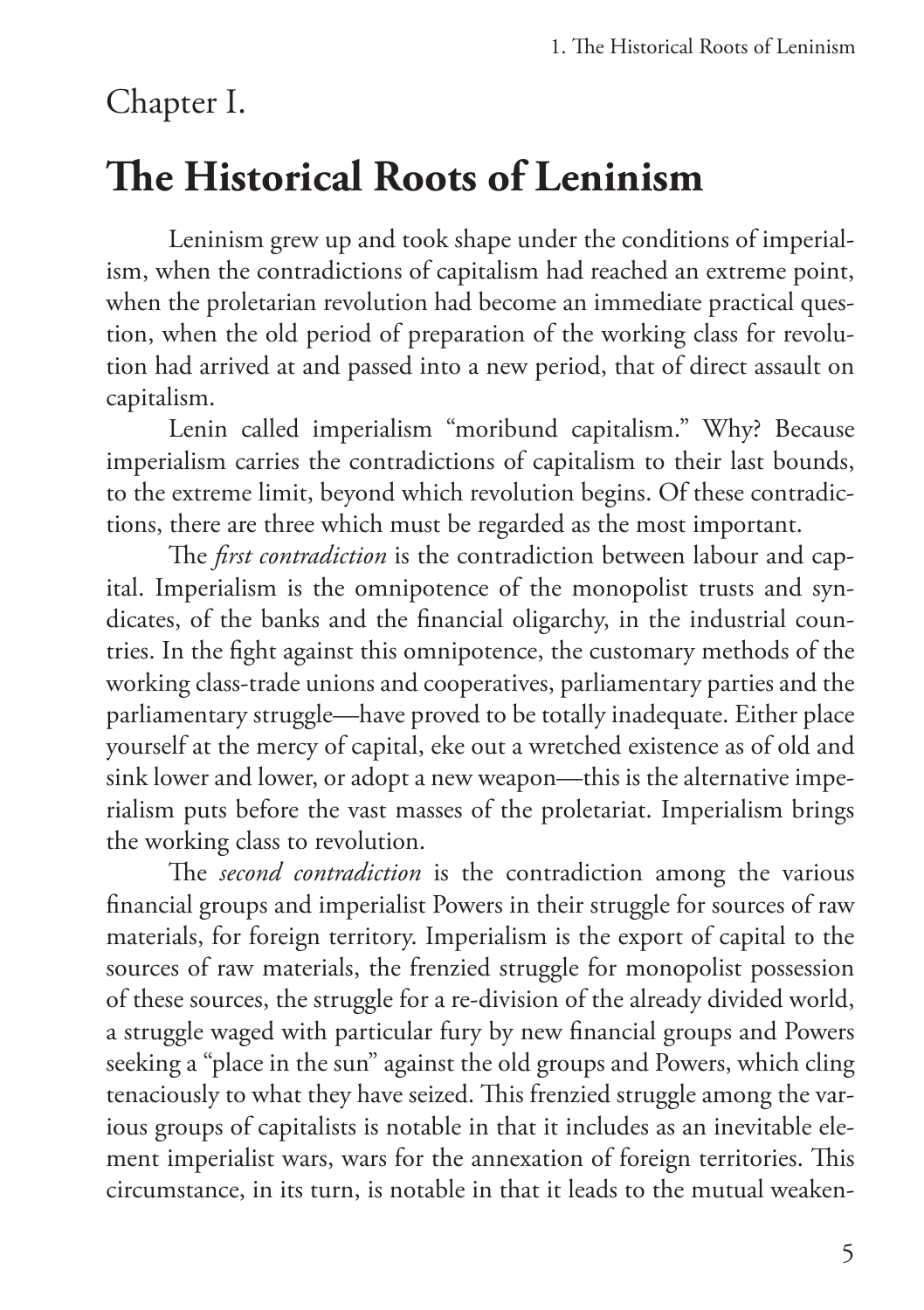ing of the imperialists, to the weakening of the position of capitalism in general, to the acceleration of the advent of the proletarian revolution and to the practical necessity of this revolution.

The *third contradiction* is the contradiction between the handful of ruling, "civilised" nations and the hundreds of millions of the colonial and dependent peoples of the world. Imperialism is the most barefaced exploitation and the most inhuman oppression of hundreds of millions of people inhabiting vast colonies and dependent countries. The purpose of this exploitation and of this oppression is to squeeze out super-profits. But in exploiting these countries imperialism is compelled to build their railways, factories and mills, industrial and commercial centers. The appearance of a class of proletarians, the emergence of a native intelligentsia, the awakening of national consciousness, the growth of the liberation movement—such are the inevitable results of this "policy." The growth of the revolutionary movement in all colonies and dependent countries without exception clearly testifies to this fact. This circumstance is of importance for the proletariat inasmuch as it saps radically the position of capitalism by converting the colonies and dependent countries from reserves of imperialism into reserves of the proletarian revolution.

Such, in general, are the principal contradictions of imperialism which have converted the old, "flourishing" capitalism into moribund capitalism.

The significance of the imperialist war which broke out ten years ago lies, among other things, in the fact that it gathered all these contradictions into a single knot and threw them on to the scales, thereby accelerating and facilitating the revolutionary battles of the proletariat.

In other words, imperialism was instrumental not only in making the revolution a practical inevitability, but also in creating favourable conditions for a direct assault on the citadels of capitalism.

Such was the international situation which gave birth to Leninism.

Some may say: this is all very well, but what has it to do with Russia, which was not and could not be a classical land of imperialism? What has it to do with Lenin, who worked primarily in Russia and for Russia? Why did Russia, of all countries, become the home of Leninism, the birthplace of the theory and tactics of the proletarian revolution?

Because Russia was the focus of all these contradictions of imperi-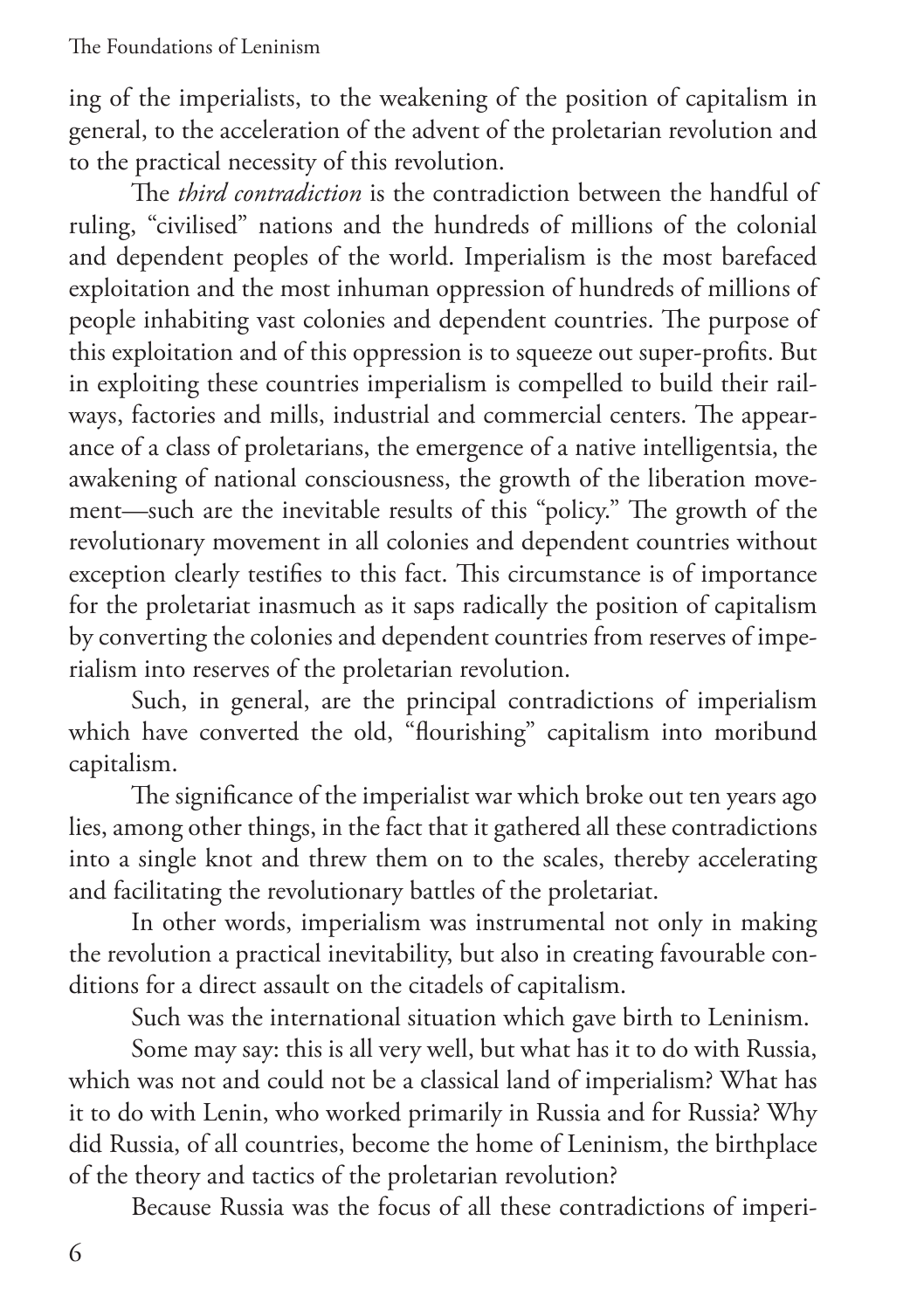alism.

Because Russia, more than any other country, was pregnant with revolution, and she alone, therefore, was in a position to solve those contradictions in a revolutionary way.

To begin with, tsarist Russia was the home of every kind of oppression—capitalist, colonial and militarist—in its most inhuman and barbarous form. Who does not know that in Russia the omnipotence of capital was combined with the despotism of tsarism, the aggressiveness of Russian nationalism with tsarism's role of executioner in regard to the non-Russian peoples, the exploitation of entire regions—Turkey, Persia, China—with the seizure of these regions by tsarism, with wars of conquest? Lenin was right in saying that tsarism was "military-feudal imperialism." Tsarism was the concentration of the worst features of imperialism, raised to a high pitch.

To proceed. Tsarist Russia was a major reserve of Western imperialism, not only in the sense that it gave free entry to foreign capital, which controlled such basic branches of Russia's national economy as the fuel and metallurgical industries, but also in the sense that it could supply the Western imperialists with millions of soldiers. Remember the Russian army, fourteen million strong, which shed its blood on the imperialist fronts to safeguard the staggering profits of the British and French capitalists.

Further. Tsarism was not only the watchdog of imperialism in the east of Europe, but, in addition, it was the agent of Western imperialism for squeezing out of the population hundreds of millions by way of interest on loans obtained in Paris and London, Berlin and Brussels.

Finally, tsarism was a most faithful ally of Western imperialism in the partition of Turkey, Persia, China, etc. Who does not know that the imperialist war was waged by tsarism in alliance with the imperialists of the Entente, and that Russia was an essential element in that war?

That is why the interests of tsarism and of Western imperialism were interwoven and ultimately became merged in a single skein of imperialist interests.

Could Western imperialism resign itself to the loss of such a powerful support in the East and of such a rich reservoir of manpower and resources as old, tsarist, bourgeois Russia was without exerting all its strength to wage a life-and-death struggle against the revolution in Russia, with the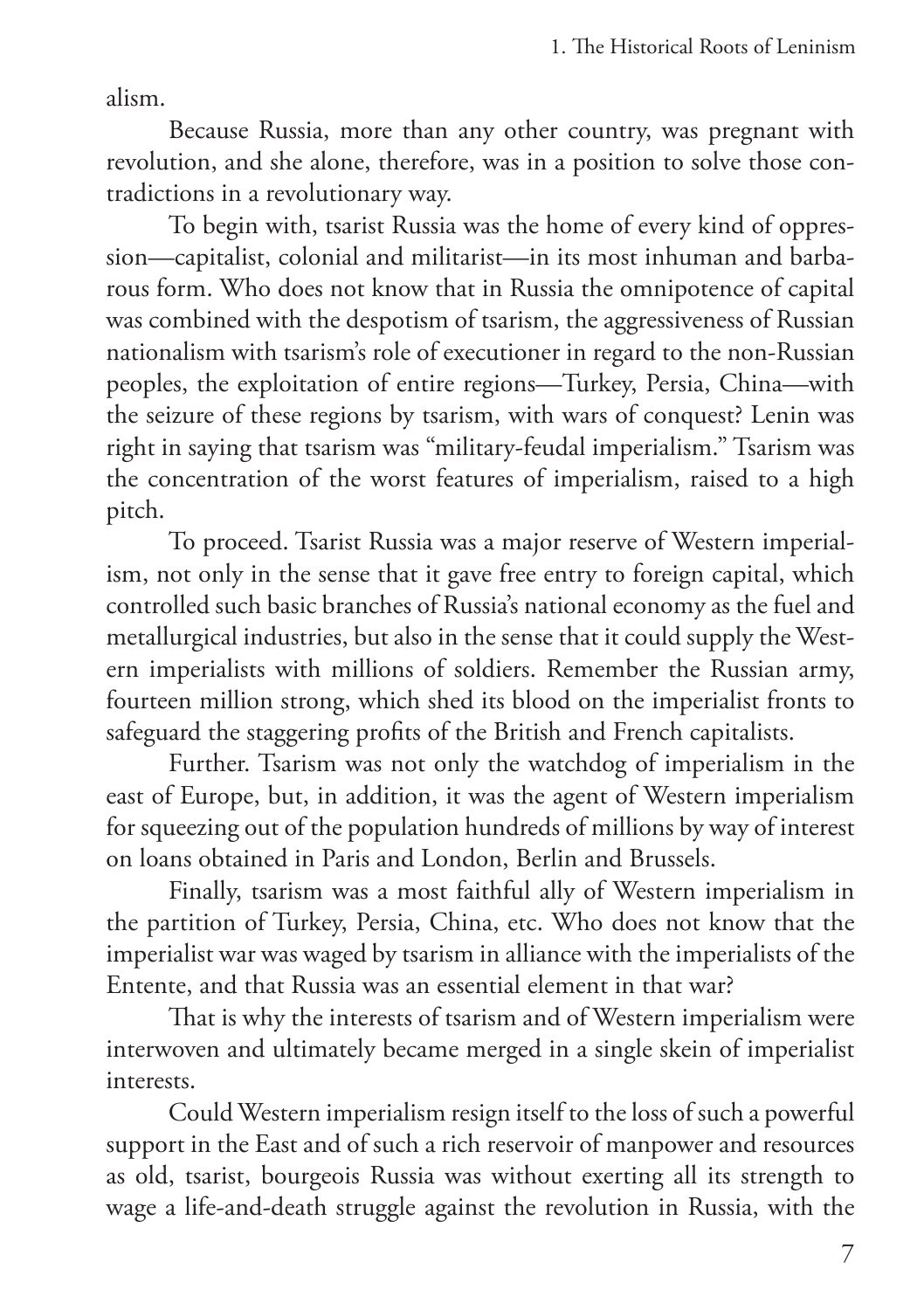object of defending and preserving tsarism? Of course not.

But from this it follows that whoever wanted to strike at tsarism necessarily raised his hand against imperialism, whoever rose against tsarism had to rise against imperialism as well; for whoever was bent on overthrowing tsarism had to overthrow imperialism too, if he really intended not merely to defeat tsarism, but to make a clean sweep of it. Thus the revolution against tsarism verged on and had to pass into a revolution against imperialism, into a proletarian revolution.

Meanwhile, in Russia a tremendous popular revolution was rising, headed by the most revolutionary proletariat in the world, which possessed such an important ally as the revolutionary peasantry of Russia. Does it need proof that such a revolution could not stop halfway, that in the event of success it was bound to advance further and raise the banner of revolt against imperialism?

That is why Russia was bound to become the focus of the contradictions of imperialism, not only in the sense that it was in Russia that these contradictions were revealed most plainly, in view of their particularly repulsive and particularly intolerable character, and not only because Russia was a highly important prop of Western imperialism, connecting Western finance capital with the colonies in the East, but also because Russia was the only country in which there existed a real force capable of resolving the contradictions of imperialism in a revolutionary way.

From this it follows, however, that the revolution in Russia could not but become a proletarian revolution, that from its very inception it could not but assume an international character, and that, therefore, it could not but shake the very foundations of world imperialism.

Under these circumstances, could the Russian Communists confine their work within the narrow national bounds of the Russian revolution? Of course not. On the contrary, the whole situation, both internal (the profound revolutionary crisis) and external (the war), impelled them to go beyond these bounds in their work, to transfer the struggle to the international arena, to expose the ulcers of imperialism, to prove that the collapse of capitalism was inevitable, to smash social-chauvinism and social-pacifism, and, finally, to overthrow capitalism in their own country and to forge a new fighting weapon for the proletariat—the theory and tactics of the proletarian revolution—in order to facilitate the task of overthrow-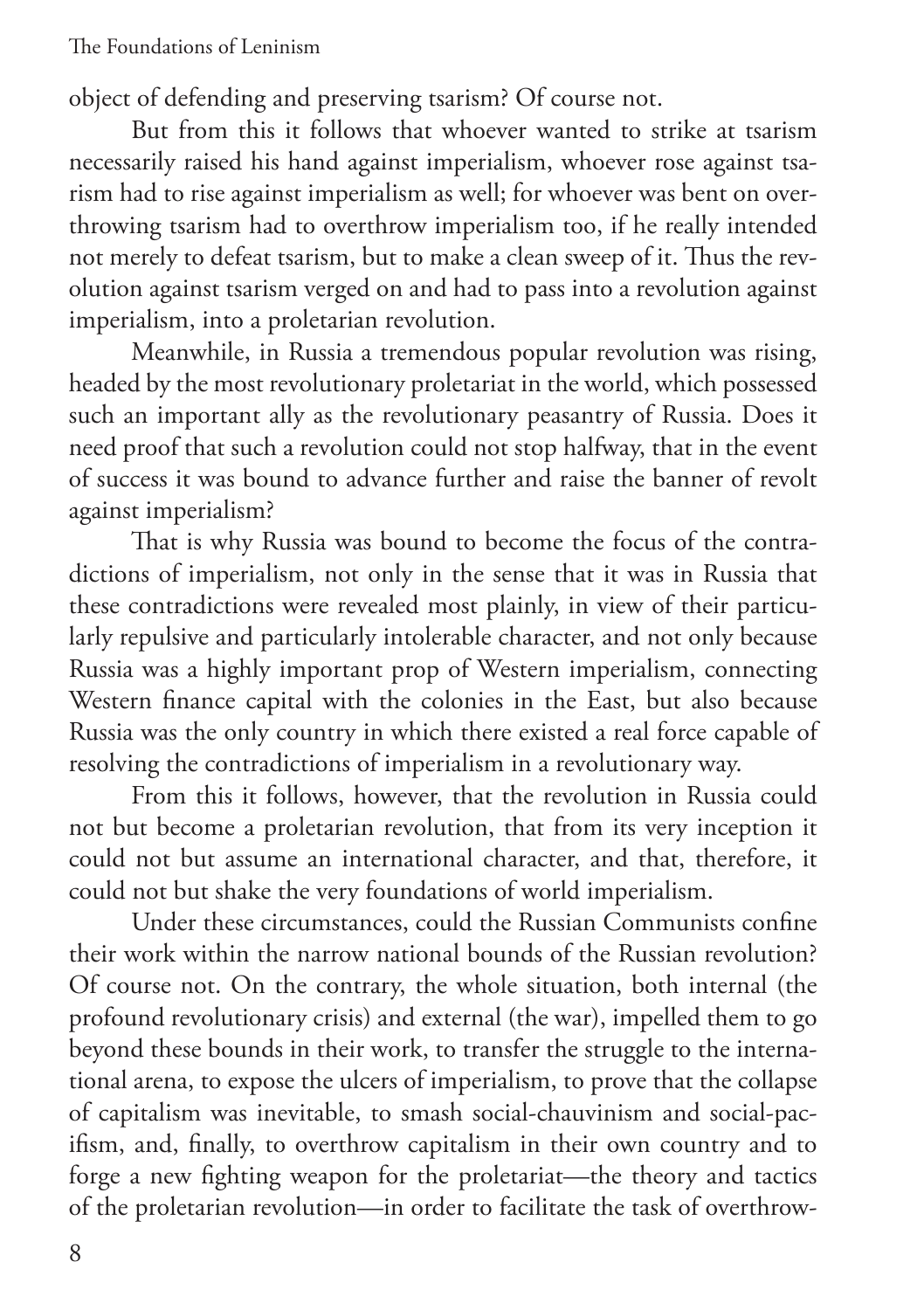ing capitalism for the proletarians of all countries. Nor could the Russian Communists act otherwise, for only this path offered the chance of producing certain changes in the international situation which could safeguard Russia against the restoration of the bourgeois order.

That is why Russia became the home of Leninism, and why Lenin, the leader of the Russian Communists, became its creator.

The same thing, approximately, "happened" in the case of Russia and Lenin as in the case of Germany and Marx and Engels in the forties of the last century. Germany at that time was pregnant with bourgeois revolution just like Russia at the beginning of the twentieth century. Marx wrote at that time in the *Communist Manifesto*:

"The Communists turn their attention chiefly to Germany, because that country is on the eve of a bourgeois revolution that is bound to be carried out under more advanced conditions of European civilisation, and with a much more developed proletariat, than that of England was in the seventeenth, and of France in the eighteenth century, and because the bourgeois revolution in Germany will be but the prelude to an immediately following proletarian revolution."2

In other words, the centre of the revolutionary movement was shifting to Germany.

There can hardly be any doubt that it was this very circumstance, noted by Marx in the above-quoted passage, that served as the probable reason why it was precisely Germany that became the birthplace of scientific socialism and why the leaders of the German proletariat, Marx and Engels, became its creators.

The same, only to a still greater degree, must be said of Russia at the beginning of the twentieth century. Russia was then on the eve of a bourgeois revolution; she had to accomplish this revolution at a time when conditions in Europe were more advanced, and with a proletariat that was more developed than that of Germany in the forties of the nineteenth

<sup>2.</sup> Karl Marx and Frederick Engels, "Manifesto of the Communist Party," Selected Works, Moscow, 1951, Vol. I, p. 61.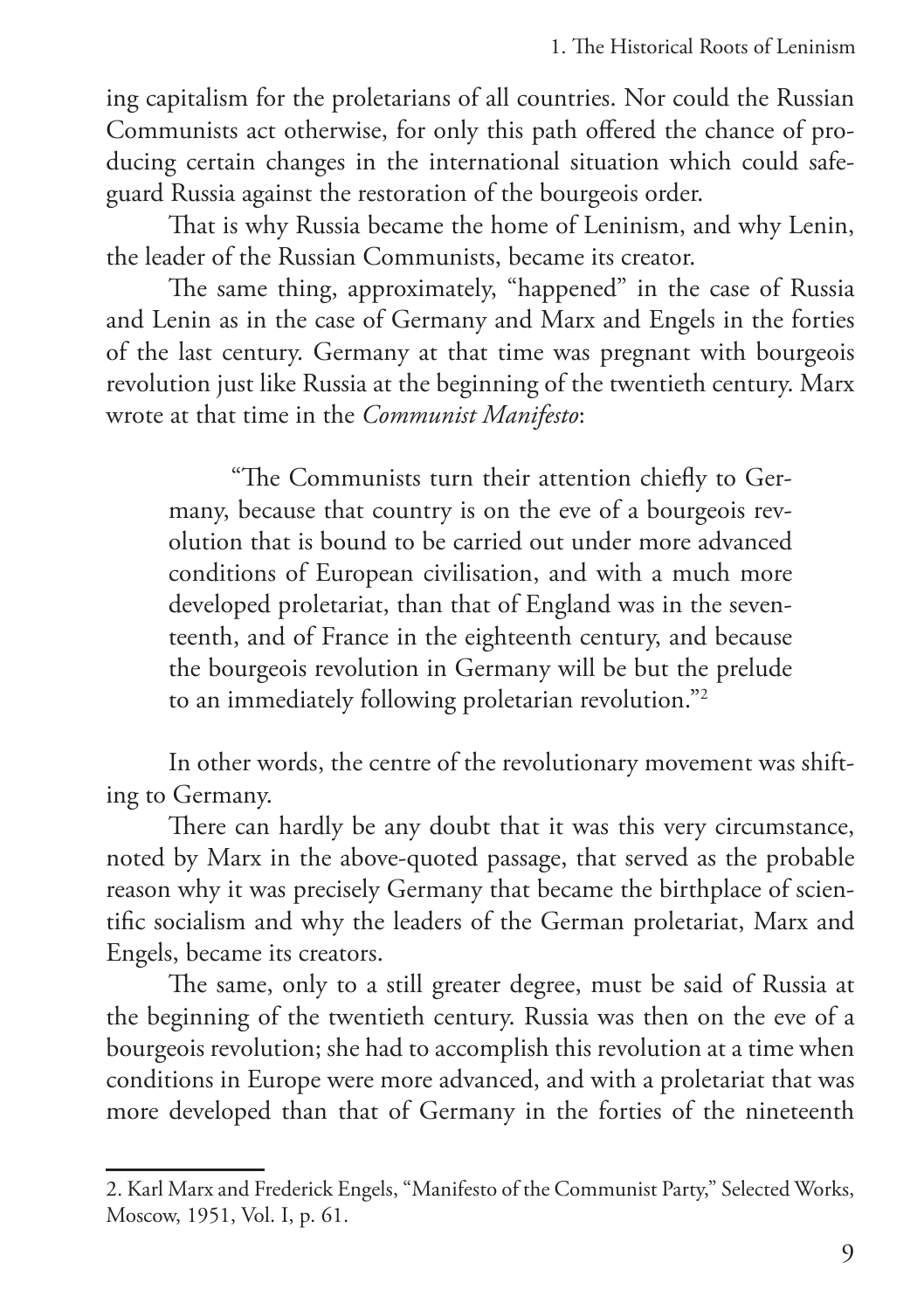The Foundations of Leninism

century (let alone Britain and France); moreover, all the evidence went to show that this revolution was bound to serve as a ferment and as a prelude to the proletarian revolution. We cannot regard it as accidental that as early as 1902, when the Russian revolution was still in an embryonic state, Lenin wrote the prophetic words in his pamphlet *What Is To Be Done?*:

"History has now confronted us (i.e., the Russian Marxists-J. St.) with an immediate task which is the *most revolutionary* of all the *immediate* tasks that confront the proletariat of any country. The fulfilment of this task, the destruction of the most powerful bulwark, not only of European, but also (it may now be said) of Asiatic reaction, would make the Russian proletariat the vanguard of the international revolutionary proletariat." (See Vol. IV, p. 382.)3

In other words, the centre of the revolutionary movement was bound to shift to Russia.

As we know, the course of the revolution in Russia has more than vindicated Lenin's prediction.

Is it surprising, after all this, that a country which has accomplished such a revolution and possesses such a proletariat should have been the birthplace of the theory and tactics of the proletarian revolution?

Is it surprising that Lenin, the leader of Russia's proletariat, became also the creator of this theory and tactics and the leader of the international proletariat?

<sup>3.</sup> The reference here, as in other citations from the works of V. I. Lenin, is to the third Russian edition of the Works of V. I. Lenin.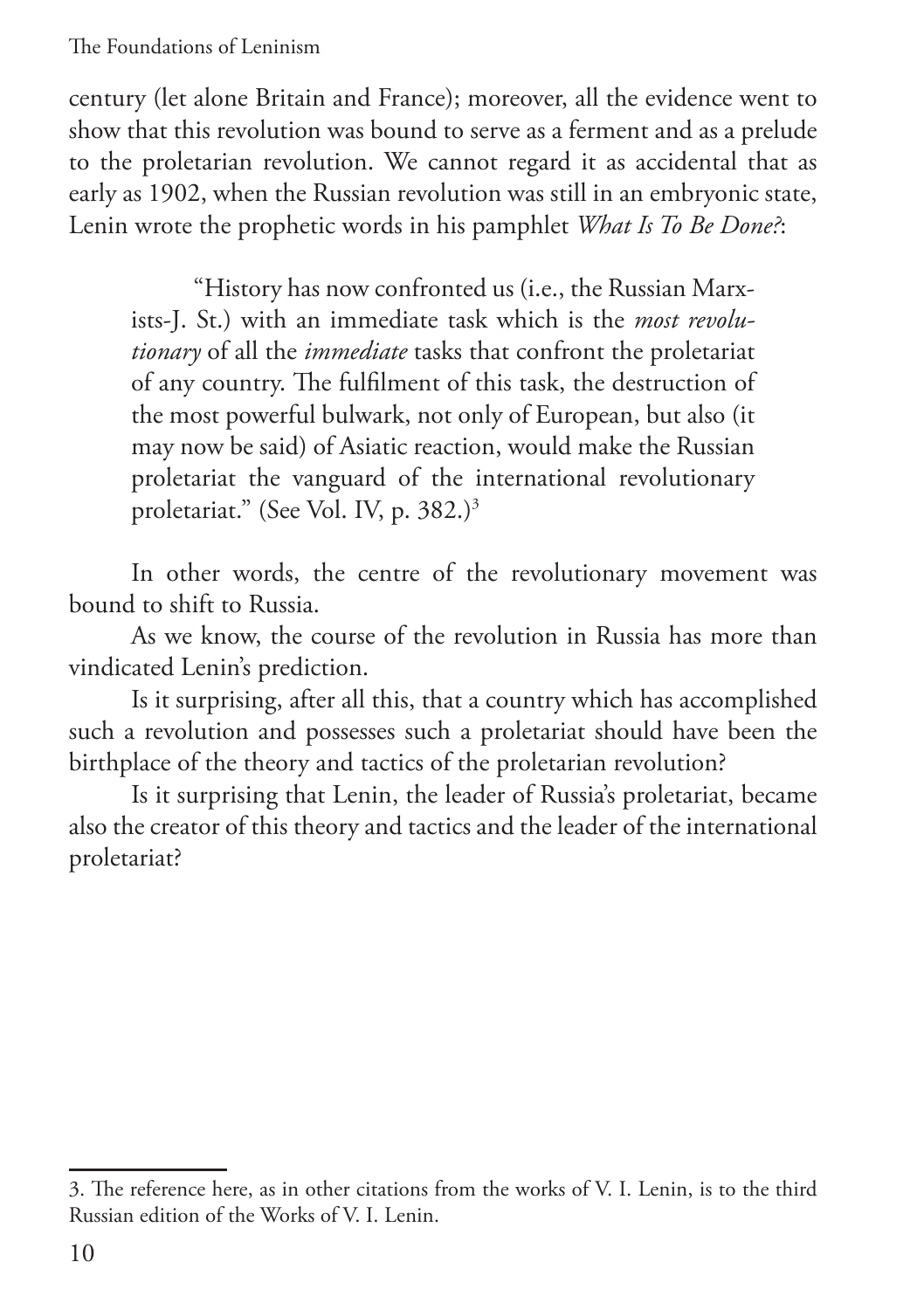#### Chapter II.

### **Method**

I have already said that between Marx and Engels, on the one hand, and Lenin, on the other, there lies a whole period of domination of the opportunism of the Second International. For the sake of exactitude I must add that it is not the formal domination of opportunism I have in mind, but only its actual domination. Formally, the Second International was headed by "faithful" Marxists, by the "orthodox"—Kautsky and others. Actually, however, the main work of the Second International followed the line of opportunism. The opportunists adapted themselves to the bourgeoisie because of their adaptive, petty-bourgeois nature; the "orthodox," in their turn, adapted themselves to the opportunists in order to "preserve unity" with them, in the interests of "peace within the party." Thus the link between the policy of the bourgeoisie and the policy of the "orthodox" was closed, and, as a result, opportunism reigned supreme.

This was the period of the relatively peaceful development of capitalism, the pre-war period, so to speak, when the catastrophic contradictions of imperialism had not yet become so glaringly evident, when workers' economic strikes and trade unions were developing more or less "normally," when election campaigns and parliamentary groups yielded "dizzying" successes, when legal forms of struggle were lauded to the skies, and when it was thought that capitalism would be "killed" by legal means—in short, when the parties of the Second International were living in clover and had no inclination to think seriously about revolution, about the dictatorship of the proletariat, about the revolutionary education of the masses.

Instead of an integral revolutionary theory, there were contradictory theoretical postulates and fragments of theory, which were divorced from the actual revolutionary struggle of the masses and had been turned into threadbare dogmas. For the sake of appearances, Marx's theory was mentioned, of course, but only to rob it of its living, revolutionary spirit.

Instead of a revolutionary policy, there was flabby philistinism and sordid political bargaining, parliamentary diplomacy and parliamentary scheming. For the sake of appearances, of course, "revolutionary" resolu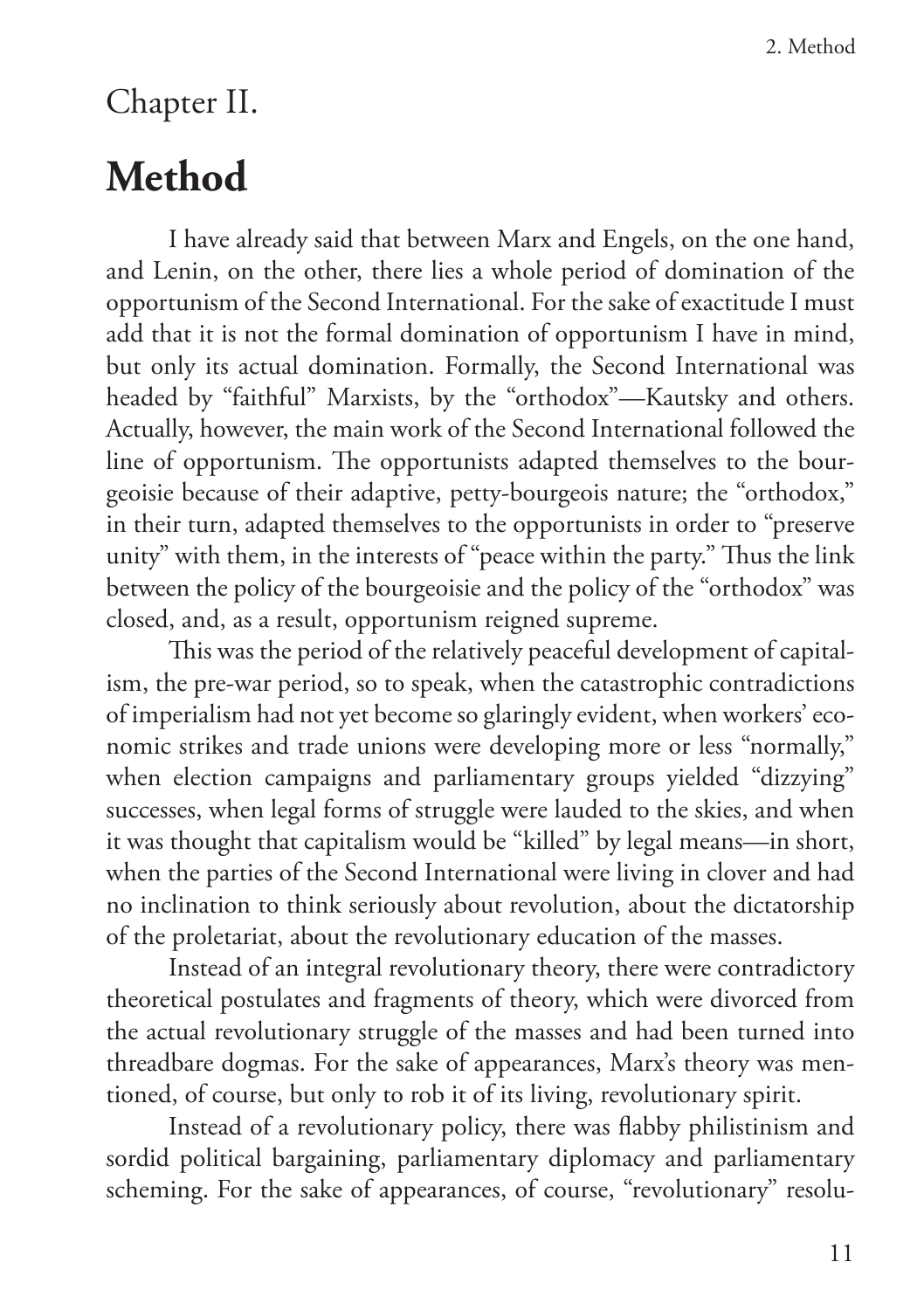tions and slogans were adopted, but only to be pigeonholed.

Instead of the party being trained and taught correct revolutionary tactics on the basis of its own mistakes, there was a studied evasion of vexed questions, which were glossed over and veiled. For the sake of appearances, of course, there was no objection to talking about vexed questions, but only in order to wind up with some sort of "elastic" resolution.

Such was the physiognomy of the Second International, its method of work, its arsenal.

Meanwhile, a new period of imperialist wars and of revolutionary battles of the proletariat was approaching. The old methods of fighting were proving obviously inadequate and impotent in the face of the omnipotence of finance capital.

It became necessary to overhaul the entire activity of the Second International, its entire method of work, and to drive out all philistinism, narrow-mindedness, political scheming, renegacy, social-chauvinism and social-pacifism. It became necessary to examine the entire arsenal of the Second International, to throw out all that was rusty and antiquated, to forge new weapons. Without this preliminary work it was useless embarking upon war against capitalism. Without this work the proletariat ran the risk of finding itself inadequately armed, or even completely unarmed, in the future revolutionary battles.

The honour of bringing about this general overhauling and general cleansing of the Augean stables of the Second International fell to Leninism.

Such were the conditions under which the method of Leninism was born and hammered out.

What are the requirements of this method?

Firstly, the *testing* of the theoretical dogmas of the Second International in the crucible of the revolutionary struggle of the masses, in the crucible of living practice—that is to say, the restoration of the broken unity between theory and practice, the healing of the rift between them; for only in this way can a truly proletarian party armed with revolutionary theory be created.

Secondly, the *testing* of the policy of the parties of the Second International, not by their slogans and resolutions (which cannot be trusted), but by their deeds, by their actions; for only in this way can the confidence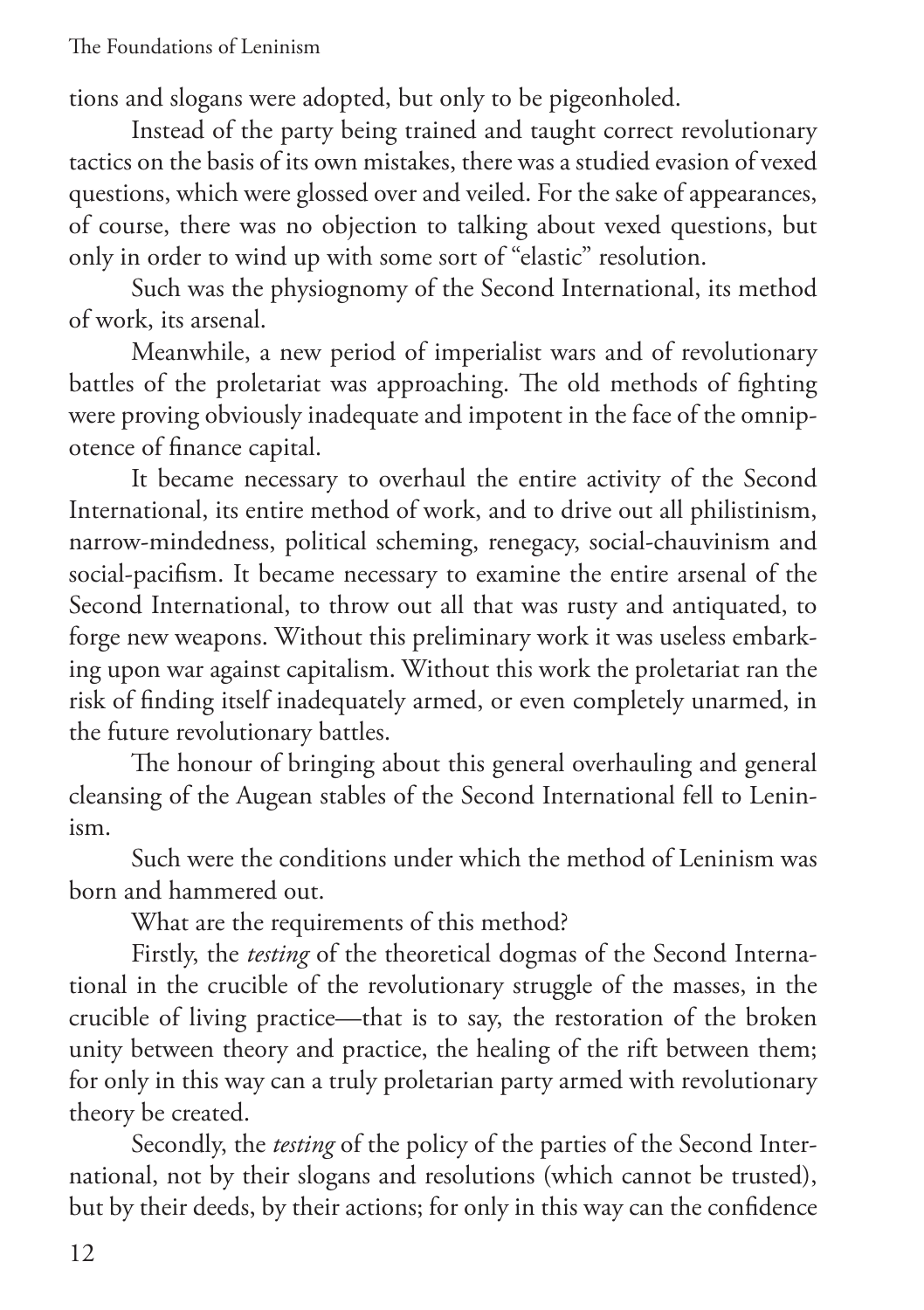of the proletarian masses be won and deserved.

Thirdly, the *reorganisation* of all Party work on new revolutionary lines, with a view to training and preparing the masses for the revolutionary struggle; for only in this way can the masses be prepared for the proletarian revolution.

Fourthly, *self-criticism* within the proletarian parties, their education and training on the basis of their own mistakes; for only in this way can genuine cadres and genuine leaders of the Party be trained.

Such is the basis and substance of the method of Leninism.

How was this method applied in practice?

The opportunists of the Second International have a number of theoretical dogmas to which they always revert as their starting point. Let us take a few of these.

First dogma: concerning the conditions for the seizure of power by the proletariat. The opportunists assert that the proletariat cannot and ought not to take power unless it constitutes a majority in the country. No proofs are brought forward, for there are no proofs, either theoretical or practical, that can bear out this absurd thesis. Let us assume that this is so, Lenin replies to the gentlemen of the Second International; but suppose a historical situation has arisen (a war, an agrarian crisis, etc.) in which the proletariat, constituting a minority of the population, has an opportunity to rally around itself the vast majority of the labouring masses; why should it not take power then? Why should the proletariat not take advantage of a favourable international and internal situation to pierce the front of capital and hasten the general denouement? Did not Marx say as far back as the fifties of the last century that things could go "splendidly" with the proletarian revolution in Germany were it possible to back it by, so to speak, a "second edition of the Peasants' War"?4 Is it not a generally known fact that in those days the number of proletarians in Germany was relatively smaller than, for example, in Russia in 1917? Has not the practical experience of the Russian proletarian revolution shown that this favourite dogma of the heroes of the Second International is devoid of all vital significance for the proletariat? Is it not clear that the practical experience of the revolutionary

<sup>4.</sup> This refers to the statement by Karl Marx in his letter to Frederick Engels of April 16, 1856 (Karl Marx and Frederick Engels, Selected Works, Moscow, 195 1, Vol. II, p. 412).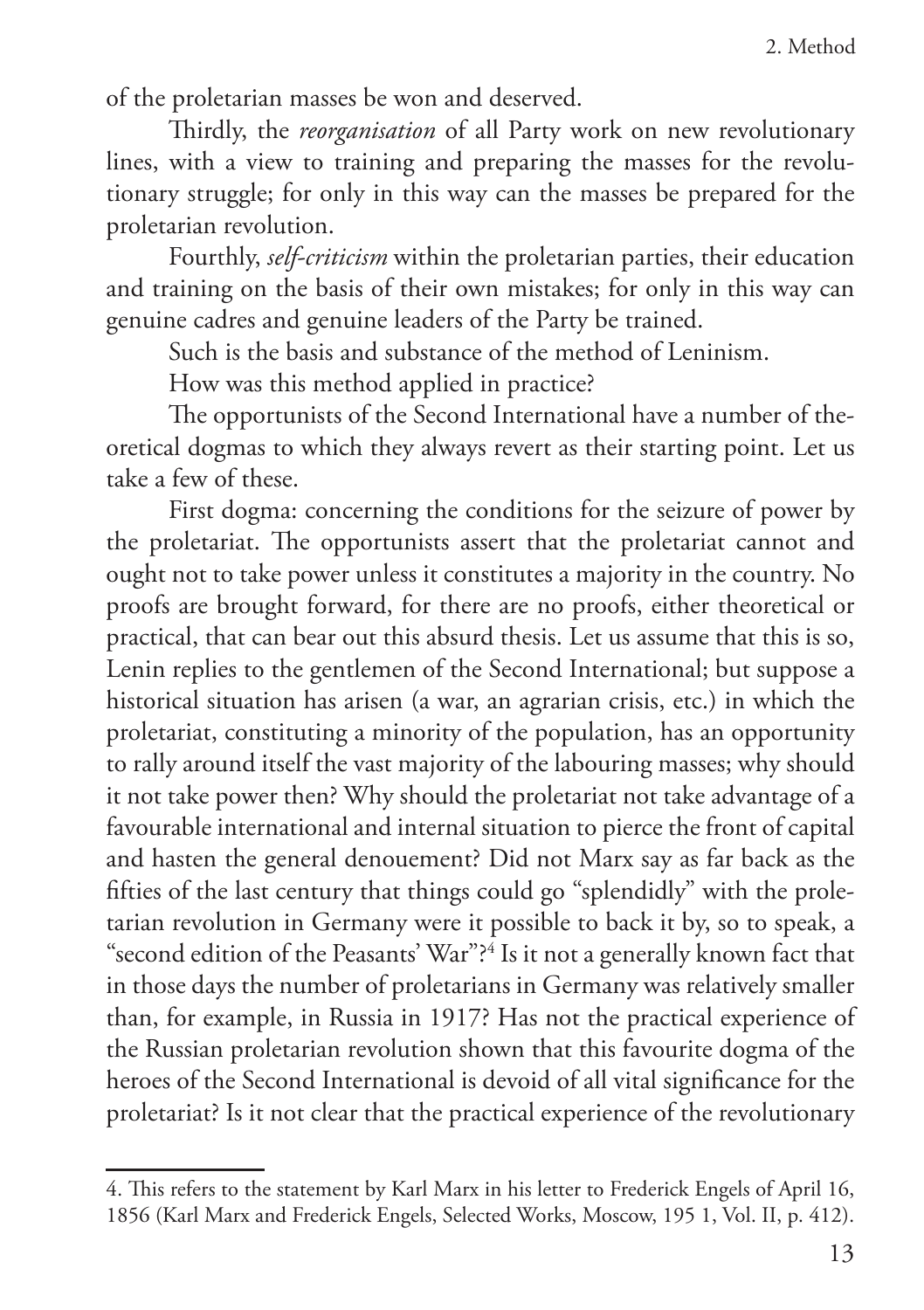struggle of the masses refutes and smashes this obsolete dogma?

Second dogma: the proletariat cannot retain power if it lacks an adequate number of trained cultural and administrative cadres capable of organising the administration of the country; these cadres must first be trained under capitalist conditions, and only then can power be taken. Let us assume that this is so, replies Lenin; but why not turn it this way: first take power, create favourable conditions for the development of the proletariat, and then proceed with seven-league strides to raise the cultural level of the labouring masses and train numerous cadres of leaders and administrators from among the workers? Has not Russian experience shown that the cadres of leaders recruited from the ranks of the workers develop a hundred times more rapidly and effectually under the rule of the proletariat than under the rule of capital? Is it not clear that the practical experience of the revolutionary struggle of the masses ruthlessly smashes this theoretical dogma of the opportunists too?

Third dogma: the proletariat cannot accept the method of the *political* general strike because it is unsound in theory (see Engels's criticism) and dangerous in practice (it may disturb the normal course of economic life in the country, it may deplete the coffers of the trade unions), and cannot serve as a substitute for parliamentary forms of struggle, which are the principal form of the class struggle of the proletariat. Very well, reply the Leninists; but, firstly, Engels did not criticise every kind of general strike. He only criticised a certain kind of general strike, namely, the *economic* general strike advocated by the Anarchists 5 *in place of* the political struggle of the proletariat. What has this to do with the method of the *political* general strike? Secondly, where and by whom has it ever been proved that the parliamentary form of struggle is the principal form of struggle of the proletariat? Does not the history of the revolutionary movement show that the parliamentary struggle is only a school for, and an auxiliary in, organising the extra-parliamentary struggle of the proletariat, that under capitalism the fundamental problems of the working-class movement are solved by force, by the direct struggle of the proletarian masses, their general strike, their uprising? Thirdly, who suggested that the method of the political

<sup>5.</sup> This refers to Frederick Engels's article "The Bakuninists at Work" (see Frederick Engels, "Die Bakunisten an der Arbeit" in Der Volksstaat, Nos. 105, 106 and 107, 1873).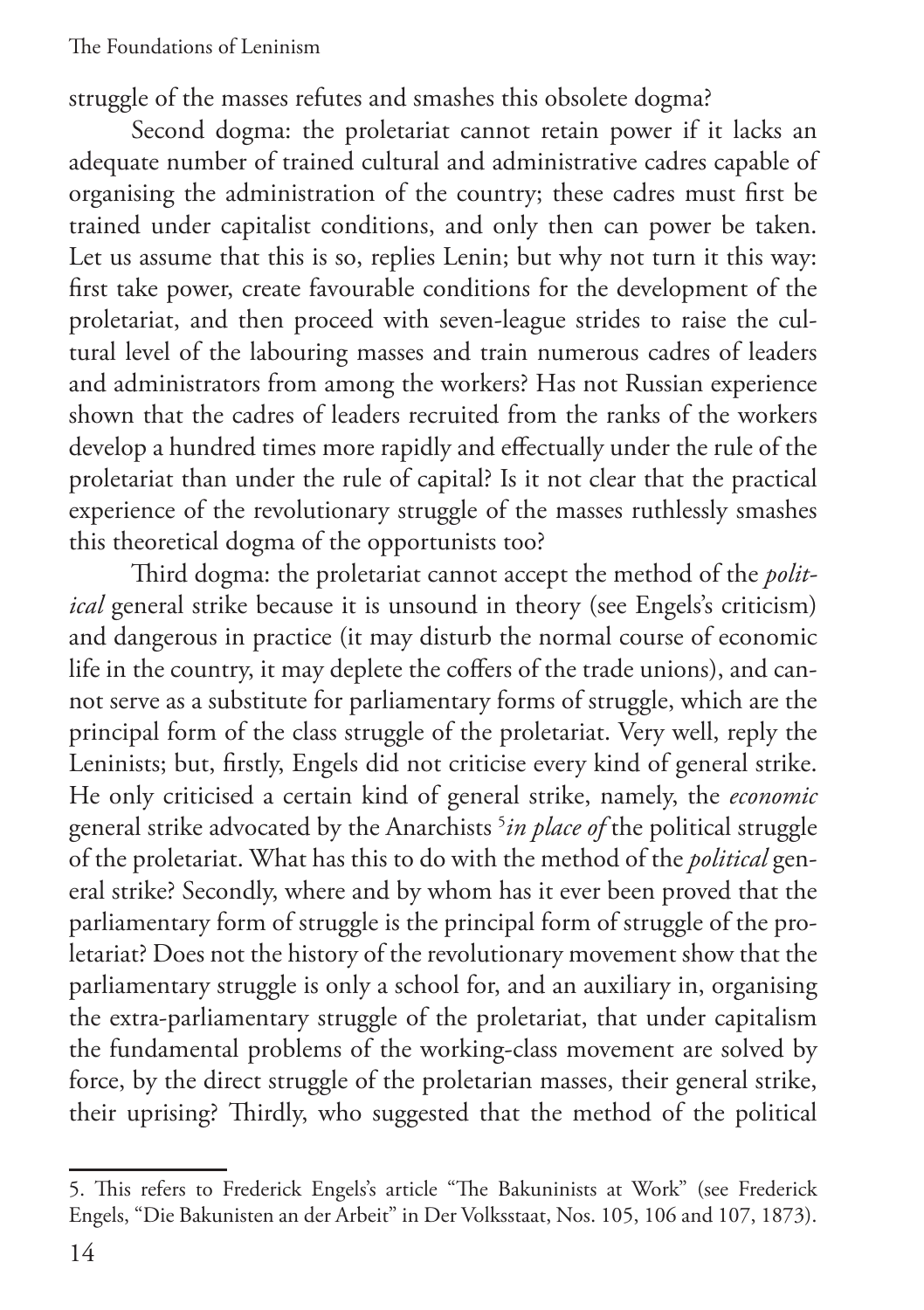general strike be substituted for the parliamentary struggle? Where and when have the supporters of the political general strike sought to substitute extra-parliamentary forms of struggle for parliamentary forms? Fourthly, has not the revolution in Russia shown that the *political* general strike is a highly important school for the proletarian revolution and an indispensable means of mobilising and organising the vast masses of the proletariat on the eve of storming the citadels of capitalism? Why then the philistine lamentations over the disturbance of the normal course of economic life and over the coffers of the trade unions? Is it not clear that the practical experience of the revolutionary struggle smashes this dogma of the opportunists too?

And so on and so forth.

That is why Lenin said that "revolutionary theory is not a dogma," that it "assumes final shape only in close connection with the practical activity of a truly mass and truly revolutionary movement" (*"Left-Wing" Communism*) 6 ; for theory must serve practice, for "theory must answer the questions raised by practice" (*What the "Friends of the People" Are*) 7 , for it must be tested by practical results.

As to the political slogans and the political resolutions of the parties of the Second International, it is sufficient to recall the history of the slogan "war against war" to realise how utterly false and utterly rotten are the political practices of these parties, which use pompous revolutionary slogans and resolutions to cloak their anti-revolutionary deeds. We all remember the pompous demonstration of the Second International at the Basle Congress<sup>8</sup>, at which it threatened the imperialist with all the horrors of insurrection if they should dare to start a war, and with the menacing

<sup>6.</sup> V. I. Lenin, "'Left-Wing' Communism, an Infantile Disorder," Works, 4th Russ. ed., Vol. 31, p. 9.

<sup>7.</sup> V. I. Lenin, "What the 'Friends of the People' Are and How They Fight the Social-Democrats," Works, 4th Russ. ed., Vol. 1, pp. 278-79.

<sup>8.</sup> The Basle Congress of the Second International was held on November 24-25, 1912. It was convened in connection with the Balkan War and the impending threat of a world war. Only one question was discussed: the international situation and joint action against war. The congress adopted a manifesto calling upon the workers to utilise their proletarian organisation and might to wage a revolutionary struggle against the danger of war, to declare "war against war."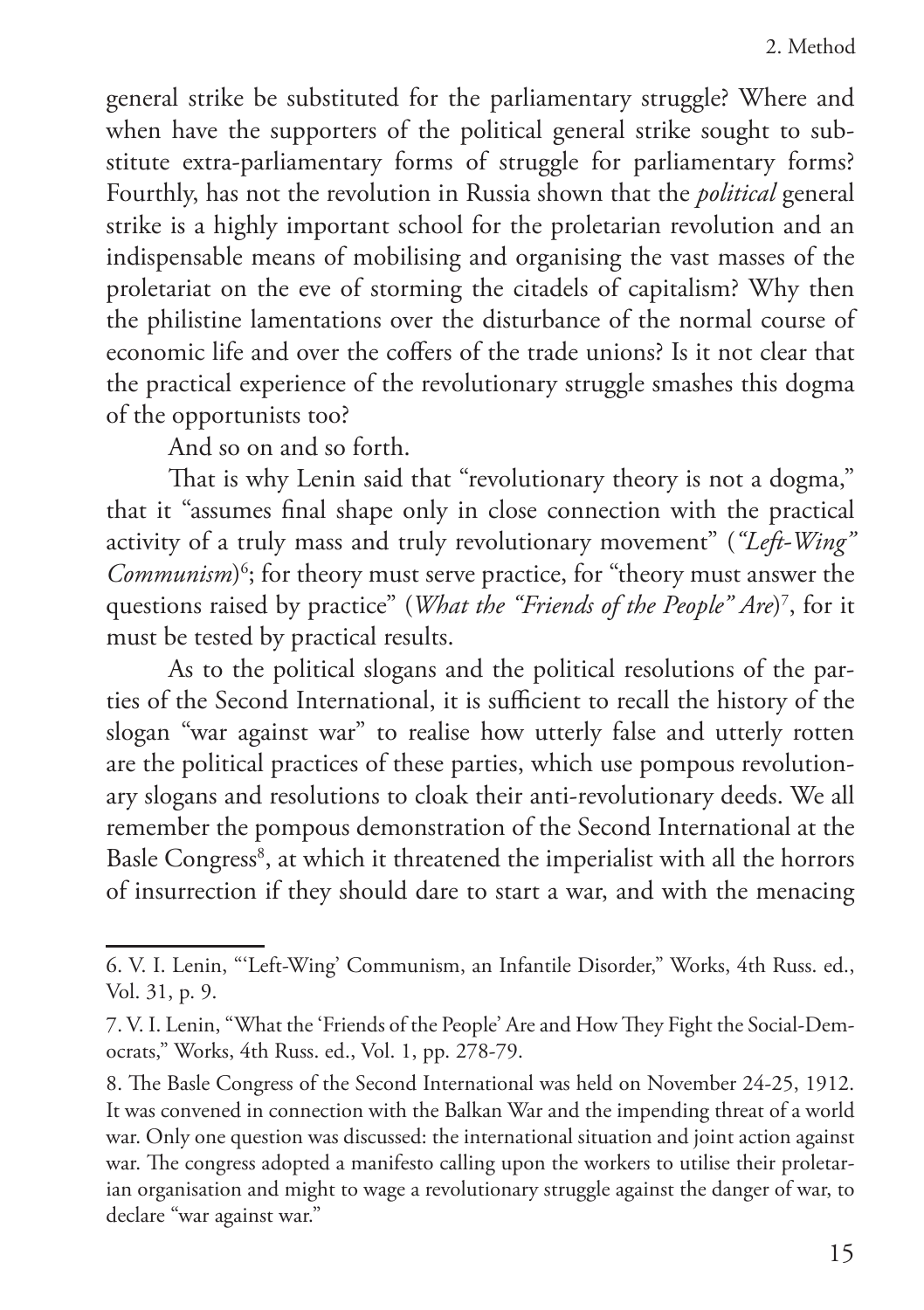slogan "war against war." But who does not remember that some time after, on the very eve of the war, the Basle resolution was pigeonholed and the workers were given a new slogan—to exterminate each other for the glory of their capitalist fatherlands? Is it not clear that revolutionary slogans and resolutions are not worth a farthing unless backed by deeds? One need only contrast the Leninist policy of transforming the imperialist war into civil war with the treacherous policy of the Second International during the war to understand the utter baseness of the opportunist politicians and the full grandeur of the method of Leninism.

I cannot refrain from quoting at this point a passage from Lenin's book *The Proletarian Revolution and the Renegade Kautsky*, in which Lenin severely castigates an opportunist attempt by the leader of the Second International, K. Kautsky, to judge parties not by their deeds, but by their paper slogans and documents:

"Kautsky is pursuing a typically petty-bourgeois, philistine policy by pretending... that *putting forward a slogan* alters the position. The entire history of bourgeois democracy refutes this illusion; the bourgeois democrats have always advanced and still advance all sorts of 'slogans' in order to deceive the people. The point is to *test* their sincerity, to compare their words with their *deeds*, not to be satisfied with idealistic or charlatan *phrases*, but to get down to *class reality.*" (See Vol. XXIII, p. 377.)

There is no need to mention the fear the parties of the Second International have of self-criticism, their habit of concealing their mistakes, of glossing over vexed questions, of covering up their shortcomings by a deceptive show of well-being which blunts living thought and prevents the Party from deriving revolutionary training from its own mistakes—a habit which was ridiculed and pilloried by Lenin. Here is what Lenin wrote about self-criticism in proletarian parties in his pamphlet *"Left-Wing" Communism*:

"The attitude of a political party towards its own mistakes is one of the most important and surest ways of judging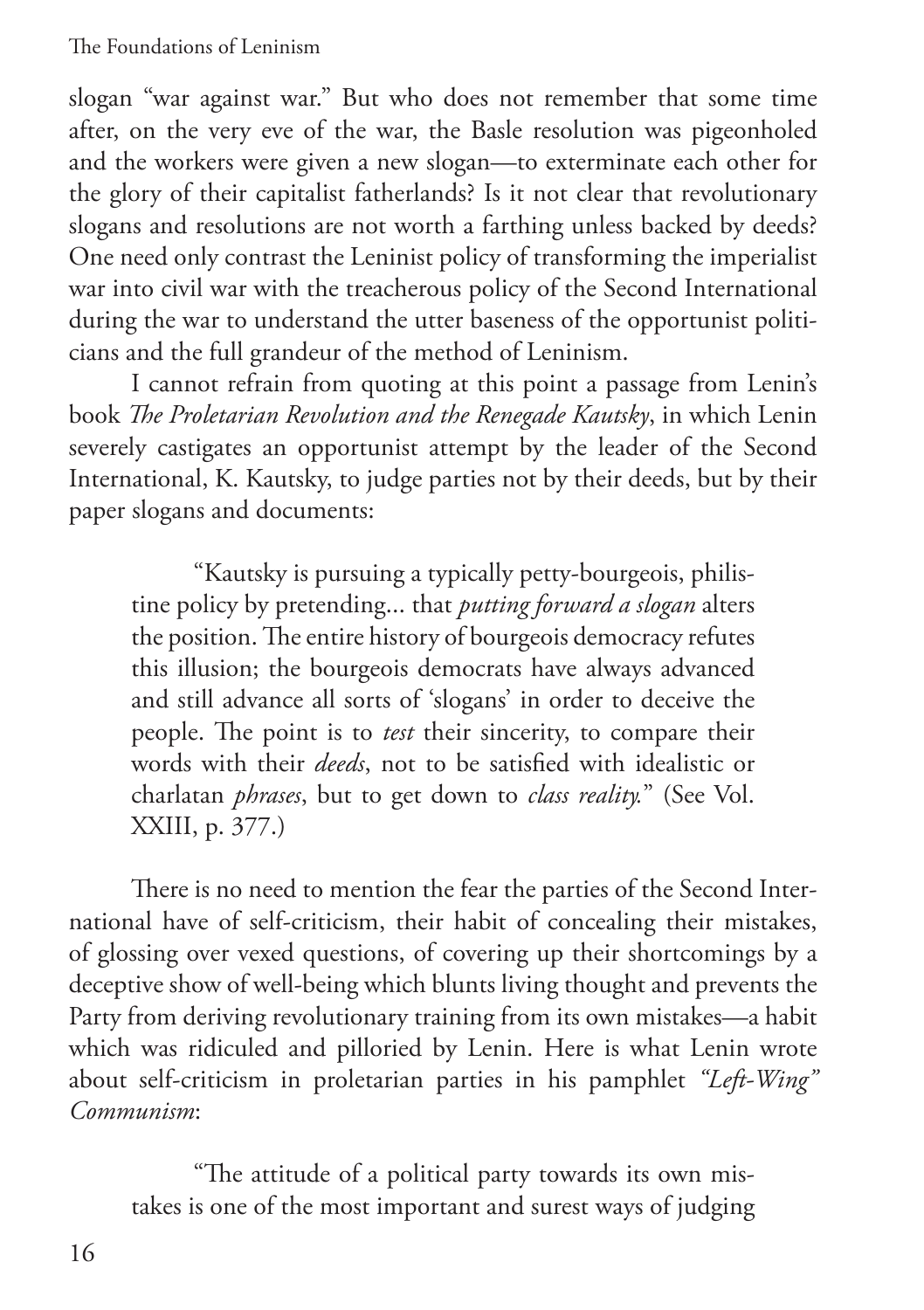how earnest the party is and how it *in practice* fulfils its obligations towards its class and the toiling *masses*. Frankly admitting a mistake, ascertaining the reasons for it, analysing the circumstances which gave rise to it, and thoroughly discussing the means of correcting it—that is the earmark of a serious party; that is the way it should perform its duties, that is the way it should educate and train the *class*, and then the *masses.*" (See Vol. XXV, p. 200.)

Some say that the exposure of its own mistakes and self-criticism are dangerous for the Party because they may be used by the enemy against the party of the proletariat. Lenin regarded such objections as trivial and entirely wrong. Here is what he wrote on this subject as far back as 1904, in his pamphlet *One Step Forward*, when our Party was still weak and small:

"They (i.e., the opponents of the Marxists-*J. St*.) gloat and grimace over our controversies; and, of course, they will try to pick isolated passages from my pamphlet, which deals with the defects and shortcomings of our Party, and to use them for their own ends. The Russian Social-Democrats are already steeled enough in battle not to be perturbed by these pinpricks and to continue, in spite of them, their work of self-criticism and ruthless exposure of their own shortcomings, which will unquestionably and inevitably be overcome as the working-class movement grows." (See Vol. VI, p. 161.)

Such, in general, are the characteristic features of the method of Leninism.

What is contained in Lenin's method was in the main already contained in the teachings of Marx, which, according to Marx himself, were "in essence critical and revolutionary."9 It is precisely this critical and revolutionary spirit that pervades Lenin's method from beginning to end. But it would be wrong to suppose that Lenin's method is merely the restoration

<sup>9.</sup> See Karl Marx, "Preface to the Second German Edition of the First Volume of Capital" (Karl Marx and Frederick Engels, Selected Works, Moscow, 1951, Vol. I, p. 414).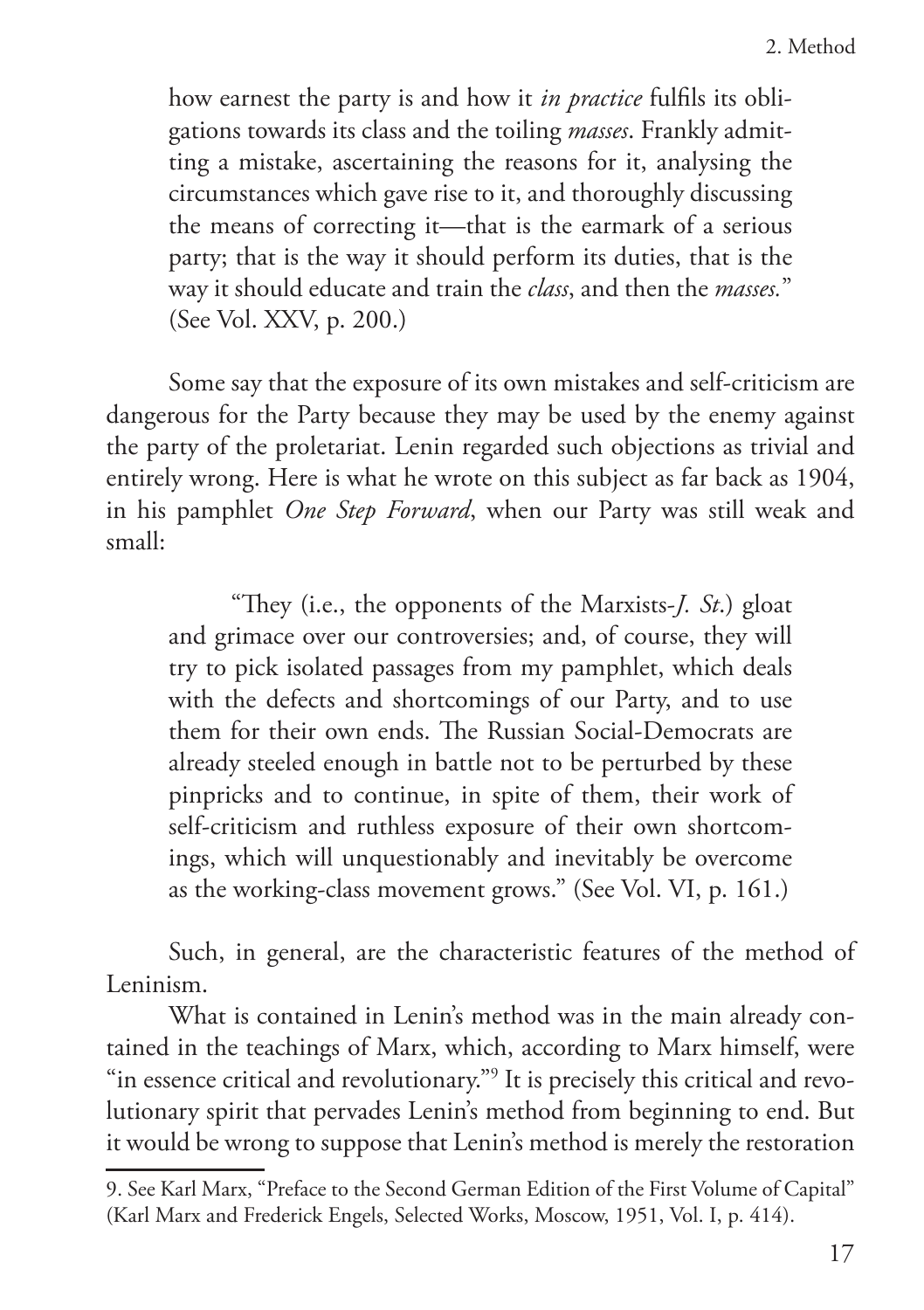The Foundations of Leninism

of the method of Marx. As a matter of fact, Lenin's method is not only the restoration, but also the concretisation and further development of the critical and revolutionary method of Marx, of his materialist dialectics.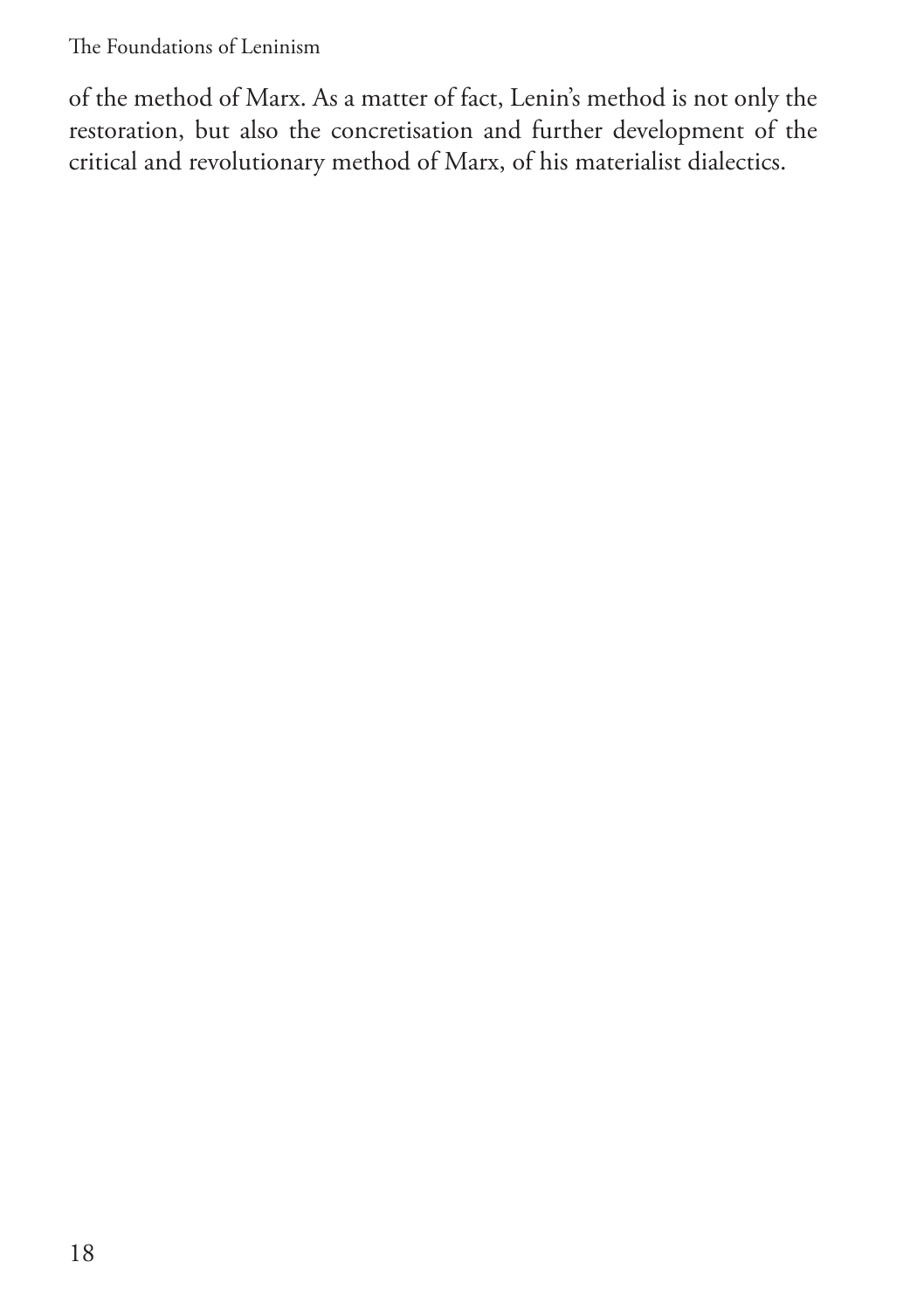#### Chapter III.

## **Theory**

From this theme I take three questions:

- a) the importance of theory for the proletarian movement;
- b) criticism of the "theory" of spontaneity;
- c) the theory of the proletarian revolution.

1) *The importance of theory*. Some think that Leninism is the precedence of practice over theory in the sense that its main point is the translation of the Marxist theses into deeds, their "execution"; as for theory, it is alleged that Leninism is rather unconcerned about it. We know that Plekhanov time and again chaffed Lenin about his "unconcern" for theory, and particularly for philosophy. We also know that theory is not held in great favour by many present-day Leninist practical workers, particularly in view of the immense amount of practical work imposed upon them by the situation. I must declare that this more than odd opinion about Lenin and Leninism is quite wrong and bears no relation whatever to the truth; that the attempt of practical workers to brush theory aside runs counter to the whole spirit of Leninism and is fraught with serious dangers to the work.

Theory is the experience of the working-class movement in all countries taken in its general aspect. Of course, theory becomes purposeless if it is not connected with revolutionary practice, just as practice gropes in the dark if its path is not illumined by revolutionary theory. But theory can become a tremendous force in the working-class movement if it is built up in indissoluble connection with revolutionary practice; for theory, and theory alone, can give the movement confidence, the power of orientation, and an understanding of the inner relation of surrounding events; for it, and it alone, can help practice to realise not only how and in which direction classes are moving at the present time, but also how and in which direction they will move in the near future. None other than Lenin uttered and repeated scores of times the well-known thesis that:

"*Without a revolutionary theory there can be no revolu-*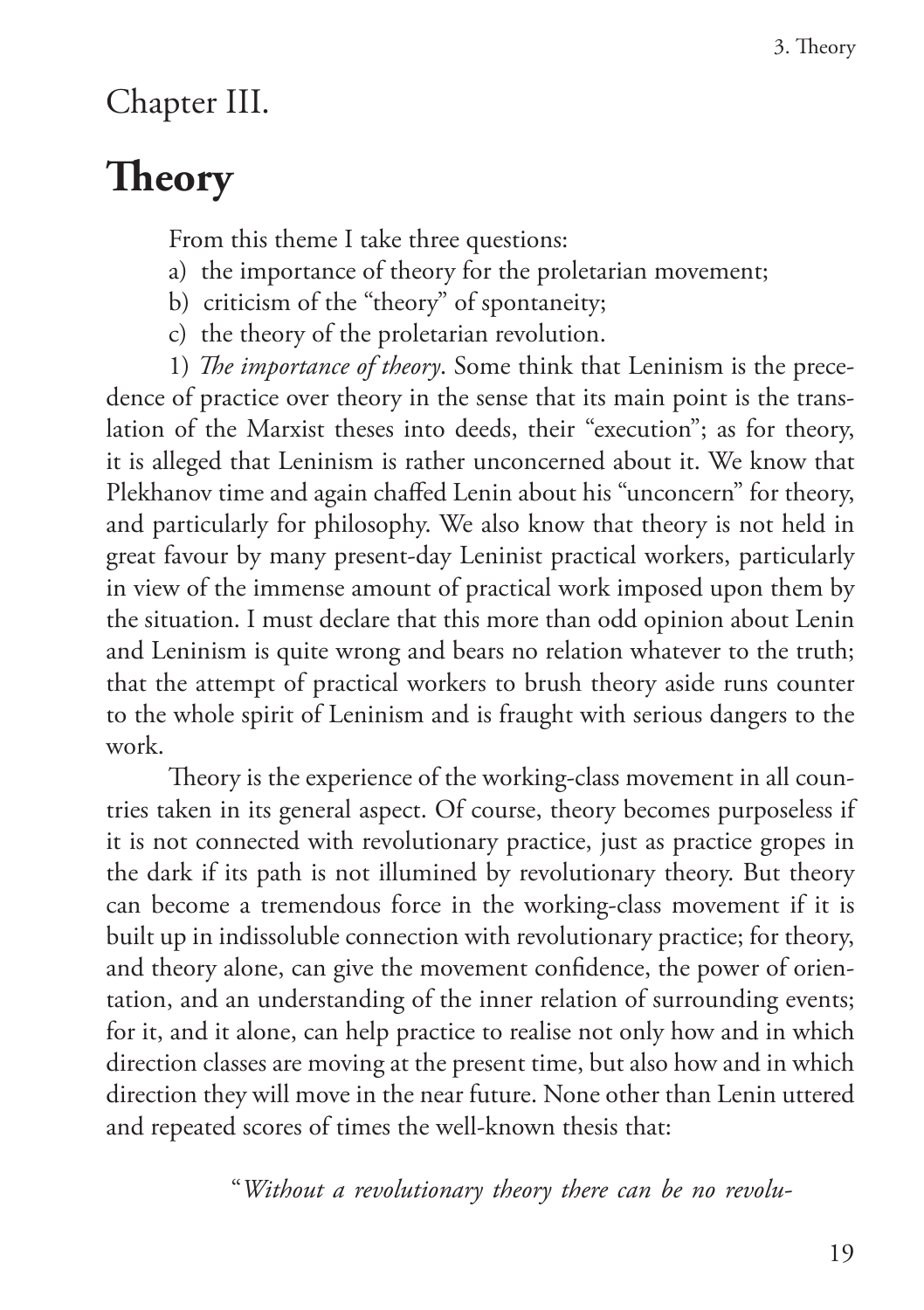The Foundations of Leninism

*tionary movement.*"10 (See Vol. IV, p. 380.)

Lenin, better than anyone else, understood the great importance of theory, particularly for a party such as ours, in view of the role of vanguard fighter of the international proletariat which has fallen to its lot, and in view of the complicated internal and international situation in which it finds itself. Foreseeing this special role of our Party as far back as 1902, he thought it necessary even then to point out that:

"*The role of vanguard fighter can be fulfilled only by a party that is guided by the most advanced theory.*" (See Vol. IV, p. 380.)

It scarcely needs proof that now, when Lenin's prediction about the role of our Party has come true, this thesis of Lenin's acquires special force and special importance.

Perhaps the most striking expression of the great importance which Lenin attached to theory is the fact that none other than Lenin undertook the very serious task of generalising, on the basis of materialist philosophy, the most important achievements of science from the time of Engels down to his own time, as well as of subjecting to comprehensive criticism the anti-materialistic trends among Marxists. Engels said that materialism has to change its form with each epoch-making discovery.11 It is well known that none other than Lenin accomplished this task for his own time in his remarkable work *Materialism and Empirio-Criticism*. 12 It is well known that Plekhanov, who loved to chaff Lenin about his "unconcern" for philosophy, did not even dare to make a serious attempt to undertake such a task.

2) *Criticism of the "theory" of spontaneity, or the role of the vanguard in the movement*. The "theory" of spontaneity is a theory of opportunism, a theory of worshipping the spontaneity of the labour movement, a theory

12. See V. I. Lenin, Works, 4th Russ. ed., Vol. 14.

<sup>10.</sup> My italics.—*J. St.*

<sup>11.</sup> See Frederick Engels, "Ludwig Feuerbach and the End of Classical German Philosophy" (Karl Marx and Frederick Engels, Selected Works, Moscow, 1951, Vol. II, p. 538).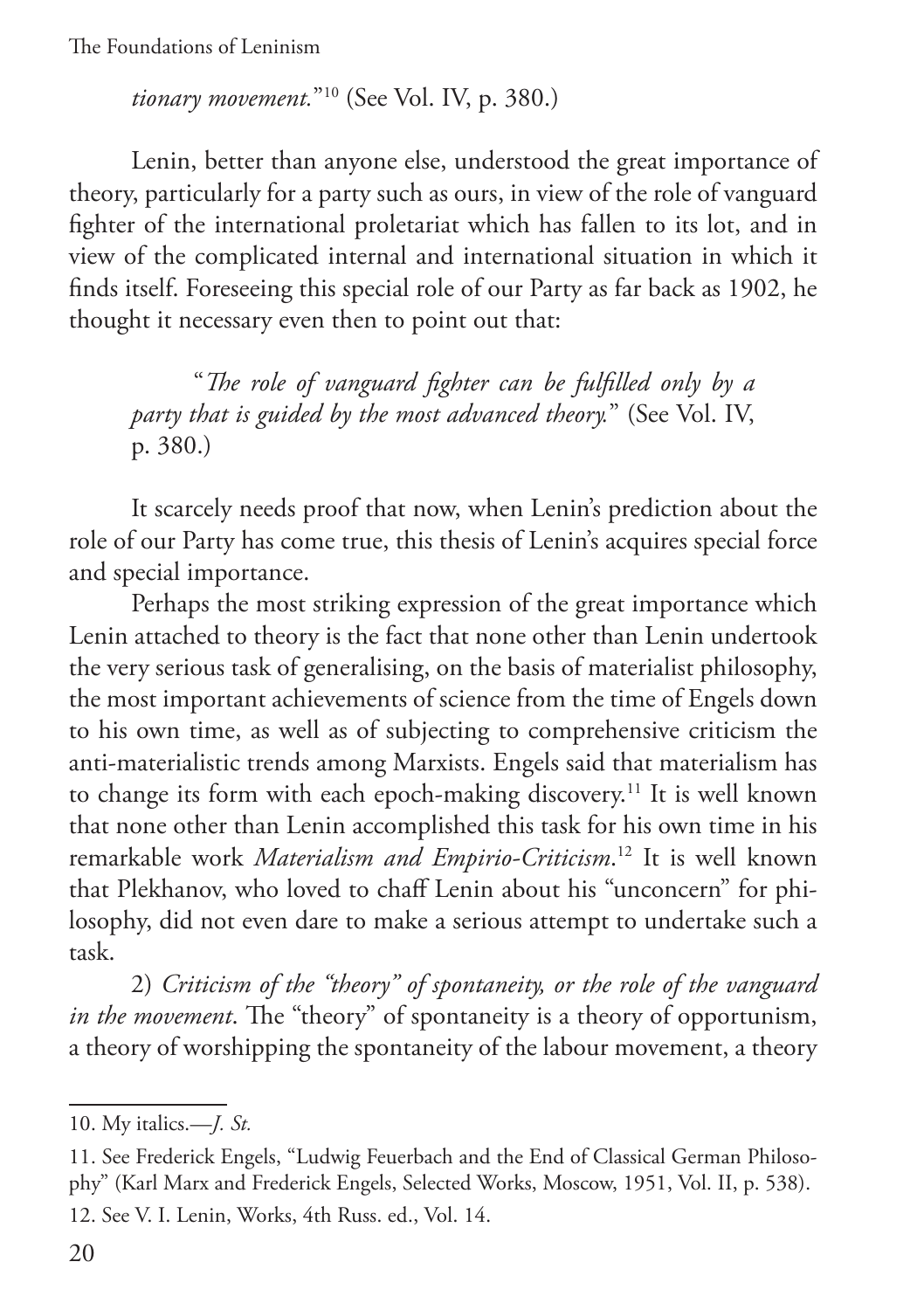which actually repudiates the leading role of the vanguard of the working class, of the party of the working class.

The theory of worshipping spontaneity is decidedly opposed to the revolutionary character of the working class movement; it is opposed to the movement taking the line of struggle against the foundations of capitalism; it is in favour of the movement proceeding exclusively along the line of "realisable" demands, of demands "acceptable" to capitalism; it is wholly in favour of the "line of least resistance." The theory of spontaneity is the ideology of trade unionism.

The theory of worshipping spontaneity is decidedly opposed to giving the spontaneous movement a politically conscious, planned character. It is opposed to the Party marching at the head of the working class, to the Party raising the masses to the level of political consciousness, to the Party leading the movement; it is in favour of the politically conscious elements of the movement not hindering the movement from taking its own course; it is in favour of the Party only heeding the spontaneous movement and dragging at the tail of it. The theory of spontaneity is the theory of belittling the role of the conscious element in the movement, the ideology of "khvostism," the logical basis of *all* opportunism.

In practice this theory, which appeared on the scene even before the first revolution in Russia, led its adherents, the so-called "Economists," to deny the need for an independent workers' party in Russia, to oppose the revolutionary struggle of the working class for the overthrow of tsarism, to preach a purely trade-unionist policy in the movement, and, in general, to surrender the labour movement to the hegemony of the liberal bourgeoisie.

The fight of the old *Iskra* and the brilliant criticism of the theory of "khvostism" in Lenin's pamphlet *What Is To Be Done?* not only smashed so-called "Economism," but also created the theoretical foundations for a truly revolutionary movement of the Russian working class.

Without this fight it would have been quite useless even to think of creating an independent workers' party in Russia and of its playing a leading part in the revolution.

But the theory of worshipping spontaneity is not an exclusively Russian phenomenon. It is extremely widespread—in a somewhat different form, it is true—in all the parties of the Second International, with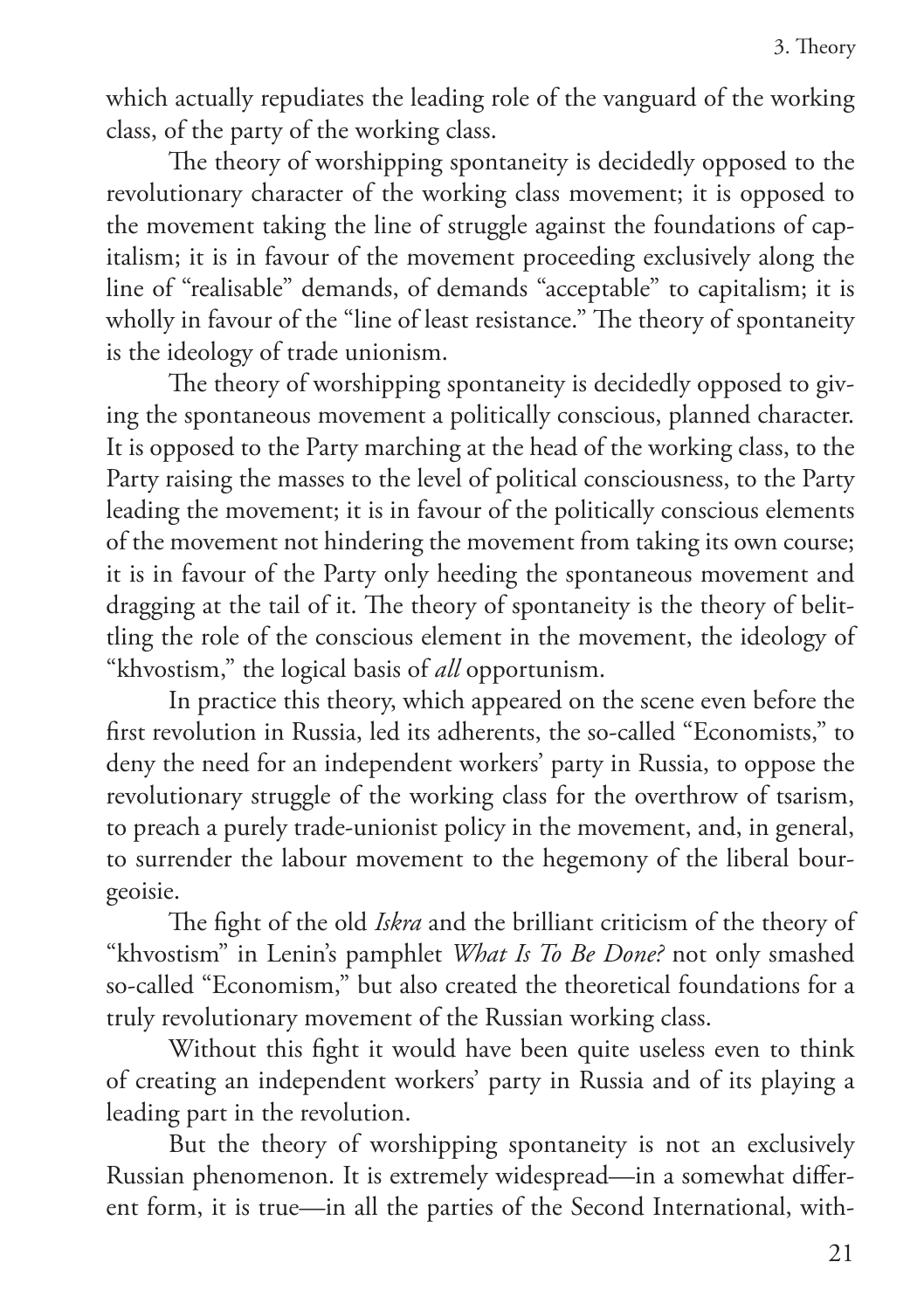out exception. I have in mind the so-called "productive forces" theory as debased by the leaders of the Second International, which justifies everything and conciliates everybody, which records facts and explains them after everyone has become sick and tired of them, and, having recorded them, rests content. Marx said that the materialist theory could not confine itself to explaining the world, that it must also change it.13 But Kautsky and Co. are not concerned with this; they prefer to rest content with the first part of Marx's formula.

Here is one of the numerous examples of the application of this "theory." It is said that before the imperialist war the parties of the Second International threatened to declare "war against war" if the imperialists should start a war. It is said that on the very eve of the war these parties pigeonholed the "war against war" slogan and applied an opposite one, viz., "war for the imperialist fatherland." It is said that as a result of this change of slogans millions of workers were sent to their death. But it would be a mistake to think that there were some people to blame for this, that someone was unfaithful to the working class or betrayed it. Not at all! Everything happened as it should have happened. Firstly, because the International, it seems, is "an instrument of peace," and not of war. Secondly, because, in view of the "level of the productive forces" which then prevailed, nothing else could be done. The "productive forces" are "to blame." That is the precise explanation vouchsafed to "us" by Mr. Kautsky's "theory of the productive forces." And whoever does not believe in that "theory" is not a Marxist. The role of the parties? Their importance for the movement? But what can a party do against so decisive a factor as the "level of the productive forces"?...

One could cite a host of similar examples of the falsification of Marxism.

It scarcely needs proof that this spurious "Marxism," designed to hide the nakedness of opportunism, is merely a European variety of the selfsame theory of "khvostism" which Lenin fought even before the first Russian revolution.

It scarcely needs proof that the demolition of this theoretical falsi-

<sup>13.</sup> See Karl Marx, "Theses on Feuerbach" (Karl Marx and Frederick Engels, Selected Works, Moscow, 1951, Vol. II, p. 367).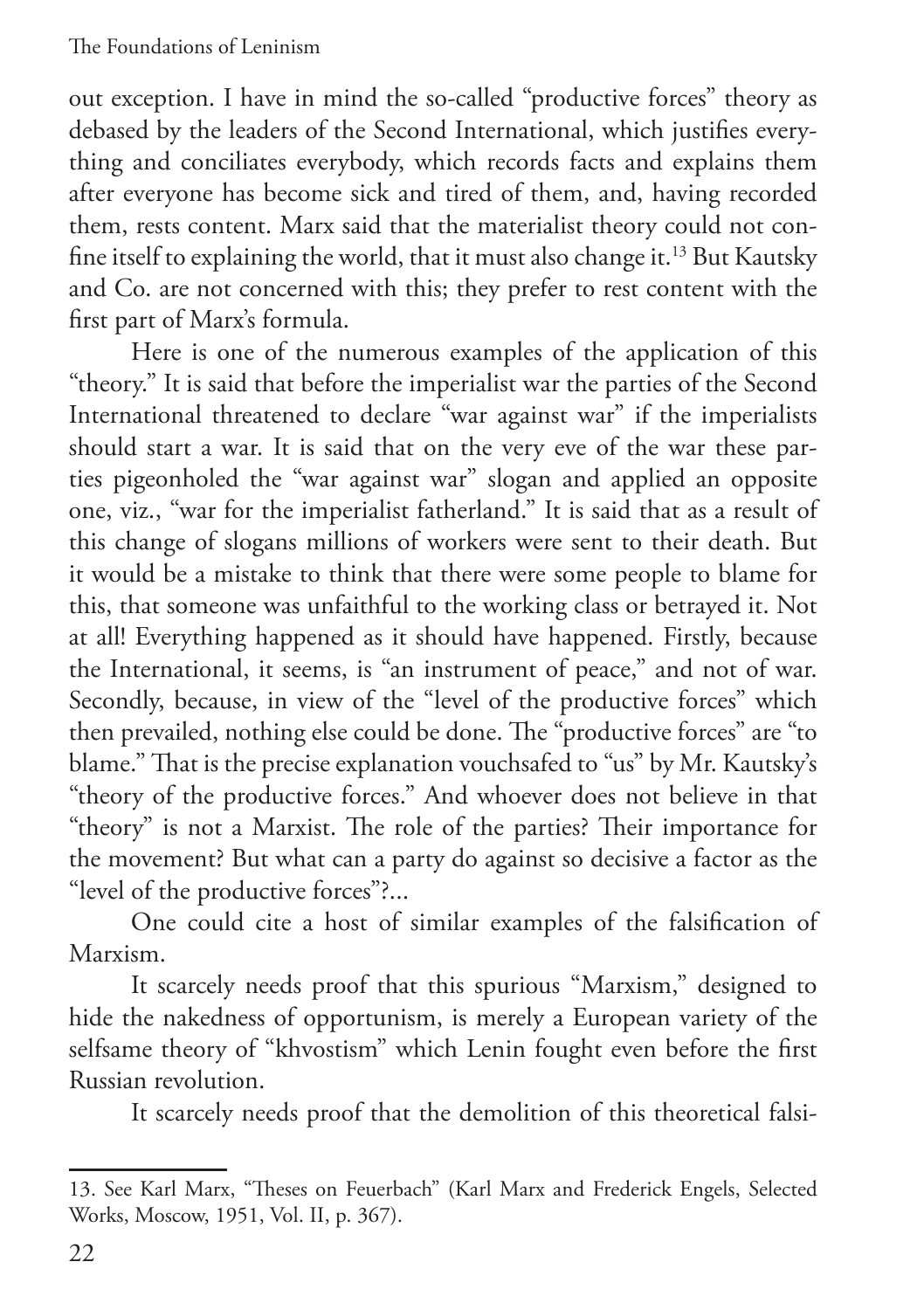fication is a preliminary condition for the creation of truly revolutionary parties in the West.

3) *The theory of the proletarian revolution*. Lenin's theory of the proletarian revolution proceeds from three fundamental theses.

*First thesis*: The domination of finance capital in the advanced capitalist countries; the issue of stocks and bonds as one of the principal operations of finance capital; the export of capital to the sources of raw materials, which is one of the foundations of imperialism; the omnipotence of a financial oligarchy, which is the result of the domination of finance capital—all this reveals the grossly parasitic character of monopolist capitalism, makes the yoke of the capitalist trusts and syndicates a hundred times more burdensome, intensifies the indignation of the working class with the foundations of capitalism, and brings the masses to the proletarian revolution as their only salvation. (See Lenin, *Imperialism*).<sup>14</sup>

Hence the first conclusion: intensification of the revolutionary crisis within the capitalist countries and growth of the elements of an explosion on the internal, proletarian front in the "metropolises."

*Second thesis*: The increase in the export of capital to the colonies and dependent countries; the expansion of "spheres of influence" and colonial possessions until they cover the whole globe; the transformation of capitalism into a *world system* of financial enslavement and colonial oppression of the vast majority of the population of the world by a handful of "advanced" countries—all this has, on the one hand, converted the separate national economies and national territories into links in a single chain called world economy, and, on the other hand, split the population of the globe into two camps: a handful of "advanced" capitalist countries which exploit and oppress vast colonies and dependencies, and the huge majority consisting of colonial and dependent countries which are compelled to wage a struggle for liberation from the imperialist yoke (see *Imperialism*).

Hence the second conclusion: intensification of the revolutionary crisis in the colonial countries and growth of the elements of revolt against imperialism on the external, colonial front.

*Third thesis*: The monopolistic possession of "spheres of influence"

<sup>14.</sup> See V. I. Lenin, "Imperialism, the Highest Stage of Capitalism," Works, 4th Russ. ed., Vol. 22, pp. 173-290.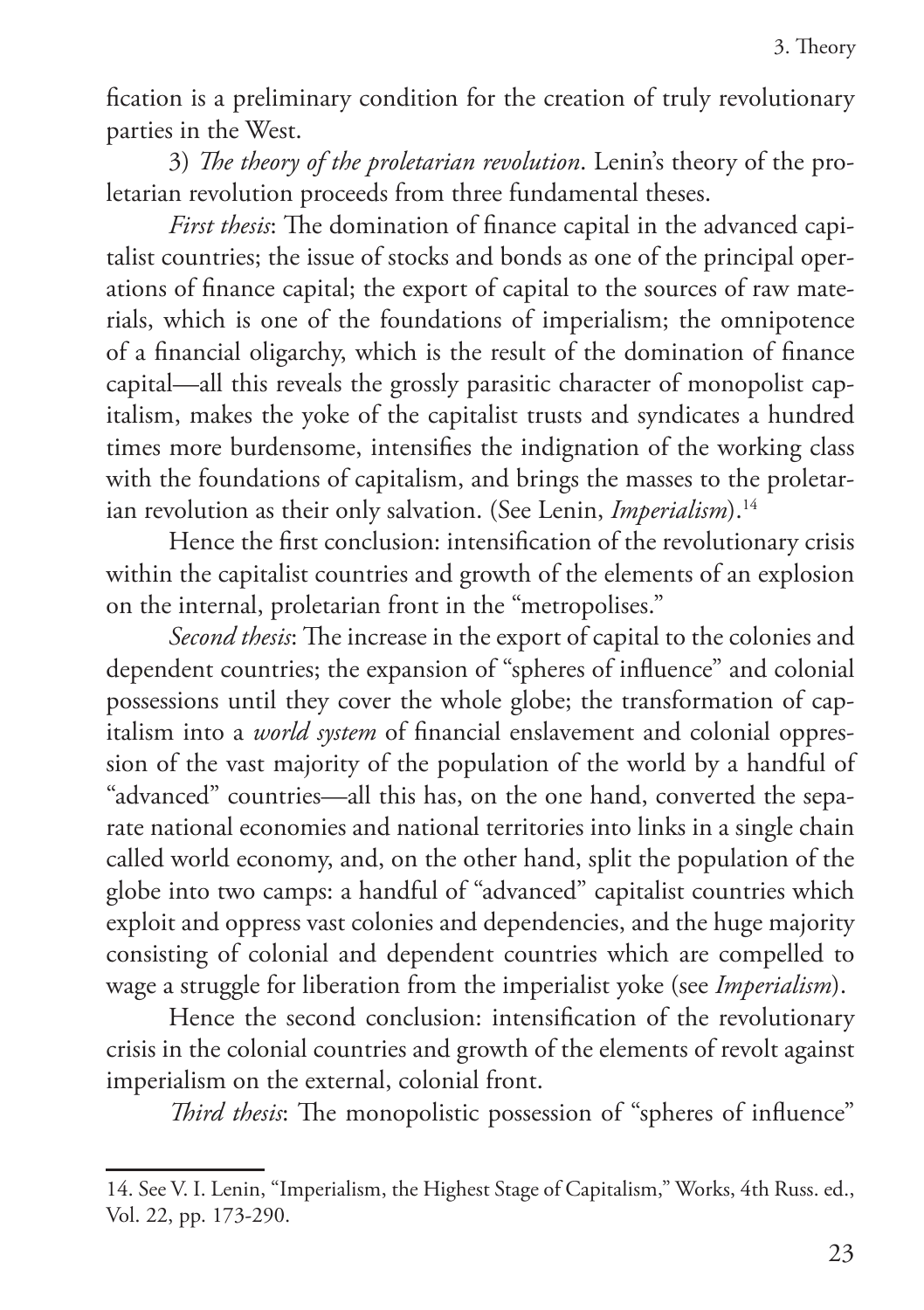and colonies; the uneven development of the capitalist countries, leading to a frenzied struggle for the redivision of the world between the countries which have already seized territories and those claiming their "share"; imperialist wars as the only means of restoring the disturbed "equilibrium" all this leads to the intensification of the struggle on the third front, the inter-capitalist front, which weakens imperialism and facilitates the union of the first two fronts against imperialism: the front of the revolutionary proletariat and the front of colonial emancipation (see *Imperialism*).

Hence the third conclusion: that under imperialism wars cannot be averted, and that a coalition between the proletarian revolution in Europe and the colonial revolution in the East in a united world front of revolution against the world front of imperialism is inevitable.

Lenin combines all these conclusions into one general conclusion that "*imperialism is the eve of the socialist revolution.*"15 (See Vol. XIX, p. 71.)

The very approach to the question of the proletarian revolution, of the character of the revolution, of its scope, of its depth, the scheme of the revolution in general, changes accordingly.

Formerly, the analysis of the pre-requisites for the proletarian revolution was usually approached from the point of view of the economic state of individual countries. Now, this approach is no longer adequate. Now the matter must be approached from the point of view of the economic state of all or the majority of countries, from the point of view of the state of world economy; for individual countries and individual national economies have ceased to be self-sufficient units, have become links in a single chain called world economy; for the old "cultured" capitalism has evolved into imperialism, and imperialism is a world system of financial enslavement and colonial oppression of the vast majority of the population of the world by a handful of "advanced" countries.

Formerly it was the accepted thing to speak of the existence or absence of objective conditions for the proletarian revolution in individual countries, or, to be more precise, in one or another developed country. Now this point of view is no longer adequate. Now we must speak of the existence of objective conditions for the revolution in the entire system of

<sup>15</sup> My italics—*J. St.*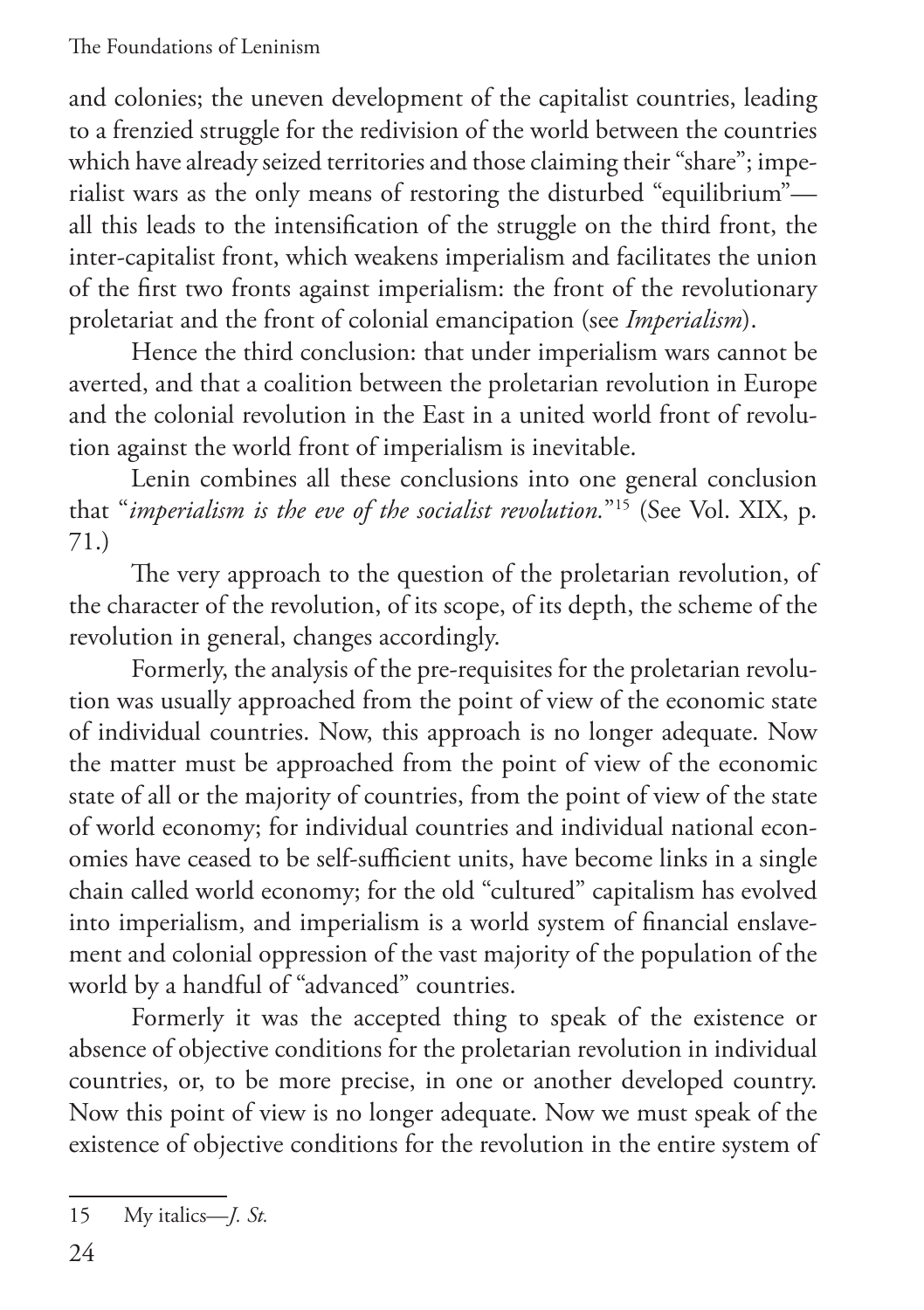world imperialist economy as an integral whole; the existence within this system of some countries that are not sufficiently developed industrially cannot serve as an insuperable obstacle to the revolution, if the system as a whole or, more correctly, because the system as a whole is already ripe for revolution.

Formerly it was the accepted thing to speak of the proletarian revolution in one or another developed country as of a separate and self-sufficient entity opposing a separate national front of capital as its antipode. Now, this point of view is no longer adequate. Now we must speak of the world proletarian revolution; for the separate national fronts of capital have become links in a single chain called the world front of imperialism, which must be opposed by a common front of the revolutionary movement in all countries.

Formerly the proletarian revolution was regarded exclusively as the result of the internal development of a given country. Now, this point of view is no longer adequate. Now the proletarian revolution must be regarded primarily as the result of the development of the contradictions within the world system of imperialism, as the result of the breaking of the chain of the world imperialist front in one country or another.

Where will the revolution begin? Where, in what country, can the front of capital be pierced first?

Where industry is more developed, where the proletariat constitutes the majority, where there is more culture, where there is more democracy—that was the reply usually given formerly.

No, objects the Leninist theory of revolution, *not necessarily where industry is more developed*, and so forth. The front of capital will be pierced where the chain of imperialism is weakest, for the proletarian revolution is the result of the breaking of the chain of the world imperialist front at its weakest link; and it may turn out that the country which has started the revolution, which has made a breach in the front of capital, is less developed in a capitalist sense than other, more developed, countries, which have, however, remained within the framework of capitalism.

In 1917 the chain of the imperialist world front proved to be weaker in Russia than in the other countries. It was there that the chain broke and provided an outlet for the proletarian revolution. Why? Because in Russia a great popular revolution was unfolding, and at its head marched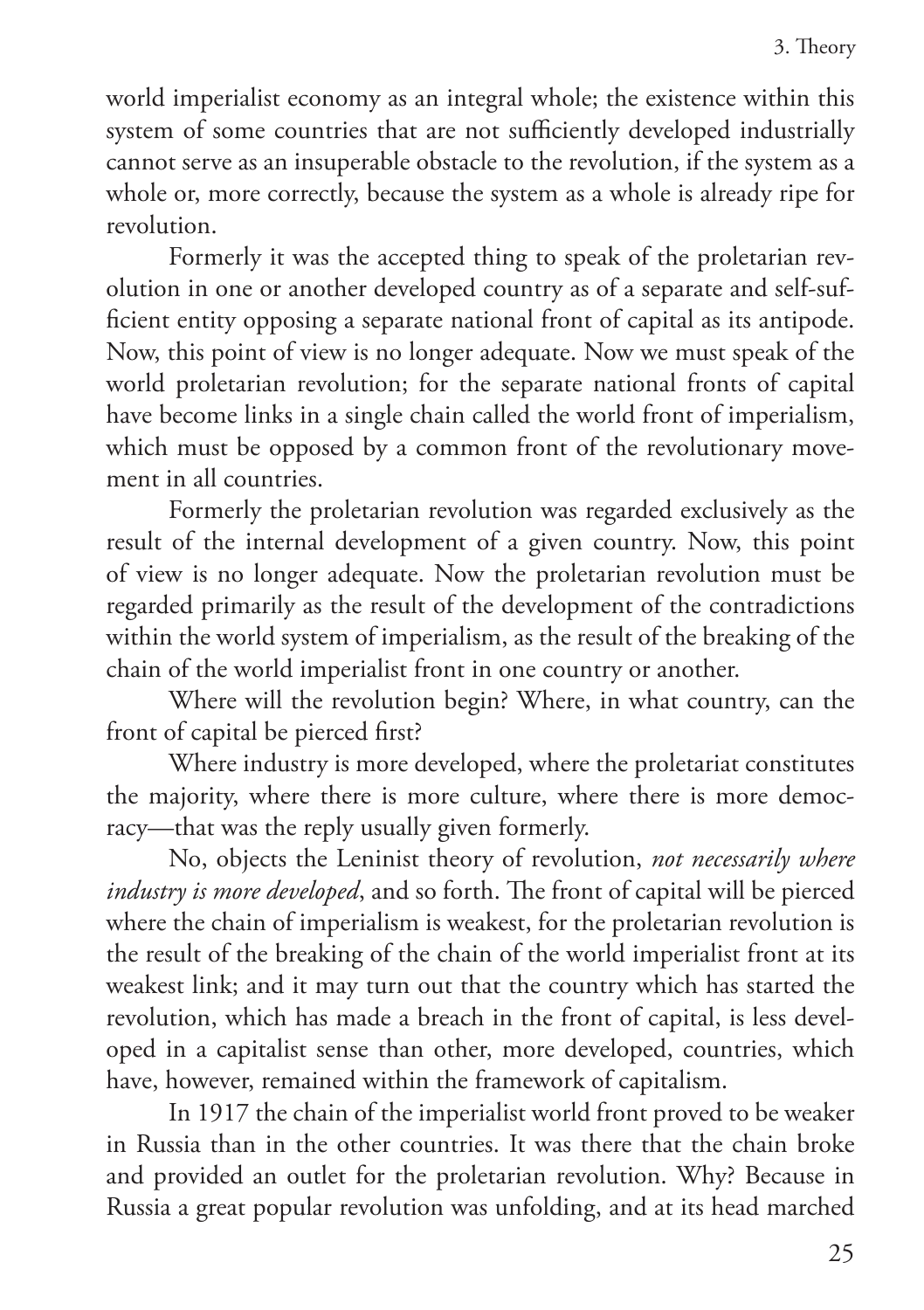the revolutionary proletariat, which had such an important ally as the vast mass of the peasantry, which was oppressed and exploited by the landlords. Because the revolution there was opposed by such a hideous representative of imperialism as tsarism, which lacked all moral prestige and was deservedly hated by the whole population. The chain proved to be weaker in Russia, although Russia was less developed in a capitalist sense than, say, France or Germany, Britain or America.

Where will the chain break in the near future? Again, where it is weakest. It is not precluded that the chain may break, say, in India. Why? Because that country has a young, militant, revolutionary proletariat, which has such an ally as the national liberation movement—an undoubtedly powerful and undoubtedly important ally. Because there the revolution is confronted by such a well-known foe as foreign imperialism, which has no moral credit and is deservedly hated by all the oppressed and exploited masses of India.

It is also quite possible that the chain will break in Germany. Why? Because the factors which are operating, say, in India are beginning to operate in Germany as well; but, of course, the enormous difference in the level of development between India and Germany cannot but stamp its imprint on the progress and outcome of a revolution in Germany.

That is why Lenin said that:

"The West-European capitalist countries will consummate their development towards socialism... not by the even 'maturing' of socialism in them, but by the exploitation of some countries by others, by the exploitation of the first of the countries to be vanquished in the imperialist war combined with the exploitation of the whole of the East. On the other hand, precisely as a result of the first imperialist war, the East has definitely come into revolutionary movement, has been definitely drawn into the general maelstrom of the world revolutionary movement." (See Vol. XXVII, pp. 415-16.)

Briefly: the chain of the imperialist front must, as a rule, break where the links are weaker and, at all events, not necessarily where capitalism is more developed, where there is such and such a percentage of proletarians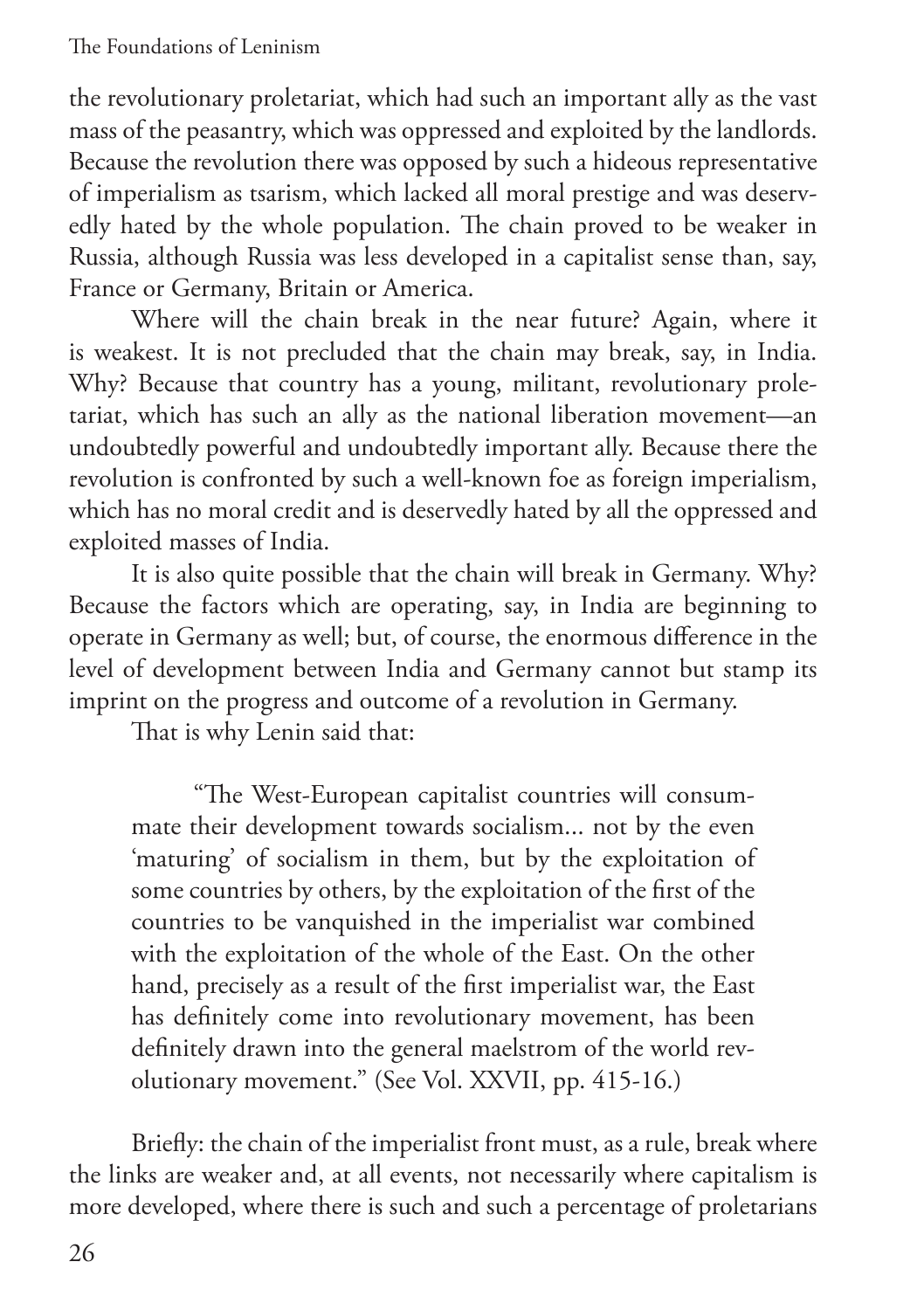and such and such a percentage of peasants, and so on.

That is why in deciding the question of proletarian revolution statistical estimates of the percentage of the proletarian population in a given country lose the exceptional importance so eagerly attached to them by the doctrinaires of the Second International, who have not understood imperialism and who fear revolution like the plague.

To proceed. The heroes of the Second International asserted (and continue to assert) that between the bourgeois-democratic revolution and the proletarian revolution there is a chasm, or at any rate a Chinese Wall, separating one from the other by a more or less protracted interval of time, during which the bourgeoisie having come into power, develops capitalism, while the proletariat accumulates strength and prepares for the "decisive struggle" against capitalism. This interval is usually calculated to extend over many decades, if not longer. It scarcely needs proof that this Chinese Wall "theory" is totally devoid of scientific meaning under the conditions of imperialism, that it is and can be only a means of concealing and camouflaging the counter-revolutionary aspirations of the bourgeoisie. It scarcely needs proof that under the conditions of imperialism, fraught as it is with collisions and wars; under the conditions of the "eve of the socialist revolution," when "flourishing" capitalism becomes "moribund" capitalism (*Lenin*) and the revolutionary movement is growing in all countries of the world; when imperialism is allying itself with all reactionary forces without exception, down to and including tsarism and serfdom, thus making imperative the coalition of all revolutionary forces, from the proletarian movement of the West to the national liberation movement of the East; when the overthrow of the survivals of the regime of feudal serfdom becomes impossible without a revolutionary struggle against imperialism—it scarcely needs proof that the bourgeois-democratic revolution, in a more or less developed country, must under such circumstances verge upon the proletarian revolution, that the former must pass into the latter. The history of the revolution in Russia has provided palpable proof that this thesis is correct and incontrovertible. It was not without reason that Lenin, as far back as 1905, on the eve of the first Russian revolution, in his pamphlet *Two Tactics* depicted the bourgeois-democratic revolution and the socialist revolution as two links in the same chain, as a single and integral picture of the sweep of the Russian revolution: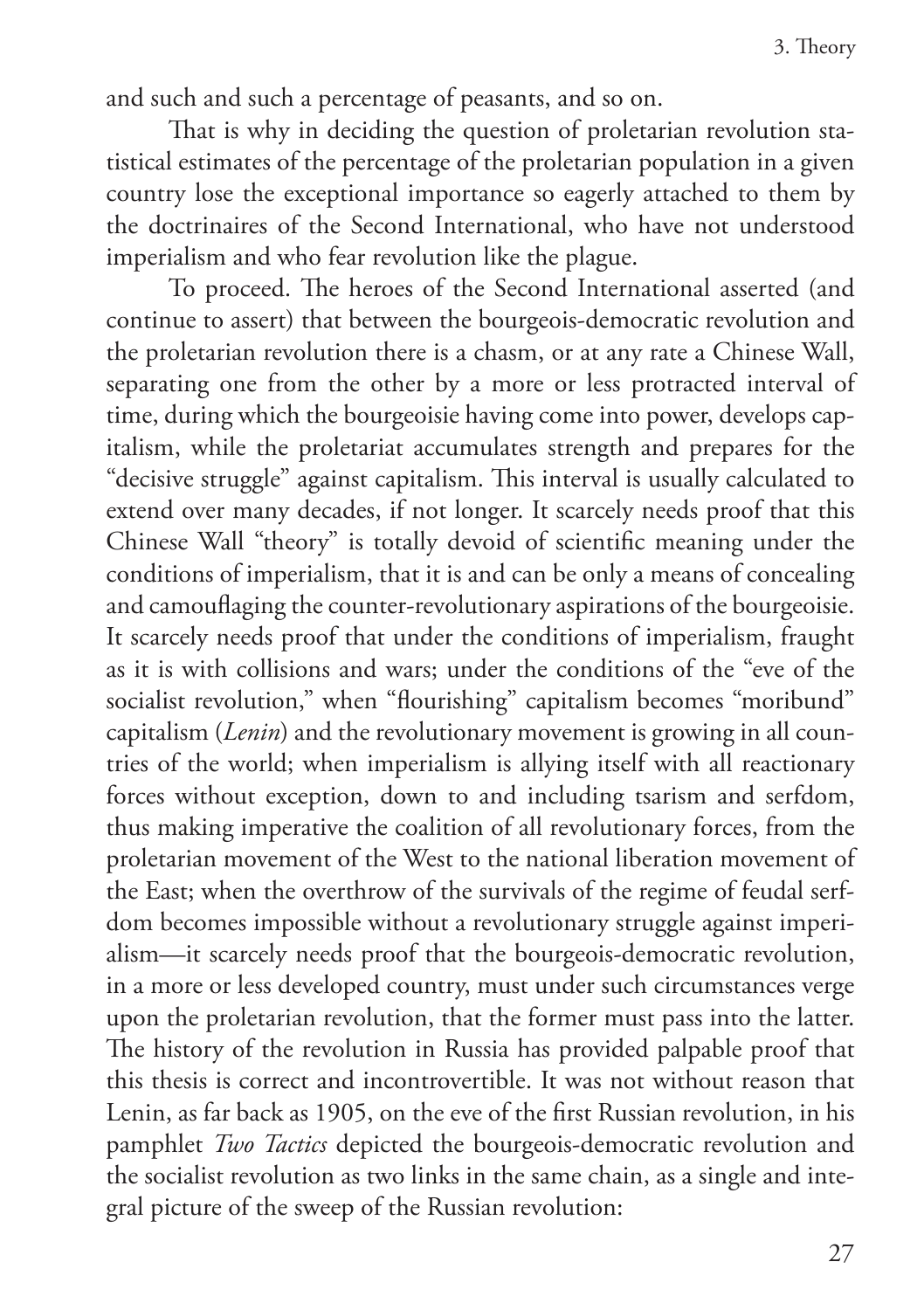"*The proletariat must carry to completion the democratic revolution, by allying to itself the mass of the peasantry in order to crush by force the resistance of the autocracy and to paralyse the instability of the bourgeoisie. The proletariat must accomplish the socialist revolution, by allying to itself the mass of the semi-proletarian elements of the population in order to crush by force the resistance of the bourgeoisie and to paralyse the instability of the peasantry and the petty bourgeoisie.* Such are the tasks of the proletariat, which the new *Iskra*-ists present so narrowly in all their arguments and resolutions about the sweep of the revolution." (See Vol. VIII, p. 96.)

There is no need to mention other, later works of Lenin's, in which the idea of the bourgeois revolution passing into the proletarian revolution stands out in greater relief than in *Two Tactics* as one of the cornerstones of the Leninist theory of revolution.

Some comrades believe, it seems, that Lenin arrived at this idea only in 1916, that up to that time he had thought that the revolution in Russia would remain within the bourgeois framework, that power, consequently, would pass from the hands of the organ of the dictatorship of the proletariat and peasantry into the hands of the bourgeoisie and not of the proletariat. It is said that this assertion has even penetrated into our communist press. I must say that this assertion is absolutely wrong, that it is totally at variance with the facts.

I might refer to Lenin's well-known speech at the Third Congress of the Party (1905), in which he defined the dictatorship of the proletariat and peasantry, i.e., the victory of the democratic revolution, not as the "organisation of 'order' " but as the "organisation of war". (See Vol. VII, p. 264.)

Further, I might refer to Lenin's well-known articles "On a Provisional Government" (1905),<sup>16</sup> where, outlining the prospects of the

<sup>16.</sup> J. V. Stalin refers to the following articles written by V. I. Lenin in 1905: "Social-Democracy and a Provisional Revolutionary Government," from which he cites a passage; "The Revolutionary Democratic Dictatorship of the Proletariat and Peasantry"; and "On a Provisional Revolutionary Government" (see V. I. Lenin, Works, 4th Russ. ed., Vol. 8, pp. 247-63, 264-74, 427-47)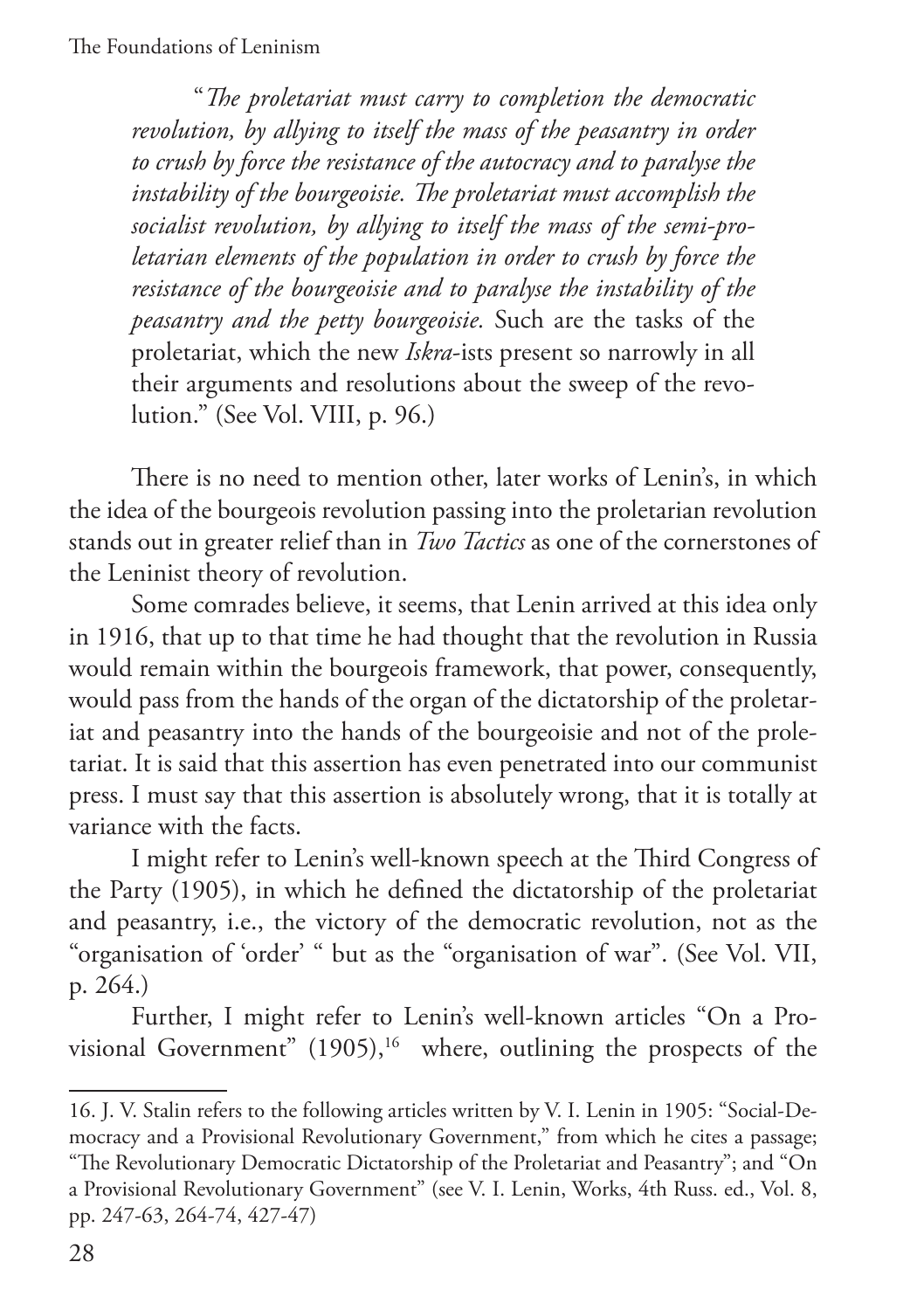unfolding Russian revolution, he assigns to the Party the task of "ensuring that the Russian revolution is not a movement of a few months, but a movement of many years, that it leads, not merely to slight concessions on the part of the powers that be, but to the complete overthrow of those powers"; where, enlarging further on these prospects and linking them with the revolution in Europe, he goes on to say:

"And if we succeed in doing that, then ... then the revolutionary conflagration will spread all over Europe; the European worker, languishing under bourgeois reaction, will rise in his turn and will show us 'how it is done'; then the revolutionary wave in Europe will sweep back again into Russia and will convert an epoch of a few revolutionary years into an epoch of several revolutionary decades..." (*Ibid.*, p. 191.)

I might further refer to a well-known article by Lenin published in November 1915, in which he writes:

"The proletariat is fighting, and will fight valiantly, to capture power, for a republic, for the confiscation of the land ... for the participation of the '*non-proletarian* masses of the people' in liberating *bourgeois* Russia from *military-feudal* 'imperialism' (=tsarism). And the proletariat will *immediately*17 take advantage of this liberation of bourgeois Russia from tsarism, from the agrarian power of the landlords, not to aid the rich peasants in their struggle against the rural worker, but to bring about the socialist revolution in alliance with the proletarians of Europe." (See Vol. XVIII, p. 318.)

Finally, I might refer to the well-known passage in Lenin's pamphlet *The Proletarian Revolution and the Renegade Kautsky*, where, referring to the above-quoted passage in *Two Tactics* on the sweep of the Russian revolution, he arrives at the following conclusion:

<sup>17</sup> My italics—*J. St.*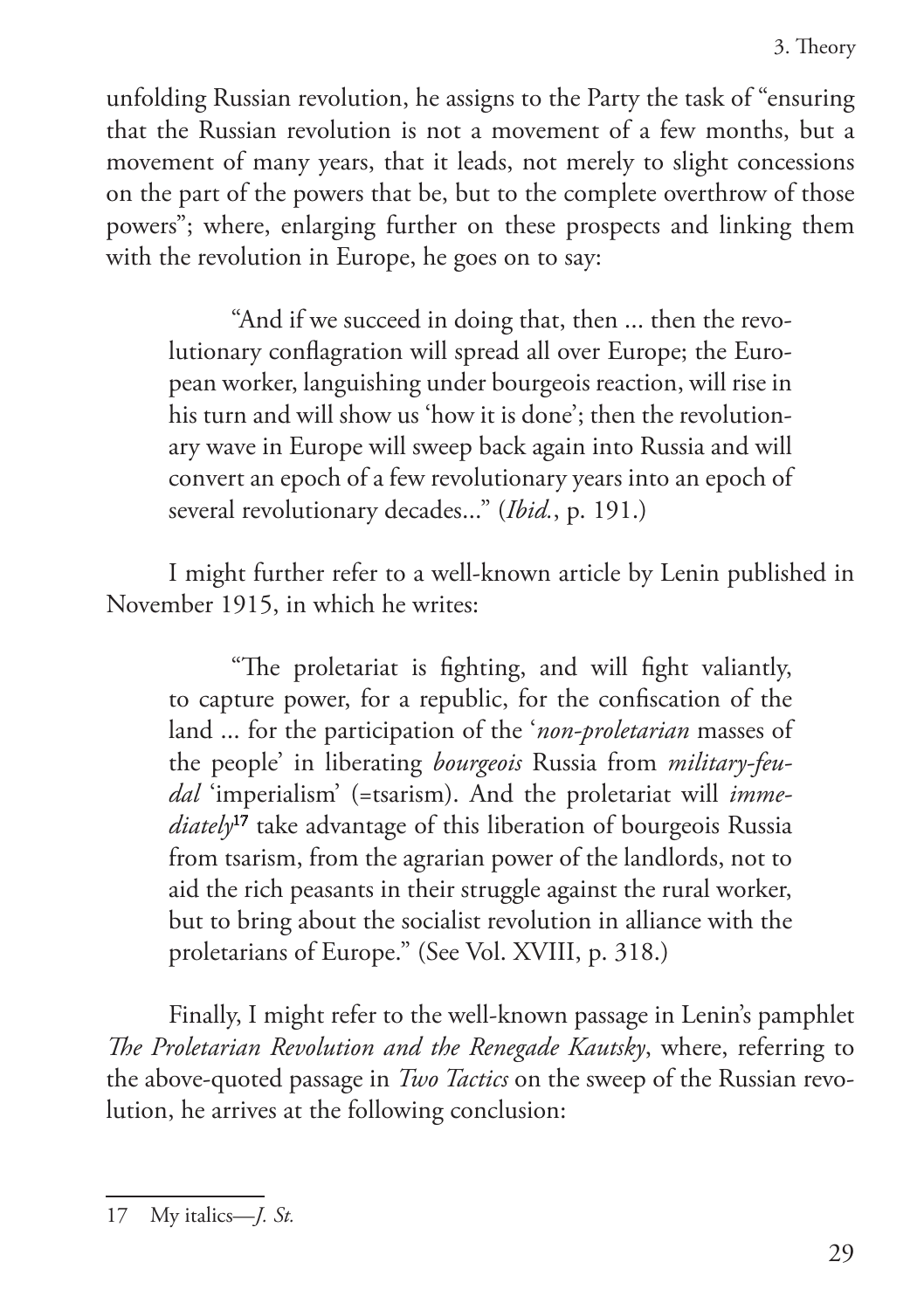"Things turned out just as we said they would. The course taken by the revolution confirmed the correctness of our reasoning. *First*, with the 'whole' of the peasantry against the monarchy, against the landlords, against the medieval regime (and to that extent the revolution remains bourgeois, bourgeois-democratic). *Then*, with the poor peasants, with the semi-proletarians, with all the exploited, *against capitalism*, including the rural rich, the kulaks, the profiteers, and to that extent the revolution becomes a *socialist* one. To attempt to raise an artificial Chinese Wall between the first and second, to separate them by anything else *than* the degree of preparedness of the proletariat and the degree of its unity with the poor peasants, means monstrously to distort Marxism, to vulgarise it, to replace it by liberalism." (See Vol. XXIII, p. 391.)

That is sufficient, I think.

Very well, we may be told; but if that is the case, why did Lenin combat the idea of "permanent (uninterrupted) revolution"?

Because Lenin proposed that the revolutionary capacities of the peasantry be "exhausted" and that the fullest use be made of their revolutionary energy for the complete liquidation of tsarism and for the transition to the proletarian revolution, whereas the adherents of "permanent revolution" did not understand the important role of the peasantry in the Russian revolution, underestimated the strength of the revolutionary energy of the peasantry, underestimated the strength and ability of the Russian proletariat to lead the peasantry, and thereby hampered the work of emancipating the peasantry from the influence of the bourgeoisie, the work of rallying the peasantry around the proletariat.

Because Lenin proposed that the revolution *be crowned* with the transfer of power to the proletariat, whereas the adherents of "permanent" revolution wanted *to begin* at once with the establishment of the power of the proletariat, failing to realise that in so doing they were closing their eyes to such a "minor detail" as the survivals of serfdom and were leaving out of account so important a force as the Russian peasantry, failing to understand that such a policy could only retard the winning of the peasantry over to the side of the proletariat.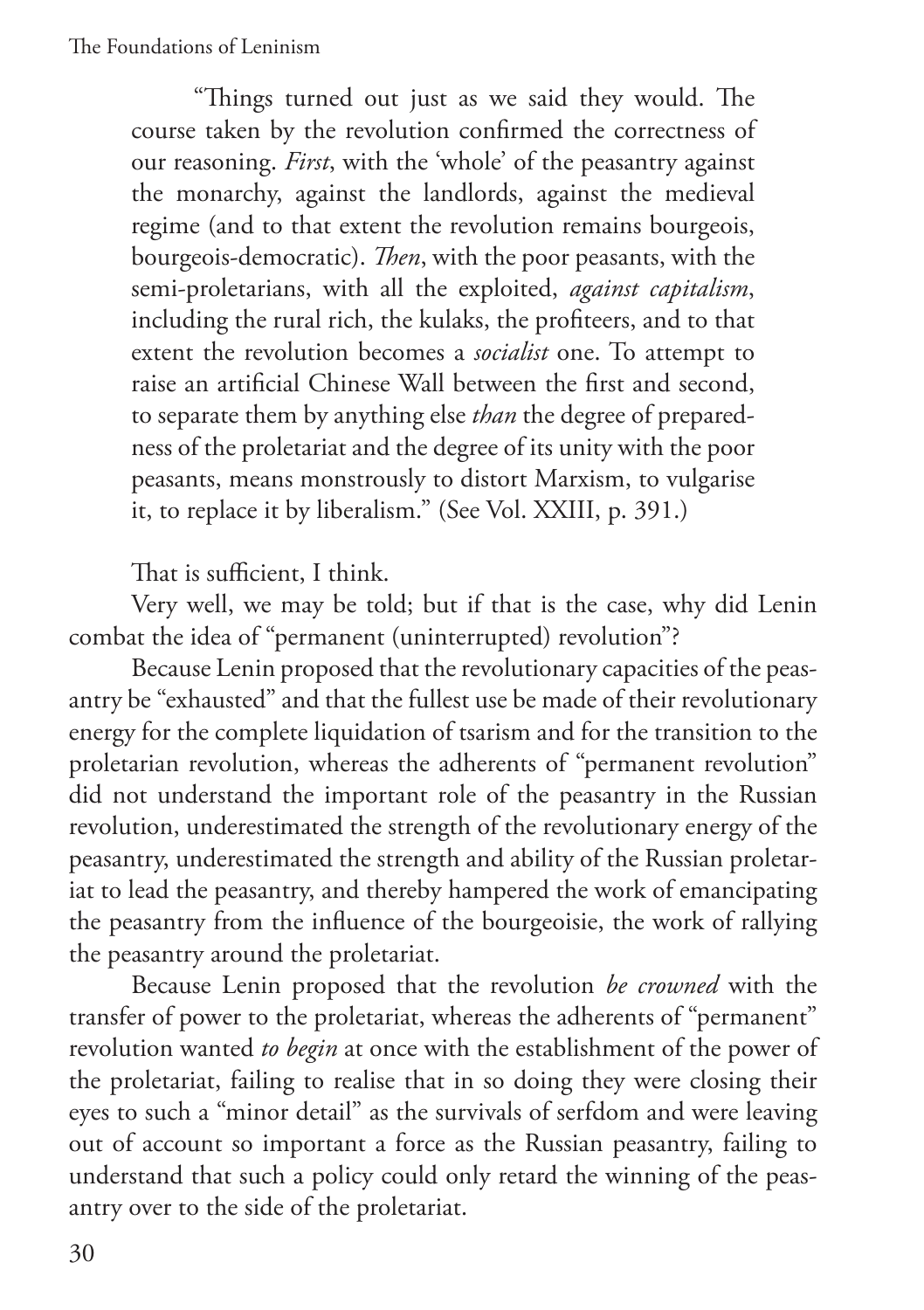Consequently, Lenin fought the adherents of "permanent" revolution, not over the question of uninterruptedness, for Lenin himself maintained the point of view of uninterrupted revolution, but because they underestimated the role of the peasantry, which is an enormous reserve of the proletariat, because they failed to understand the idea of the hegemony of the proletariat.

The idea of "permanent" revolution should not be regarded as a new idea. It was first advanced by Marx at the end of the forties in his wellknown *Address to the Communist League* (1850). It is from this document that our "permanentists" took the idea of uninterrupted revolution. It should be noted that in taking it from Marx our "permanentists" altered it somewhat, and in altering it "spoilt" it and made it unfit for practical use. The experienced hand of Lenin was needed to rectify this mistake, to take Marx's idea of uninterrupted revolution in its pure form and make it a cornerstone of his theory of revolution.

Here is what Marx says in his *Address* about uninterrupted (permanent) revolution, after enumerating a number of revolutionary-democratic demands which he calls upon the Communists to win:

"While the democratic petty bourgeois wish to bring the revolution to a conclusion as quickly as possible, and with the achievement, at most, of the above demands, it is our interest and our task to make the revolution permanent, until all more or less possessing classes have been forced out of their position of dominance, until the proletariat has conquered state power, and the association of proletarians, not only in one country but in all the dominant countries of the world, has advanced so far that competition among the proletarians of these countries has ceased and that at least the decisive productive forces are concentrated in the hands of the proletarians."18

In other words:

a) Marx did not at all propose *to begin* the revolution in the Germany

<sup>18.</sup> Karl Marx and Frederick Engels, "Address of the Central Committee to the Communist League," Selected Works, Moscow, 1951, Vol. I, p. 102.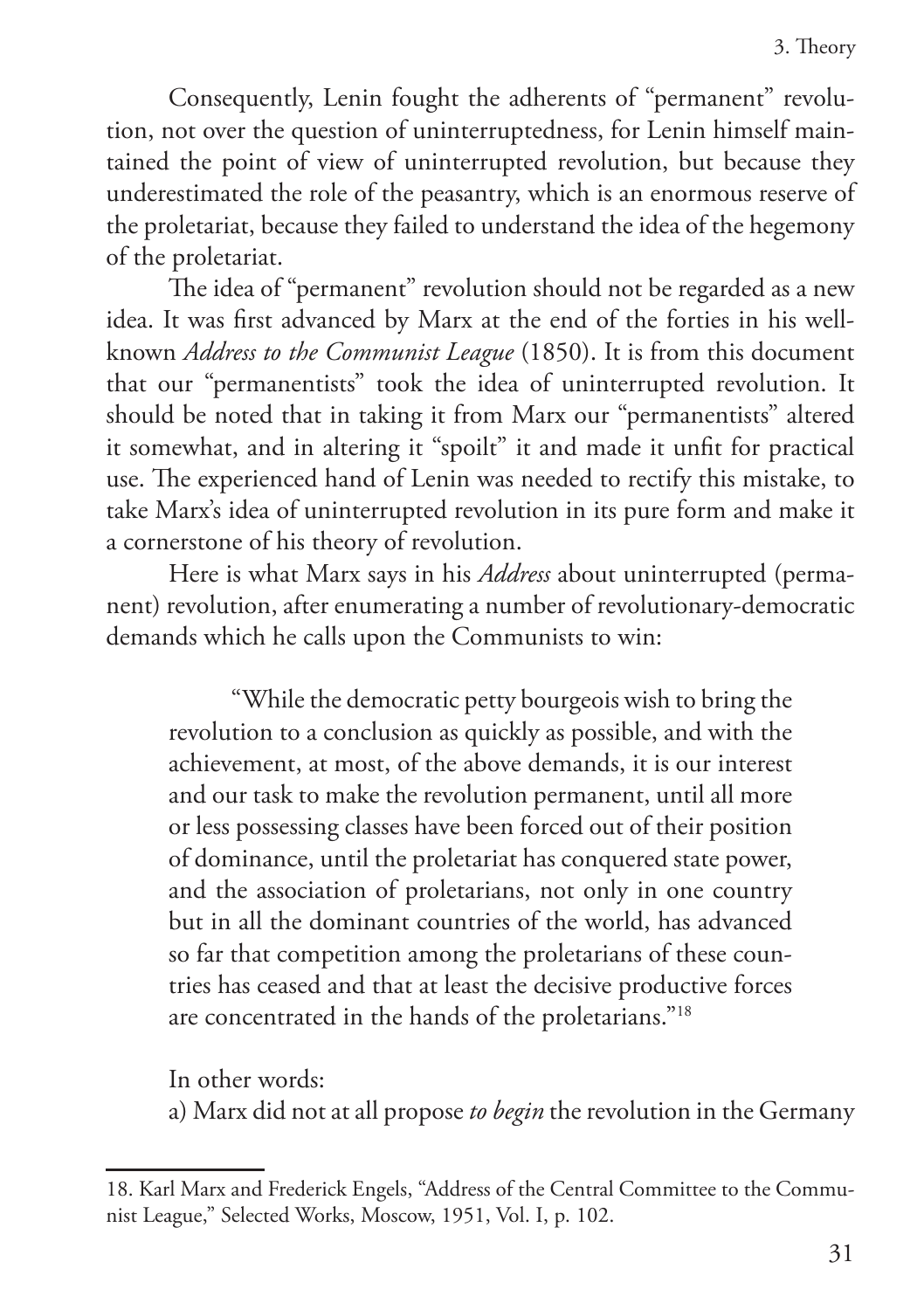of the fifties with the immediate establishment of proletarian power—*contrary* to the plans of our Russian "permanentists."

b) Marx proposed only that the revolution be crowned with the establishment of proletarian state power, by hurling, step by step, one section of the bourgeoisie after another from the heights of power, in order, after the attainment of power by the proletariat, to kindle the fire of revolution in every country—and everything that Lenin taught and carried out in the course of our revolution in pursuit of his theory of the proletarian revolution under the conditions of imperialism was *fully in line* with that proposition.

It follows, then, that our Russian "permanentists" have not only underestimated the role of the peasantry in the Russian revolution and the importance of the idea of the hegemony of the proletariat, but have altered (for the worse) Marx's idea of "permanent" revolution and made it unfit for practical use.

That is why Lenin ridiculed the theory of our "permanentists," calling it "original" and "fine," and accusing them of refusing to "think why, for ten whole years, life has passed by this fine theory." (Lenin's article was written in 1915, ten years after the appearance of the theory of the "permanentists" in Russia. See Vol. XVIII, p. 317.)

That is why Lenin regarded this theory as a semi-Menshevik theory and said that it "borrows from the Bolsheviks their call for a resolute revolutionary struggle by the proletariat and the conquest of political power by the latter, and from the Mensheviks the 'repudiation' of the role of the peasantry." (See Lenin's article "Two Lines of the Revolution," *ibid.*)

This, then, is the position in regard to Lenin's idea of the bourgeois-democratic revolution passing into the proletarian revolution, of utilising the bourgeois revolution for the "immediate" transition to the proletarian revolution.

To proceed. Formerly, the victory of the revolution in one country was considered impossible, on the assumption that it would require the combined action of the proletarians of all or at least of a majority of the advanced countries to achieve victory over the bourgeoisie. Now this point of view no longer fits in with the facts. Now we must proceed from the possibility of such a victory, for the uneven and spasmodic character of the development of the various capitalist countries under the conditions of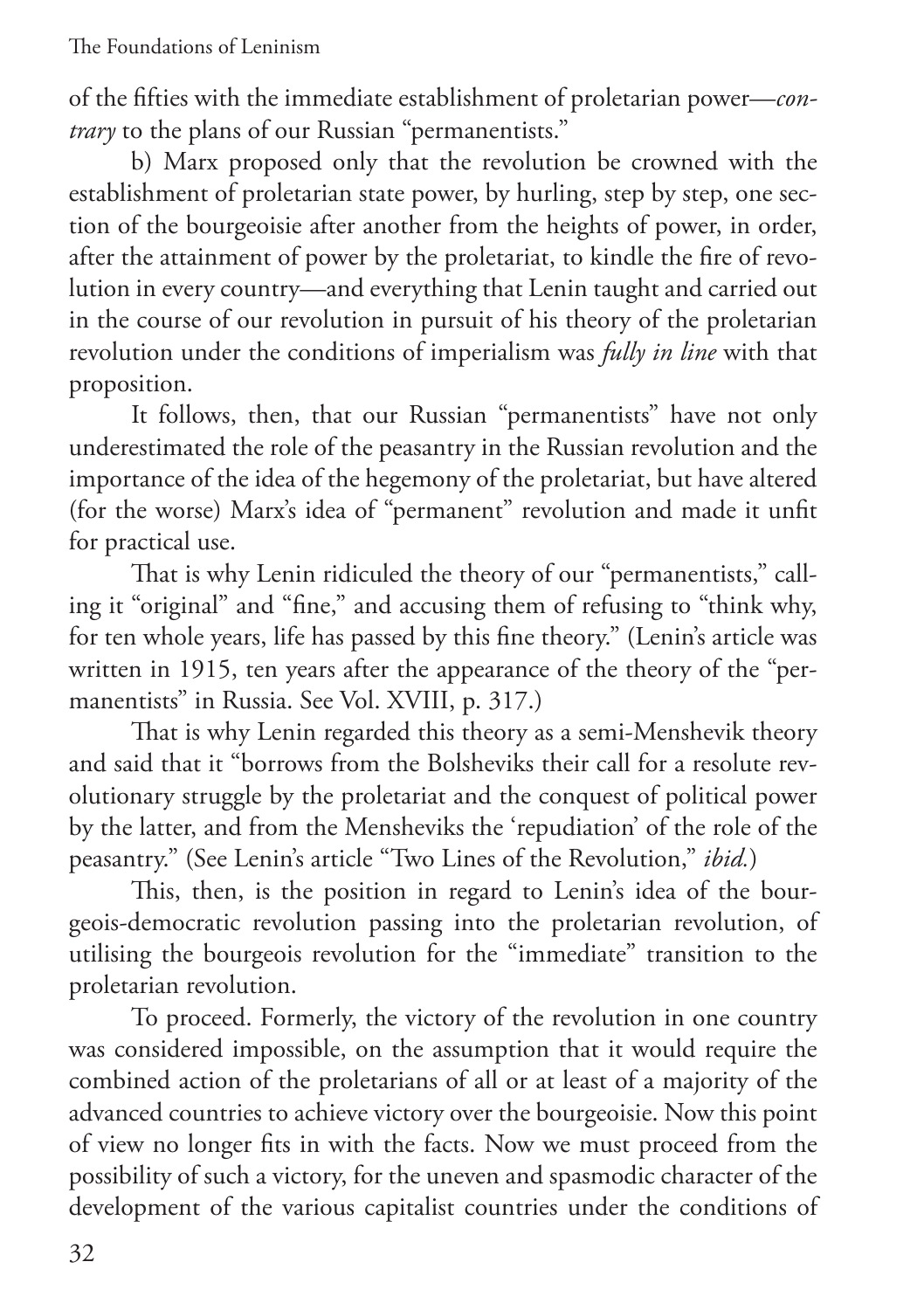imperialism, the development within imperialism of catastrophic contradictions leading to inevitable wars, the growth of the revolutionary movement in all countries of the world—all this leads, not only to the possibility, but also to the necessity of the victory of the proletariat in individual countries. The history of the revolution in Russia is direct proof of this. At the same time, however, it must be borne in mind that the overthrow of the bourgeoisie can be successfully accomplished only when certain absolutely necessary conditions exist, in the absence of which there can be even no question of the proletariat taking power.

Here is what Lenin says about these conditions in his pamphlet *"Left-Wing" Communism*:

"The fundamental law of revolution, which has been confirmed by all revolutions, and particularly by all three Russian revolutions in the twentieth century, is as follows: it is not enough for revolution that the exploited and oppressed masses should understand the impossibility of living in the old way and demand changes; it is essential for revolution that the exploiters should not be able to live and rule in the old way. Only when the *'lower classes' do not want* the old way, and when the 'upper classes' *cannot carry on in the old way—*only then can revolution triumph. This truth may be expressed in other words: *revolution is impossible without a nation-wide crisis (affecting both the exploited and the exploiters)*. 19 It follows that for revolution it is essential, first, that a majority of the workers (or at least a majority of the class conscious, thinking, politically active workers) should fully understand that revolution is necessary and be ready to sacrifice their lives for it; secondly, that the ruling classes should be passing through a governmental crisis, which draws even the most backward masses into politics ... weakens the government and makes it possible for the revolutionaries to overthrow it rapidly." (See Vol. XXV, p. 222.)

<sup>19</sup> My italics.—*J. St.*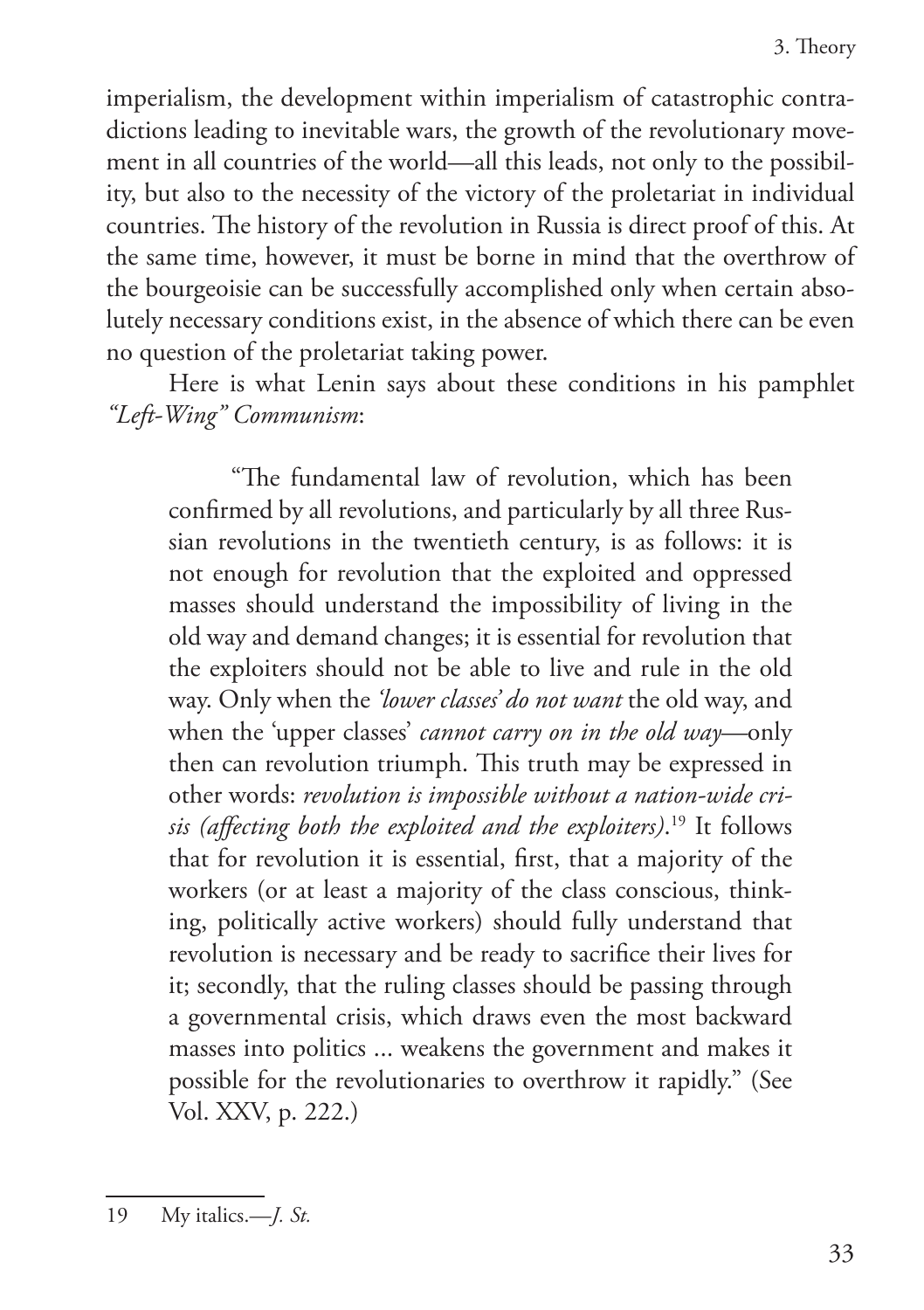But the overthrow of the power of the bourgeoisie and establishment of the power of the proletariat in one country does not yet mean that the complete victory of socialism has been ensured. After consolidating its power and leading the peasantry in its wake the proletariat of the victorious country can and must build a socialist society. But does this mean that it will thereby achieve the complete and final victory of socialism, i.e., does it mean that with the forces of only one country it can finally consolidate socialism and fully guarantee that country against intervention and, consequently, also against restoration? No, it does not. For this the victory of the revolution in at least several countries is needed. Therefore, the development and support of revolution in other countries is an essential task of the victorious revolution. Therefore, the revolution which has been victorious in one country must regard itself not as a self-sufficient entity, but as an aid, as a means for hastening the victory of the proletariat in other countries.

Lenin expressed this thought succinctly when he said that the task of the victorious revolution is to do "the utmost possible in one country *for* the development, support and awakening of the revolution *in all countries*." (See Vol. XXIII, p. 385.)

These, in general, are the characteristic features of Lenin's theory of proletarian revolution.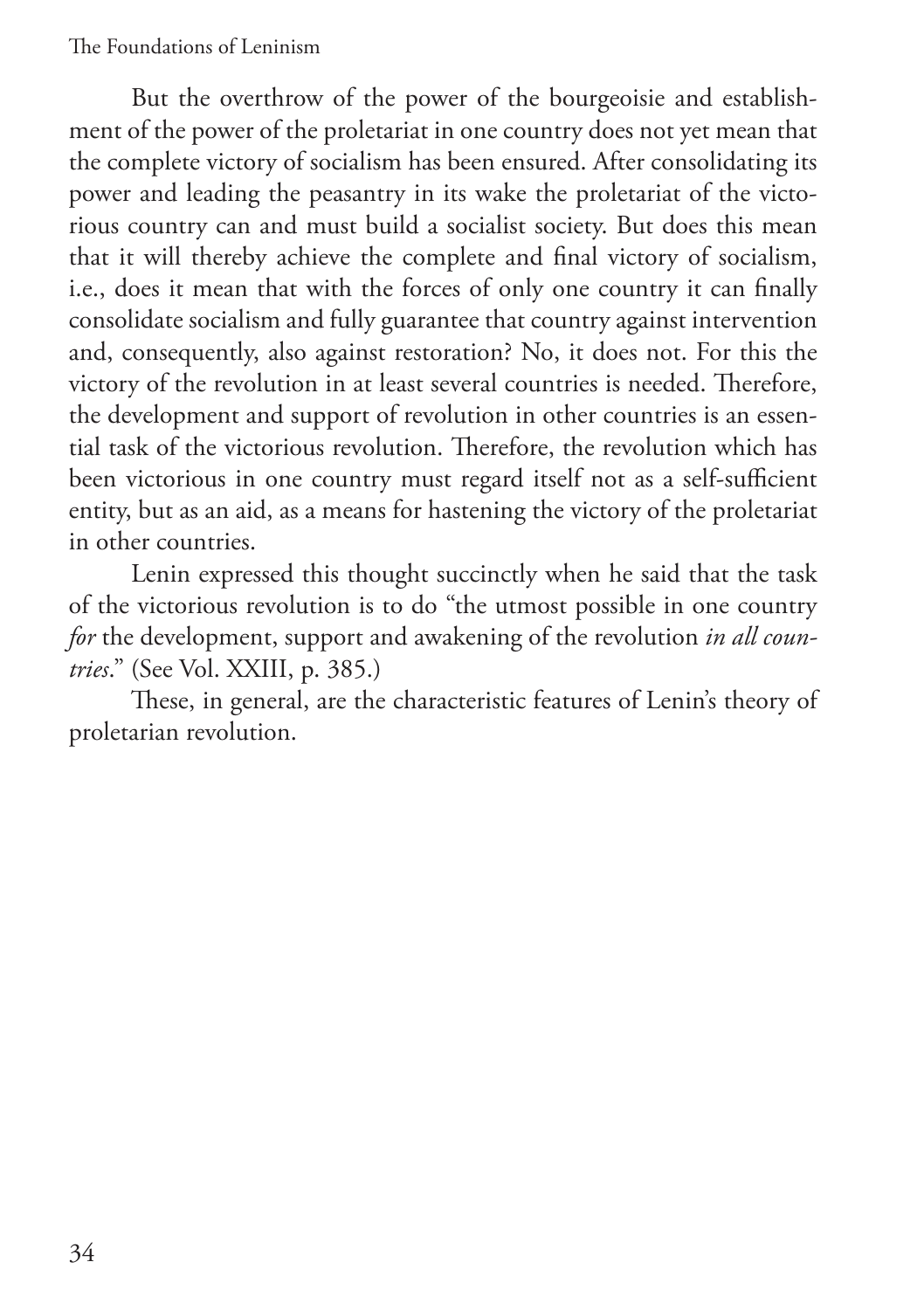#### Chapter IV.

## **The Dictatorship of the Proletariat**

From this theme I take three fundamental questions:

a) the dictatorship of the proletariat as the instrument of the proletarian revolution;

b) the dictatorship of the proletariat as the rule of the proletariat over the bourgeoisie;

c) Soviet power as the state form of the dictatorship of the proletariat.

1) *The dictatorship of the proletariat as the instrument of the proletarian revolution*. The question of the proletarian dictatorship is above all a question of the main content of the proletarian revolution. The proletarian revolution, its movement, its sweep and its achievements acquire flesh and blood only through the dictatorship of the proletariat. The dictatorship of the proletariat is the instrument of the proletarian revolution, its organ, its most important mainstay, brought into being for the purpose of, firstly, crushing the resistance of the overthrown exploiters and consolidating the achievements of the proletarian revolution, and, secondly, carrying the proletarian revolution to its completion, carrying the revolution to the complete victory of socialism. The revolution can defeat the bourgeoisie, can overthrow its power, even without the dictatorship of the proletariat. But the revolution will be unable to crush the resistance of the bourgeoisie, to maintain its victory and to push forward to the final victory of socialism unless, at a certain stage in its development, it creates a special organ in the form of the dictatorship of the proletariat as its principal mainstay.

"The fundamental question of every revolution is the question of power" (*Lenin*). Does this mean that all that is required is to assume power, to seize it? No, it does not. The seizure of power is only the beginning. For many reasons, the bourgeoisie that is overthrown in one country remains for a long time stronger than the proletariat which has overthrown it. Therefore, the whole point is to retain power, to consolidate it, to make it invincible. What is needed to attain this? To attain this it is necessary to carry out at least three main tasks that confront the dictatorship of the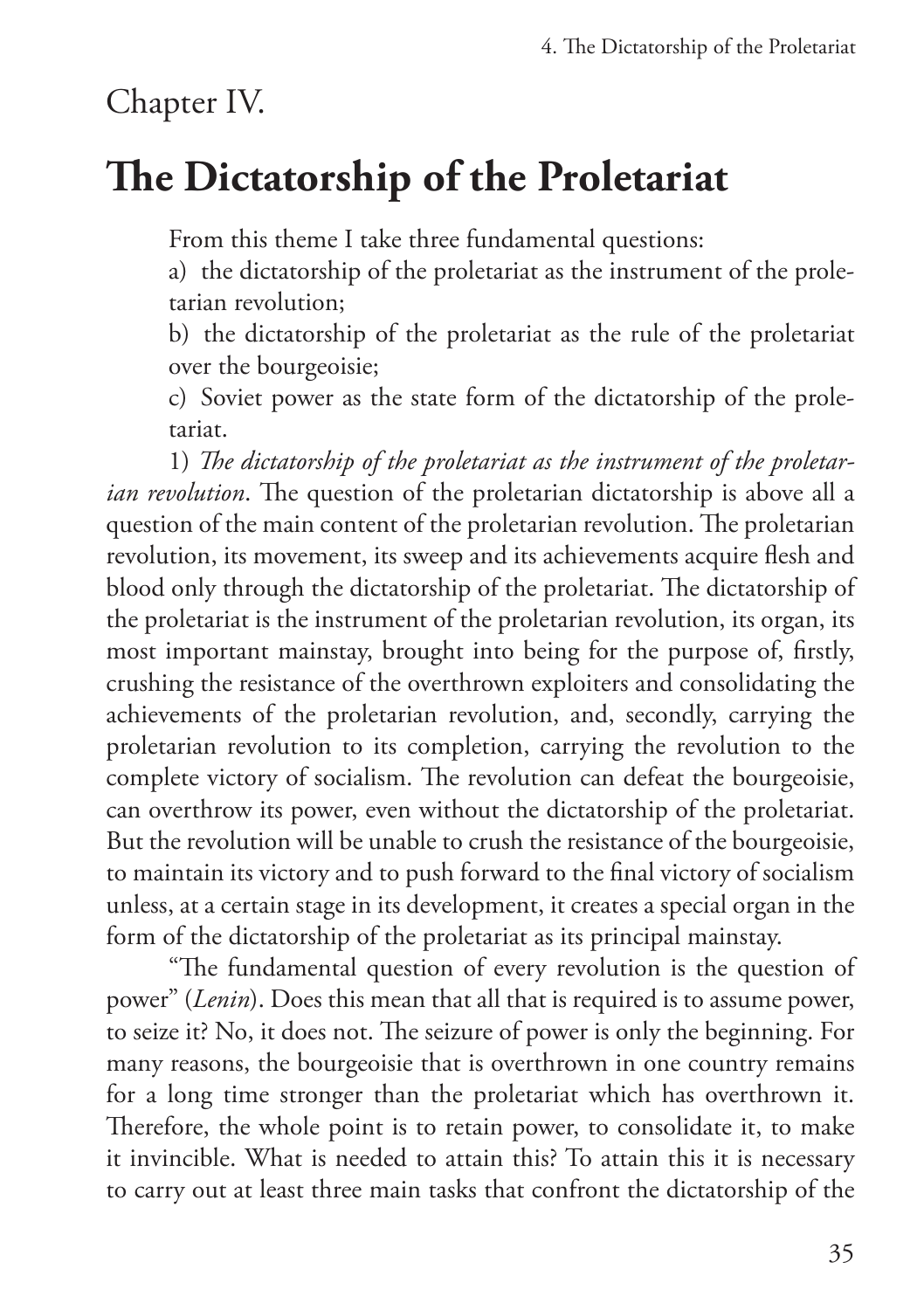The Foundations of Leninism

proletariat "on the morrow" of victory:

a) to break the resistance of the landlords and capitalists who have been overthrown and expropriated by the revolution, to liquidate every attempt on their part to restore the power of capital;

b) to organise construction in such a way as to rally all the working people around the proletariat, and to carry on this work along the lines of preparing for the elimination, the abolition of classes;

c) to arm the revolution, to organise the army of the revolution for the struggle against foreign enemies, for the struggle against imperialism.

The dictatorship of the proletariat is needed to carry out, to fulfil these tasks.

"The transition from capitalism to communism," says Lenin, "represents an entire historical epoch. Until this epoch has terminated, the exploiters inevitably cherish the hope of restoration, and this *hope* is converted into *attempts* at restoration. And after their first serious defeat, the overthrown exploiters—who had not expected their overthrow, never believed it possible, never conceded the thought of it—throw themselves with energy grown tenfold, with furious passion and hatred grown a hundredfold, into the battle for the recovery of the 'paradise' of which they have been deprived, on behalf of their families, who had been leading such a sweet and easy life and whom now the 'common herd' is condemning to ruin and destitution (or to 'common' labour...). In the train of the capitalist exploiters follow the broad masses of the petty bourgeoisie, with regard to whom decades of historical experience of all countries testify that they vacillate and hesitate, one day marching behind the proletariat and the next day taking fright at the difficulties of the revolution; that they become panic-stricken at the first defeat or semi-defeat of the workers, grow nervous, rush about, snivel, and run from one camp into the other." (See Vol. XXIII, p. 355.)

The bourgeoisie has its grounds for making attempts at restoration, because for a long time after its overthrow it remains stronger than the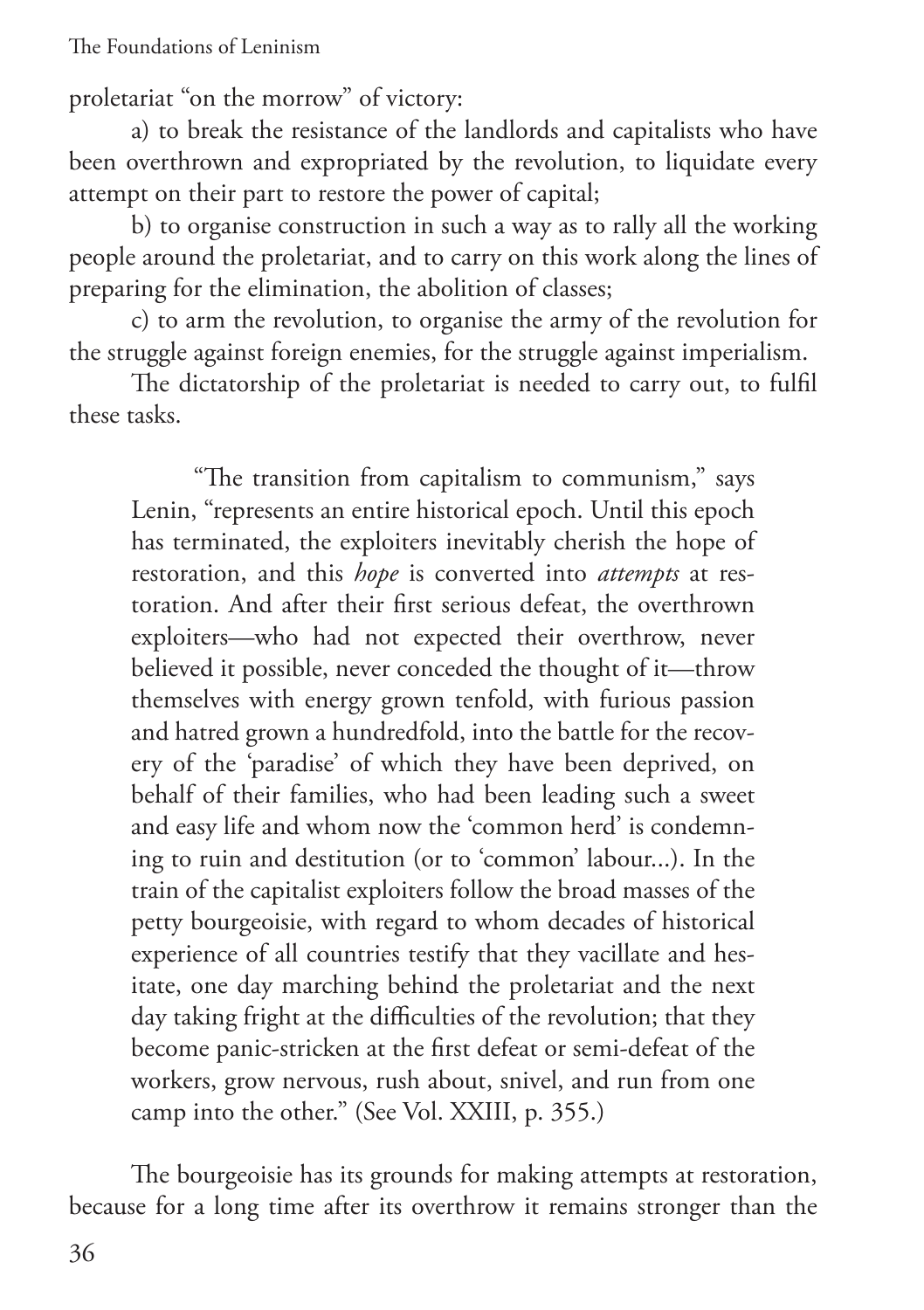proletariat which has overthrown it.

"If the exploiters are defeated in one country only," says Lenin, "and this, of course, is the typical case, since a simultaneous revolution in a number of countries is a rare exception, they *still* remain *stronger* than the exploited." (*Ibid.*, p. 354.)

Wherein lies the strength of the overthrown bourgeoisie?

Firstly, "in the strength of international capital, in the strength and durability of the international connections of the bourgeoisie." (See Vol. XXV, p. 173.)

Secondly, in the fact that "for a long time after the revolution the exploiters inevitably retain a number of great practical advantages: they still have money (it is impossible to abolish money all at once); some movable property—often fairly considerable; they still have various connections, habits of organisation and management, knowledge of all the 'secrets' (customs, methods, means and possibilities) of management, superior education, close connections with the higher technical personnel (who live and think like the bourgeoisie), incomparably greater experience in the art of war (this is very important), and so on, and so forth." (See Vol. XXIII, p. 354.)

Thirdly, "in the *force of habit*, in the strength of *small production*. For, unfortunately, small production is still very, very widespread in the world, and small production *engenders* capitalism and the bourgeoisie continuously, daily, hourly, spontaneously, and on a mass scale"... for "the abolition of classes means not only driving out the landlords and capitalists—that we accomplished with comparative ease—it also means *abolishing the small commodity producers, and they cannot be driven out*, or crushed; we *must live in harmony* with them, they can (and must) be remoulded and re-educated only by very prolonged, slow, cautious organisational work." (See Vol. XXV, pp. 173 and 189.)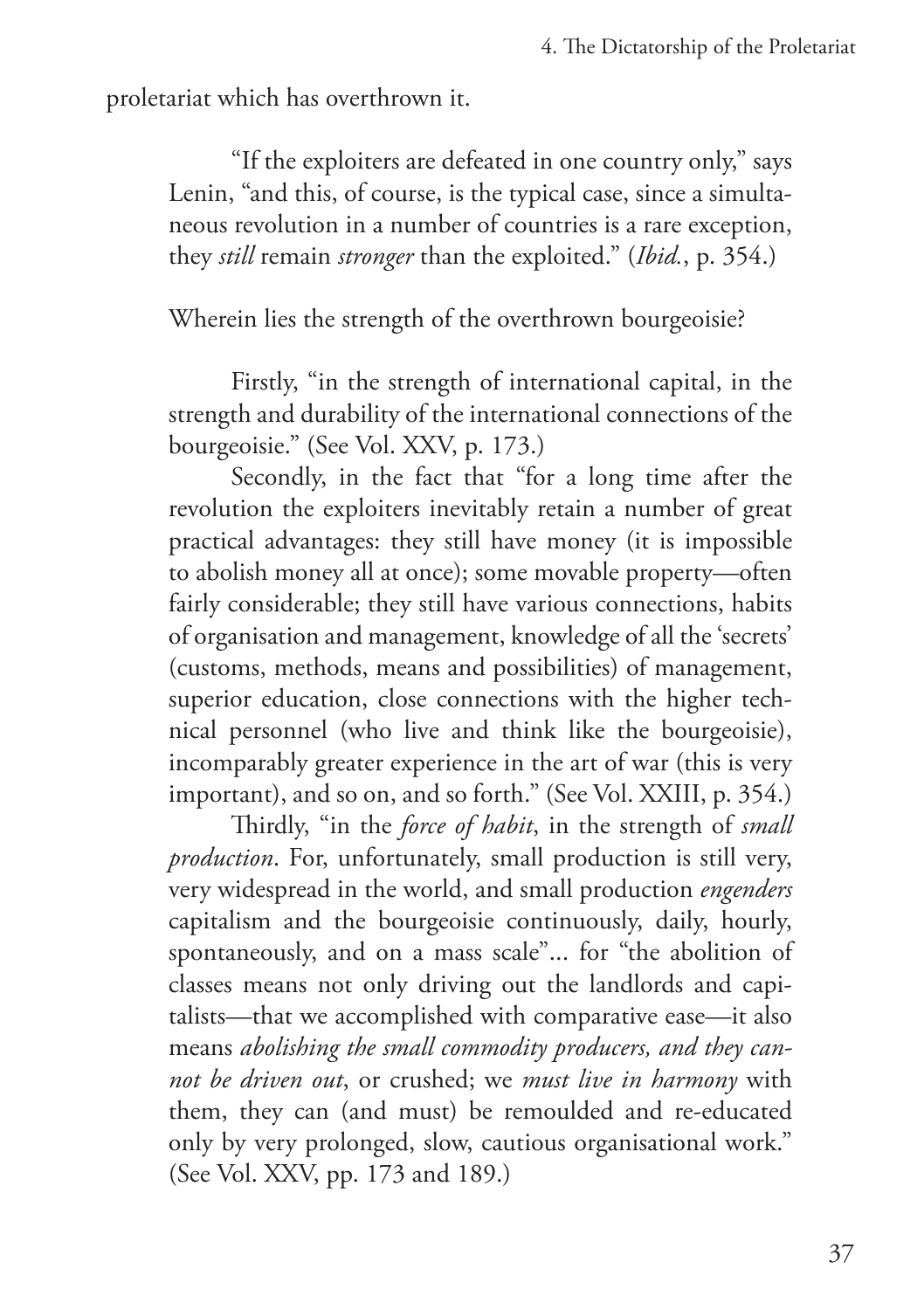That is why Lenin says that:

"The dictatorship of the proletariat is a most determined and most ruthless war waged by the new class against a more powerful enemy, the bourgeoisie, whose resistance is increased tenfold by its overthrow,"

#### and that:

"The dictatorship of the proletariat is a stubborn struggle—bloody and bloodless, violent and peaceful, military and economic, educational and administrative—against the forces and traditions of the old society." (*Ibid.*, pp. 173 and 190.)

It scarcely needs proof that there is not the slightest possibility of carrying out these tasks in a short period, of accomplishing all this in a few years. Therefore, the dictatorship of the proletariat, the transition from capitalism to communism, must not be regarded as a fleeting period of "super-revolutionary" acts and decrees, but as an entire historical era, replete with civil wars and external conflicts, with persistent organisational work and economic construction, with advances and retreats, victories and defeats. This historical era is needed not only to create the economic and cultural prerequisites for the complete victory of socialism, but also to enable the proletariat, firstly, to educate itself and become steeled as a force capable of governing the country, and, secondly, to re-educate and remould the petty-bourgeois strata along such lines as will assure the organisation of socialist production.

"You will have to go through fifteen, twenty, fifty years of civil wars and international conflicts," Marx said to the workers, "not only to change existing conditions, but also to change yourselves and to make yourselves capable of wielding political power." (See K. Marx and F. Engels, *Works*, Vol. VIII, p. 506.)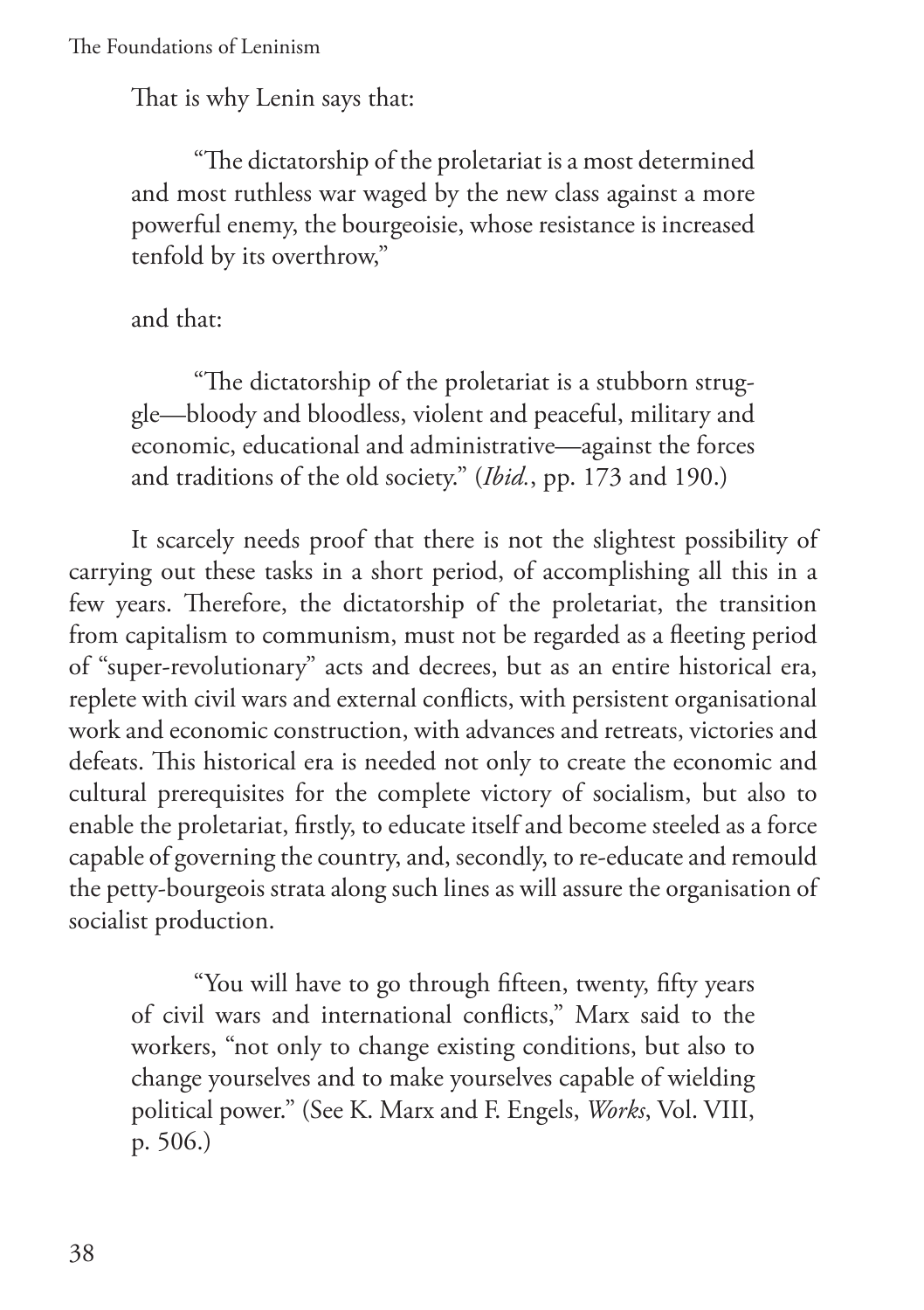Continuing and developing Marx's idea still further, Lenin wrote that:

"It will be necessary under the dictatorship of the proletariat to re-educate millions of peasants and small proprietors, hundreds of thousands of office employees, officials and bourgeois intellectuals, to subordinate them all to the proletarian state and to proletarian leadership, to overcome their bourgeois habits and traditions," just as we must "- in a protracted struggle waged on the basis of the dictatorship of the proletariat—re-educate the proletarians themselves, who do not abandon their petty-bourgeois prejudices at one stroke, by a miracle, at the bidding of the Virgin Mary, at the bidding of a slogan, resolution or decree, but only in the course of a long and difficult mass struggle against mass petty-bourgeois influences." (See Vol. XXV, pp. 248 and 247.)

2) *The dictatorship of the proletariat as the rule of the proletariat over the bourgeoisie*. From the foregoing it is evident that the dictatorship of the proletariat is not a mere change of personalities in the government, a change of the "cabinet," etc., leaving the old economic and political order intact. The Mensheviks and opportunists of all countries, who fear dictatorship like fire and in their fright substitute the concept "conquest of power" for the concept of dictatorship, usually reduce the "conquest of power" to a change of the "cabinet," to the accession to power of a new ministry made up of people like Scheidemann and Noske, MacDonald and Henderson. It is hardly necessary to explain that these and similar cabinet changes have nothing in common with the dictatorship of the proletariat, with the conquest of real power by the real proletariat. With the MacDonalds and Scheidemanns in power, while the old bourgeois order is allowed to remain, their so-called governments cannot be anything else than an apparatus serving the bourgeoisie, a screen to conceal the ulcers of imperialism, a weapon in the hands of the bourgeoisie against the revolutionary movement of the oppressed and exploited masses. Capital needs such governments as a screen when it finds it inconvenient, unprofitable, difficult to oppress and exploit the masses without the aid of a screen. Of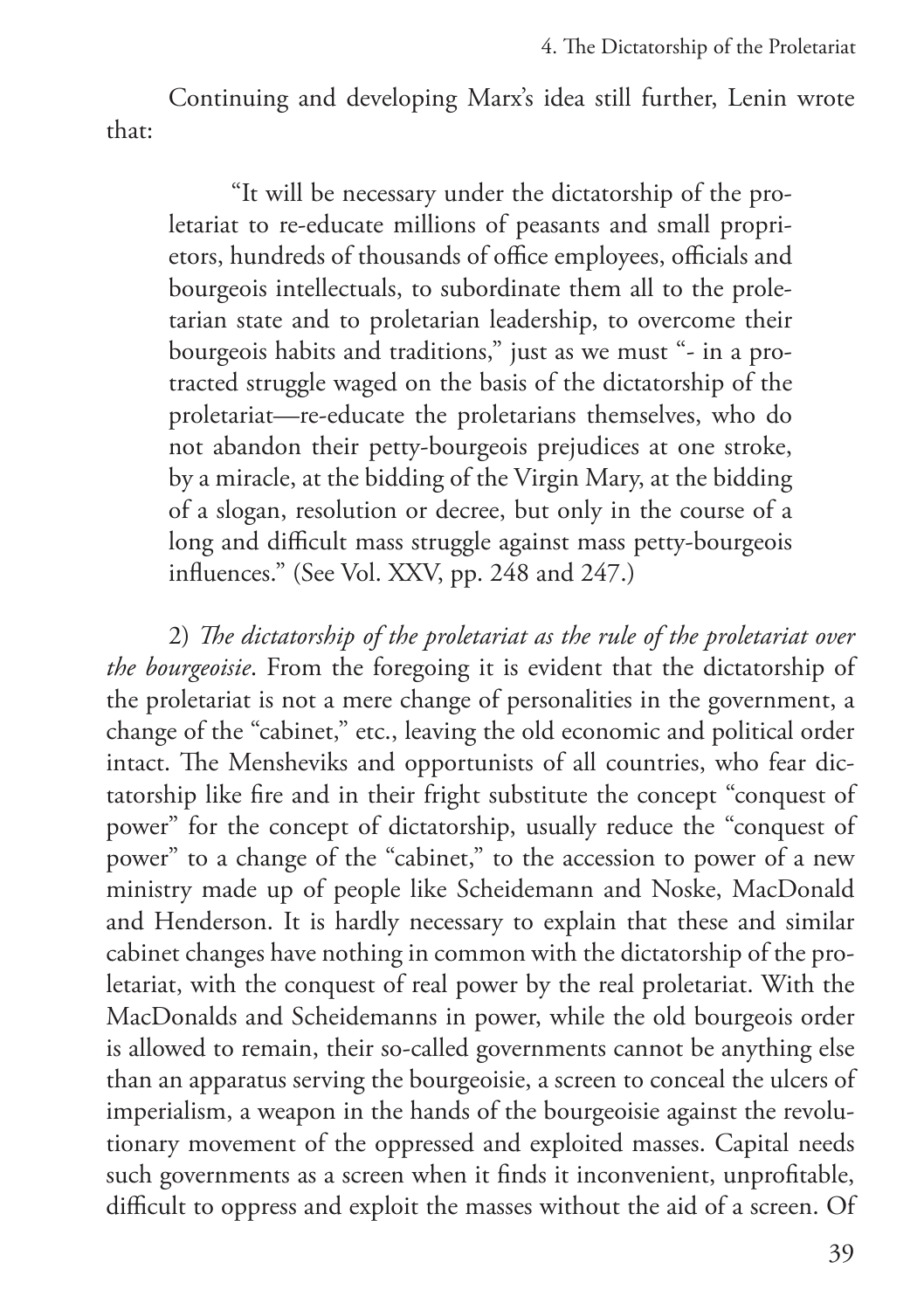course, the appearance of such governments is a symptom that "over there" (i.e., in the capitalist camp) all is not quiet "at the Shipka Pass"20; nevertheless, governments of this kind inevitably remain governments of capital in disguise. The government of a MacDonald or a Scheidemann is as far removed from the conquest of power by the proletariat as the sky from the earth. The dictatorship of the proletariat is not a change of government, but a new state, with new organs of power, both central and local; it is the state of the proletariat, which has arisen on the ruins of the old state, the state of the bourgeoisie.

The dictatorship of the proletariat arises not on the basis of the bourgeois order, but in the process of the breaking up of this order, after the overthrow of the bourgeoisie, in the process of the expropriation of the landlords and capitalists, in the process of the socialisation of the principal instruments and means of production, in the process of violent proletarian revolution. The dictatorship of the proletariat is a revolutionary power based on the use of force against the bourgeoisie.

The state is a machine in the hands of the ruling class for suppressing the resistance of its class enemies. *In this respect* the dictatorship of the proletariat does not differ essentially from the dictatorship of any other class, for the proletarian state is a machine for the suppression of the bourgeoisie. But there is one *substantial* difference. This difference consists in the fact that all hitherto existing class states have been dictatorships of an exploiting minority over the exploited majority, whereas the dictatorship of the proletariat is the dictatorship of the exploited majority over the exploiting minority.

Briefly: *the dictatorship of the proletariat is the rule—unrestricted by law and based on force—of the proletariat over the bourgeoisie, a rule enjoying the sympathy and support of the labouring and exploited masses.* (Lenin, *The State and Revolution*)

From this follow two main conclusions:

*First conclusion*: The dictatorship of the proletariat cannot be "complete" democracy, democracy for *all*, for the rich as well as for the poor; the dictatorship of the proletariat "must be a state that is democratic *in a new* 

<sup>20.</sup> A Russian saying carried over from the Russo-Turkish War of 1877-78. There was heavy fighting at the Shipka Pass, but tsarist Headquarters in their communiques reported: "All quiet at the Shipka Pass."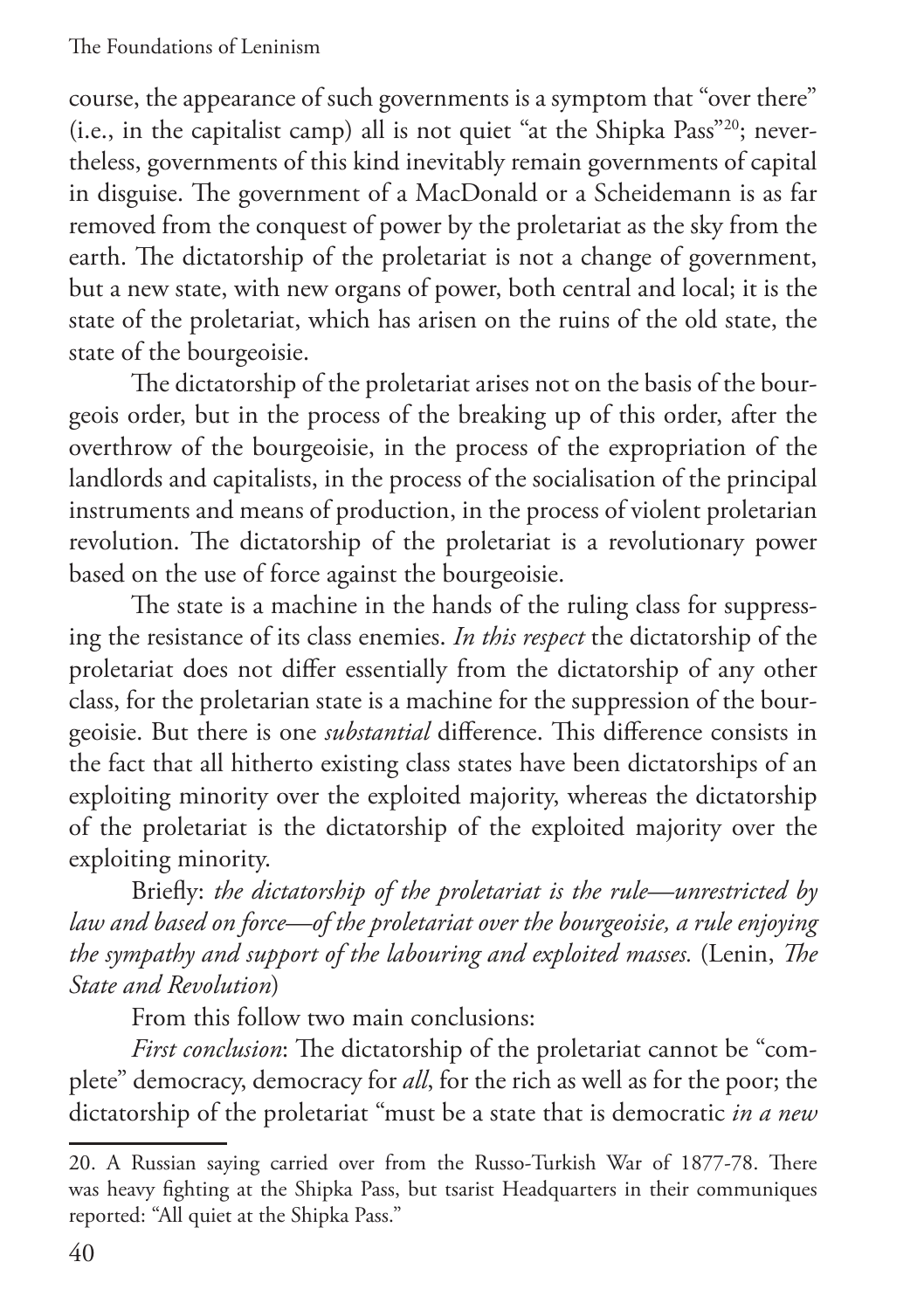*way* (*for* the proletarians and the non-propertied in general) and dictatorial *in a new way (against*21 the bourgeoisie)." (See Vol. XXI, p. 393.) The talk of Kautsky and Co. about universal equality, about "pure" democracy, about "perfect" democracy, and the like, is a bourgeois disguise of the indubitable fact that equality between exploited and exploiters is impossible. The theory of "pure" democracy is the theory of the upper stratum of the working class, which has been broken in and is being fed by the imperialist robbers. It was brought into being for the purpose of concealing the ulcers of capitalism, of embellishing imperialism and lending it moral strength in the struggle against the exploited masses. Under capitalism there are no real "liberties" for the exploited, nor can there be, if for no other reason than that the premises, printing plants, paper supplies, etc., indispensable for the enjoyment of "liberties" are the privilege of the exploiters. Under capitalism the exploited masses do not, nor can they ever, really participate in governing the country, if for no other reason than that, even under the most democratic regime, under conditions of capitalism, governments are not set up by the people but by the Rothschilds and Stinneses, the Rockefellers and Morgans. Democracy under capitalism is *capitalist* democracy, the democracy of the exploiting minority, based on the restriction of the rights of the exploited majority and directed against this majority. Only under the proletarian dictatorship are real liberties for the exploited and real participation of the proletarians and peasants in governing the country possible. Under the dictatorship of the proletariat, democracy is *proletarian* democracy, the democracy of the exploited majority, based on the restriction of the rights of the exploiting minority and directed against this minority.

*Second conclusion*: The dictatorship of the proletariat cannot arise as the result of the peaceful development of bourgeois society and of bourgeois democracy; it can arise only as the result of the smashing of the bourgeois state machine, the bourgeois army, the bourgeois bureaucratic apparatus, the bourgeois police.

"The working class cannot simply lay hold of the readymade state machinery, and wield it for its own purposes," say

<sup>21.</sup> My italics—*J. St.*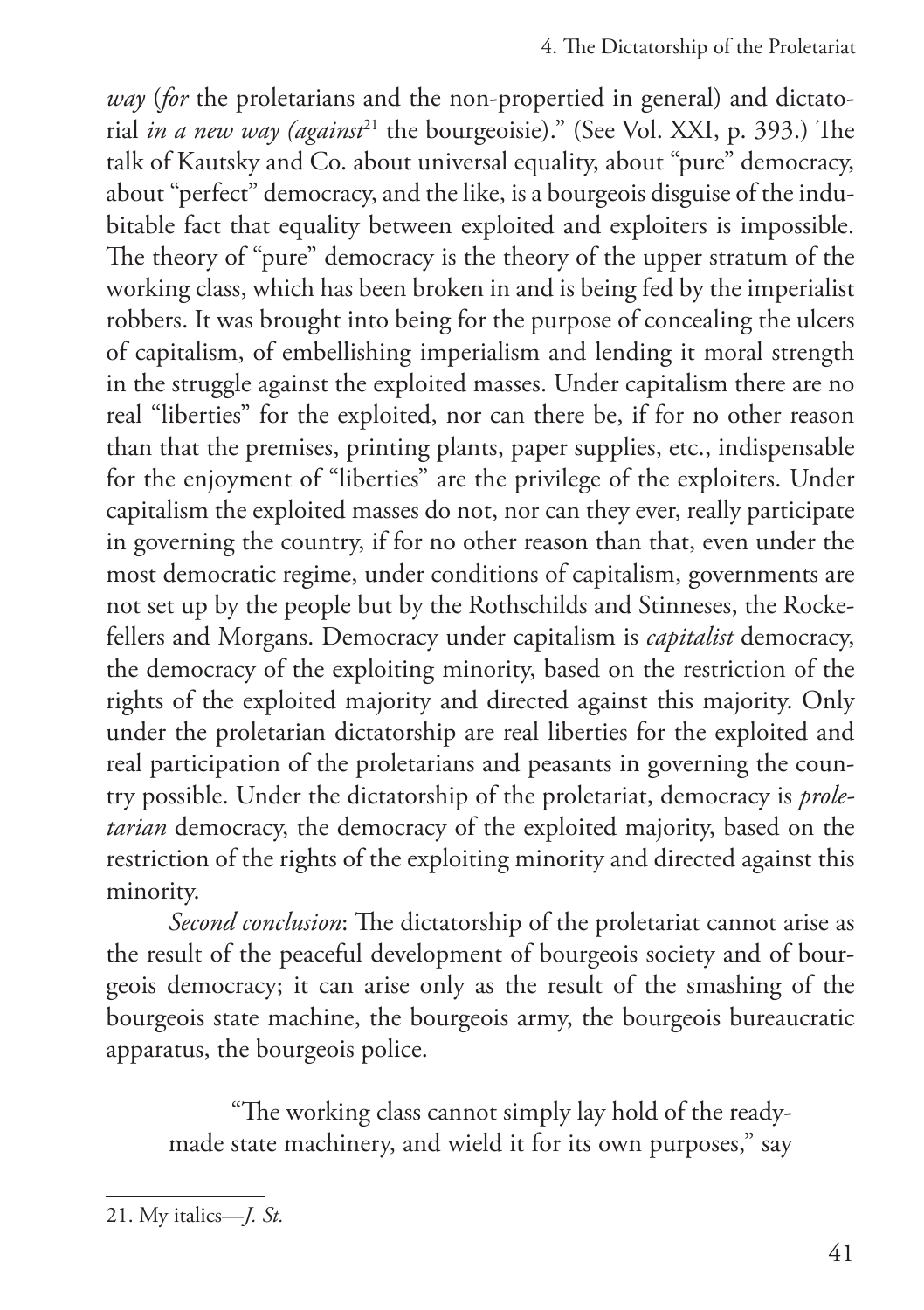Marx and Engels in a preface to the *Communist Manifesto*.

The task of the proletarian revolution is "no longer, as before, to transfer the bureaucratic-military machine from one hand to another, but to *smash* it... this is the preliminary condition for every real people's revolution on the continent," says Marx in his letter to Kugelmann in 1871.<sup>22</sup>

Marx's qualifying phrase about the continent gave the opportunists and Mensheviks of all countries a pretext for clamouring that Marx had thus conceded the possibility of the peaceful evolution of bourgeois democracy into a proletarian democracy, at least in certain countries outside the European continent (Britain, America). Marx did in fact concede that possibility, and he had good grounds for conceding it in regard to Britain and America in the seventies of the last century, when monopoly capitalism and imperialism did not yet exist, and when these countries, owing to the particular conditions of their development, had as yet no developed militarism and bureaucracy. That was the situation before the appearance of developed imperialism. But later, after a lapse of thirty or forty years, when the situation in these countries had radically changed, when imperialism had developed and had embraced all capitalist countries without exception, when militarism and bureaucracy had appeared in Britain and America also, when the particular conditions for peaceful development in Britain and America had disappeared—then the qualification in regard to these countries necessarily could no longer hold good.

"Today," said Lenin, "in 1917, in the epoch of the first great imperialist war, this qualification made by Marx is no longer valid. Both Britain and America, the biggest and the last representatives—in the whole world—of Anglo-Saxon 'liberty' in the sense that they had no militarism and bureaucracy, have completely sunk into the all-European filthy, bloody morass of bureaucratic-military institutions which subordinate everything to themselves and trample everything

<sup>22.</sup> Karl Marx and Frederick Engels, Selected Works, Moscow. 1951. Vol. I, p. 22, and Vol. II, p. 420.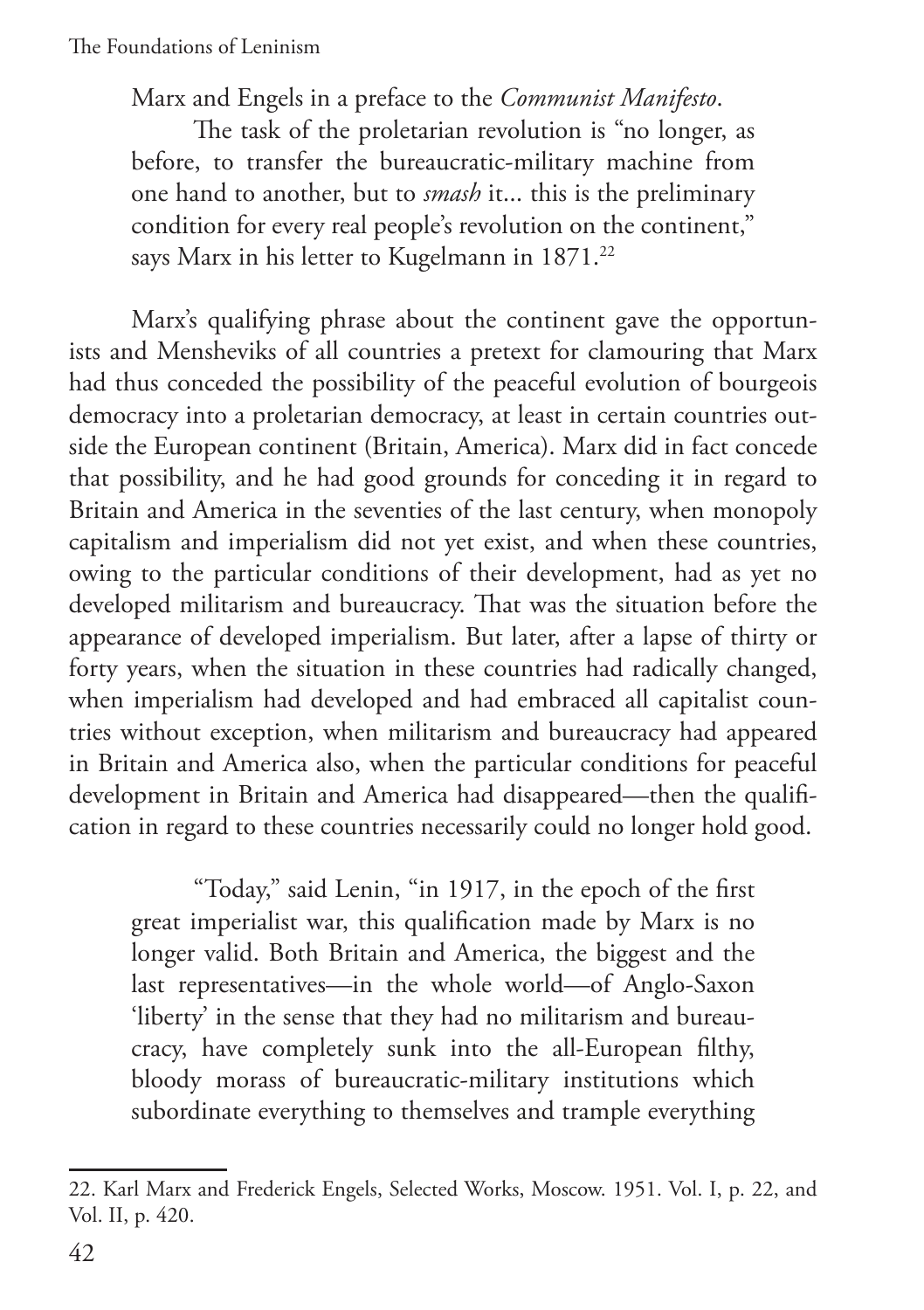underfoot. Today, in Britain and in America, too, 'the preliminary condition for every real people's revolution' is the *smashing*, the *destruction* of the 'ready-made state machinery' (perfected in those countries, between 1914 and 1917, up to the 'European' general imperialist standard)." (See Vol. XXI, p. 395.)

In other words, the law of violent proletarian revolution, the law of the smashing of the bourgeois state machine as a preliminary condition for such a revolution, is an inevitable law of the revolutionary movement in the imperialist countries of the world.

Of course, in the remote future, if the proletariat is victorious in the principal capitalist countries, and if the present capitalist encirclement is replaced by a socialist encirclement, a "peaceful" path of development is quite possible for certain capitalist countries, whose capitalists, in view of the "unfavourable" international situation, will consider it expedient "voluntarily" to make substantial concessions to the proletariat. But this supposition applies only to a remote and possible future. With regard to the immediate future, there is no ground whatsoever for this supposition.

Therefore, Lenin is right in saying:

"The proletarian revolution is impossible without the forcible destruction of the bourgeois state machine and the substitution for it of a new one." (See Vol. XXIII, p. 342.)

3) *Soviet power as the state form of the dictatorship of the proletariat*. The victory of the dictatorship of the proletariat signifies the suppression of the bourgeoisie, the smashing of the bourgeois state machine, and the substitution of proletarian democracy for bourgeois democracy. That is clear. But by means of what organisations can this colossal work be carried out? The old forms of organisation of the proletariat, which grew up on the basis of bourgeois parliamentarism, are inadequate for this work—of that there can hardly be any doubt. What, then, are the new forms of organisation of the proletariat that are capable of serving as the gravediggers of the bourgeois state machine, that are capable not only of smashing this machine, not only of substituting proletarian democracy for bourgeois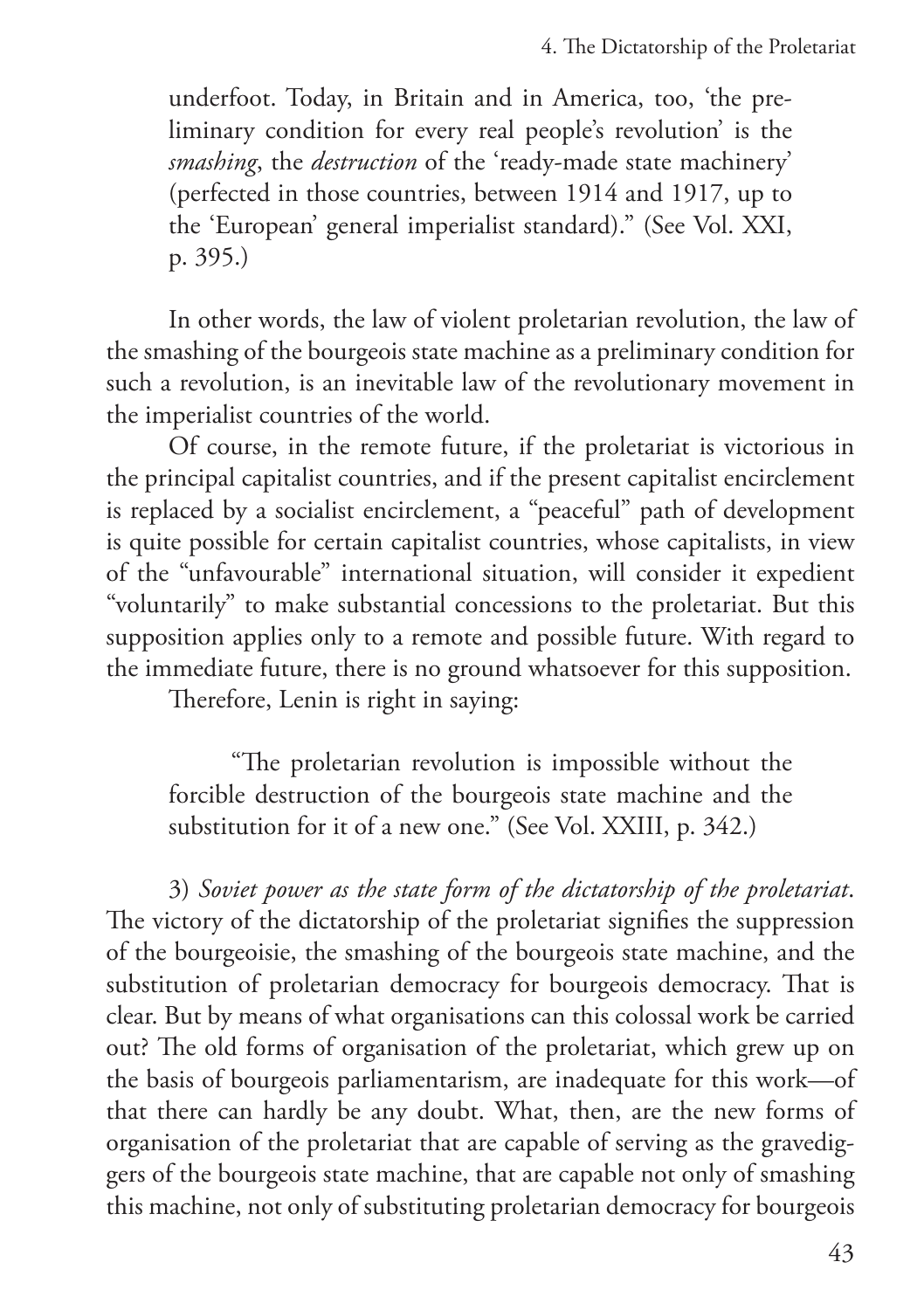democracy, but also of becoming the foundation of the proletarian state power?

This new form of organisation of the proletariat is the Soviets.

Wherein lies the strength of the Soviets as compared with the old forms of organisation?

In that the Soviets are the most *all-embracing* mass organisations of the proletariat, for they and they alone embrace all workers without exception.

In that the Soviets are the *only* mass organisations which unite all the oppressed and exploited, workers and peasants, soldiers and sailors, and in which the vanguard of the masses, the proletariat, can, for this reason, most easily and most completely exercise its political leadership of the mass struggle.

In that the Soviets are the *most powerful organs* of the revolutionary struggle of the masses, of the political actions of the masses, of the uprising of the masses—organs capable of breaking the omnipotence of finance capital and its political appendages.

In that the Soviets are the *immediate* organisations of the masses themselves, i.e., they are *the most democratic* and therefore the most authoritative organisations of the masses, which facilitate to the utmost their participation in the work of building up the new state and in its administration, and which bring into full play the revolutionary energy, initiative and creative abilities of the masses in the struggle for the destruction of the old order, in the struggle for the new, proletarian order.

Soviet power is the union and constitution of the local Soviets into one common state organisation, into the state organisation of the proletariat as the vanguard of the oppressed and exploited masses and as the ruling class—their union in the Republic of Soviets.

The essence of Soviet power consists in the fact that these most all-embracing and most revolutionary mass organisations of precisely those classes that were oppressed by the capitalists and landlords are now the "*permanent and sole* basis of the whole power of the state, of the whole state apparatus"; that "precisely those masses which even in the most democratic bourgeois republics," while being equal in law, "have in fact been prevented by thousands of tricks and devices from taking part in political life and from enjoying democratic rights and liberties, are now drawn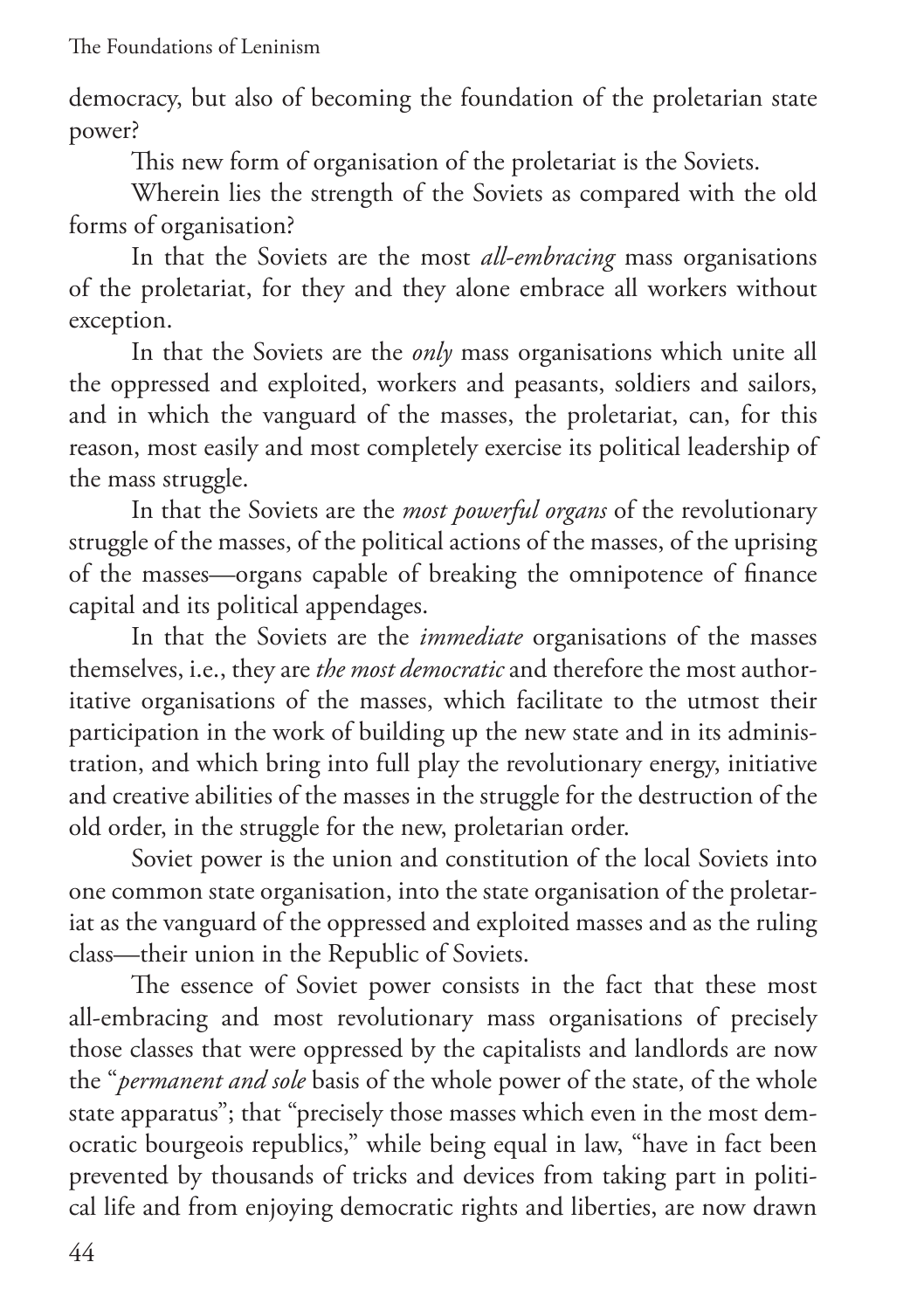unfailingly into *constant* and, moreover, *decisive* participation in the democratic administration of the state."23 (See Lenin, Vol. XXIV, p. 13.)

That is why Soviet power is a *new form* of state organisation, different in principle from the old bourgeois-democratic and parliamentary form, a *new type* of state, adapted not to the task of exploiting and oppressing the labouring masses, but to the task of completely emancipating them from all oppression and exploitation, to the tasks facing the dictatorship of the proletariat.

Lenin is right in saying that with the appearance of Soviet power "the era of bourgeois-democratic parliamentarism has drawn to a close and a new chapter in world history—the era of proletarian dictatorship—has been opened."

Wherein lie the characteristic features of Soviet power?

In that Soviet power is the most all-embracing and most democratic state organisation of all possible state organisations while classes continue to exist; for, being the arena of the bond and collaboration between the workers and the exploited peasants in their struggle against the exploiters, and basing itself in its work on this bond and on this collaboration, Soviet power is thus the power of the majority of the population over the minority, it is the state of the majority, the expression of its dictatorship.

In that Soviet power is the most internationalist of all state organisations in class society, for, by destroying every kind of national oppression and resting on the collaboration of the labouring masses of the various nationalities, it facilitates the uniting of these masses into a single state union.

In that Soviet power, by its very structure, facilitates the task of leading the oppressed and exploited masses by the vanguard of these masses by the proletariat, as the most united and most politically conscious core of the Soviets.

"The experience of all revolutions and of all movements of the oppressed classes, the experience of the world socialist movement teaches us," says Lenin, "that the proletariat alone is able to unite and lead the scattered and backward strata of the toiling and exploited population." (See Vol. XXIV, p. 14.) The point is that the structure of Soviet power facilitates

<sup>23</sup> All italics mine.—*J. St.*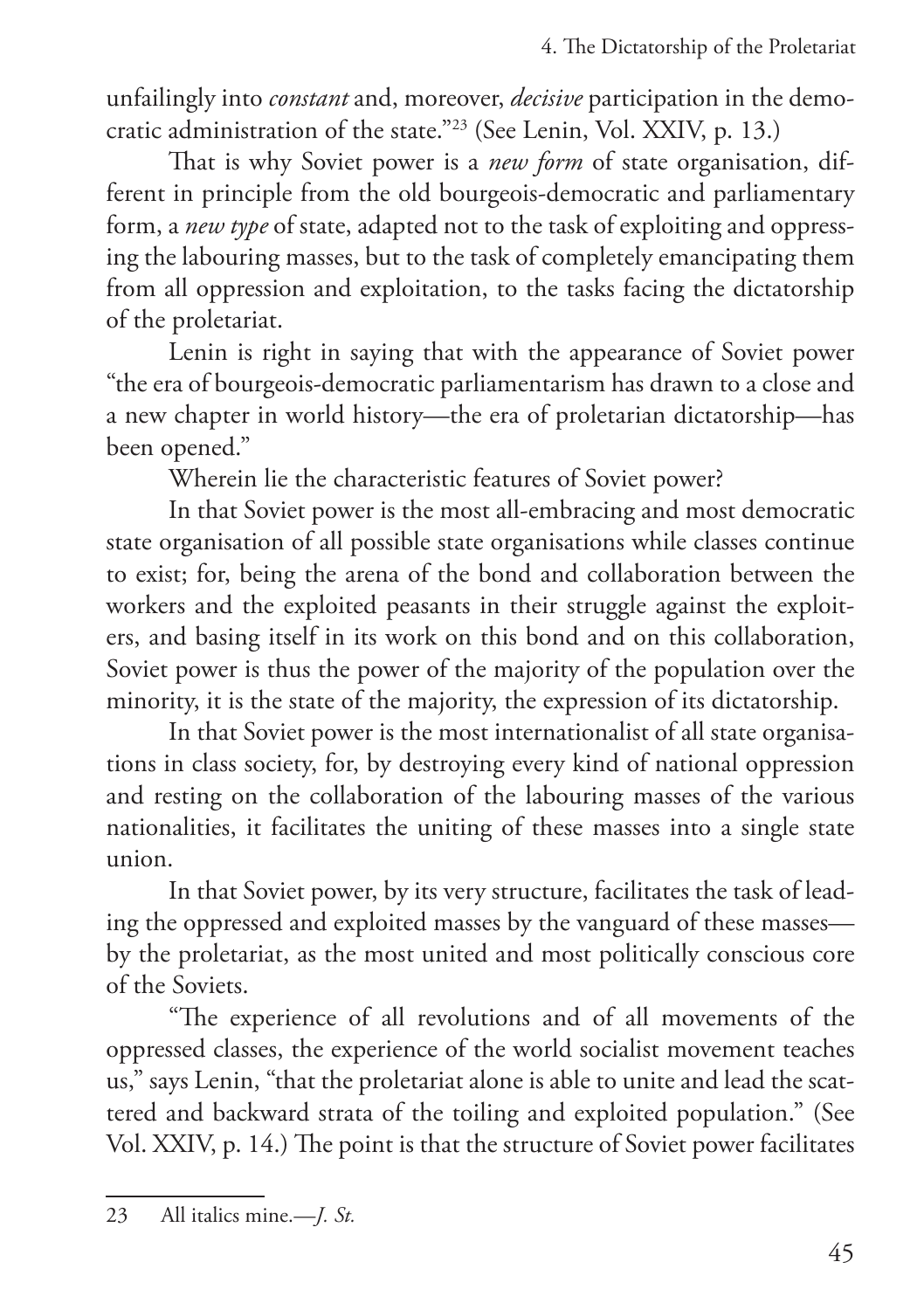the practical application of the lessons drawn from this experience.

In that Soviet power, by combining legislative and executive power in a single state organisation and replacing territorial electoral constituencies by industrial units, factories and mills, thereby directly links the workers and the labouring masses in general with the apparatus of state administration, teaches them how to govern the country.

In that Soviet power alone is capable of releasing the army from its subordination to bourgeois command and of converting it from the instrument of oppression of the people which it is under the bourgeois order into an instrument for the liberation of the people from the yoke of the bourgeoisie, both native and foreign.

In that "the Soviet organisation of the state alone is capable of immediately and effectively smashing and finally destroying the old, i.e., the bourgeois, bureaucratic and judicial apparatus." (*Ibid.*)

In that the Soviet form of state alone, by drawing the mass organisations of the toilers and exploited into constant and unrestricted participation in state administration, is capable of preparing the ground for the withering away of the state, which is one of the basic elements of the future stateless communist society.

The Republic of Soviets is thus the political form, so long sought and finally discovered, within the framework of which the economic emancipation of the proletariat, the complete victory of socialism, must be accomplished.

The Paris Commune was the embryo of this form; Soviet power is its development and culmination.

That is why Lenin says:

"The Republic of Soviets of Workers', Soldiers', and Peasants' Deputies is not only the form of a higher type of democratic institution... but is the *only*24 form capable of ensuring the most painless transition to socialism." (See Vol. XXII, p. 131.)

<sup>24</sup> My italics.—*J. St.*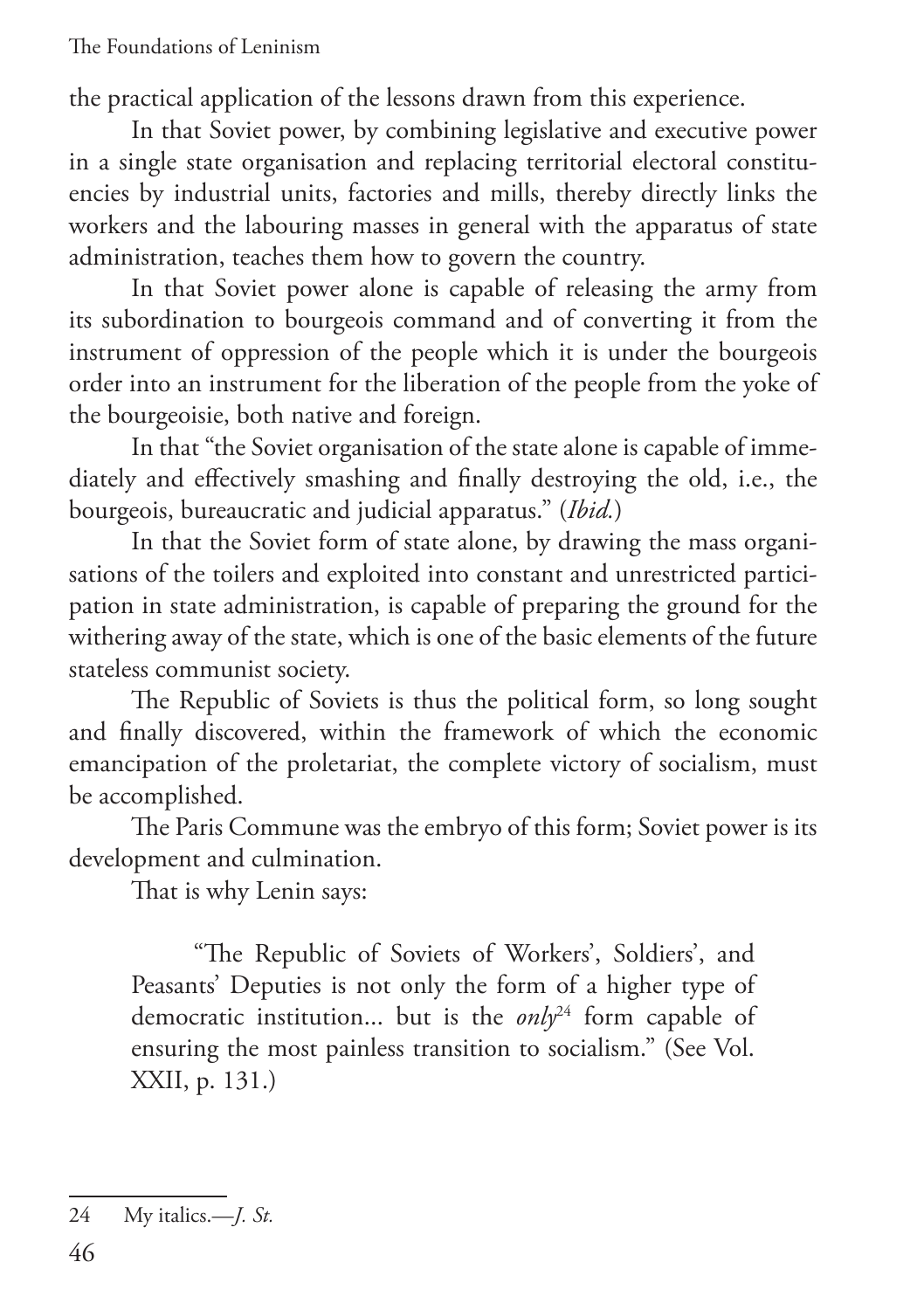### Chapter V.

# **The Peasant Question**

From this theme I take four questions:

- a) the presentation of the question;
- b) the peasantry during the bourgeois-democratic revolution;
- c) the peasantry during the proletarian revolution;
- d) the peasantry after the consolidation of Soviet power.

1) *The presentation of the question*. Some think that the fundamental thing in Leninism is the peasant question, that the point of departure of Leninism is the question of the peasantry, of its role, its relative importance. This is absolutely wrong. The fundamental question of Leninism, its point of departure, is not the peasant question, but the question of the dictatorship of the proletariat, of the conditions under which it can be achieved, of the conditions under which it can be consolidated. The peasant question, as the question of the ally of the proletariat in its struggle for power, is a derivative question.

This circumstance, however, does not in the least deprive the peasant question of the serious and vital importance it unquestionably has for the proletarian revolution. It is known that the serious study of the peasant question in the ranks of Russian Marxists began precisely on the eve of the first revolution (1905), when the question of overthrowing tsarism and of realising the hegemony of the proletariat confronted the Party in all its magnitude, and when the question of the ally of the proletariat in the impending bourgeois revolution became of vital importance. It is also known that the peasant question in Russia assumed a still more urgent character during the proletarian revolution, when the question of the dictatorship of the proletariat, of achieving and maintaining it, led to the question of allies for the proletariat in the impending proletarian revolution. And this was natural. Those who are marching towards and preparing to assume power cannot but be interested in the question of who are their real allies.

In this sense the peasant question is part of the general question of the dictatorship of the proletariat, and as such it is one of the most vital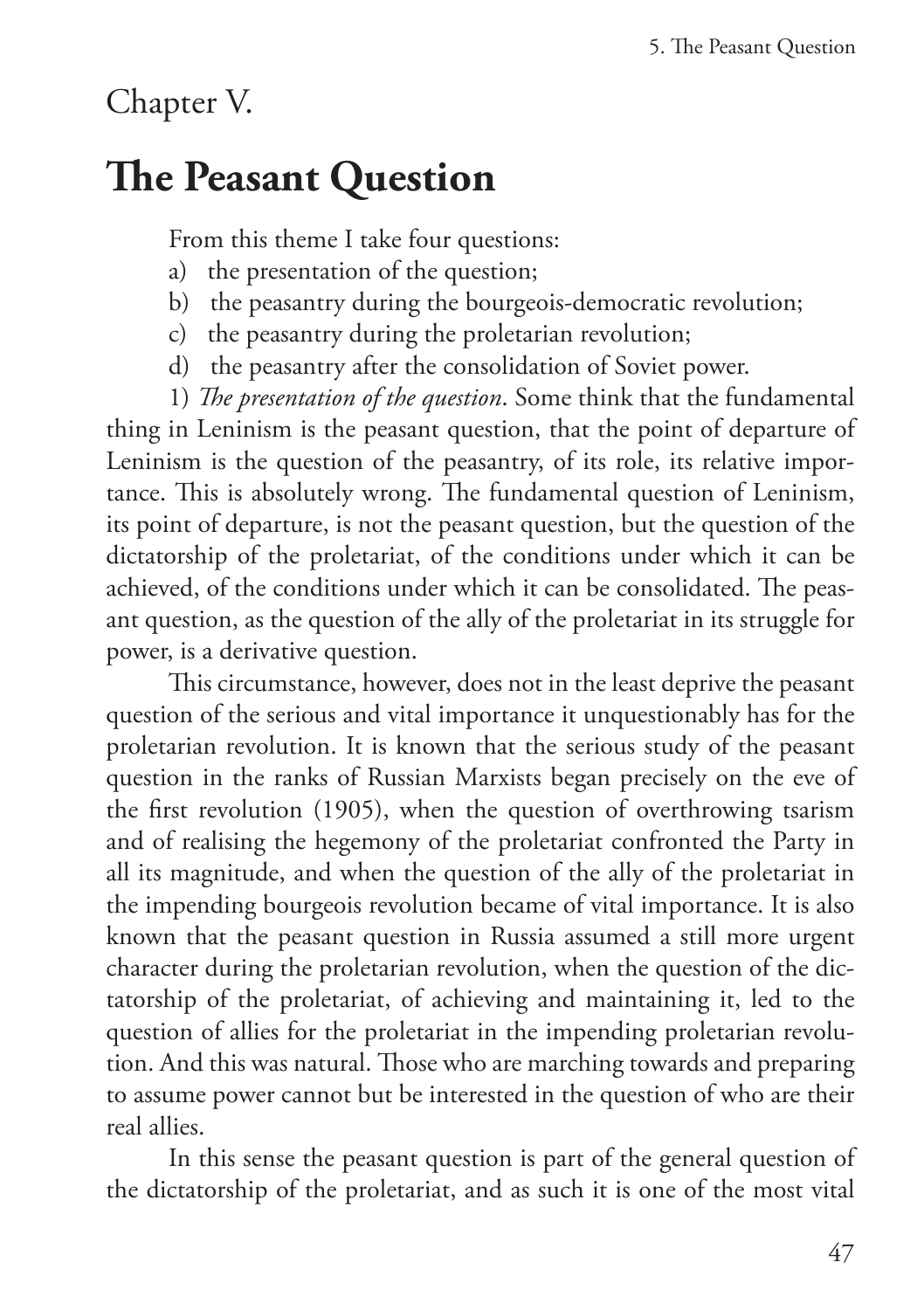problems of Leninism.

The attitude of indifference and sometimes even of outright aversion displayed by the parties of the Second International towards the peasant question is to be explained not only by the specific conditions of development in the West. It is to be explained primarily by the fact that these parties do not believe in the proletarian dictatorship, that they fear revolution and have no intention of leading the proletariat to power. And those who are afraid of revolution, who do not intend to lead the proletarians to power, cannot be interested in the question of allies for the proletariat in the revolution—to them the question of allies is one of indifference, of no immediate significance. The ironical attitude of the heroes of the Second International towards the peasant question is regarded by them as a sign of good breeding, a sign of "true" Marxism. As a matter of fact, there is not a grain of Marxism in this, for indifference towards so important a question as the peasant question on the eve of the proletarian revolution is the reverse side of the repudiation of the dictatorship of the proletariat, it is an unmistakable sign of downright betrayal of Marxism.

The question is as follows: Are the revolutionary potentialities latent in the peasantry by virtue of certain conditions of its existence *already exhausted*, or not; and if not, is *there any hope, any basis*, for utilising these potentialities *for* the proletarian revolution, for transforming the peasantry, the exploited majority of it, from the reserve of the bourgeoisie which it was during the bourgeois revolutions in the West and still is even now, into a reserve of the proletariat, into its ally?

Leninism replies to this question in the affirmative, i.e., it recognises the existence of revolutionary capacities in the ranks of the majority of the peasantry, and the possibility of using these in the interests of the proletarian dictatorship.

The history of the three revolutions in Russia fully corroborates the conclusions of Leninism on this score.

Hence the practical conclusion that the toiling masses of the peasantry must be supported in their struggle against bondage and exploitation, in their struggle for deliverance from oppression and poverty. This does not mean, of course, that the proletariat must support every peasant movement. What we have in mind here is support for a movement or struggle of the peasantry which, directly or indirectly, facilitates the eman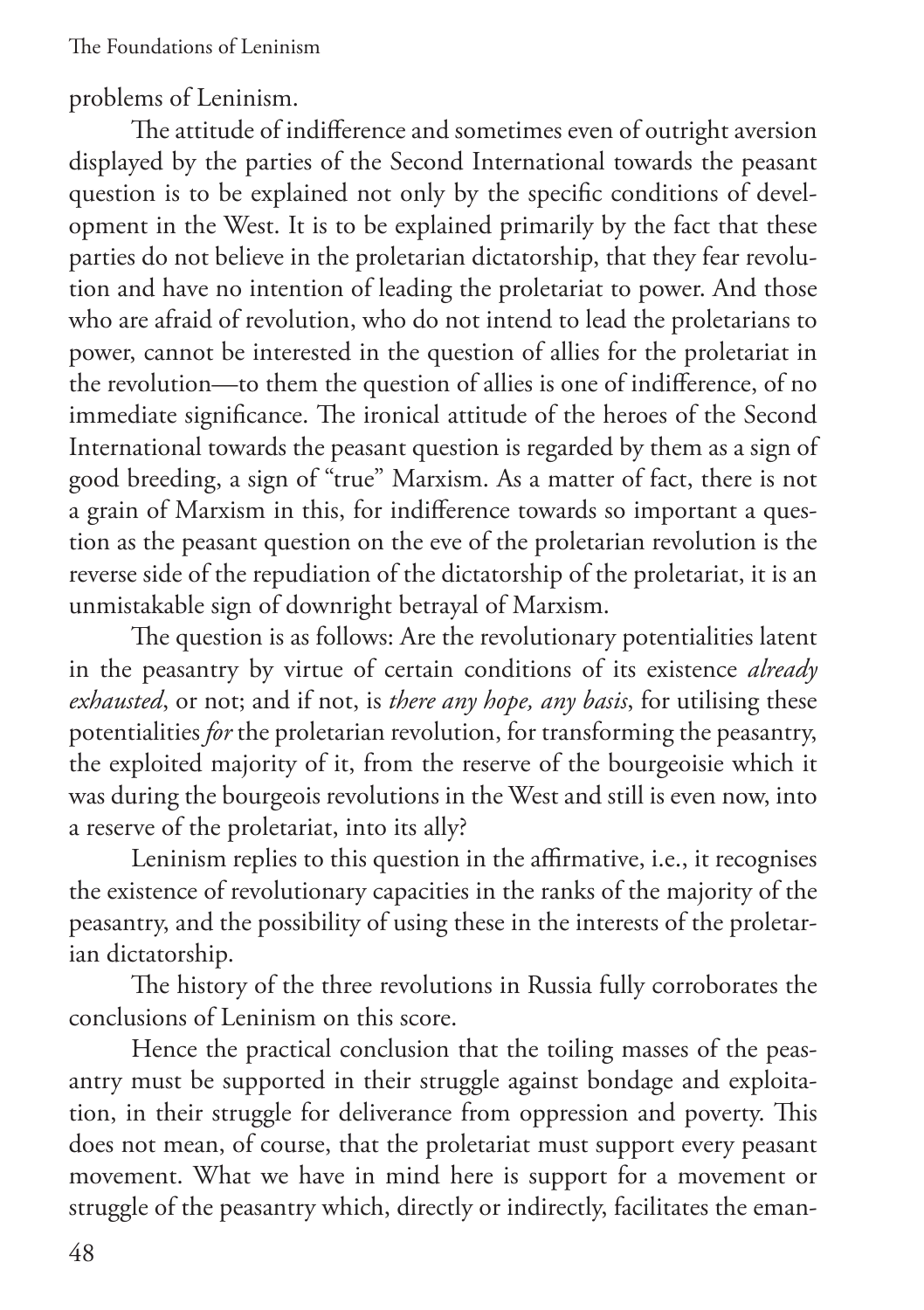cipation movement of the proletariat, which, in one way or another, brings grist to the mill of the proletarian revolution, and which helps to transform the peasantry into a reserve and ally of the working class.

2) *The peasantry during the bourgeois-democratic revolution.* This period extends from the first Russian revolution (1905) to the second revolution (February 1917), inclusive. The characteristic feature of this period is the emancipation of the peasantry from the influence of the liberal bourgeoisie, the peasantry's *desertion* of the Cadets, its *turn* towards the proletariat, towards the Bolshevik Party. The history of this period is the history of the struggle between the Cadets (the liberal bourgeoisie) and the Bolsheviks (the proletariat) for the peasantry. The outcome of this struggle was decided by the Duma period, for the period of the four Dumas served as an object lesson to the peasantry, and this lesson brought home to the peasantry the fact that they would receive neither land nor liberty at the hands of the Cadets; that the tsar was wholly in favour of the landlords, and that the Cadets were supporting the tsar; that the only force they could rely on for assistance was the urban workers, the proletariat. The imperialist war merely confirmed the lessons of the Duma period and consummated the peasantry's desertion of the bourgeoisie, consummated the isolation of the liberal bourgeoisie; for the years of the war revealed the utter futility, the utter deceptiveness of all hopes of obtaining peace from the tsar and his bourgeois allies. Without the object lessons of the Duma period, the hegemony of the proletariat would have been impossible.

That is how the alliance between the workers and the peasants in the bourgeois-democratic revolution took shape. That is how the hegemony (leadership) of the proletariat in the common struggle for the overthrow of tsarism took shape—the hegemony which led to the February Revolution of 1917.

The bourgeois revolutions in the West (Britain, France, Germany, Austria) took, as is well known, a different road. There, hegemony in the revolution belonged not to the proletariat, which by reason of its weakness did not and could not represent an independent political force, but to the liberal bourgeoisie. There the peasantry obtained its emancipation from feudal regimes, not at the hands of the proletariat, which was numerically weak and unorganised, but at the hands of the bourgeoisie. There the peasantry marched against the old order side by side with the liberal bour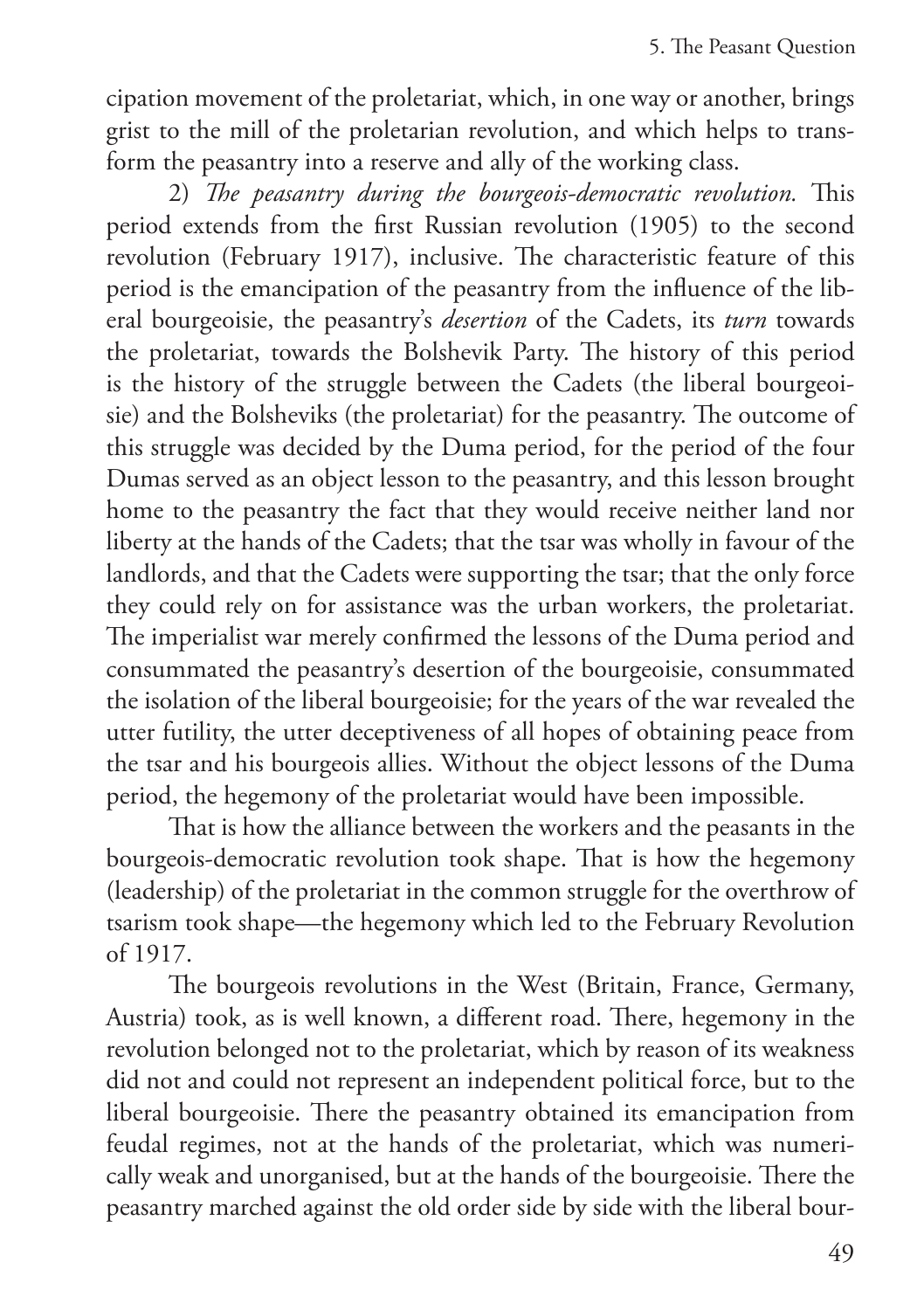geoisie. There the peasantry acted as the reserve of the bourgeoisie. There the revolution, in consequence of this, led to an enormous increase in the political weight of the bourgeoisie.

In Russia, on the contrary, the bourgeois revolution produced quite opposite results. The revolution in Russia led not to the strengthening, but to the weakening of the bourgeoisie as a political force, not to an increase in its political reserves, but to the loss of its main reserve, to the loss of the peasantry. The bourgeois revolution in Russia brought to the forefront not the liberal bourgeoisie but the revolutionary proletariat, rallying around the latter the millions of the peasantry.

Incidentally, this explains why the bourgeois revolution in Russia passed into a proletarian revolution in a comparatively short space of time. The hegemony of the proletariat was the embryo of, and the transitional stage to, the dictatorship of the proletariat.

How is this peculiar phenomenon of the Russian revolution, which has no precedent in the history of the bourgeois revolutions of the West, to be explained? Whence this peculiarity?

It is to be explained by the fact that the bourgeois revolution unfolded in Russia under more advanced conditions of class struggle than in the West; that the Russian proletariat had at that time already become an independent political force, whereas the liberal bourgeoisie, frightened by the revolutionary spirit of the proletariat, lost all semblance of revolutionary spirit (especially after the lessons of 1905) and turned towards an alliance with the tsar and the landlords against the revolution, against the workers and peasants.

We should bear in mind the following circumstances, which determined the peculiar character of the Russian bourgeois revolution.

a) The unprecedented concentration of Russian industry on the eve of the revolution. It is known, for instance, that in Russia 54 per cent of all the workers were employed in enterprises employing over 500 workers each, whereas in so highly developed a country as the United States of America no more than 33 per cent of all the workers were employed in such enterprises. It scarcely needs proof that this circumstance alone, in view of the existence of a revolutionary party like the Party of the Bolsheviks, transformed the working class of Russia into an immense force in the political life of the country.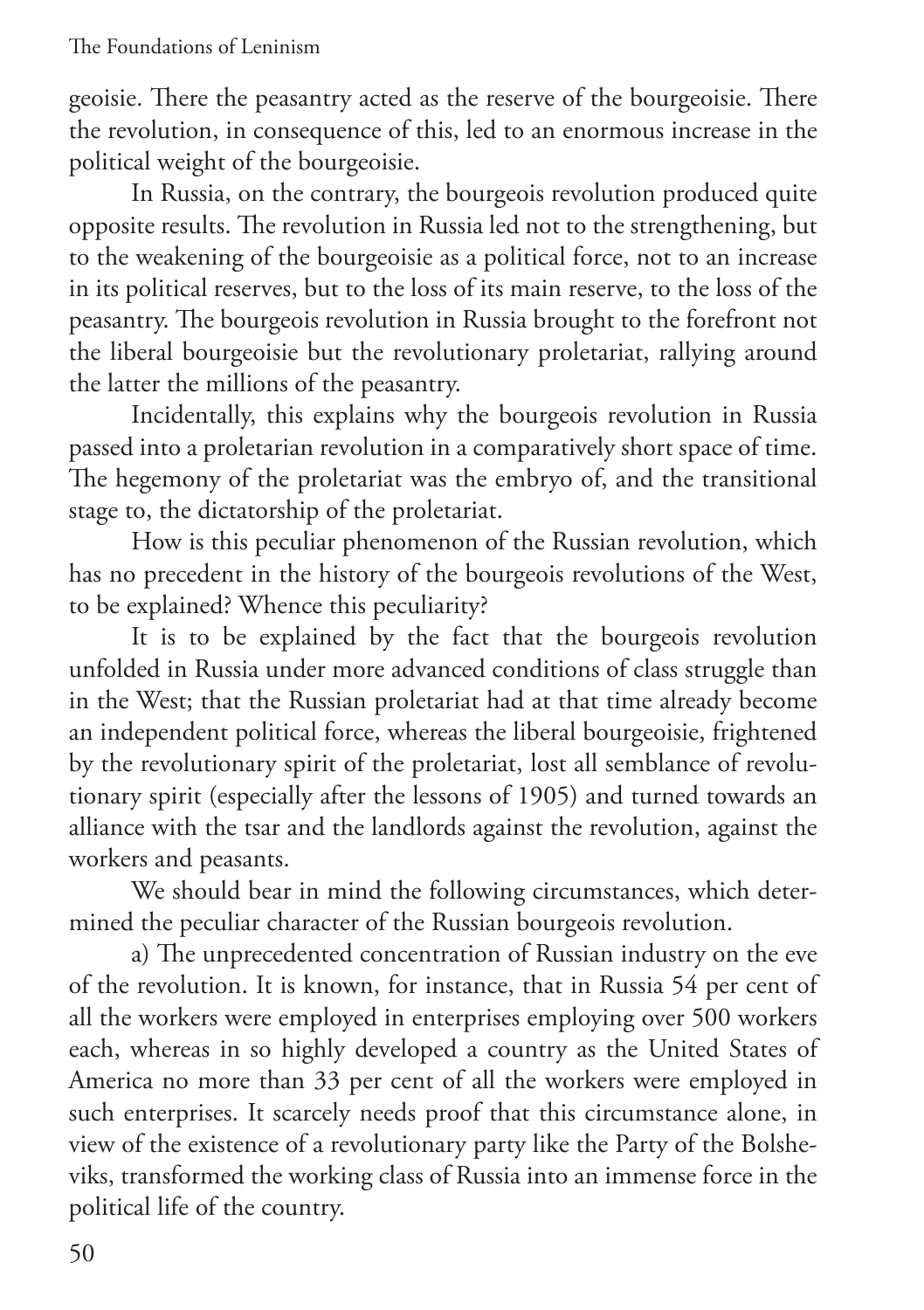b) The hideous forms of exploitation in the factories, coupled with the intolerable police regime of the tsarist henchmen—a circumstance which transformed every important strike of the workers into an imposing political action and steeled the working class as a force that was revolutionary to the end.

c) The political flabbiness of the Russian bourgeoisie, which after the Revolution of 1905 turned into servility to tsarism and downright counter-revolution—a fact to be explained not only by the revolutionary spirit of the Russian proletariat, which flung the Russian bourgeoisie into the embrace of tsarism, but also by the direct dependence of this bourgeoisie upon government contracts.

d) The existence in the countryside of the most hideous and most intolerable survivals of serfdom, coupled with the unlimited power of the landlords—a circumstance which threw the peasantry into the embrace of the revolution.

e) Tsarism, which stifled everything that was alive, and whose tyranny aggravated the oppression of the capitalist and the landlord—a circumstance which united the struggle of the workers and peasants into a single torrent of revolution.

f) The imperialist war, which fused all these contradictions in the political life of Russia into a profound revolutionary crisis, and which lent the revolution tremendous striking force.

To whom could the peasantry turn under these circumstances? From whom could it seek support against the unlimited power of the landlords, against the tyranny of the tsar, against the devastating war which was ruining it? From the liberal bourgeoisie? But it was an enemy, as the long years of experience of all four Dumas had proved. From the Socialist-Revolutionaries? The Socialist-Revolutionaries were "better" than the Cadets, of course, and their programme was "suitable," almost a peasant programme; but what could the Socialist-Revolutionaries offer, considering that they thought of relying only on the peasants and were weak in the towns, from which the enemy primarily drew its forces? Where was the new force which would stop at nothing either in town or country, which would boldly march in the front ranks to fight the tsar and the landlords, which would help the peasantry to extricate itself from bondage, from land hunger, from oppression, from war? Was there such a force in Rus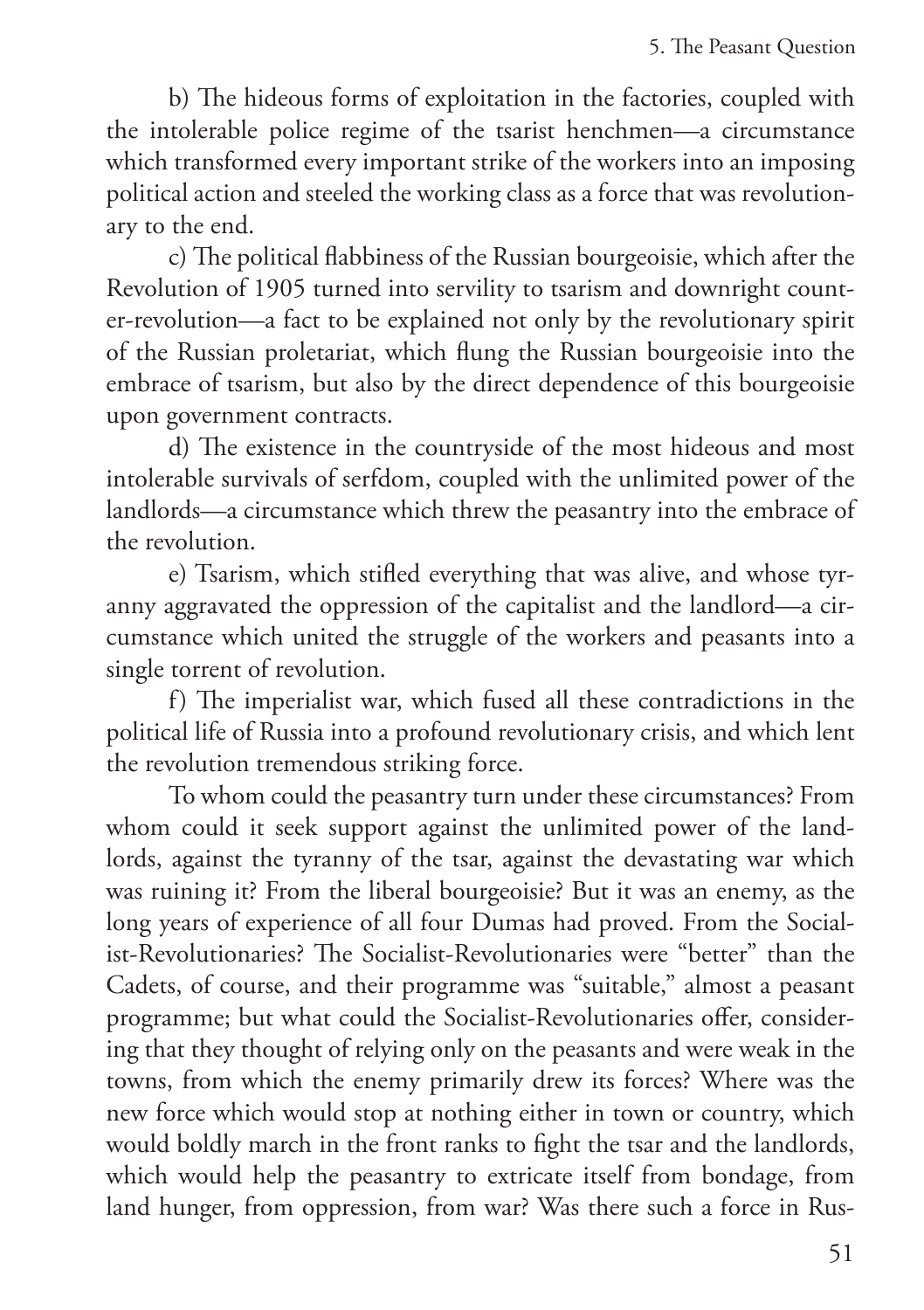sia at all? Yes, there was. It was the Russian proletariat, which had shown its strength, its ability to fight to the end, its boldness and revolutionary spirit, as far back as 1905.

At any rate, there was no other such force; nor could any other be found anywhere.

That is why the peasantry, when it turned its back on the Cadets and attached itself to the Socialist-Revolutionaries, at the same time came to realise the necessity of submitting to the leadership of such a courageous leader of the revolution as the Russian proletariat.

Such were the circumstances which determined the peculiar character of the Russian bourgeois revolution.

3) *The peasantry during the proletarian revolution*. This period extends from the February Revolution of 1917 to the October Revolution of 1917. This period is comparatively short, eight months in all; but from the point of view of the political enlightenment and revolutionary training of the masses these eight months can safely be put on a par with whole decades of ordinary constitutional development, for they were eight months of *revolution*. The characteristic feature of this period was the further revolutionisation of the peasantry, its disillusionment with the Socialist-Revolutionaries, the peasantry's *desertion* of the Socialist-Revolutionaries, its new *turn* towards a *direct rally* around the proletariat as the only consistently revolutionary force, capable of leading the country to peace. The history of this period is the history of the struggle between the Socialist-Revolutionaries (petty-bourgeois democracy) and the Bolsheviks (proletarian democracy) for the peasantry, to win over the majority of the peasantry. The outcome of this struggle was decided by the coalition period, the Kerensky period, the refusal of the Socialist-Revolutionaries and the Mensheviks to confiscate the landlords' land, the fight of the Socialist-Revolutionaries and Mensheviks to continue the war, the June offensive at the front, the introduction of capital punishment for soldiers, the Kornilov revolt.

Whereas before, in the preceding period, the basic question of the revolution had been the overthrow of the tsar and of the power of the landlords, now, in the period following the February Revolution, when there was no longer any tsar, and when the interminable war had exhausted the economy of the country and utterly ruined the peasantry, the question of liquidating the war became the main problem of the revolution. The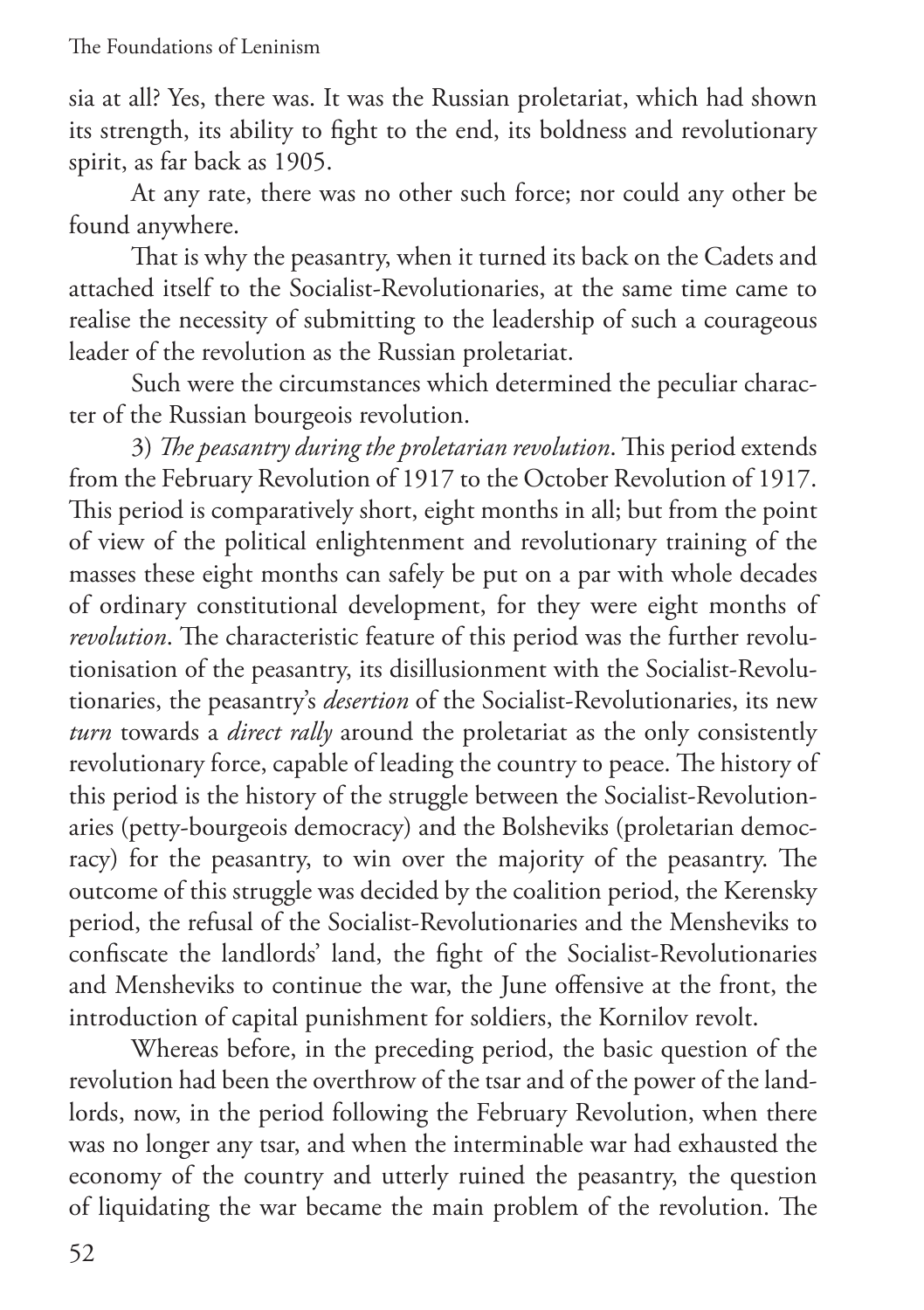centre of gravity had manifestly shifted from purely internal questions to the main question—the war. "End the war," "Let's get out of the war" such was the general outcry of the war-weary nation and primarily of the peasantry.

But in order to get out of the war it was necessary to overthrow the Provisional Government, it was necessary to overthrow the power of the bourgeoisie, it was necessary to overthrow the power of the Socialist-Revolutionaries and Mensheviks, for they, and they alone, were dragging out the war to a "victorious finish." Practically, there was no way of getting out of the war except by overthrowing the bourgeoisie.

This was a new revolution, a proletarian revolution, for it ousted from power the last group of the imperialist bourgeoisie, its extreme Left wing, the Socialist-Revolutionary Party and the Mensheviks, in order to set up a new, proletarian power, the power of the Soviets, in order to put in power the party of the revolutionary proletariat, the Bolshevik Party, the party of the revolutionary struggle against the imperialist war and for a democratic peace. The majority of the peasantry supported the struggle of the workers for peace, for the power of the Soviets.

There was no other way out for the peasantry. Nor could there be any other way out.

Thus, the Kerensky period was a great object lesson for the toiling masses of the peasantry, for it showed clearly that with the Socialist-Revolutionaries and Mensheviks in power the country would not extricate itself from the war, and the peasants would never get either land or liberty; that the Mensheviks and Socialist-Revolutionaries differed from the Cadets only in their honeyed phrases and false promises, while they actually pursued the same imperialist, Cadet policy; that the only power that could lead the country on to the proper road was the power of the Soviets. The further prolongation of the war merely confirmed the truth of this lesson, spurred on the revolution, and drove millions of peasants and soldiers to *rally directly* around the proletarian revolution. The isolation of the Socialist-Revolutionaries and Mensheviks became an incontrovertible fact. Without the object lessons of the coalition period the dictatorship of the proletariat would have been impossible.

Such were the circumstances which facilitated the process of the bourgeois revolution passing into the proletarian revolution.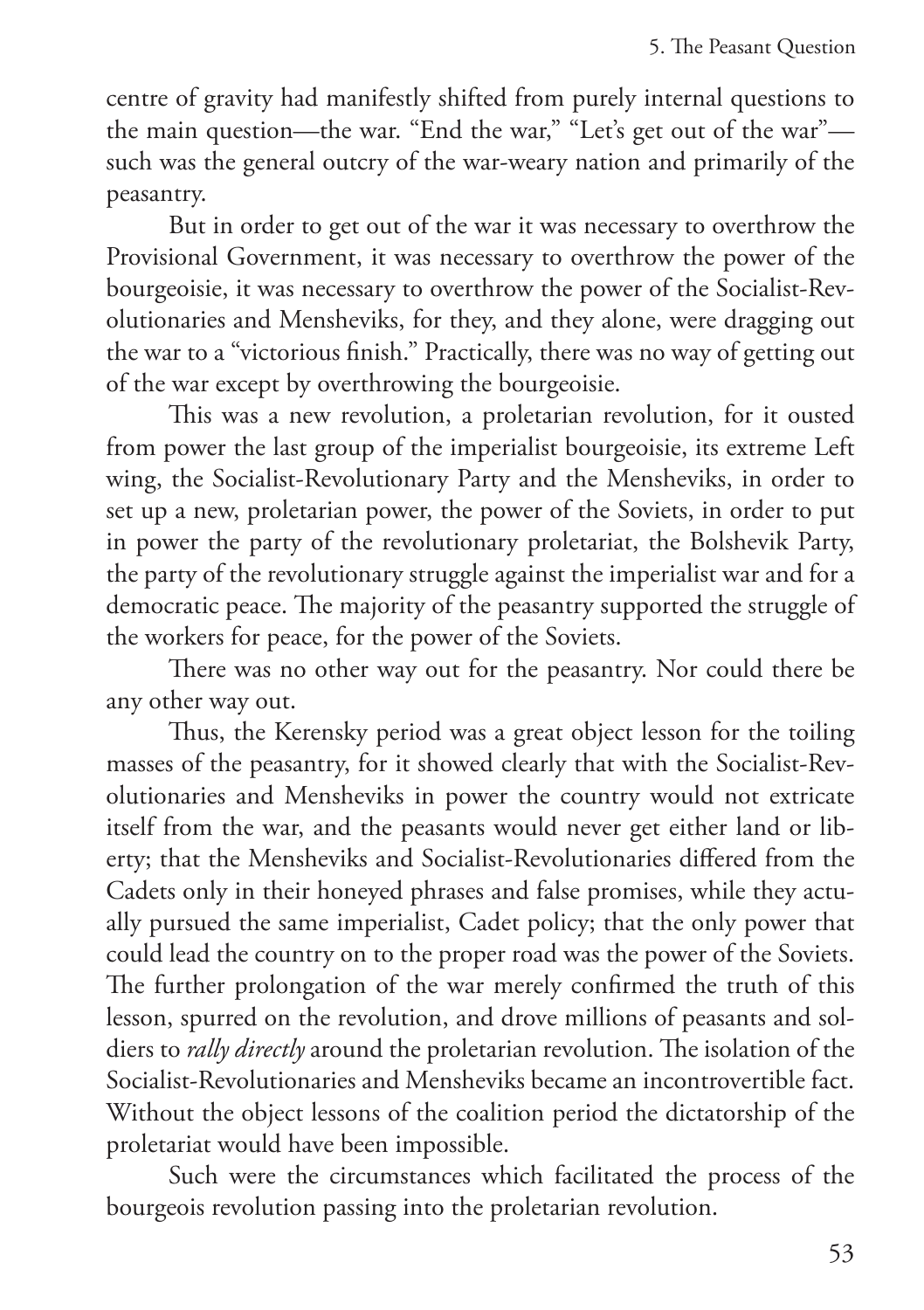That is how the dictatorship of the proletariat took shape in Russia. 4) *The peasantry after the consolidation of Soviet power*. Whereas before, in the first period of the revolution, the main objective was the overthrow of tsarism, and later, after the February Revolution, the primary objective was to get out of the imperialist war by overthrowing the bourgeoisie, now, after the liquidation of the civil war and the consolidation of Soviet power, questions of economic construction came to the forefront. Strengthen and develop the nationalised industry; for this purpose link up industry with peasant economy through state-regulated trade; replace the surplus-appropriation system by the tax in kind so as, later on, by gradually lowering the tax in kind, to reduce matters to the exchange of products of industry for the products of peasant farming; revive trade and develop the co-operatives, drawing into them the vast masses of the peasantry this is how Lenin outlined the immediate tasks of economic construction on the way to building the foundations of socialist economy.

It is said that this task may prove beyond the strength of a peasant country like Russia. Some sceptics even say that it is simply utopian, impossible, for the peasantry is a peasantry—it consists of small producers, and therefore cannot be of use in organising the foundations of socialist production.

But the sceptics are mistaken, for they fail to take into account certain circumstances which in the present case are of decisive significance. Let us examine the most important of these:

*Firstly*. The peasantry in the Soviet Union must not be confused with the peasantry in the West. A peasantry that has been schooled in three revolutions, that fought against the tsar and the power of the bourgeoisie side by side with the proletariat and under the leadership of the proletariat, a peasantry that has received land and peace at the hands of the proletarian revolution and by reason of this has become the reserve of the proletariat such a peasantry cannot but be different from a peasantry which during the bourgeois revolution fought under the leadership of the liberal bourgeoisie, which received land at the hands of that bourgeoisie, and in view of this became the reserve of the bourgeoisie. It scarcely needs proof that the Soviet peasantry, which has learnt to appreciate its political friendship and political collaboration with the proletariat and which owes its freedom to this friendship and collaboration, cannot but represent exceptionally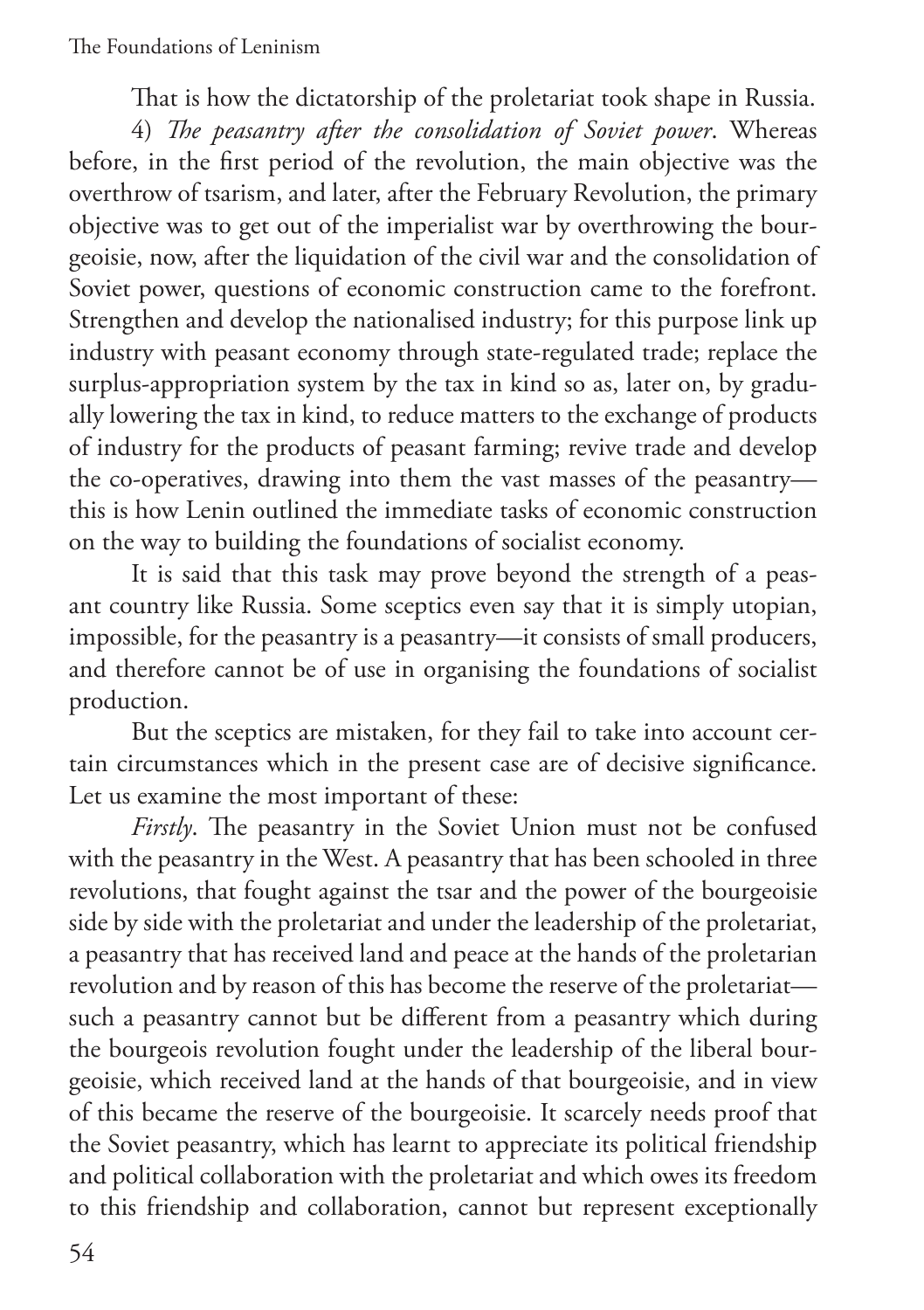favourable material for economic collaboration with the proletariat.

Engels said that "the conquest of political power by the Socialist Party has become a matter of the not too distant future," that "in order to conquer political power this party must first go from the towns to the country, must become a power in the countryside." (See Engels, *The Peasant Question*, 1911 ed.)<sup>25</sup> He wrote this in the nineties of the last century, having in mind the Western peasantry. Does it need proof that the Russian Communists, after accomplishing an enormous amount of work in this field in the course of three revolutions, have already succeeded in gaining in the countryside an influence and backing the like of which our Western comrades dare not even dream of? How can it be denied that this circumstance must decidedly facilitate the organisation of economic collaboration between the working class and the peasantry of Russia?

The sceptics maintain that the small peasants are a factor that is incompatible with socialist construction. But listen to what Engels says about the small peasants of the West:

"We are decidedly on the side of the small peasant; we shall do everything at all permissible to make his lot more bearable, to facilitate his transition to the co-operative should he decide to do so, and even to make it possible for him to remain on his small holding for a protracted length of time to think the matter over, should he still be unable to bring himself to this decision. We do this not only because we consider the small peasant who does his own work as virtually belonging to us, but also in the direct interest of the Party. The greater the number of peasants whom we can save from being actually hurled down into the proletariat, whom we can win to our side while they are still peasants, the more quickly and easily the social transformation will be accomplished. It will serve us nought to wait with this transformation until capitalist production has developed everywhere to its utmost consequences, until the last small handicraftsman and the last

<sup>25.</sup> Frederick Engels, "The Peasant Question in France and Germany" (Karl Marx and Frederick Engels, Selected Works, Moscow, 1951, Vol. II, p. 382).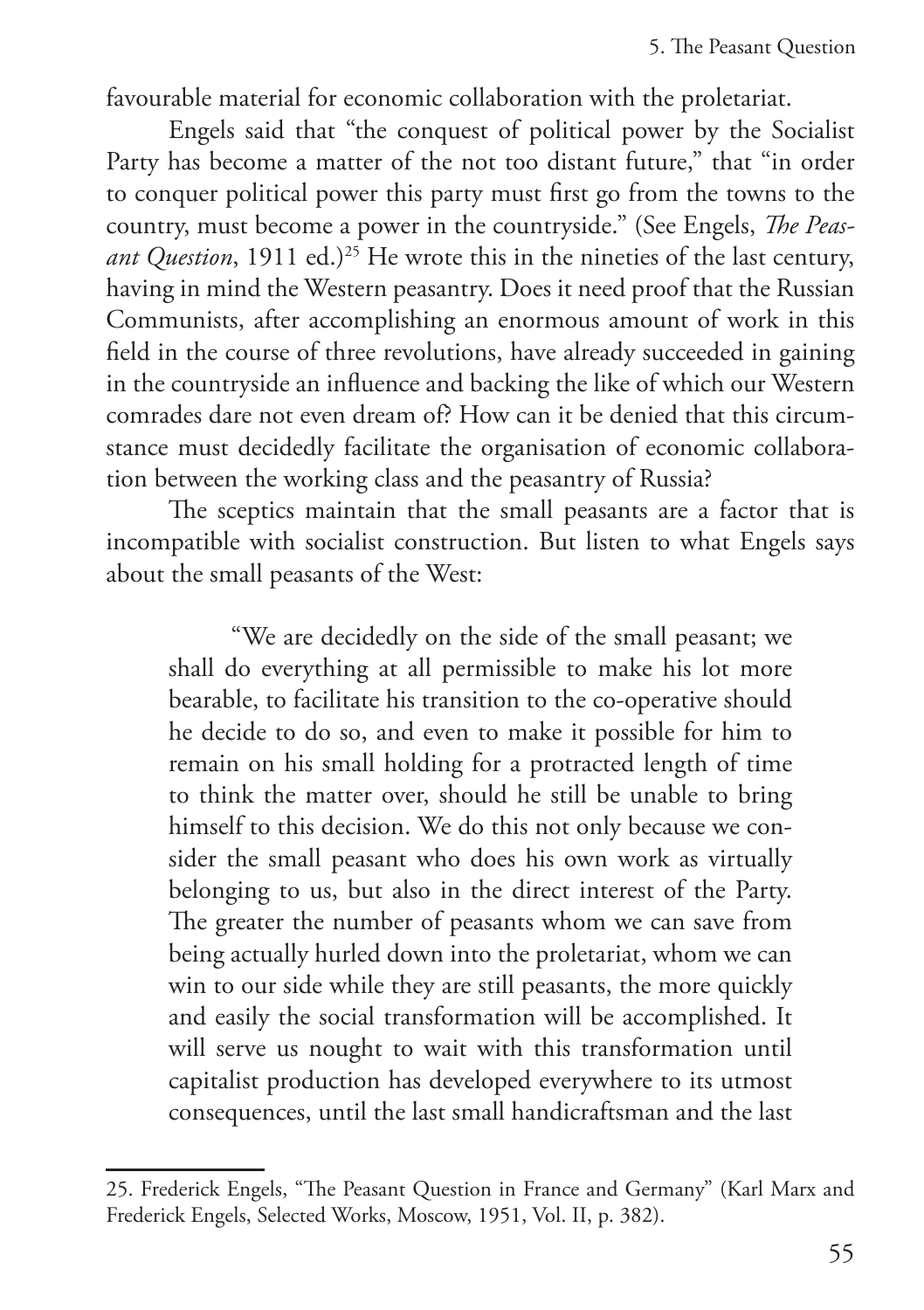small peasant have fallen victim to capitalist large-scale production. The material sacrifices to be made for this purpose in the interest of the peasants and to be defrayed out of public funds can, from the point of view of capitalist economy, be viewed only as money thrown away, but it is nevertheless an excellent investment because it will effect a perhaps tenfold saving in the cost of the social reorganisation in general. In this sense we can, therefore, afford to deal very liberally with the peasants." (*Ibid.*)

That is what Engels said, having in mind the Western peasantry. But is it not clear that what Engels said can nowhere be realised so easily and so completely as in the land of the dictatorship of the proletariat? Is it not clear that only in Soviet Russia is it possible at once and to the fullest extent for "the small peasant who does his own work" to come over to our side, for the "material sacrifices" necessary for this to be made, and for the necessary "liberality towards the peasants" to be displayed? Is it not clear that these and similar measures for the benefit of the peasantry are already being carried out in Russia? How can it be denied that this circumstance, in its turn, must facilitate and advance the work of economic construction in the land of the Soviets?

*Secondly*. Agriculture in Russia must not be confused with agriculture in the West. There, agriculture is developing along the ordinary lines of capitalism, under conditions of profound differentiation among the peasantry, with large landed estates and private capitalist latifundia at one extreme and pauperism, destitution and wage slavery at the other. Owing to this, disintegration and decay are quite natural there. Not so in Russia. Here agriculture cannot develop along such a path, if for no other reason than that the existence of Soviet power and the nationalisation of the principal instruments and means of production preclude such a development. In Russia the development of agriculture must proceed along a different path, along the path of organising millions of small and middle peasants in co-operatives, along the path of developing in the countryside a mass co-operative movement supported by the state by means of preferential credits. Lenin rightly pointed out in his articles on co-operation that the development of agriculture in our country must proceed along a new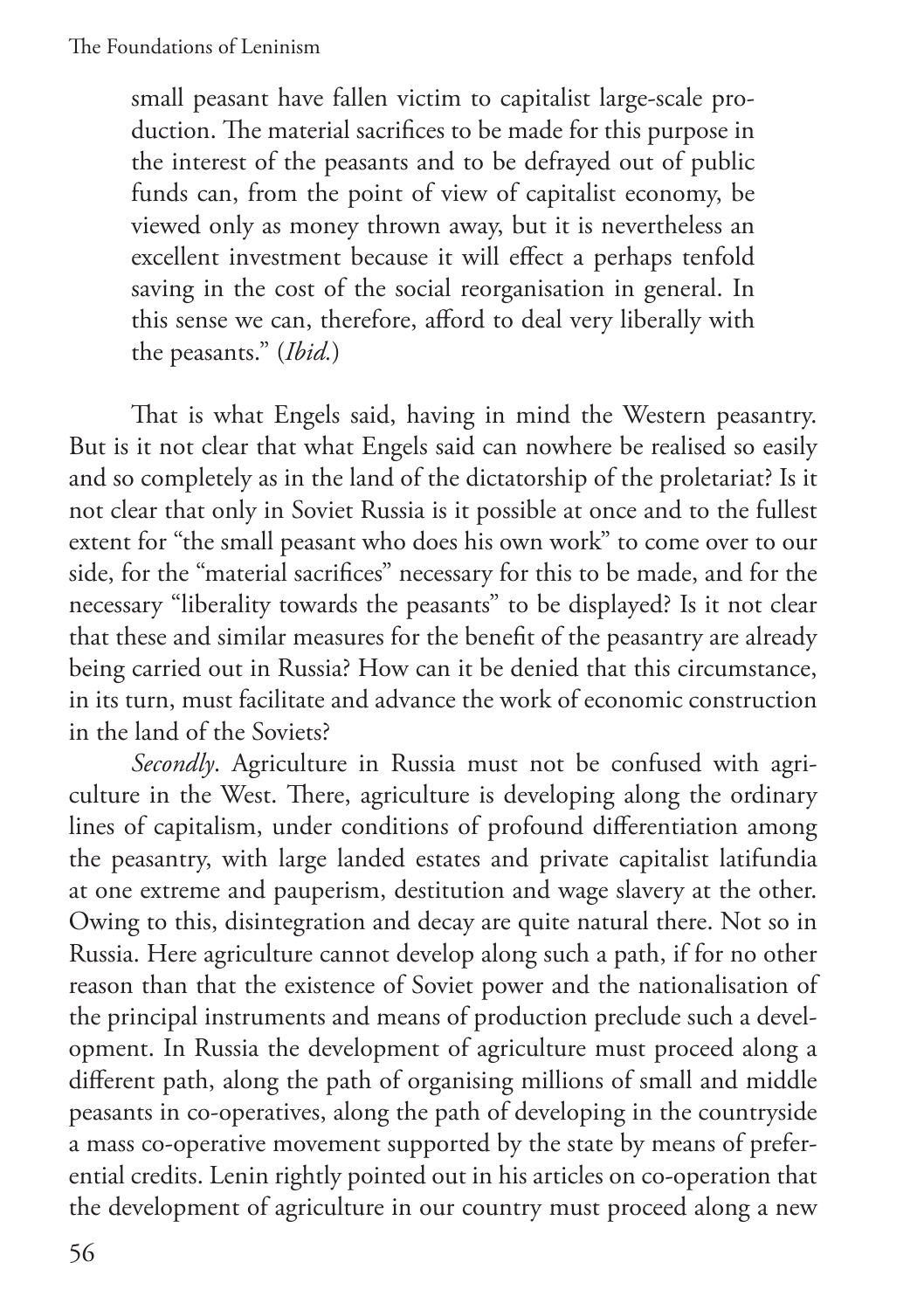path, along the path of drawing the majority of the peasants into socialist construction through the co-operatives, along the path of gradually introducing into agriculture the principles of collectivism, first in the sphere of marketing and later in the sphere of production of agricultural products.

Of extreme interest in this respect are several new phenomena observed in the countryside in connection with the work of the agricultural co-operatives. It is well known that new, large organisations have sprung up within the Selskosoyuz,<sup>26</sup> in different branches of agriculture, such as production of flax, potatoes, butter, etc., which have a great future before them. Of these, the Flax Centre, for instance, unites a whole network of peasant flax growers' associations. The Flax Centre supplies the peasants with seeds and implements; then it buys all the flax produced by these peasants, disposes of it on the market on a large scale, guarantees the peasants a share in the profits, and in this way links peasant economy with state industry through the Selskosoyuz. What shall we call this form of organisation of production? In my opinion, it is the domestic system of large-scale state-socialist production in the sphere of agriculture. In speaking of the domestic system of state-socialist production I do so by analogy with the domestic system under capitalism, let us say, in the textile industry, where the handicraftsmen received their raw material and tools from the capitalist and turned over to him the entire product of their labour, thus being in fact semi-wage earners working in their own homes. This is one of numerous indices showing the path along which our agriculture must develop. There is no need to mention here similar indices in other branches of agriculture.

It scarcely needs proof that the vast majority of the peasantry will eagerly take this new path of development, rejecting the path of private capitalist latifundia and wage slavery, the path of destitution and ruin.

Here is what Lenin says about the path of development of our agriculture:

"State power over all large-scale means of production, state power in the hands of the proletariat, the alliance of this

<sup>26.</sup> Selskosoyuz — the All-Russian Union of Rural Co-operatives — existed from August 1921 to June 1929.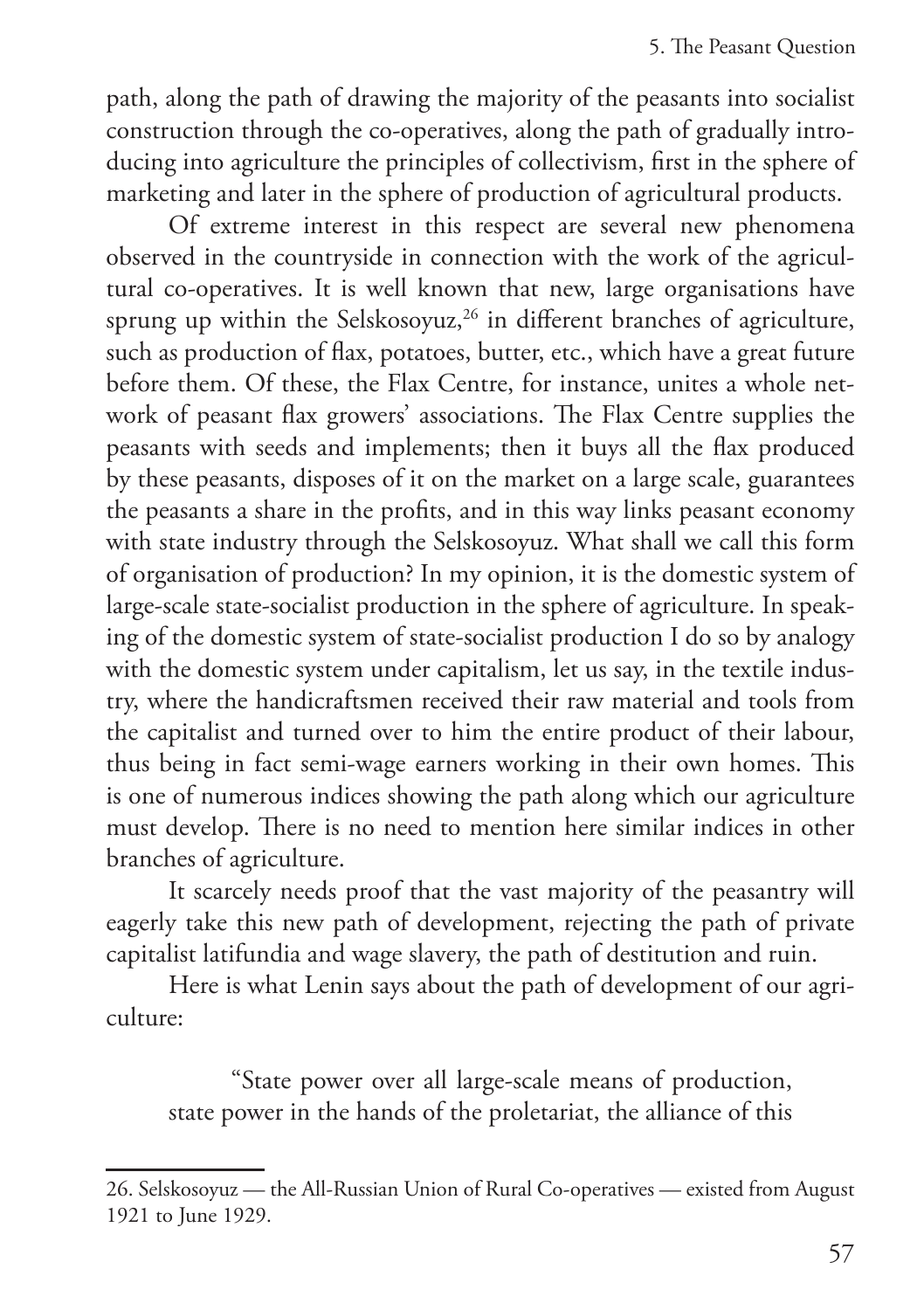proletariat with the many millions of small and very small peasants, the assured leadership of the peasantry by the proletariat, etc.—is not this all that is necessary for building a complete socialist society from the co-operatives, from the co-operatives alone, which we formerly looked down upon as huckstering and which from a certain aspect we have the right to look down upon as such now, under the NEP? Is this not all that is necessary for building a complete socialist society? This is not yet the building of socialist society, but it is all that is necessary and sufficient for this building." (See Vol. XXVII, p. 392.)

Further on, speaking of the necessity of giving financial and other assistance to the co-operatives, as a "new principal of organising the population" and a new "social system" under the dictatorship of the proletariat, Lenin continues:

"Every social system arises only with the financial assistance of a definite class. There is no need to mention the hundreds and hundreds of millions of rubles that the birth of 'free' capitalism cost. Now we must realise, and apply in our practical work, the fact that the social system which we must now give more than usual assistance is the co-operative system. But it must be assisted in the real sense of the word, i.e., it will not be enough to interpret assistance to mean assistance for any kind of co-operative trade; by assistance we must mean assistance for co-operative trade in which *really large masses of the population really take part*." (Ibid., p. 393.)

What do all these facts prove?

That the sceptics are wrong.

That Leninism is right in regarding the masses of labouring peasants as the reserve of the proletariat.

That the proletariat in power can and must use this reserve in order to link industry with agriculture, to advance socialist construction, and to provide for the dictatorship of the proletariat that necessary foundation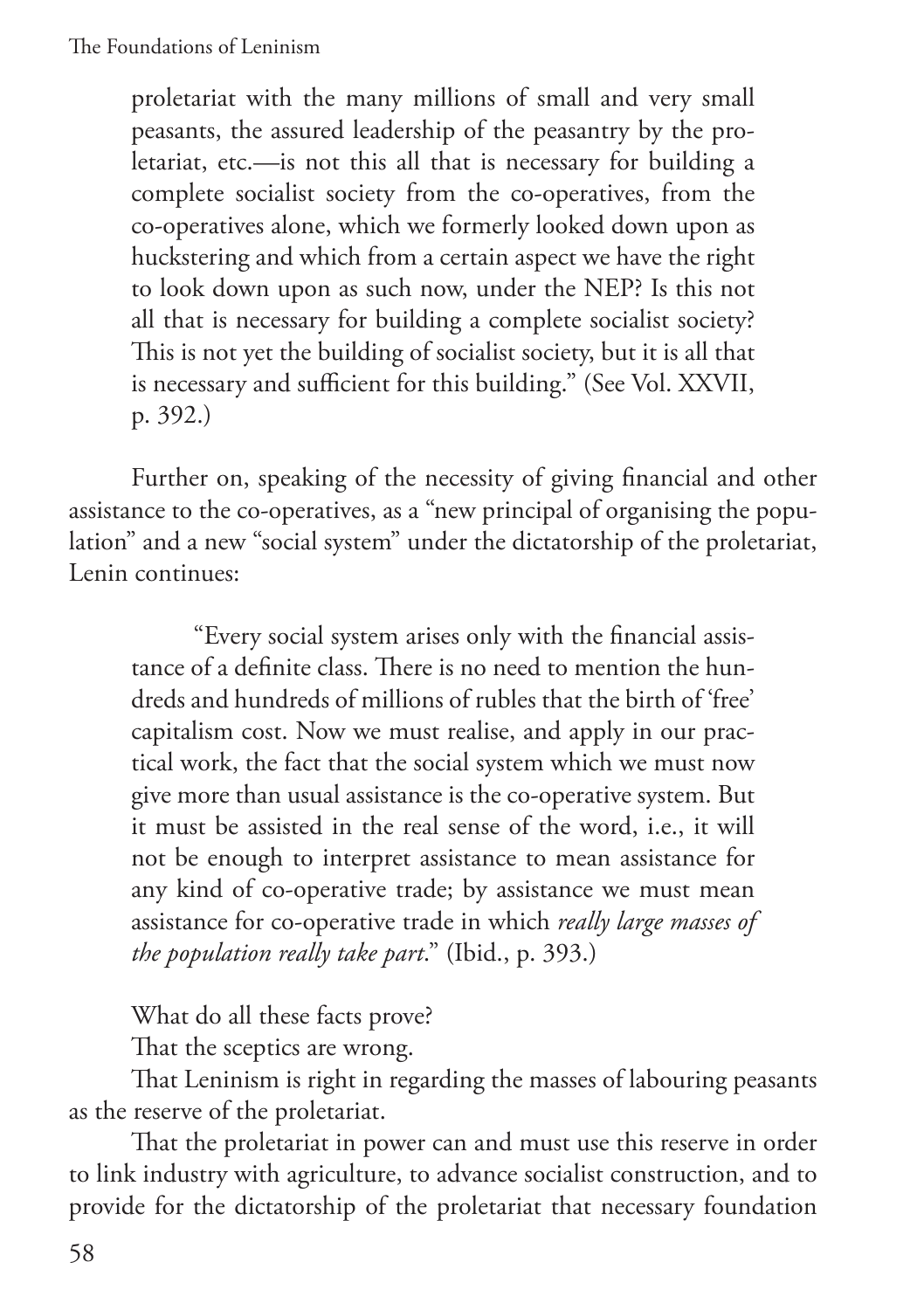without which the transition to socialist economy is impossible.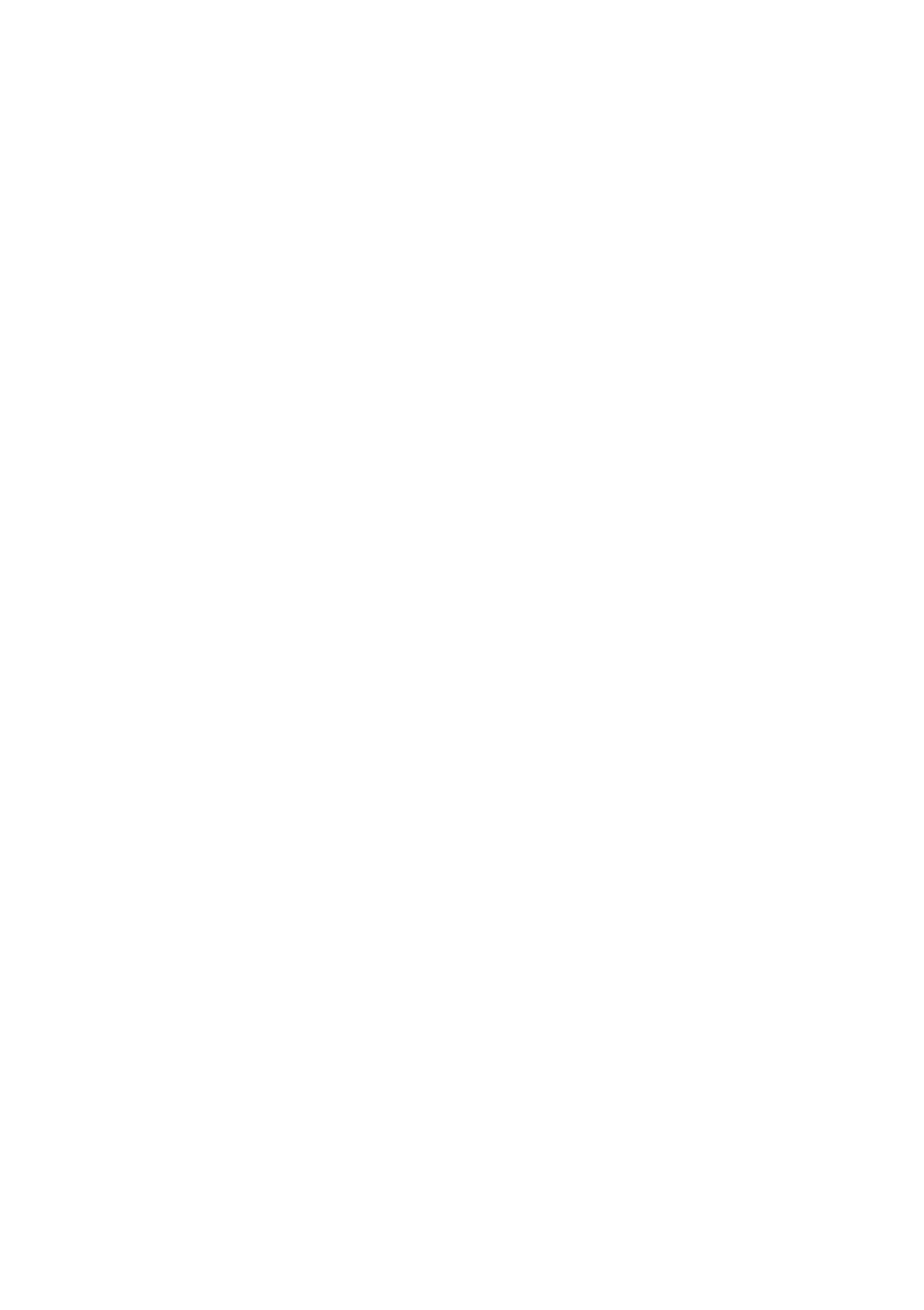## Chapter VI.

# **The National Question**

From this theme I take two main questions:

a) the presentation of the question;

b) the liberation movement of the oppressed peoples and the proletarian revolution.

1) *The presentation of the question*. During the last two decades the national question has undergone a number of very important changes. The national question in the period of the Second International and the national question in the period of Leninism are far from being the same thing. They differ profoundly from each other, not only in their scope, but also in their intrinsic character.

Formerly, the national question was usually confined to a narrow circle of questions, concerning, primarily, "civilised" nationalities. The Irish, the Hungarians, the Poles, the Finns, the Serbs, and several other European nationalities—that was the circle of unequal peoples in whose destinies the leaders of the Second International were interested. The scores and hundreds of millions of Asiatic and African peoples who are suffering national oppression in its most savage and cruel form usually remained outside of their field of vision. They hesitated to put white and black, "civilised" and "uncivilised" on the same plane. Two or three meaningless, lukewarm resolutions, which carefully evaded the question of liberating the colonies that was all the leaders of the Second International could boast of. Now we can say that this duplicity and half-heartedness in dealing with the national question has been brought to an end. Leninism laid bare this crying incongruity, broke down the wall between whites and blacks, between Europeans and Asiatics, between the "civilised" and "uncivilised" slaves of imperialism, and thus linked the national question with the question of the colonies. The national question was thereby transformed from a particular and internal state problem into a general and international problem, into a world problem of emancipating the oppressed peoples in the dependent countries and colonies from the yoke of imperialism.

Formerly, the principle of self-determination of nations was usually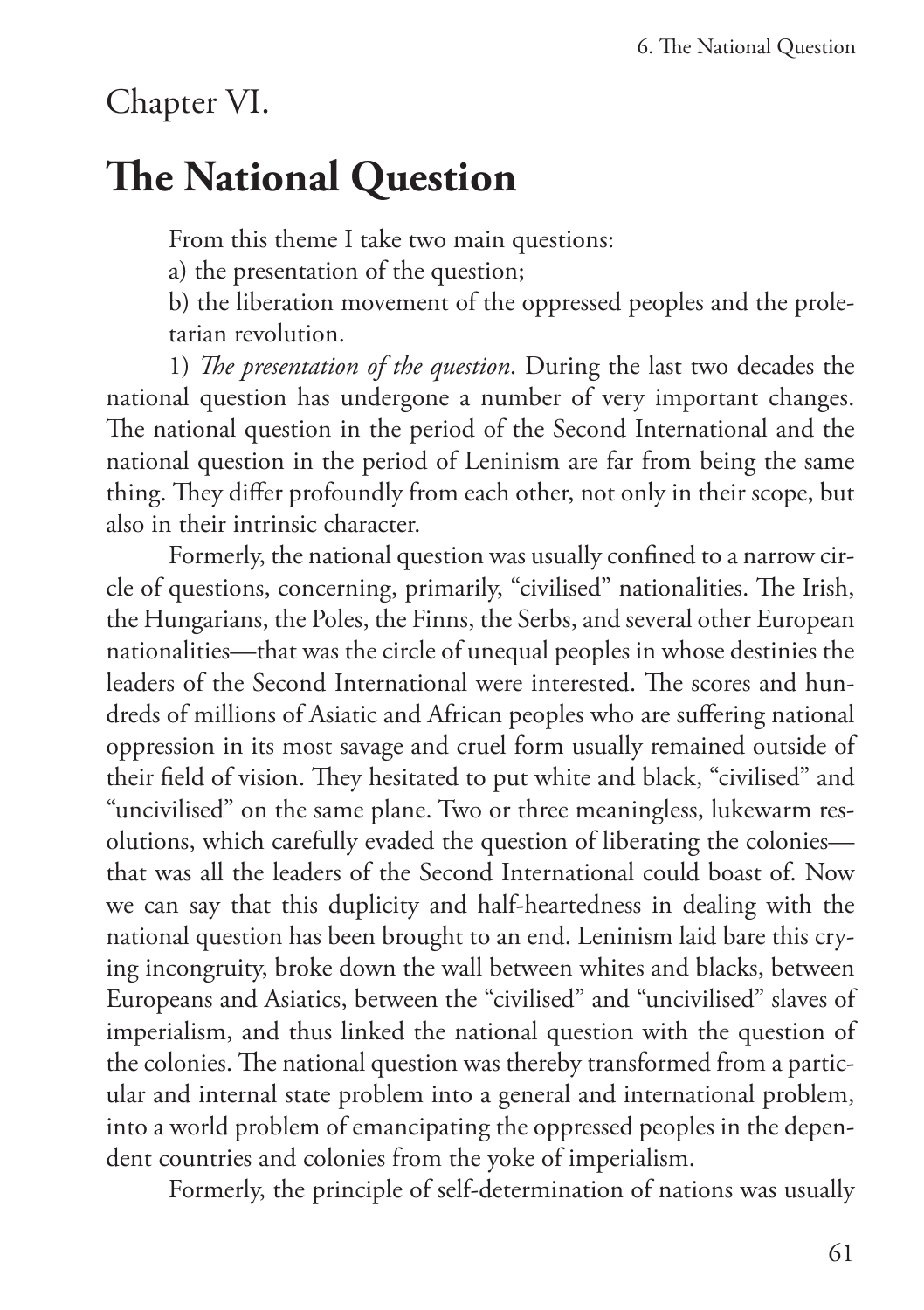misinterpreted, and not infrequently it was narrowed down to the idea of the right of nations to autonomy. Certain leaders of the Second International even went so far as to turn the right to self-determination into the right to cultural autonomy, i.e., the right of oppressed nations to have their own cultural institutions, leaving all political power in the hands of the ruling nation. As a consequence, the idea of self-determination stood in danger of being transformed from an instrument for combating annexations into an instrument for justifying them. Now we can say that this confusion has been cleared up. Leninism broadened the conception of self-determination, interpreting it as the right of the oppressed peoples of the dependent countries and colonies to complete secession, as the right of nations to independent existence as states. This precluded the possibility of justifying annexations by interpreting the right to self-determination as the right to autonomy. Thus, the principle of self-determination itself was transformed from an instrument for deceiving the masses, which it undoubtedly was in the hands of the social-chauvinists during the imperialist war, into an instrument for exposing all imperialist aspirations and chauvinist machinations, into an instrument for the political education of the masses in the spirit of internationalism.

Formerly, the question of the oppressed nations was usually regarded as purely a juridical question. Solemn proclamations about "national equality of rights," innumerable declarations about the "equality of nations" that was the stock-in-trade of the parties of the Second International, which glossed over the fact that "equality of nations" under imperialism, where one group of nations (a minority) lives by exploiting another group of nations, is sheer mockery of the oppressed nations. Now we can say that this bourgeois-juridical point of view on the national question has been exposed. Leninism brought the national question down from the lofty heights of high-sounding declarations to solid ground, and declared that pronouncements about the "equality of nations" not backed by the direct support of the proletarian parties for the liberation struggle of the oppressed nations are meaningless and false. In this way the question of the oppressed nations became one of supporting the oppressed nations, of rendering real and continuous assistance to them in their struggle against imperialism for real equality of nations, for their independent existence as states.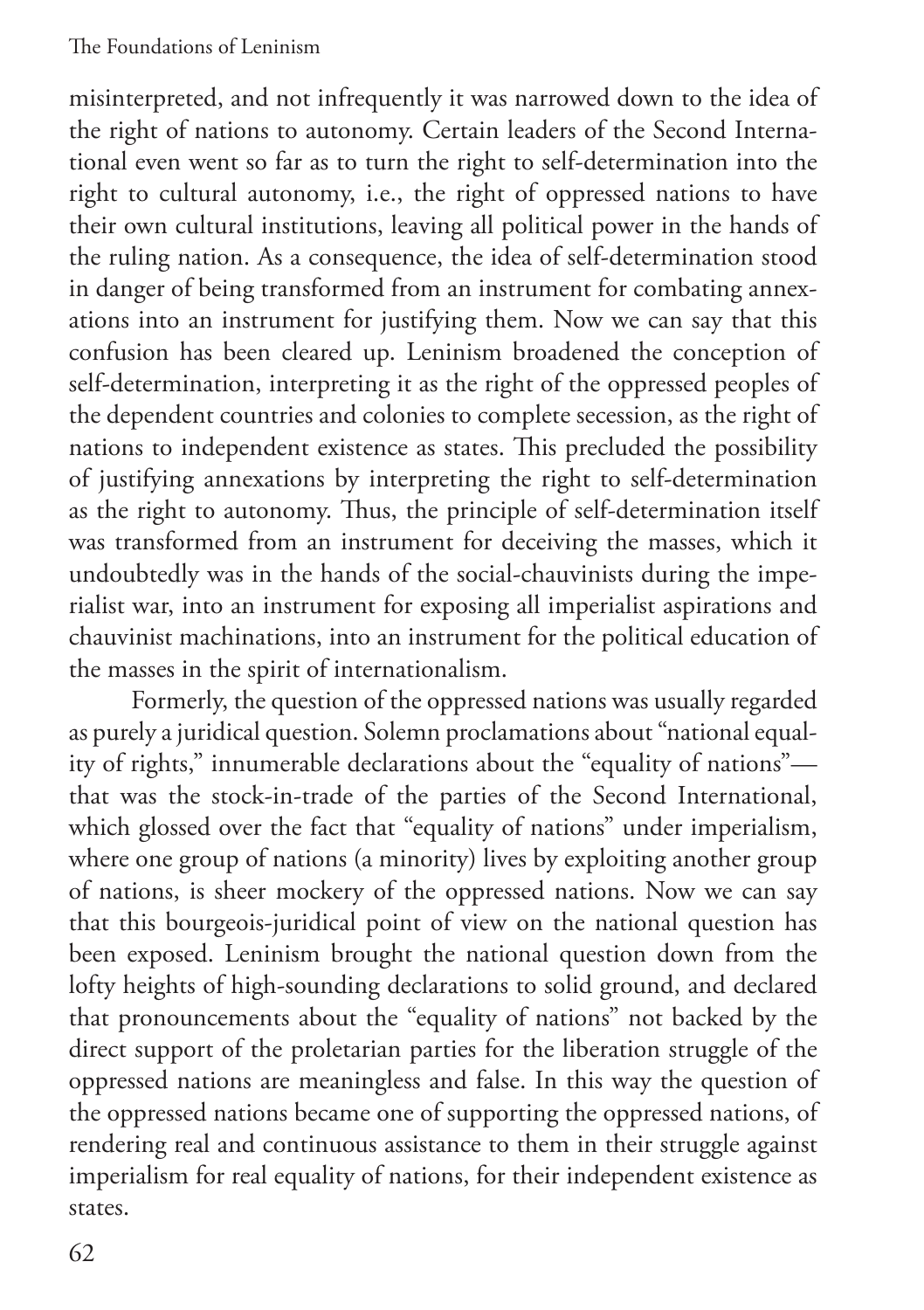Formerly, the national question was regarded from a reformist point of view, as an independent question having no connection with the general question of the power of capital, of the overthrow of imperialism, of the proletarian revolution. It was tacitly assumed that the victory of the proletariat in Europe was possible without a direct alliance with the liberation movement in the colonies, that the national-colonial question could be solved on the quiet, "of its own accord," off the highway of the proletarian revolution, without a revolutionary struggle against imperialism. Now we can say that this anti-revolutionary point of view has been exposed. Leninism has proved, and the imperialist war and the revolution in Russia have confirmed, that the national question can be solved only in connection with and on the basis of the proletarian revolution, and that the road to victory of the revolution in the West lies through the revolutionary alliance with the liberation movement of the colonies and dependent countries against imperialism. The national question is a part of the general question of the proletarian revolution, a part of the question of the dictatorship of the proletariat.

The question is as follows: Are the revolutionary potentialities latent in the revolutionary liberation movement of the oppressed countries *already exhausted*, or not; and if not, is there any hope, any basis, for utilising these potentialities for the proletarian revolution, for transforming the dependent and colonial countries from a reserve of the imperialist bourgeoisie into a reserve of the revolutionary proletariat, into an ally of the latter?

Leninism replies to this question in the affirmative, i.e., it recognises the existence of revolutionary capacities in the national liberation movement of the oppressed countries, and the possibility of using these for overthrowing the common enemy, for overthrowing imperialism. The mechanics of the development of imperialism, the imperialist war and the revolution in Russia wholly confirm the conclusions of Leninism on this score.

Hence the necessity for the proletariat of the "dominant" nations to support—resolutely and actively to support—the national liberation movement of the oppressed and dependent peoples.

This does not mean, of course, that the proletariat must support *every* national movement, everywhere and always, in every individual concrete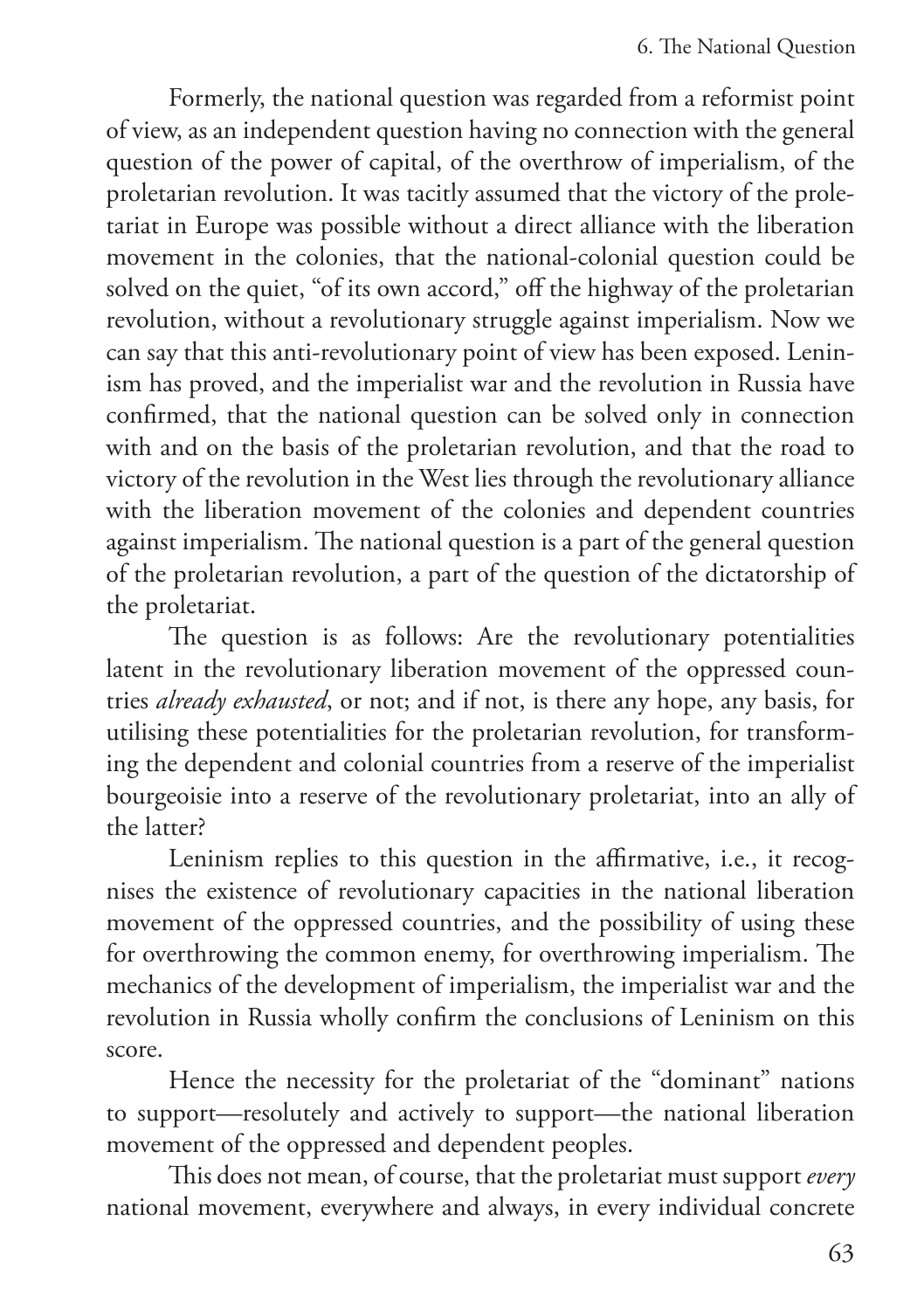case. It means that support must be given to such national movements as tend to weaken, to overthrow imperialism, and not to strengthen and preserve it. Cases occur when the national movements in certain oppressed countries come into conflict with the interests of the development of the proletarian movement. In such cases support is, of course, entirely out of the question. The question of the rights of nations is not an isolated, self-sufficient question; it is a part of the general problem of the proletarian revolution, subordinate to the whole, and must be considered from the point of view of the whole. In the forties of the last century Marx supported the national movement of the Poles and Hungarians and was opposed to the national movement of the Czechs and the South Slavs. Why? Because the Czechs and the South Slavs were then "reactionary peoples," "Russian outposts" in Europe, outposts of absolutism; whereas the Poles and the Hungarians were "revolutionary peoples," fighting against absolutism. Because support of the national movement of the Czechs and the South Slavs was at that time equivalent to indirect support for tsarism, the most dangerous enemy of the revolutionary movement in Europe.

"The various demands of democracy," writes Lenin, "including self-determination, are not an absolute, but a *small part* of the general democratic (now: general socialist) world movement. In individual concrete cases, the part may contradict the whole; if so, it must be rejected." (See Vol. XIX, pp. 257-58.)

This is the position in regard to the question of particular national movements, of the possible reactionary character of these movements—if, of course, they are appraised not from the formal point of view, not from the point of view of abstract rights, but concretely, from the point of view of the interests of the revolutionary movement.

The same must be said of the revolutionary character of national movements in general. The unquestionably revolutionary character of the vast majority of national movements is as relative and peculiar as is the possible reactionary character of certain particular national movements. The revolutionary character of a national movement under the conditions of imperialist oppression does not necessarily presuppose the existence of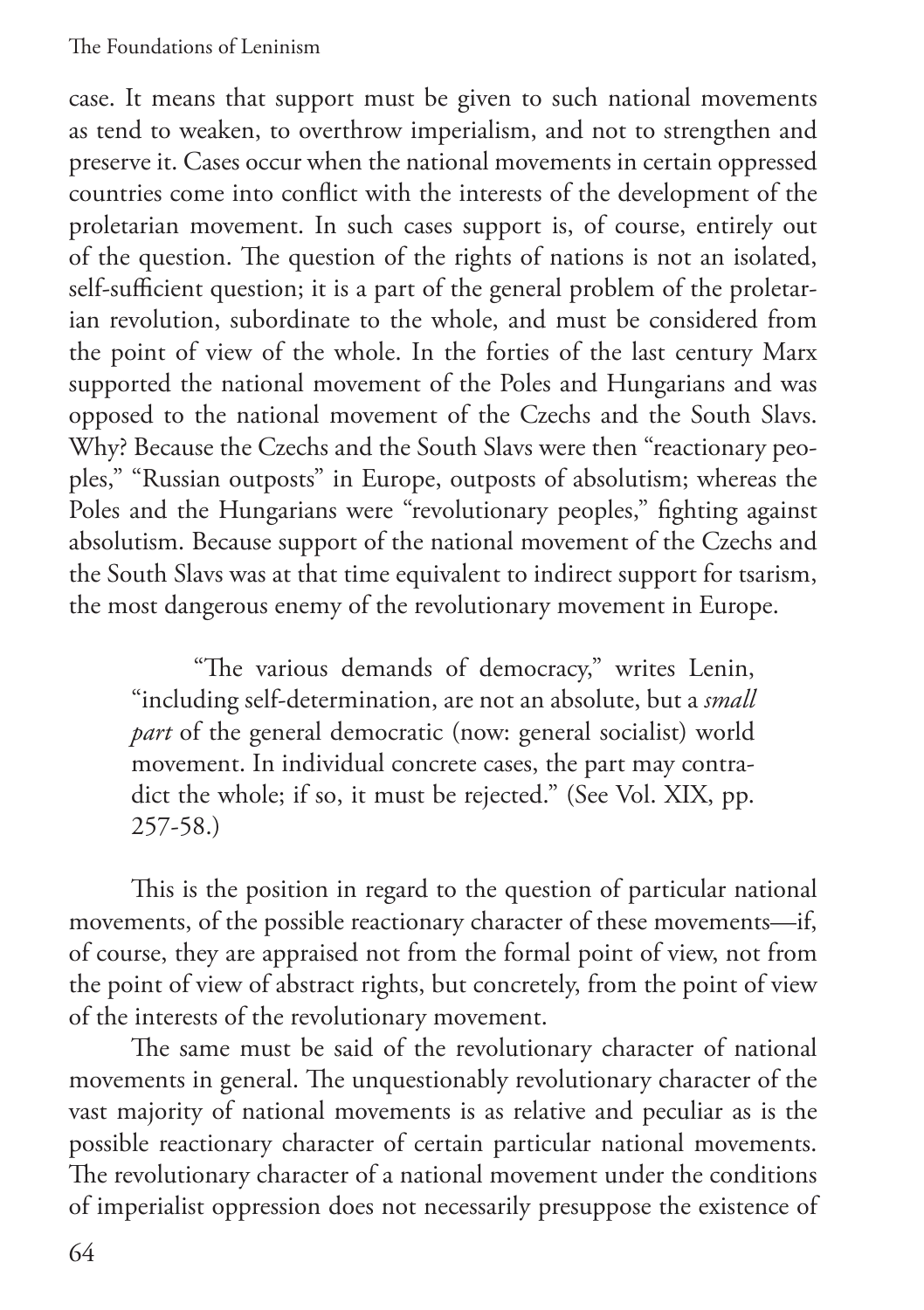proletarian elements in the movement, the existence of a revolutionary or a republican programme of the movement, the existence of a democratic basis of the movement. The struggle that the Emir of Afghanistan is waging for the independence of Afghanistan is objectively a *revolutionary* struggle, despite the monarchist views of the Emir and his associates, for it weakens, disintegrates and undermines imperialism; whereas the struggle waged by such "desperate" democrats and "Socialists," "revolutionaries" and republicans as, for example, Kerensky and Tsereteli, Renaudel and Scheidemann, Chernov and Dan, Henderson and Clynes, during the imperialist war was a *reactionary* struggle, for its result was the embellishment, the strengthening, the victory, of imperialism. For the same reasons, the struggle that the Egyptian merchants and bourgeois intellectuals are waging for the independence of Egypt is objectively a *revolutionary* struggle, despite the bourgeois origin and bourgeois title of the leaders of the Egyptian national movement, despite the fact that they are opposed to socialism; whereas the struggle that the British "Labour" Government is waging to preserve Egypt's dependent position is for the same reasons a *reactionary* struggle, despite the proletarian origin and the proletarian title of the members of that government, despite the fact that they are "for" socialism. There is no need to mention the national movement in other, larger, colonial and dependent countries, such as India and China, every step of which along the road to liberation, even if it runs counter to the demands of formal democracy, is a steam-hammer blow at imperialism, i.e., is undoubtedly a *revolutionary* step.

Lenin was right in saying that the national movement of the oppressed countries should be appraised not from the point of view of formal democracy, but from the point of view of the actual results, as shown by the general balance sheet of the struggle against imperialism, that is to say, "not in isolation, but on a world scale." (See Vol. XIX, p. 257.)

2) *The liberation movement of the oppressed peoples and the proletarian revolution*. In solving the national question Leninism proceeds from the following theses:

a) the world is divided into two camps: the camp of a handful of civilised nations, which possess finance capital and exploit the vast majority of the population of the globe; and the camp of the oppressed and exploited peoples in the colonies and dependent countries, which consti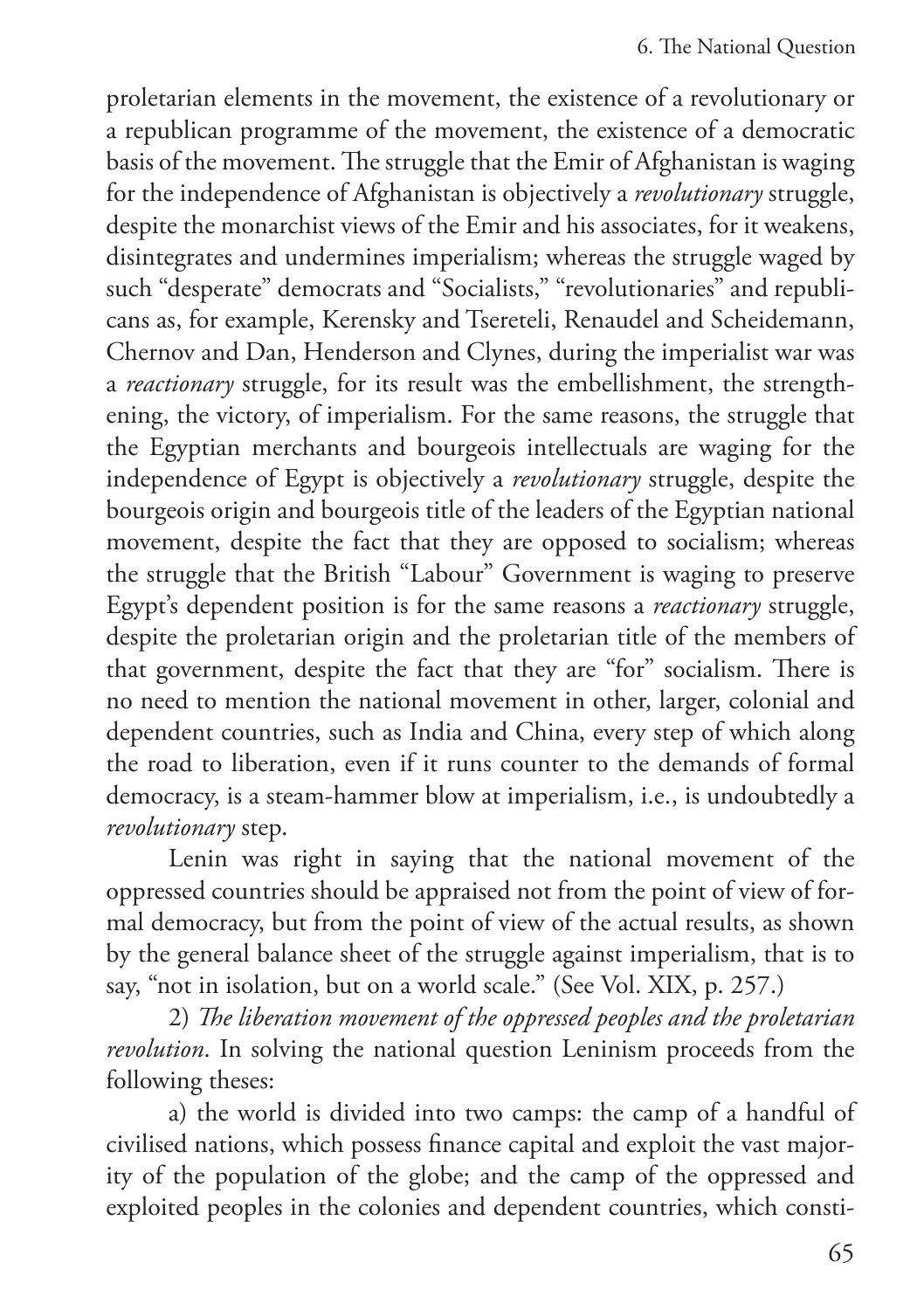tute that majority;

b) the colonies and the dependent countries, oppressed and exploited by finance capital, constitute a vast reserve and a very important source of strength for imperialism;

c) the revolutionary struggle of the oppressed peoples in the dependent and colonial countries against imperialism is the only road that leads to their emancipation from oppression and exploitation;

d) the most important colonial and dependent countries have already taken the path of the national liberation movement, which cannot but lead to the crisis of world capitalism;

e) the interests of the proletarian movement in the developed countries and of the national liberation movement in the colonies call for the union of these two forms of the revolutionary movement into a common front against the common enemy, against imperialism;

f) the victory of the working class in the developed countries and the liberation of the oppressed peoples from the yoke of imperialism are impossible without the formation and the consolidation of a common revolutionary front;

g) the formation of a common revolutionary front is impossible unless the proletariat of the oppressor nations renders direct and determined support to the liberation movement of the oppressed peoples against the imperialism of its "own country," for "no nation can be free if it oppresses other nations" (*Engels*);

h) this support implies the upholding, defence and implementation of the slogan of the right of nations to secession, to independent existence as states;

i) unless this slogan is implemented, the union and collaboration of nations within a single world economic system, which is the material basis for the victory of world socialism, cannot be brought about;

j) this union can only be voluntary, arising on the basis of mutual confidence and fraternal relations among peoples.

Hence the two sides, the two tendencies in the national question: the tendency towards political emancipation from the shackles of imperialism and towards the formation of an independent national state—a tendency which arose as a consequence of imperialist oppression and colonial exploitation; and the tendency towards closer economic relations among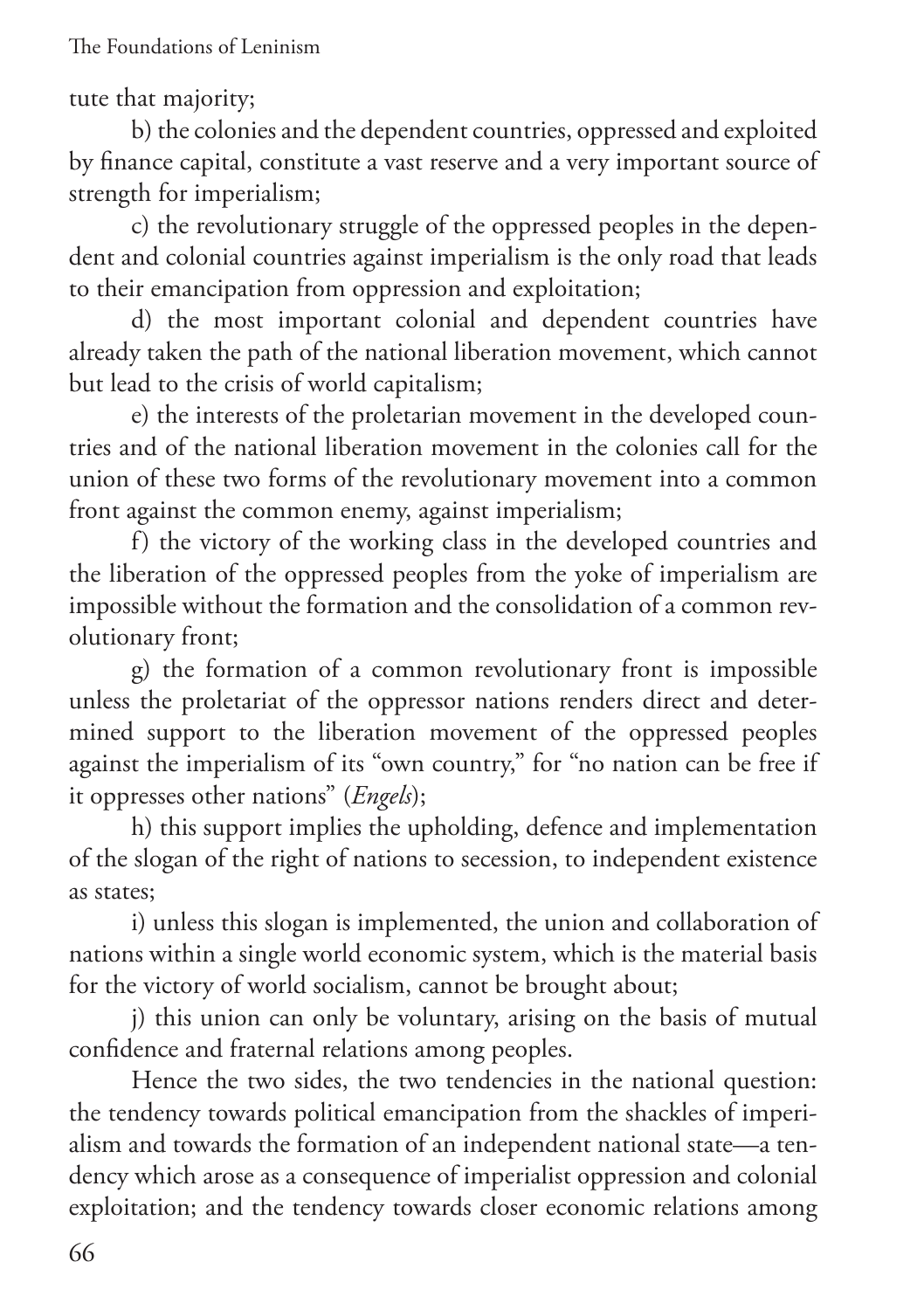nations, which arose as a result of the formation of a world market and a world economic system.

"Developing capitalism," says Lenin, "knows two historical tendencies in the national question. First: the awakening of national life and national movements, struggle against all national oppression, creation of national states. Second: development and acceleration of all kinds of intercourse between nations, breakdown of national barriers, creation of the international unity of capital, of economic life in general, of politics, science, etc.

"Both tendencies are a world-wide law of capitalism. The first predominates at the beginning of its development, the second characterises mature capitalism that is moving towards its transformation into socialist society." (See Vol. XVII, pp. 139-40.)

For imperialism these two tendencies represent irreconcilable contradictions; because imperialism cannot exist without exploiting colonies and forcibly retaining them within the framework of the "integral whole"; because imperialism can bring nations together only by means of annexations and colonial conquest, without which imperialism is, generally speaking, inconceivable.

For communism, on the contrary, these tendencies are but two sides of a single cause—the cause of the emancipation of the oppressed peoples from the yoke of imperialism; because communism knows that the union of peoples in a single world economic system is possible only on the basis of mutual confidence and voluntary agreement, and that the road to the formation of a voluntary union of peoples lies through the separation of the colonies from the "integral" imperialist "whole," through the transformation of the colonies into independent states.

Hence the necessity for a stubborn, continuous and determined struggle against the dominant-nation chauvinism of the "Socialists" of the ruling nations (Britain, France, America, Italy, Japan, etc.), who do not want to fight their imperialist governments, who do not want to support the struggle of the oppressed peoples in "their" colonies for emancipation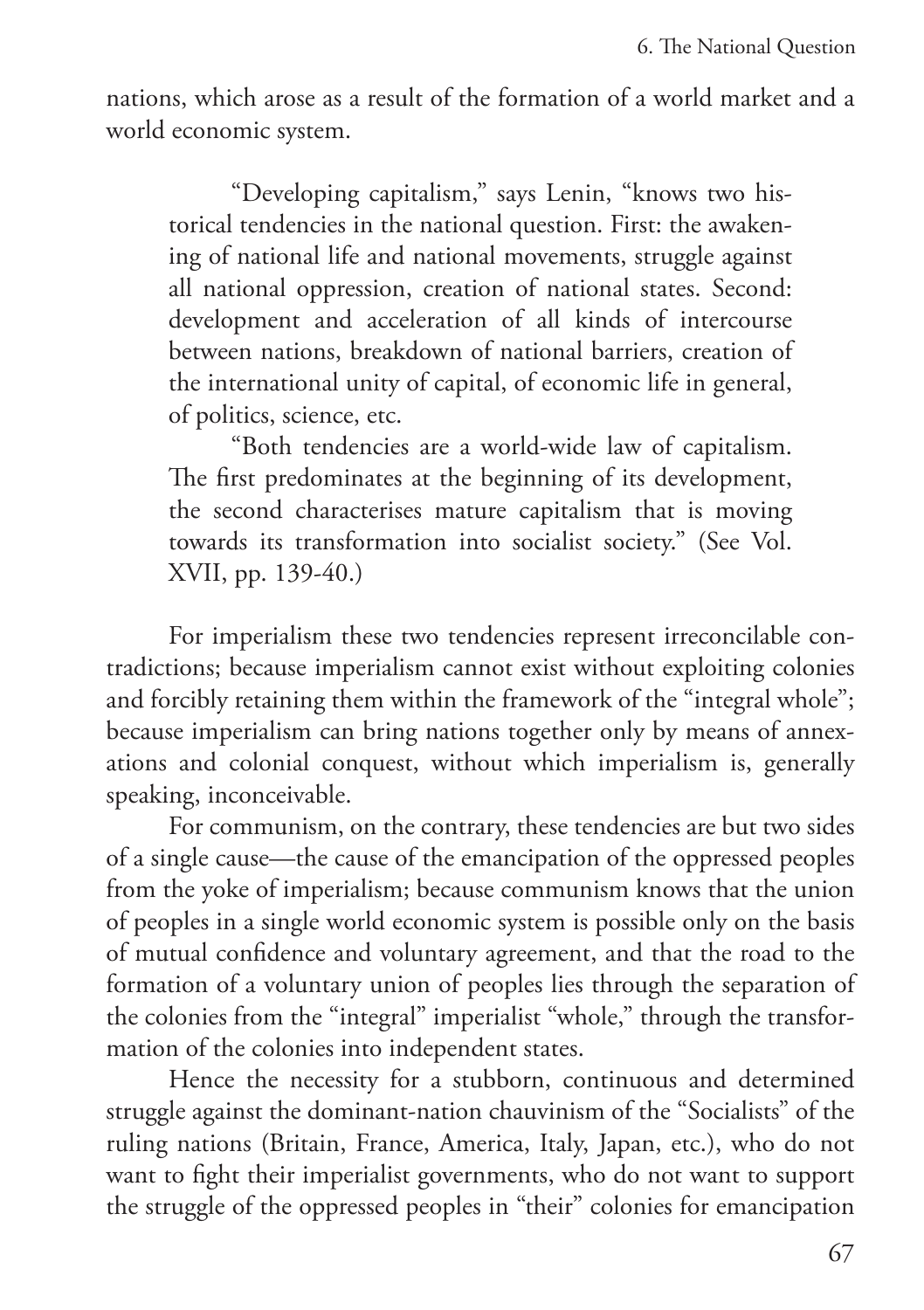from oppression, for secession.

Without such a struggle the education of the working class of the ruling nations in the spirit of true internationalism, in the spirit of closer relations with the toiling masses of the dependent countries and colonies, in the spirit of real preparation for the proletarian revolution, is inconceivable. The revolution would not have been victorious in Russia, and Kolchak and Denikin would not have been crushed, had not the Russian proletariat enjoyed the sympathy and support of the oppressed peoples of the former Russian Empire. But to win the sympathy and support of these peoples it had first of all to break the fetters of Russian imperialism and free these peoples from the yoke of national oppression.

Without this it would have been impossible to consolidate Soviet power, to implant real internationalism and to create that remarkable organisation for the collaboration of peoples which is called the Union of Soviet Socialist Republics, and which is the living prototype of the future union of peoples in a single world economic system.

Hence the necessity of fighting against the national isolationism, narrowness and aloofness of the Socialists in the oppressed countries, who do not want to rise above their national parochialism and who do not understand the connection between the liberation movement in their own countries and the proletarian movement in the ruling countries.

Without such a struggle it is inconceivable that the proletariat of the oppressed nations can maintain an independent policy and its class solidarity with the proletariat of the ruling countries in the fight for the overthrow of the common enemy, in the fight for the overthrow of imperialism.

Without such a struggle, internationalism would be impossible.

Such is the way in which the toiling masses of the dominant and of the oppressed nations must be educated in the spirit of revolutionary internationalism.

Here is what Lenin says about this twofold task of communism in educating the workers in the spirit of internationalism:

"Can such education… be *concretely identical* in great, oppressing nations and in small, oppressed nations, in annexing nations and in annexed nations?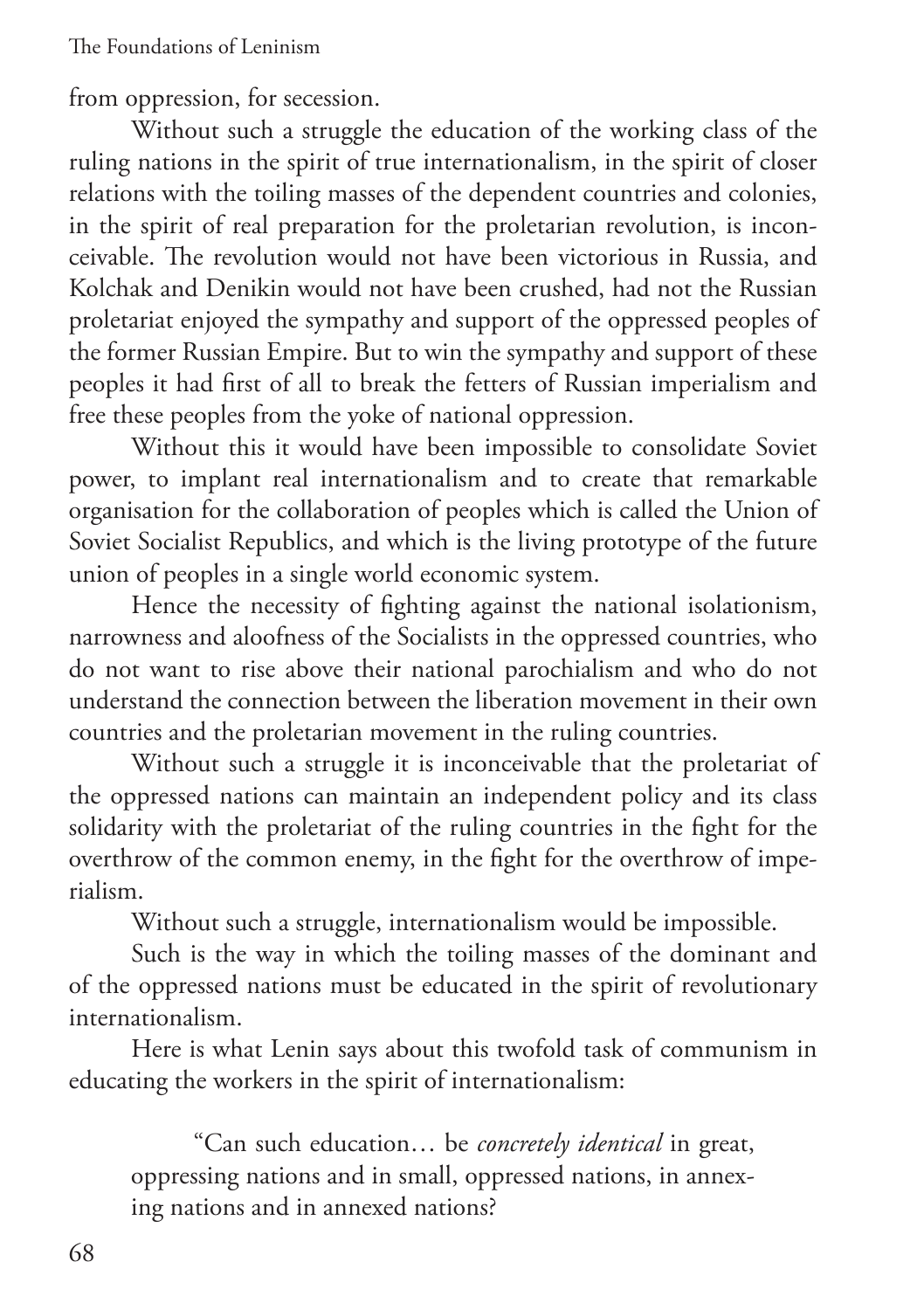"Obviously not. The way to the one goal—to complete equality, to the closest relations and the subsequent *amalgamation of all* nations—obviously proceeds here by different routes in each concrete case; in the same way, let us say, as the route to a point in the middle of a given page lies towards the left from one edge and towards the right from the opposite edge. If a Social-Democrat belonging to a great, oppressing, annexing nation, while advocating the amalgamation of nations in general, were to forget even for one moment that 'his' Nicholas II, 'his' Wilhelm, George, Poincare, etc., *also stands for amalgamation* with small nations (by means of annexations)—Nicholas II being for 'amalgamation' with Galicia, Wilhelm II for 'amalgamation' with Belgium, etc. such a Social-Democrat would be a ridiculous doctrinaire in theory and an abettor of imperialism in practice.

"The weight of emphasis in the internationalist education of the workers in the oppressing countries must necessarily consist in their advocating and upholding freedom of secession for oppressed countries. Without this there can be *no* internationalism. It is our right and duty to treat every Social-Democrat of an oppressing nation who *fails* to conduct such propaganda as an imperialist and a scoundrel. This is an absolute demand, even if the *chance* of secession being possible and 'feasible' before the introduction of socialism be only one in a thousand...

"On the other hand, a Social-Democrat belonging to a small nation must emphasise in his agitation the *second* word of our general formula: 'voluntary *union*' of nations. He may, without violating his duties as an internationalist, be in favour of *either* the political independence of his nation or its inclusion in a neighbouring state X, Y, Z, etc. But in all cases he must fight *against* small-nation narrow-mindedness, isolationism and aloofness, he must fight for the recognition of the whole and the general, for the subordination of the interests of the particular to the interests of the general.

"People who have not gone thoroughly into the ques-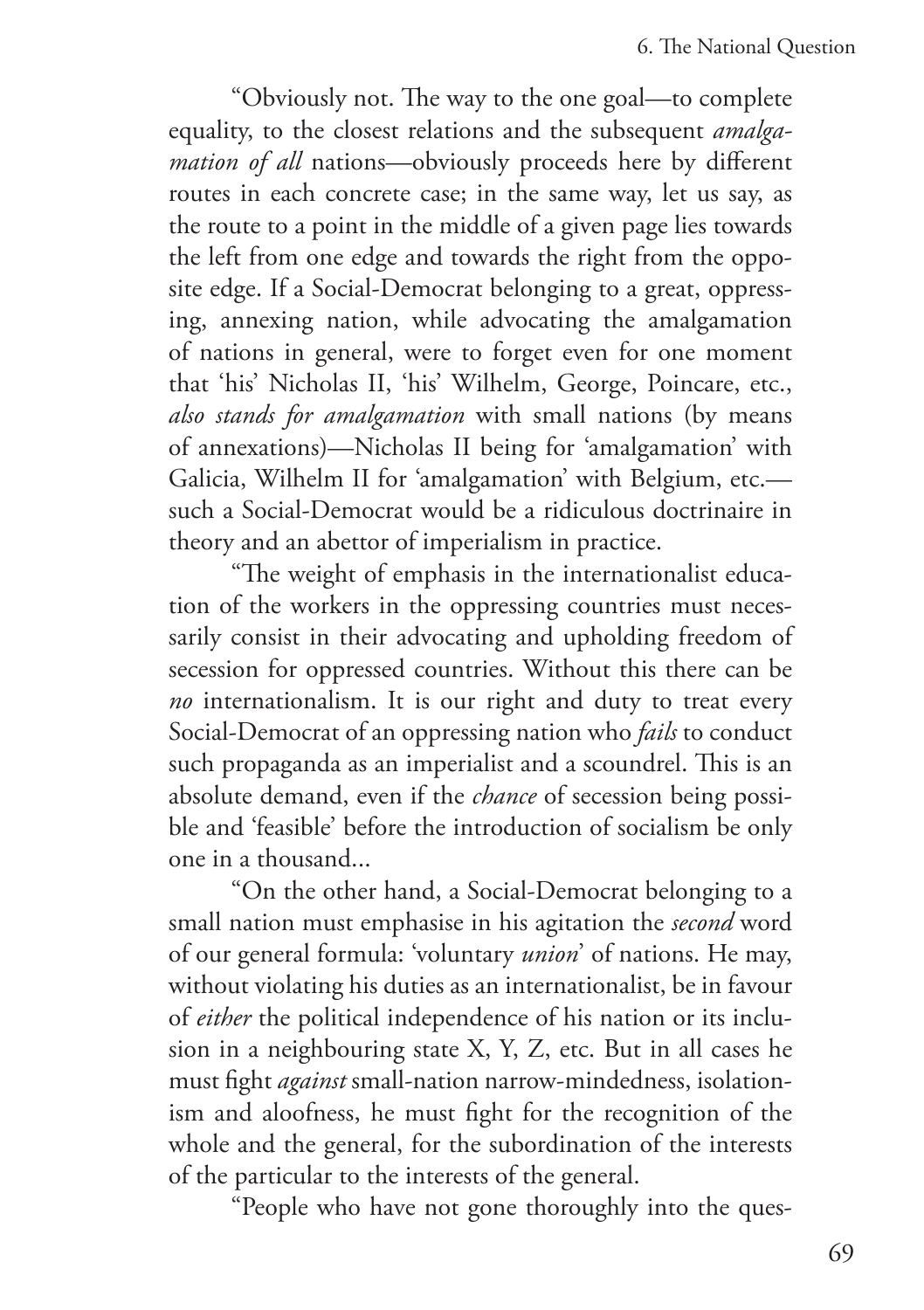tion think there is a 'contradiction' in Social-Democrats of oppressing nations insisting on 'freedom of *secession*,' while Social-Democrats of oppressed nations insist on 'freedom of *union*.' However, a little reflection will show that there is not, and cannot be, any *other* road leading from the *given* situation to internationalism and the amalgamation of nations, any other road to this goal." (See Vol. XIX, pp. 261-62.)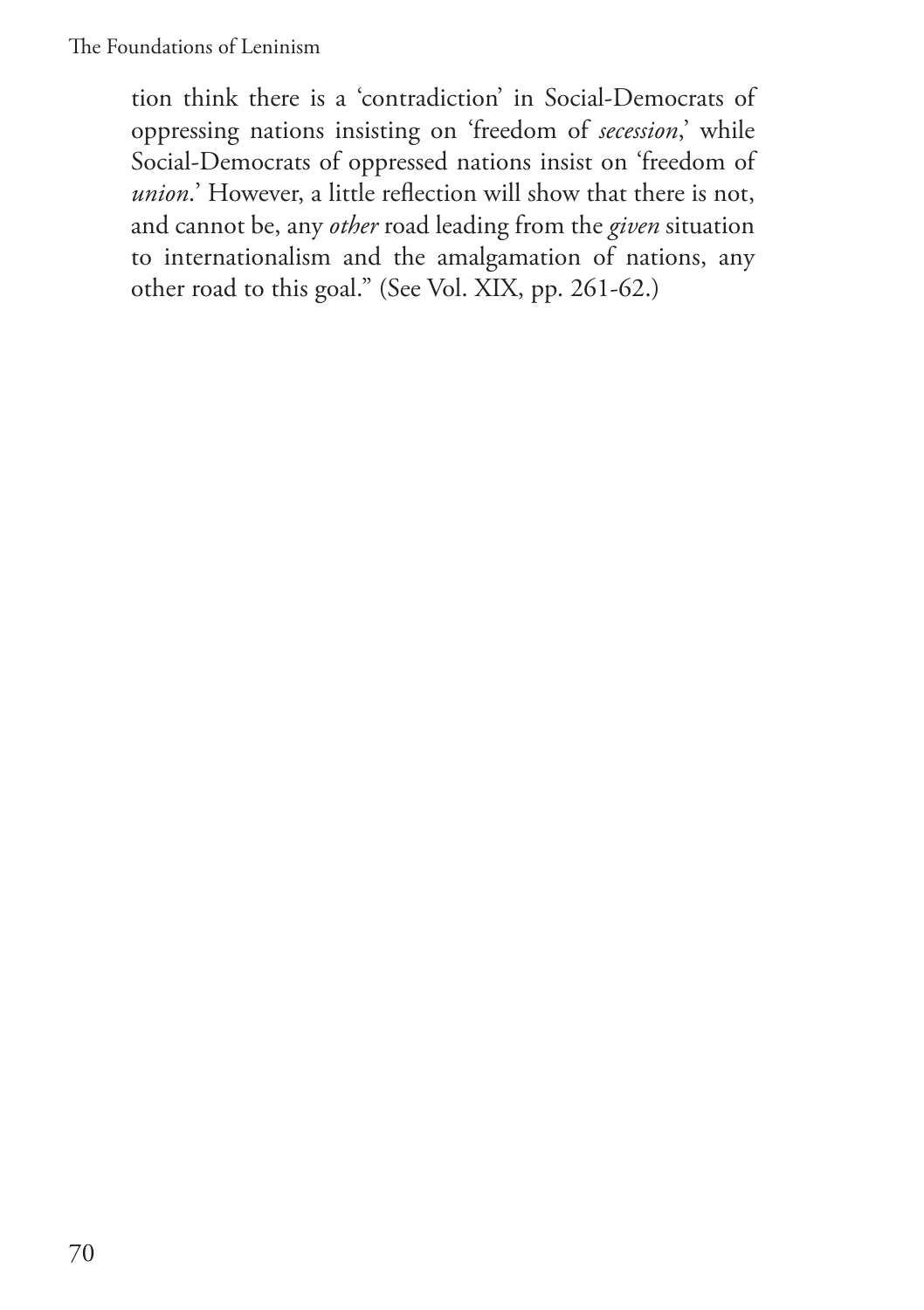### Chapter VII.

# **Strategy and Tactics**

From this theme I take six questions:

a) strategy and tactics as the science of leadership in the class struggle

- of the proletariat;
- b) stages of the revolution, and strategy;
- c) the flow and ebb of the movement, and tactics;
- d) strategic leadership;
- e) tactical leadership;
- f) reformism and revolutionism.

1) *Strategy and tactics as the science of leadership in the class struggle of the proletariat*. The period of the domination of the Second International was mainly a period of the formation and training of the proletarian political armies under conditions of more or less peaceful development. It was the period of parliamentarism as the predominant form of the class struggle. Questions of great class conflicts, of preparing the proletariat for revolutionary clashes, of the means of achieving the dictatorship of the proletariat, did not seem to be on the order of the day at that time. The task was confined to utilising all means of legal development for the purpose of forming and training the proletarian armies, to utilising parliamentarism in conformity with the conditions under which the status of the proletariat remained, and, as it seemed, had to remain, that of an opposition. It scarcely needs proof that in such a period and with such a conception of the tasks of the proletariat there could be neither an integral strategy nor any elaborated tactics. There were fragmentary and detached ideas about tactics and strategy, but no tactics or strategy as such.

The mortal sin of the Second International was not that it pursued at that time the tactics of utilising parliamentary forms of struggle, but that it overestimated the importance of these forms, that it considered them virtually the only forms; and that when the period of open revolutionary battles set in and the question of extra-parliamentary forms of struggle came to the fore, the parties of the Second International turned their backs on these new tasks, refused to shoulder them.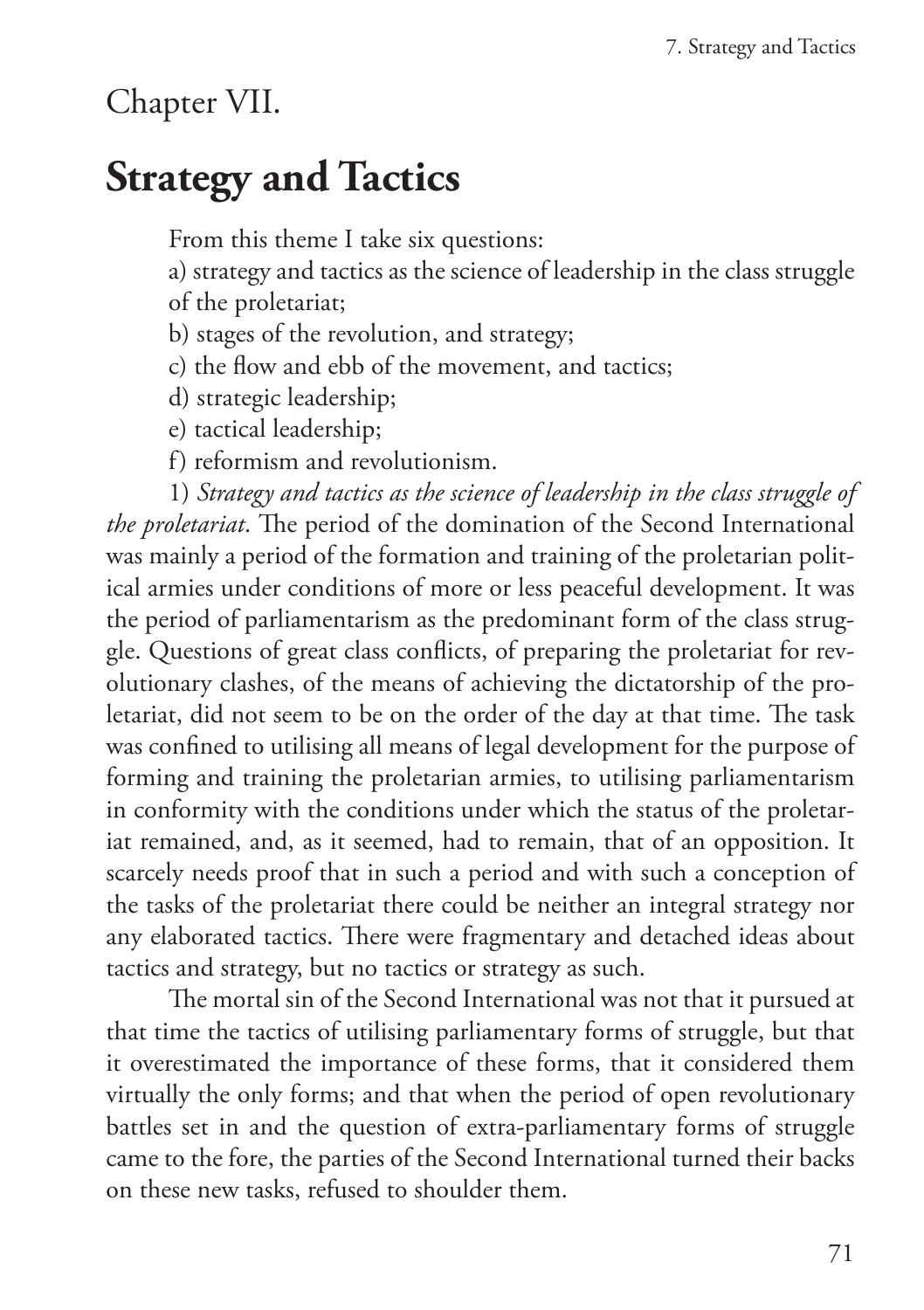#### The Foundations of Leninism

Only in the subsequent period, the period of direct action by the proletariat, the period of proletarian revolution, when the question of overthrowing the bourgeoisie became a question of immediate practical action; when the question of the reserves of the proletariat (strategy) became one of the most burning questions; when all forms of struggle and of organisation, parliamentary and extra-parliamentary (tactics), had quite clearly manifested themselves—only in this period could an integral strategy and elaborated tactics for the struggle of the proletariat be worked out. It was precisely in this period that Lenin brought out into the light of day the brilliant ideas of Marx and Engels on tactics and strategy that had been suppressed by the opportunists of the Second International. But Lenin did not confine himself to restoring particular tactical propositions of Marx and Engels. He developed them further and supplemented them with new ideas and propositions, combining them all into a system of rules and guiding principles for the leadership of the class struggle of the proletariat. Lenin's pamphlets, such as *What Is To Be Done?, Two Tactics, Imperialism, The State and Revolution, The Proletarian Revolution and the Renegade Kautsky, "Left-Wing" Communism*, undoubtedly constitute priceless contributions to the general treasury of Marxism, to its revolutionary arsenal. The strategy and tactics of Leninism constitute the science of leadership in the revolutionary struggle of the proletariat.

2) *Stages of the revolution, and strategy*. Strategy is the determination of the direction of the main blow of the proletariat at a given stage of the revolution, the elaboration of a corresponding plan for the disposition of the revolutionary forces (main and secondary reserves), the fight to carry out this plan throughout the given stage of the revolution.

Our revolution had already passed through two stages, and after the October Revolution it entered a third one. Our strategy changed accordingly.

*First stage*. 1903 to February 1917. Objective: to overthrow tsarism and completely wipe out the survivals of medievalism. The main force of the revolution: the proletariat. Immediate reserves: the peasantry. Direction of the main blow: the isolation of the liberal-monarchist bourgeoisie, which was striving to win over the peasantry and liquidate the revolution by a *compromise* with tsarism. Plan for the disposition of forces: alliance of the working class with the peasantry. "The proletariat must carry to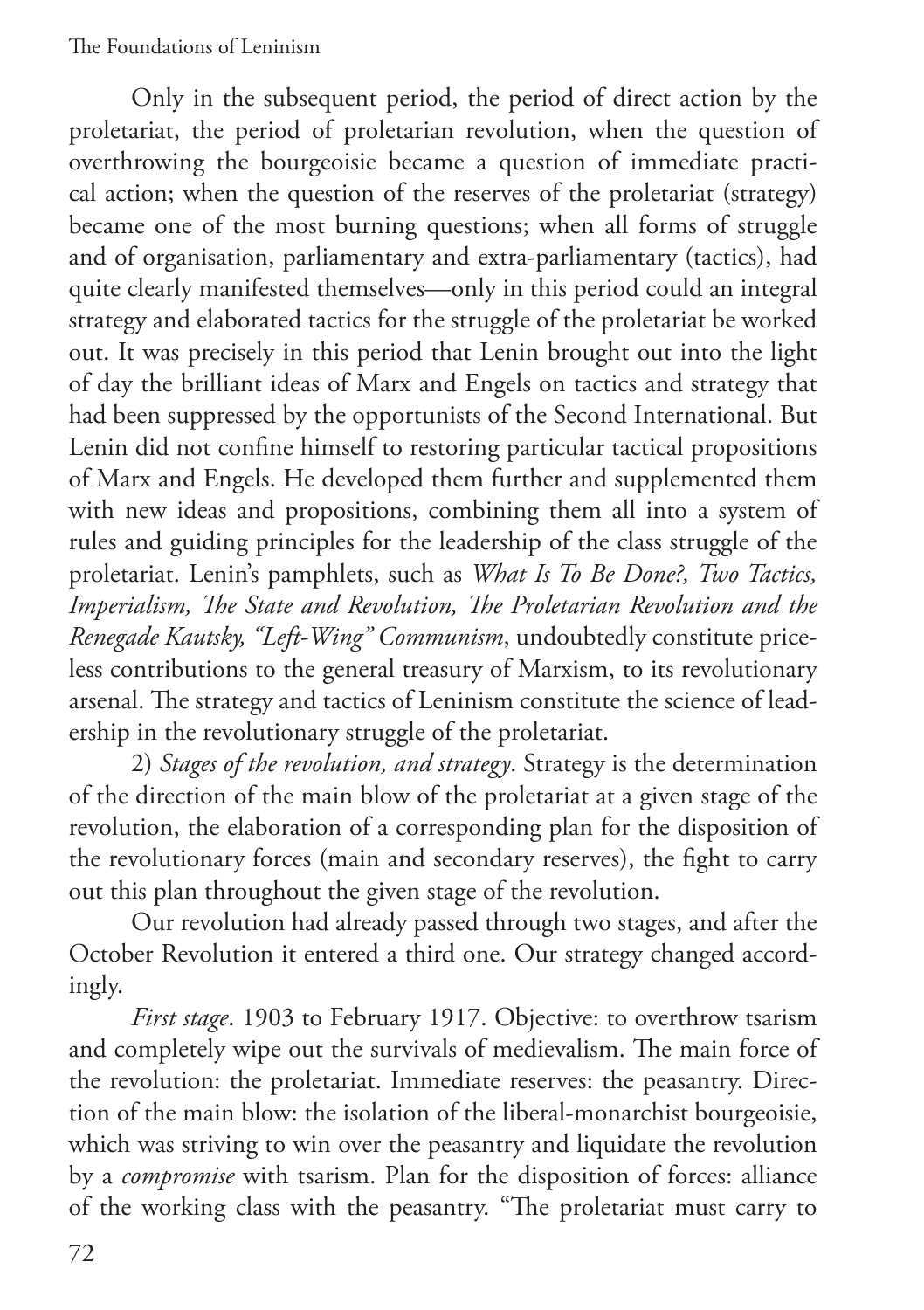completion the democratic revolution, by allying to itself the mass of the peasantry in order to crush by force the resistance of the autocracy and to paralyse the instability of the bourgeoisie." (See Lenin, Vol. VIII, p. 96.)

*Second stage*. March 1917 to October 1917. Objective: to overthrow imperialism in Russia and to withdraw from the imperialist war. The main force of the revolution: the proletariat. Immediate reserves: the poor peasantry. The proletariat of neighbouring countries as probable reserves. The protracted war and the crisis of imperialism as a favourable factor. Direction of the main blow: isolation of the petty-bourgeois democrats (Mensheviks and Socialist-Revolutionaries), who were striving to win over the toiling masses of the peasantry and to put an end to the revolution by a *compromise* with imperialism. Plan for the disposition of forces: alliance of the proletariat with the poor peasantry. "The proletariat must accomplish the socialist revolution, by allying to itself the mass of the semi-proletarian elements of the population in order to crush by force the resistance of the bourgeoisie and to paralyse the instability of the peasantry and the petty bourgeoisie" (*ibid*.).

*Third stage*. Began after the October Revolution. Objective: to consolidate the dictatorship of the proletariat in one country, using it as a base for the defeat of imperialism in all countries. The revolution spreads beyond the confines of one country; the epoch of world revolution has begun. The main forces of the revolution: the dictatorship of the proletariat in one country, the revolutionary movement of the proletariat in all countries. Main reserves: the semi-proletarian and small-peasant masses in the developed countries, the liberation movement in the colonies and dependent countries. Direction of the main blow: isolation of the petty-bourgeois democrats, isolation of the parties of the Second International, which constitute the main support of the policy of *compromise* with imperialism. Plan for the disposition of forces: alliance of the proletarian revolution with the liberation movement in the colonies and the dependent countries.

Strategy deals with the main forces of the revolution and their reserves. It changes with the passing of the revolution from one stage to another, but remains basically unchanged throughout a given stage.

3) *The flow and ebb of the movement, and tactics*. Tactics are the determination of the line of conduct of the proletariat in the comparatively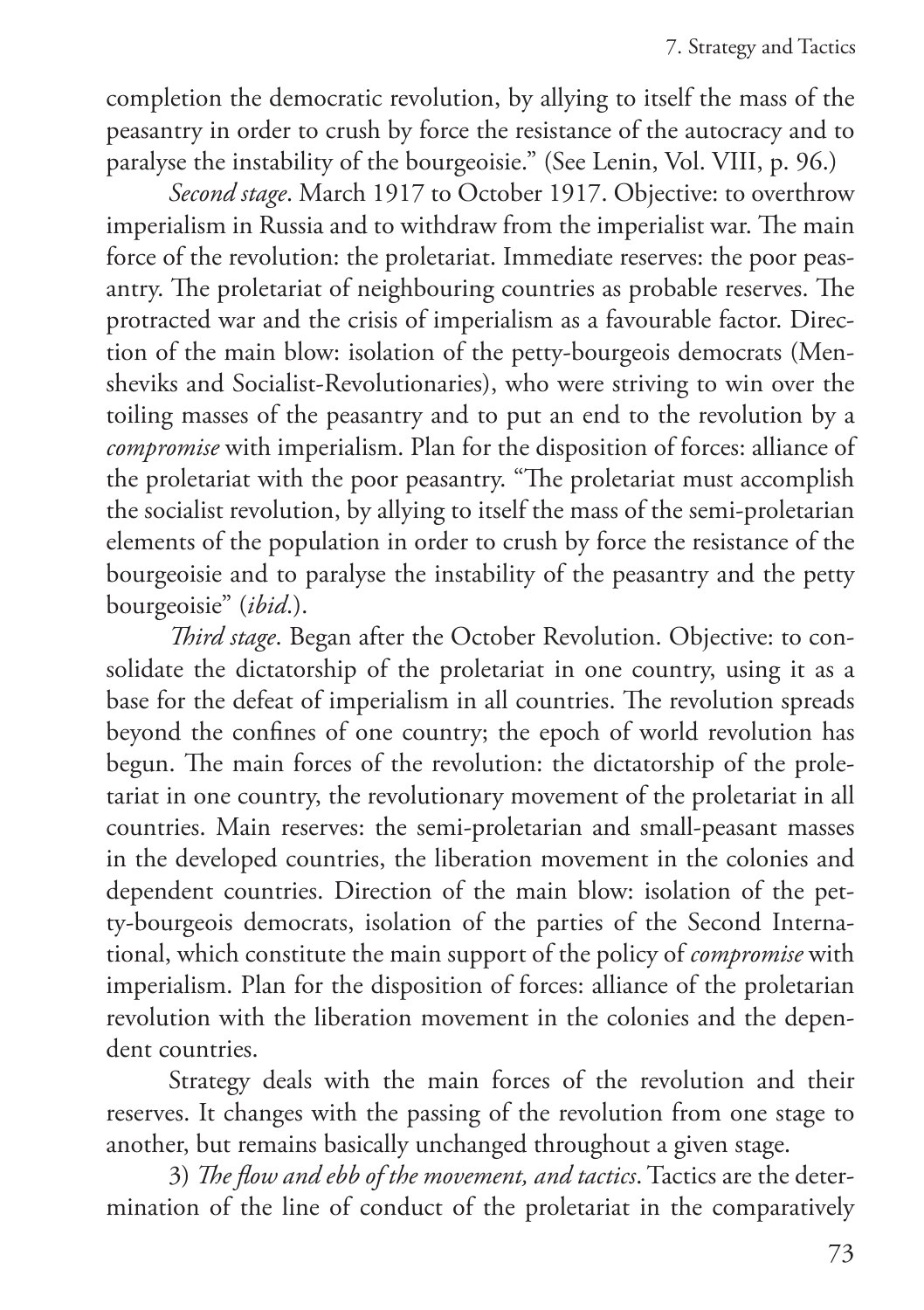short period of the flow or ebb of the movement, of the rise or decline of the revolution, the fight to carry out this line by means of replacing old forms of struggle and organisation by new ones, old slogans by new ones, by combining these forms, etc. While the object of strategy is to win the war against tsarism, let us say, or against the bourgeoisie, to carry through the struggle against tsarism or against the bourgeoisie to its end, tactics pursue less important objects, for their aim is not the winning of the war as a whole, but the winning of some particular engagements or some particular battles, the carrying through successfully of some particular campaigns or actions corresponding to the concrete circumstances in the given period of rise or decline of the revolution. Tactics are a part of strategy, subordinate to it and serving it.

Tactics change according to flow and ebb. While the strategic plan remained unchanged during the first stage of the revolution (1903 to February 1917), tactics changed several times during that period. In the period from 1903 to 1905 the Party pursued offensive tactics, for the tide of the revolution was rising, the movement was on the upgrade, and tactics had to proceed from this fact. Accordingly, the forms of struggle were revolutionary, corresponding to the requirements of the rising tide of the revolution. Local political strikes, political demonstrations, the general political strike, boycott of the Duma, uprising, revolutionary fighting slogans—such were the successive forms of struggle during that period. These changes in the forms of struggle were accompanied by corresponding changes in the forms of organisation. Factory committees, revolutionary peasant committees, strike committees, Soviets of workers' deputies, a workers' party operating more or less openly—such were the forms of organisation during that period.

In the period from 1907 to 1912 the Party was compelled to resort to tactics of retreat; for we then experienced a decline in the revolutionary movement, the ebb of the revolution, and tactics necessarily had to take this fact into consideration. The forms of struggle, as well as the forms of organisation, changed accordingly: instead of the boycott of the Duma participation in the Duma; instead of open revolutionary actions outside the Duma—actions and work in the Duma; instead of general political strikes—partial economic strikes, or simply a lull in activities. Of course, the Party had to go underground during that period, while the revolution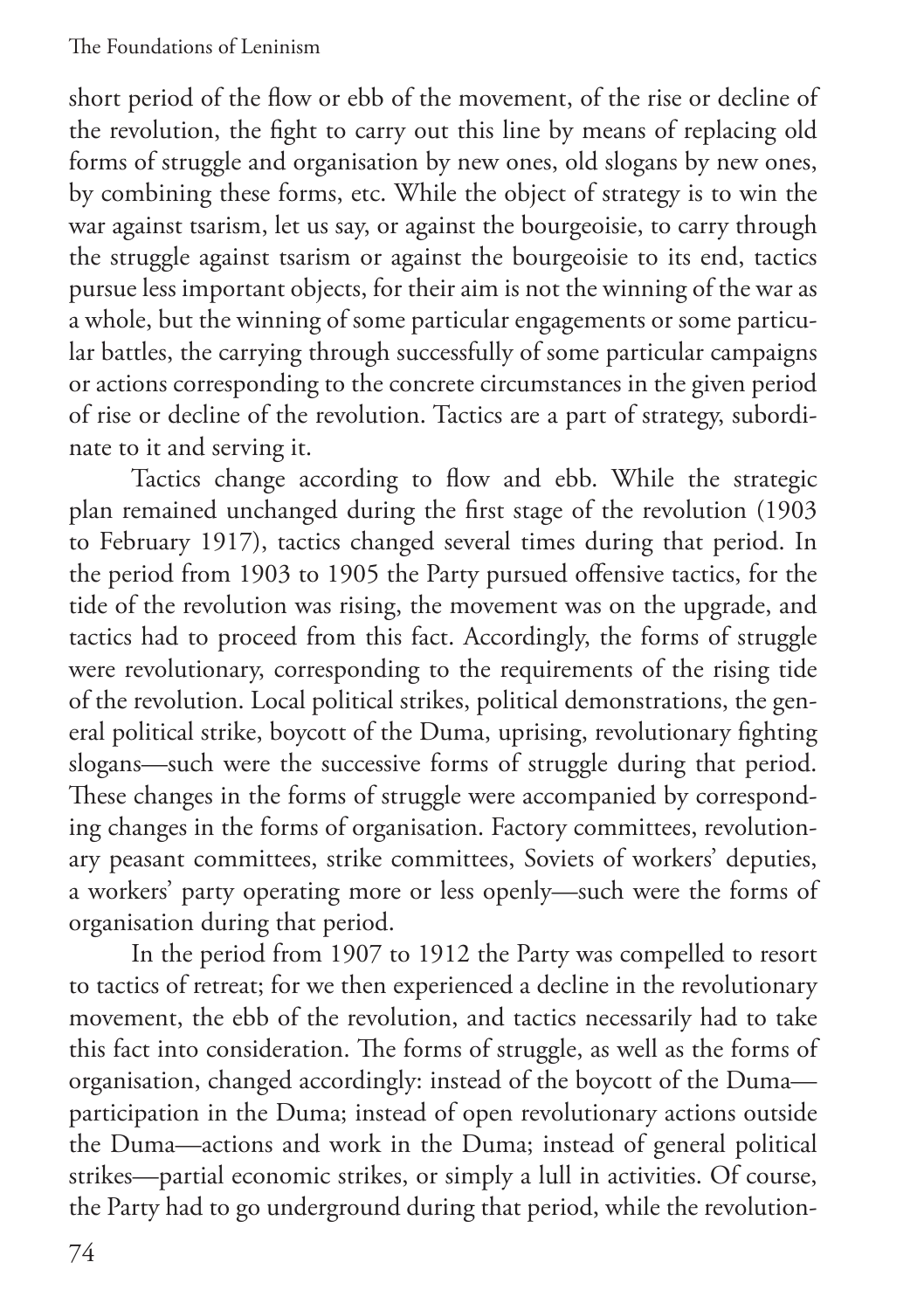ary mass organisations were replaced by cultural, educational, co-operative, insurance and other legal organisations.

The same must be said of the second and third stages of the revolution, during which tactics changed dozens of times, whereas the strategic plans remained unchanged.

Tactics deal with the forms of struggle and the forms of organisation of the proletariat, with their changes and combinations. During a given stage of the revolution tactics may change several times, depending on the flow or ebb, the rise or decline of the revolution.

4) *Strategic leadership*. The reserves of the revolution can be:

*direct*: a) the peasantry and in general the intermediate strata of the population within the country; b) the proletariat of neighbouring countries; c) the revolutionary movement in the colonies and dependent countries; d) the conquests and gains of the dictatorship of the proletariat—part of which the proletariat may give up temporarily, while retaining superiority of forces, in order to buy off a powerful enemy and gain a respite; and

*indirect*: a) the contradictions and conflicts among the non-proletarian classes within the country, which can be utilised by the proletariat to weaken the enemy and to strengthen its own reserves; b) contradictions, conflicts and wars (the imperialist war, for instance) among the bourgeois states hostile to the proletarian state, which can be utilised by the proletariat in its offensive or in manoeuvring in the event of a forced retreat.

There is no need to speak at length about the reserves of the first category, as their significance is clear to everyone. As for the reserves of the second category, whose significance is not always clear, it must be said that sometimes they are of prime importance for the progress of the revolution. One can hardly deny the enormous importance, for example, of the conflict between the petty-bourgeois democrats (Socialist-Revolutionaries) and the liberal-monarchist bourgeoisie (the Cadets) during and after the first revolution, which undoubtedly played its part in freeing the peasantry from the influence of the bourgeoisie. Still less reason is there for denying the colossal importance of the fact that the principal groups of imperialists were engaged in a deadly war during the period of the October Revolution, when the imperialists, engrossed in war among themselves, were unable to concentrate their forces against the young Soviet power, and the proletariat, for this very reason, was able to get down to the work of organising its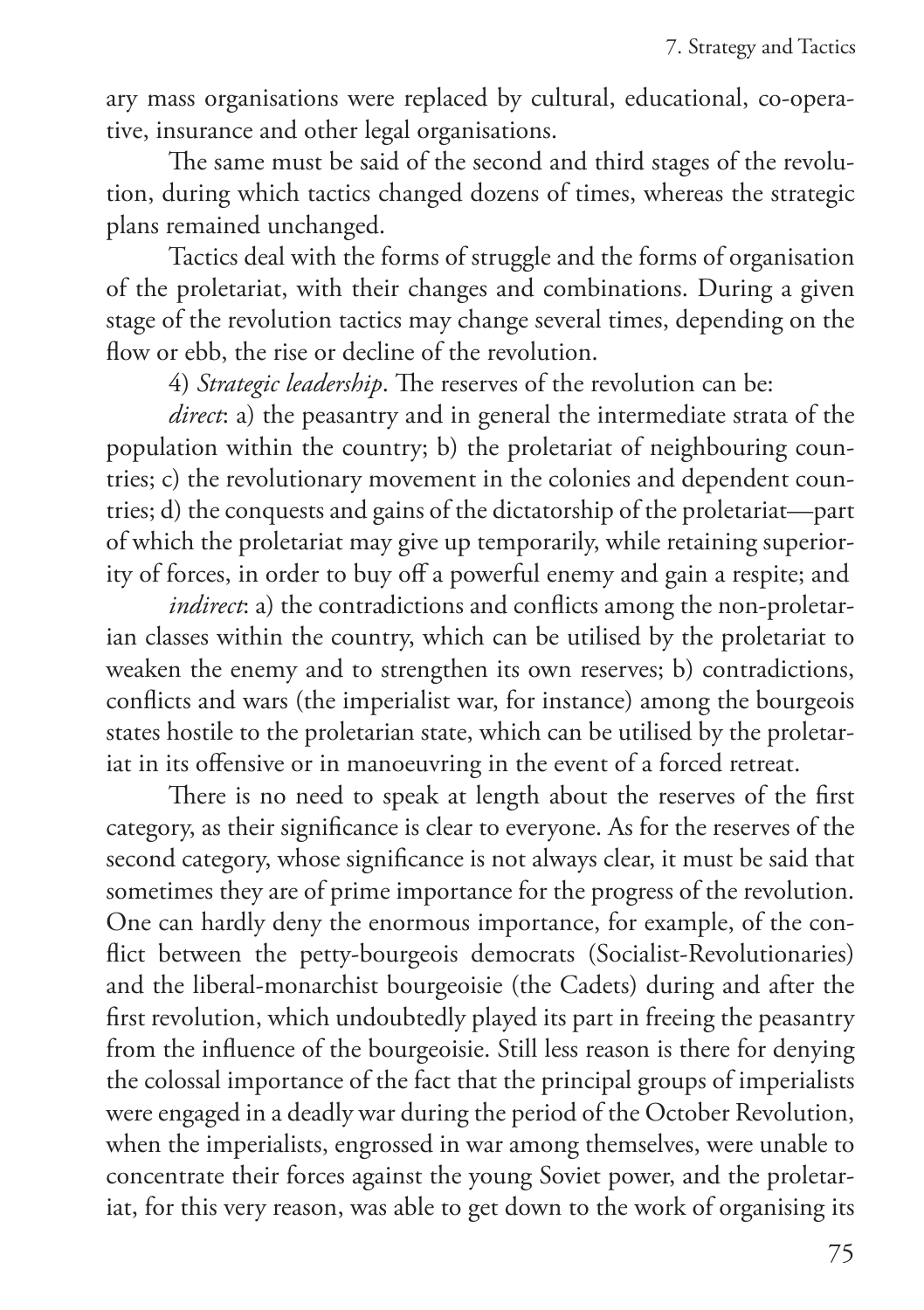forces and consolidating its power, and to prepare the rout of Kolchak and Denikin. It must be presumed that now, when the contradictions among the imperialist groups are becoming more and more profound, and when a new war among them is becoming inevitable, reserves of this description will assume ever greater importance for the proletariat.

The task of strategic leadership is to make proper use of all these reserves for the achievement of the main object of the revolution at the given stage of its development.

What does making proper use of reserves mean?

It means fulfilling certain necessary conditions, of which the following must be regarded as the principal ones:

*Firstly*. The concentration of the main forces of the revolution at the enemy's most vulnerable spot at the decisive moment, when the revolution has already become ripe, when the offensive is going full-steam ahead, when insurrection is knocking at the door, and when bringing the reserves up to the vanguard is the decisive condition of success. The Party's strategy during the period from April to October 1917 can be taken as an example of this manner of utilising reserves. Undoubtedly, the enemy's most vulnerable spot at that time was the war. Undoubtedly, it was on this question, as the fundamental one, that the Party rallied the broadest masses of the population around the proletarian vanguard. The Party's strategy during that period was, while training the vanguard for street action by means of manifestations and demonstrations, to bring the reserves up to the vanguard through the medium of the Soviets in the rear and the soldiers' committees at the front. The outcome of the revolution has shown that the reserves were properly utilised.

Here is what Lenin, paraphrasing the well-known theses of Marx and Engels on insurrection, says about this condition of the strategic utilisation of the forces of the revolution:

"1) Never *play* with insurrection, but when beginning it firmly realise that you must *go to the end*.

"2) Concentrate a great *superiority of forces* at the decisive point, at the decisive moment, otherwise the enemy, who has the advantage of better preparation and organisation, will destroy the insurgents.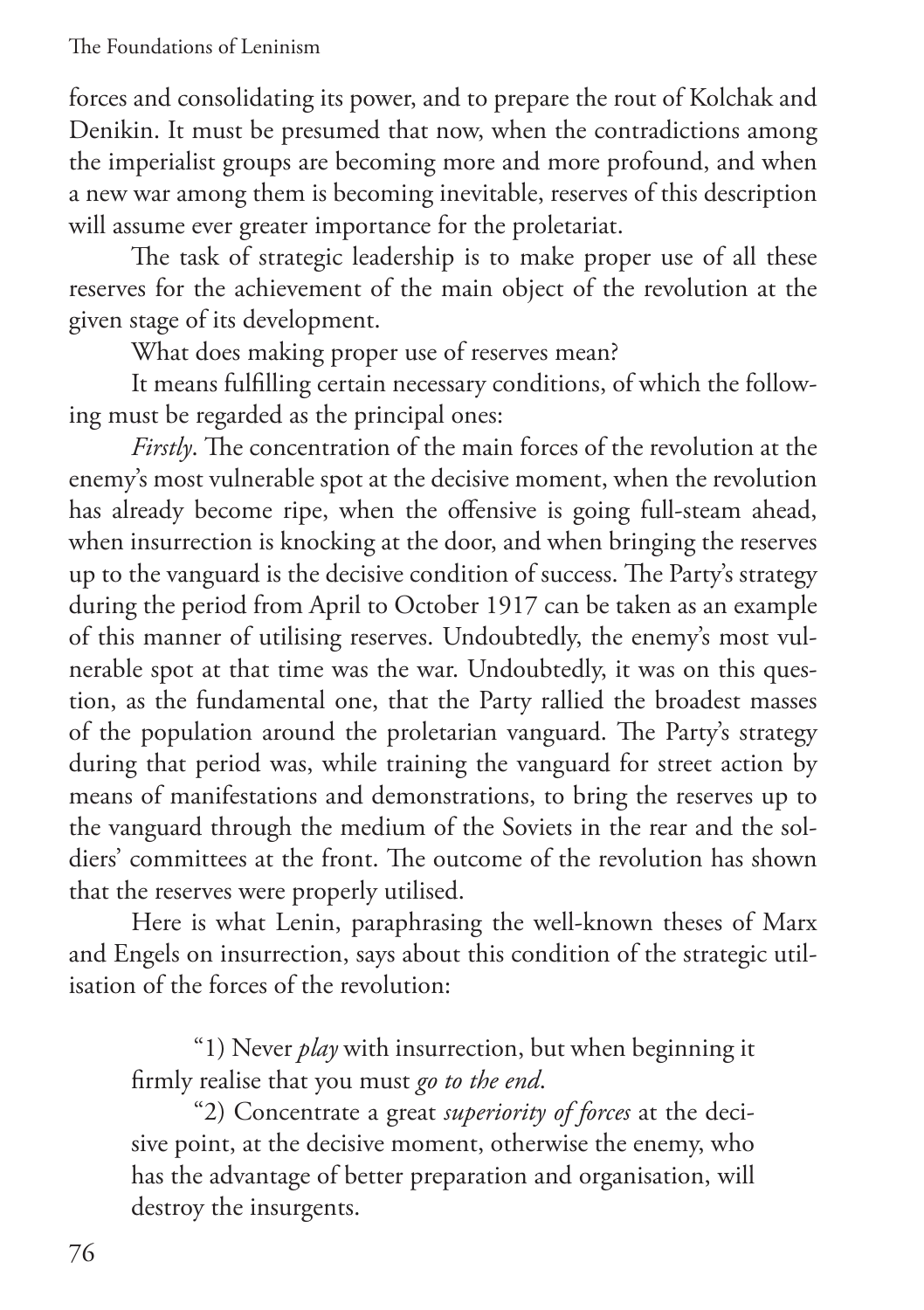"3) Once the insurrection has begun, you must act with the greatest *determination*, and by all means, without fail, take the *offensive*. 'The defensive is the death of every armed rising.'

"4) You must try to take the enemy by surprise and seize the moment when his forces are scattered.

"5) You must strive for *daily* successes, even if small (one might say hourly, if it is the case of one town), and at all costs retain the '*moral ascendancy*'." (See Vol. XXI, pp. 319-20.)

*Secondly*. The selection of the moment for the decisive blow, of the moment for starting the insurrection, so timed as to coincide with the moment when the crisis has reached its climax, when it is already the case that the vanguard is prepared to fight to the end, the reserves are prepared to support the vanguard, and maximum consternation reigns in the ranks of the enemy.

The decisive battle, says Lenin, may be deemed to have fully matured *if* "(1) all the class forces hostile to us have become sufficiently entangled, are sufficiently at loggerheads, have sufficiently weakened themselves in a struggle which is beyond their strength"; *if* "(2) all the vacillating, wavering, unstable, intermediate elements—the petty bourgeoisie, the petty-bourgeois democrats as distinct from the bourgeoisie have sufficiently exposed themselves in the eyes of the people, have sufficiently disgraced themselves through their practical bankruptcy"; *if* "(3) among the proletariat a mass sentiment in favour of supporting the most determined, supremely bold, revolutionary action against the bourgeoisie has arisen and begun vigorously to grow. Then revolution is indeed ripe; then, indeed, if we have correctly gauged all the conditions indicated above... and if we have chosen the moment rightly, our victory is assured." (See Vol. XXV, p. 229.)

The manner in which the October uprising was carried out may be taken as a model of such strategy.

Failure to observe this condition leads to a dangerous error called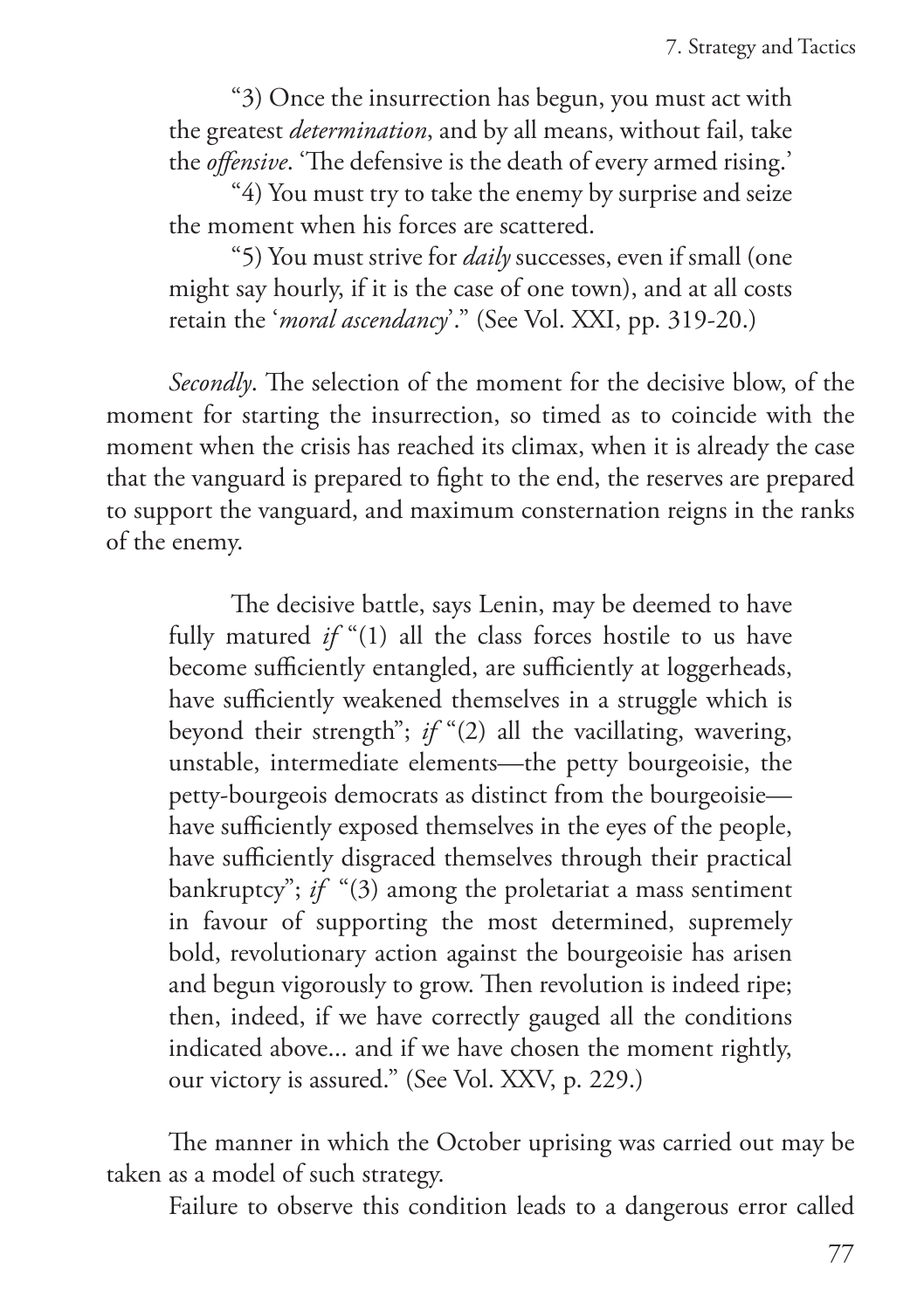"loss of tempo," when the Party lags behind the movement or runs far ahead of it, courting the danger of failure. An example of such "loss of tempo," of how the moment for an uprising should not be chosen, may be seen in the attempt made by a section of our comrades to begin the uprising by arresting the Democratic Conference in September 1917, when wavering was still apparent in the Soviets, when the armies at the front were still at the crossroads, when the reserves had not yet been brought up to the vanguard.

*Thirdly*. Undeviating pursuit of the course adopted, no matter what difficulties and complications are encountered on the road towards the goal; this is necessary in order that the vanguard may not lose sight of the main goal of the struggle and that the masses may not stray from the road while marching towards that goal and striving to rally around the vanguard. Failure to observe this condition leads to a grave error, well known to sailors as "losing one's bearings." As an example of this "losing one's bearings" we may take the erroneous conduct of our Party when, immediately after the Democratic Conference, it adopted a resolution to participate in the Pre-parliament. For the moment the Party, as it were, forgot that the Pre-parliament was an attempt of the bourgeoisie to switch the country from the path of the Soviets to the path of bourgeois parliamentarism, that the Party's participation in such a body might result in mixing everything up and confusing the workers and peasants, who were waging a revolutionary struggle under the slogan: "All Power to the Soviets." This mistake was rectified by the withdrawal of the Bolsheviks from the Pre-parliament.

*Fourthly*. Manoeuvring the reserves with a view to effecting a proper retreat when the enemy is strong, when retreat is inevitable, when to accept battle forced upon us by the enemy is obviously disadvantageous, when, with the given relation of forces, retreat becomes the only way to escape a blow against the vanguard and to retain the reserves for the latter.

"The revolutionary parties," says Lenin, "must complete their education. They have learned to attack. Now they have to realise that this knowledge must be supplemented with the knowledge how to retreat properly. They have to realise—and the revolutionary class is taught to realise it by its own bit-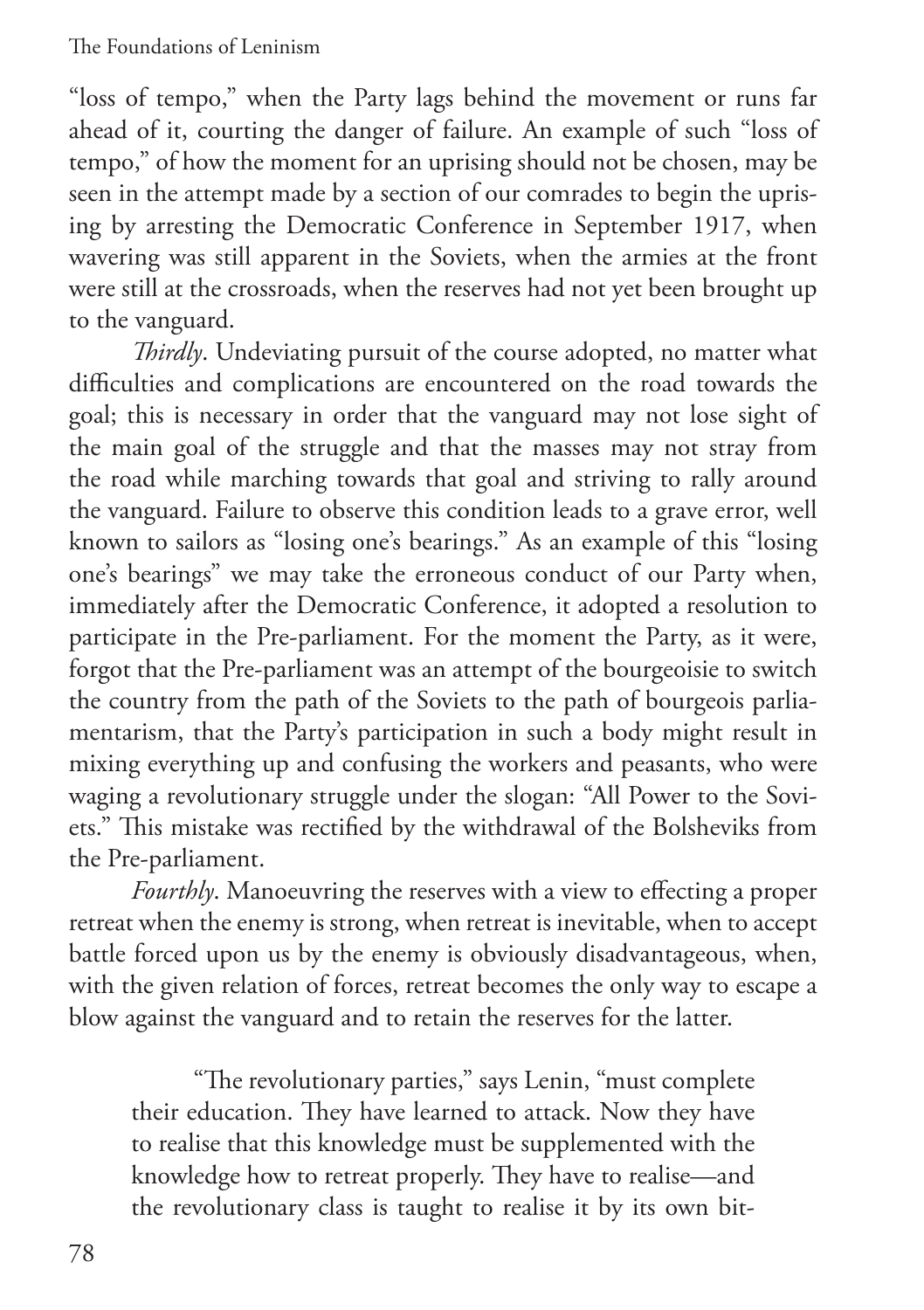ter experience—that victory is impossible unless they have learned both how to attack and how to retreat properly." (See Vol. XXV, p. 177.)

The object of this strategy is to gain time, to disrupt the enemy, and to accumulate forces in order later to assume the offensive.

The signing of the Brest Peace may be taken as a model of this strategy, for it enabled the Party to gain time, to take advantage of the conflicts in the camp of the imperialists, to disrupt the forces of the enemy, to retain the support of the peasantry, and to accumulate forces in preparation for the offensive against Kolchak and Denikin.

"In concluding a separate peace," said Lenin at that time, "we free ourselves as much *as is possible at the present moment* from both warring imperialist groups, we take advantage of their mutual enmity and warfare, which hinder them from making a deal against us, and for a certain period have our hands free to advance and to consolidate the socialist revolution." (See Vol. XXII, p. 198.)

"Now even the biggest fool," said Lenin three years after the Brest Peace, can see "that the 'Brest Peace' was a concession that strengthened us and broke up the forces of international imperialism." (See Vol. XXVII, p. 7.)

Such are the principal conditions which ensure correct strategic leadership.

5) *Tactical leadership*. Tactical leadership is a part of strategic leadership, subordinated to the tasks and the requirements of the latter. The task of tactical leadership is to master all forms of struggle and organisation of the proletariat and to ensure that they are used properly so as to achieve, with the given relation of forces, the maximum results necessary to prepare for strategic success.

What is meant by making proper use of the forms of struggle and organisation of the proletariat?

It means fulfilling certain necessary conditions, of which the following must be regarded as the principal ones: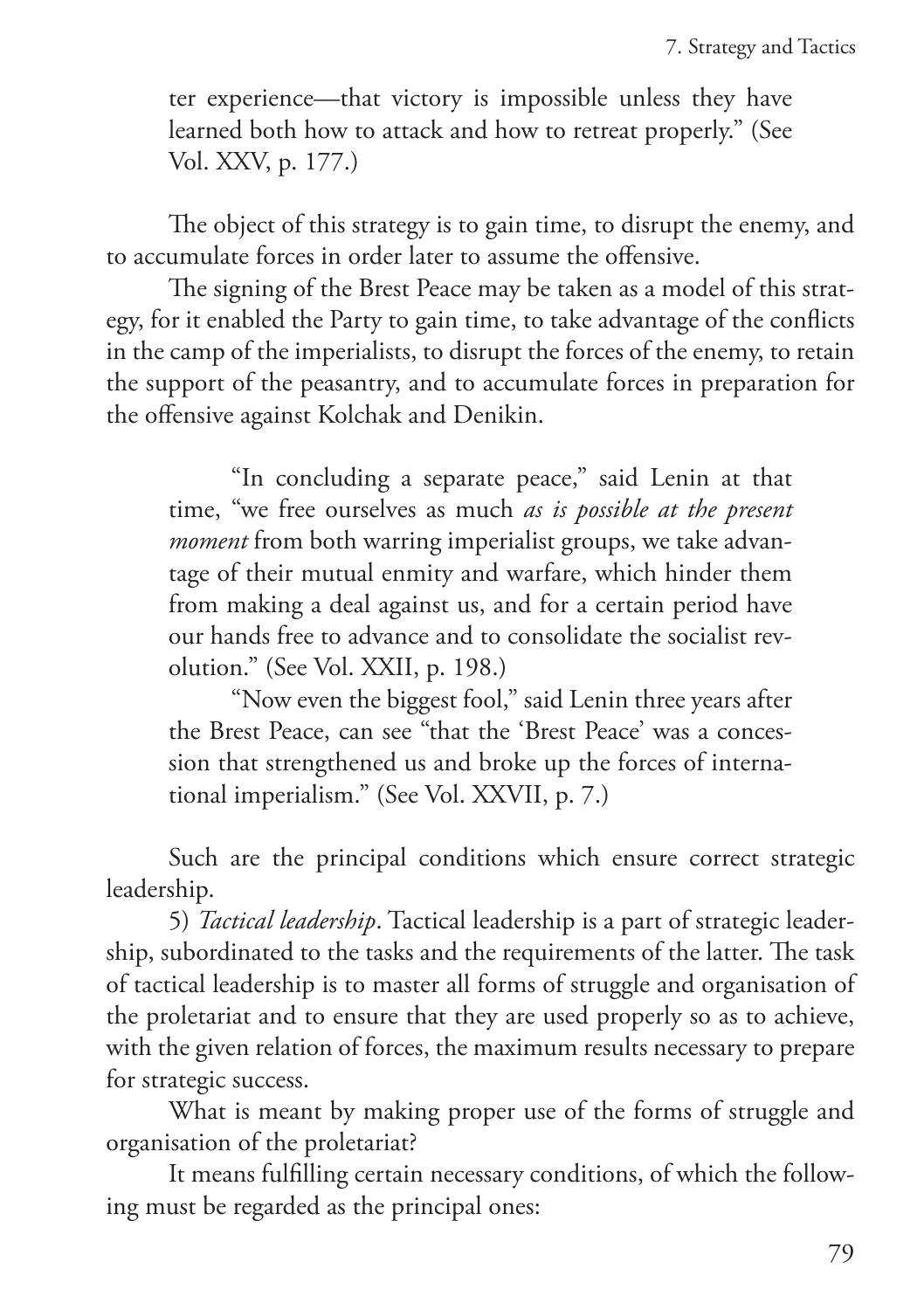*Firstly*. To put in the forefront precisely those forms of struggle and organisation which are best suited to the conditions prevailing during the flow or ebb of the movement at a given moment, and which therefore can facilitate and ensure the bringing of the masses to the revolutionary positions, the bringing of the millions to the revolutionary front, and their disposition at the revolutionary front.

The point here is not that the vanguard should realise the impossibility of preserving the old regime and the inevitability of its overthrow. The point is that the masses, the millions, should understand this inevitability and display their readiness to support the vanguard. But the masses can understand this only from their own experience. The task is to enable the vast masses to realise from their own experience the inevitability of the overthrow of the old regime, to promote such methods of struggle and forms of organisation as will make it easier for the masses to realise from experience the correctness of the revolutionary slogans.

The vanguard would have become detached from the working class, and the working class would have lost contact with the masses, if the Party had not decided at the time to participate in the Duma, if it had not decided to concentrate its forces on work in the Duma and to develop a struggle on the basis of this work, in order to make it easier for the masses to realise from their own experience the futility of the Duma, the falsity of the promises of the Cadets, the impossibility of compromise with tsarism, and the inevitability of an alliance between the peasantry and the working class. Had the masses not gained their experience during the period of the Duma, the exposure of the Cadets and the hegemony of the proletariat would have been impossible.

The danger of the "Otzovist" tactics was that they threatened to detach the vanguard from the millions of its reserves.

The Party would have become detached from the working class, and the working class would have lost its influence among the broad masses of the peasants and soldiers, if the proletariat had followed the "Left" Communists, who called for an uprising in April 1917, when the Mensheviks and Socialist-Revolutionaries had not yet exposed themselves as advocates of war and imperialism, when the masses had not yet realised from their own experience the falsity of the speeches of the Mensheviks and Socialist-Revolutionaries about peace, land and freedom. Had the masses not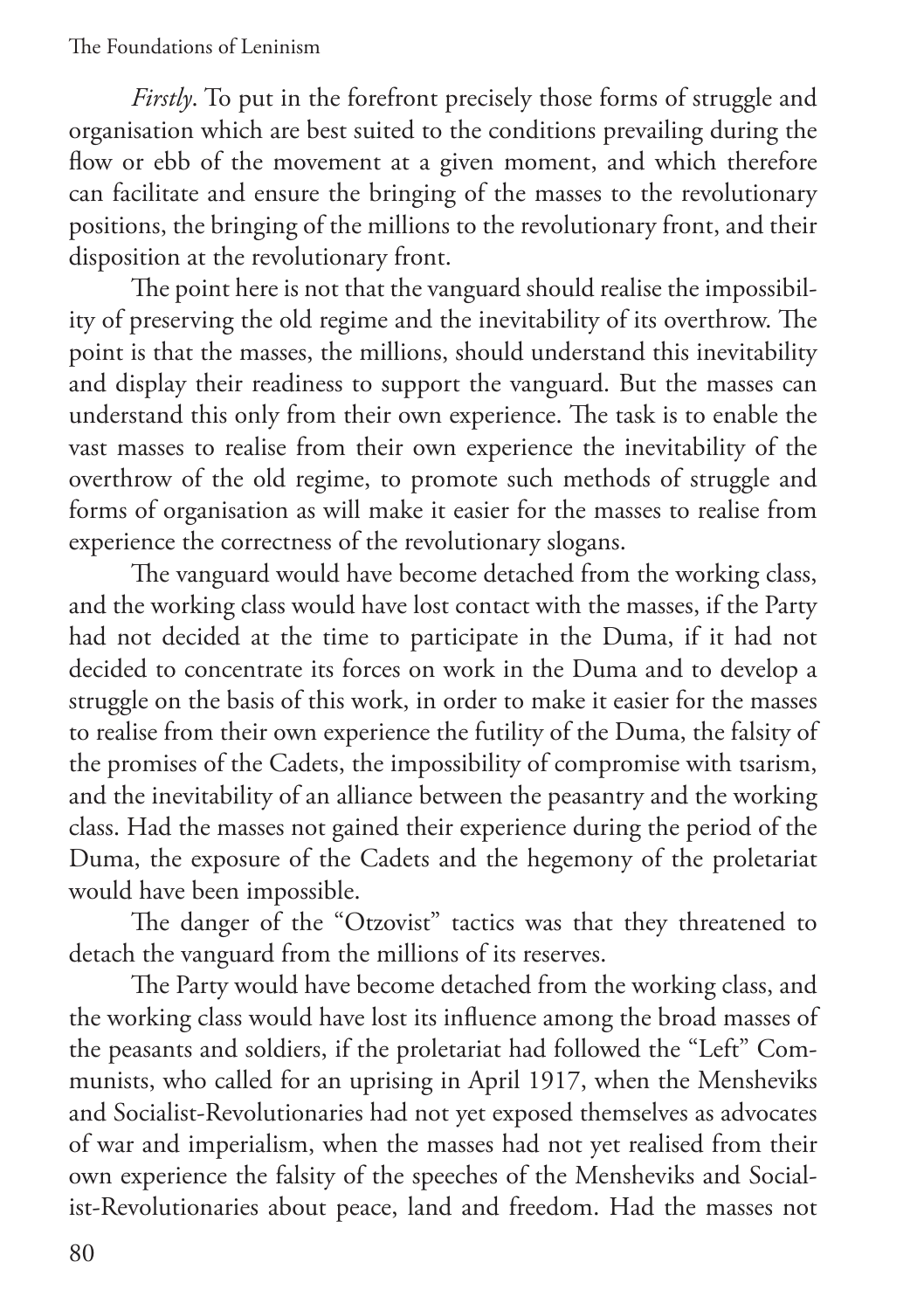gained this experience during the Kerensky period, the Mensheviks and Socialist-Revolutionaries would not have been isolated and the dictatorship of the proletariat would have been impossible. Therefore, the tactics of "patiently explaining" the mistakes of the petty-bourgeois parties and of open struggle in the Soviets were the only correct tactics.

The danger of the tactics of the "Left" Communists was that they threatened to transform the Party from the leader of the proletarian revolution into a handful of futile conspirators with no ground to stand on.

"Victory cannot be won with the vanguard alone," says Lenin. "To throw the vanguard alone into the decisive battle, before the whole class, before the broad masses have taken up a position either of direct support of the vanguard, or at least of benevolent neutrality towards it... would be not merely folly but a crime. And in order that actually the whole class, that actually the broad masses of the working people and those oppressed by capital may take up such a position, propaganda and agitation alone are not enough. For this the masses must have their own political experience. Such is the fundamental law of all great revolutions, now confirmed with astonishing force and vividness not only in Russia but also in Germany. Not only the uncultured, often illiterate masses of Russia, but the highly cultured, entirely literate masses of Germany had to realise through their own painful experience the absolute impotence and spinelessness, the absolute helplessness and servility to the bourgeoisie, the utter vileness, of the government of the knights of the Second International, the absolute inevitability of a dictatorship of the extreme reactionaries (Kornilov in Russia, Kapp<sup>27</sup> and Co. in Germany) as the only alternative to a dictatorship of the proletariat, in order to turn resolutely towards communism." (See Vol. XXV, p. 228.)

<sup>27.</sup> Kapp (1868-1922) was the ringleader of the counter-revolutionary coup d'etat of 1920 in Germany, which was known as the "Kapp putsch." He became the head of the new government which was short-lived, being overthrown by the general strike of the German workers.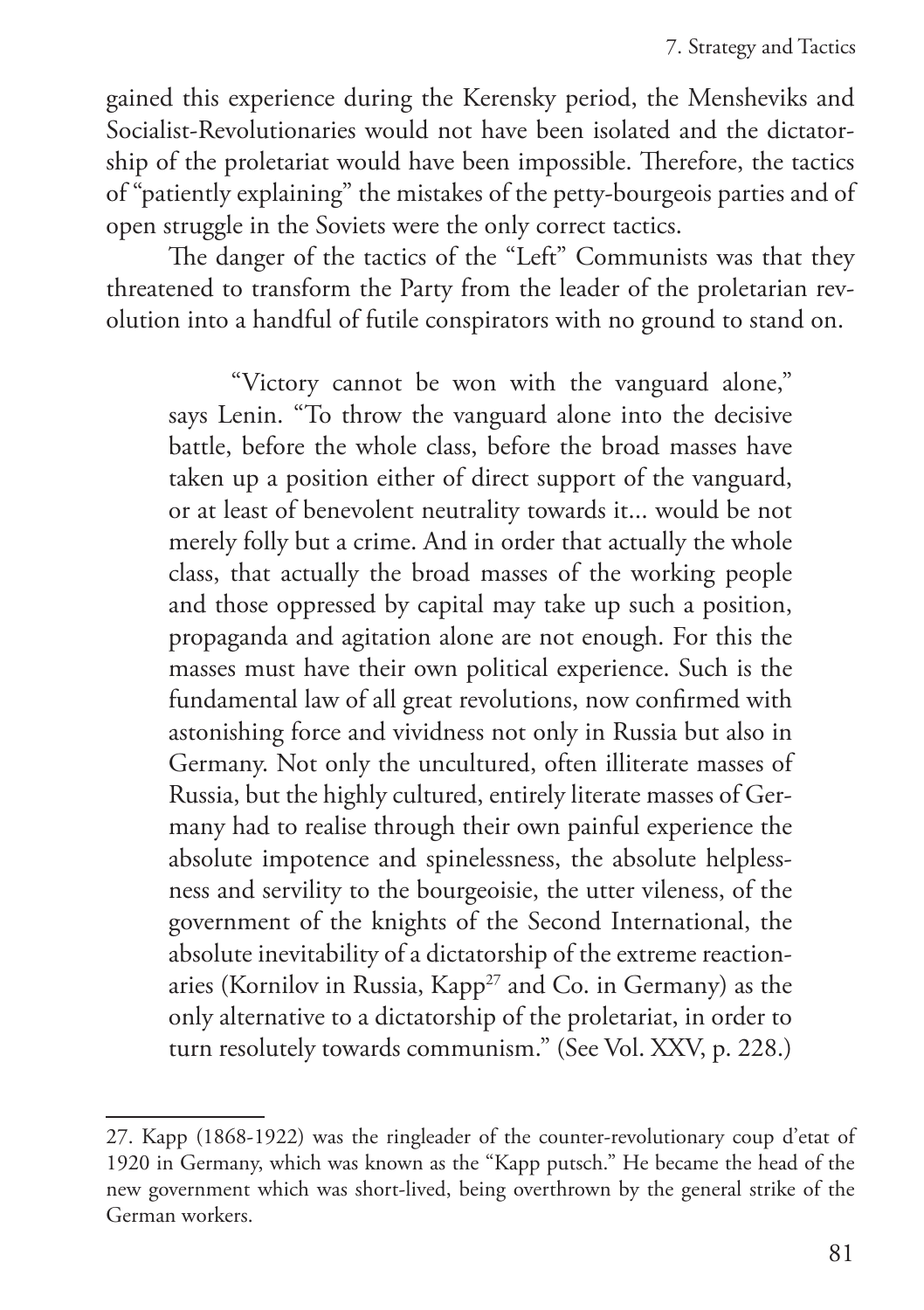*Secondly*. To locate at any given moment the particular link in the chain of processes which, if grasped, will enable us to keep hold of the whole chain and to prepare the conditions for achieving strategic success.

The point here is to single out from all the tasks confronting the Party the particular immediate task, the fulfilment of which constitutes the central point, and the accomplishment of which ensures the successful fulfilment of the other immediate tasks.

The importance of this thesis may be illustrated by two examples, one of which could be taken from the remote past (the period of the formation of the Party) and the other from the immediate present (the period of the NEP).

In the period of the formation of the Party, when the innumerable circles and organisations had not yet been linked together, when amateurishness and the parochial outlook of the circles were corroding the Party from top to bottom, when ideological confusion was the characteristic feature of the internal life of the Party, the main link and the main task in the chain of links and in the chain of tasks then confronting the Party proved to be the establishment of an all-Russian illegal newspaper (*Iskra*). Why? Because, under the conditions then prevailing, only by means of an all-Russian illegal newspaper was it possible to create a solid core of the Party capable of uniting the innumerable circles and organisations into one whole, to prepare the conditions for ideological and tactical unity, and thus to build the foundations for the formation of a real party.

During the period of transition from war to economic construction, when industry was vegetating in the grip of disruption and agriculture was suffering from a shortage of urban manufactured goods, when the establishment of a bond between state industry and peasant economy became the fundamental condition for successful socialist construction—in that period it turned out that the main link in the chain of processes, the main task among a number of tasks, was to develop trade. Why? Because under the conditions of the NEP the bond between industry and peasant economy cannot be established except through trade; because under the conditions of the NEP production without sale is fatal for industry; because industry can be expanded only by the expansion of sales as a result of developing trade; because only after we have consolidated our position in the sphere of trade, only after we have secured control of trade, only after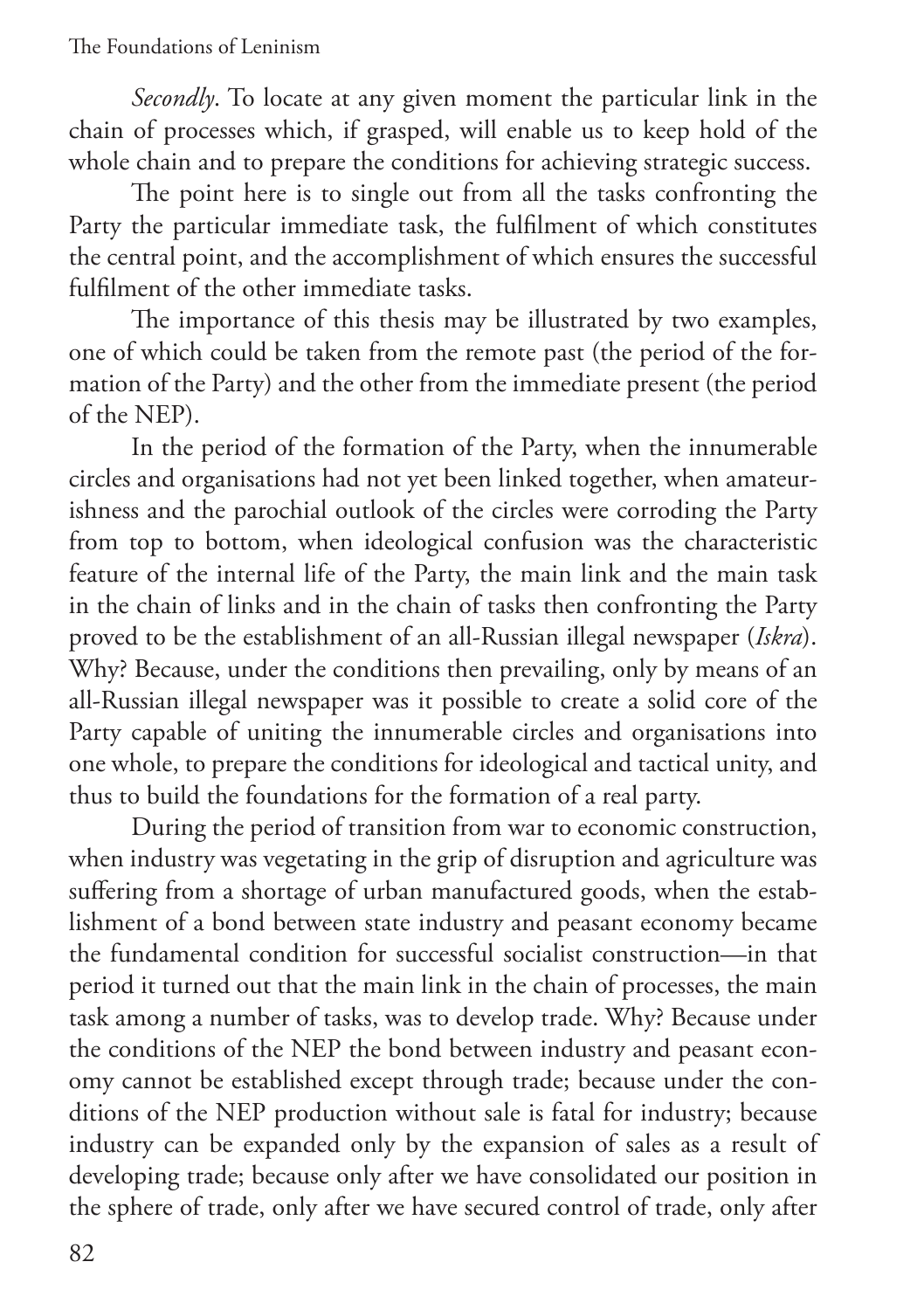we have secured this link can there be any hope of linking industry with the peasant market and successfully fulfilling the other immediate tasks in order to create the conditions for building the foundations of socialist economy.

"It is not enough to be a revolutionary and an adherent of socialism or a Communist in general," says Lenin. "One must be able at each particular moment to find the particular link in the chain which one must grasp with all one's might in order to keep hold of the whole chain and to prepare firmly for the transition to the next link."...

"At the present time... this link is the revival of internal *trade* under proper state regulation (direction). Trade—that is the 'link' in the historical chain of events, in the transitional forms of our socialist construction in 1921-22, '*which we must grasp with all our might*'..." (See Vol. XXVII, p. 82.)

Such are the principal conditions which ensure correct tactical leadership.

6) *Reformism and revolutionism*. What is the difference between revolutionary tactics and reformist tactics?

Some think that Leninism is opposed to reforms, opposed to compromises and to agreements in general. This is absolutely wrong. Bolsheviks know as well as anybody else that in a certain sense "every little helps," that under certain conditions reforms in general, and compromises and agreements in particular, are necessary and useful.

"To carry on a war for the overthrow of the international bourgeoisie," says Lenin, "a war which is a hundred times more difficult, protracted and complicated than the most stubborn of ordinary wars between states, and to refuse beforehand to manoeuvre, to utilise the conflict of interests (even though temporary) among one's enemies, to reject agreements and compromises with possible (even though temporary, unstable, vacillating and conditional) allies—is not this ridiculous in the extreme? Is it not as though, when making a difficult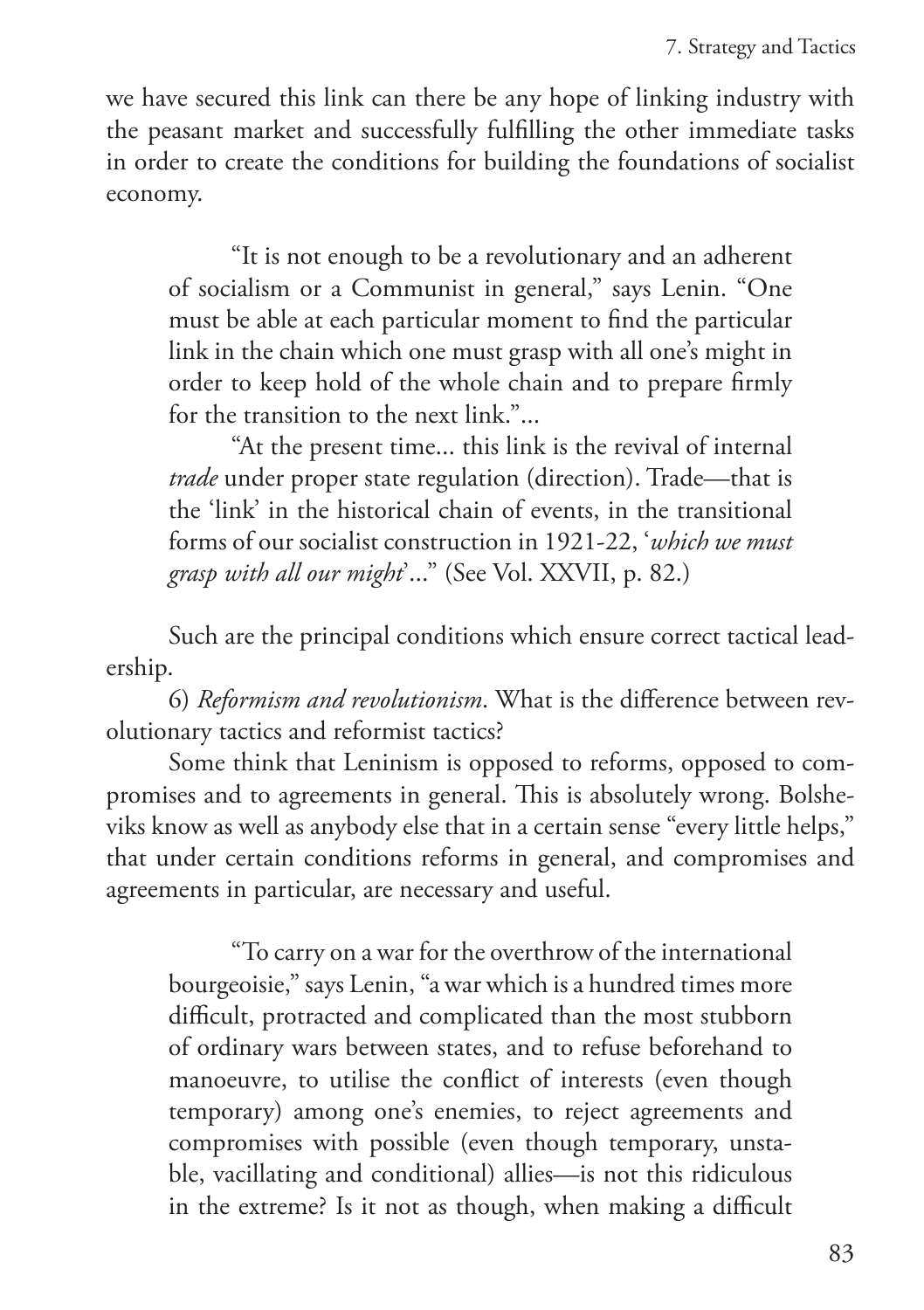ascent of an unexplored and hitherto inaccessible mountain, we were to refuse beforehand ever to move in zigzags, ever to retrace our steps, ever to abandon the course once selected and to try others?" (See Vol. XXV, p. 210.)

Obviously, therefore, it is not a matter of reforms or of compromises and agreements, but of the use people make of reforms and agreements.

To a reformist, reforms are everything, while revolutionary work is something incidental, something just to talk about, mere eyewash. That is why, with reformist tactics under the conditions of bourgeois rule, reforms are inevitably transformed into an instrument for strengthening that rule, an instrument for disintegrating the revolution.

To a revolutionary, on the contrary, the main thing is revolutionary work and not reforms; to him reforms are a by-product of the revolution. That is why, with revolutionary tactics under the conditions of bourgeois rule, reforms are naturally transformed into an instrument for disintegrating that rule, into an instrument for strengthening the revolution, into a strongpoint for the further development of the revolutionary movement.

The revolutionary will accept a reform in order to use it as an aid in combining legal work with illegal work to intensify, under its cover, the illegal work for the revolutionary preparation of the masses for the overthrow of the bourgeoisie.

*That* is the essence of making revolutionary use of reforms and agreements under the conditions of imperialism.

The reformist, on the contrary, will accept reforms in order to renounce all illegal work, to thwart the preparation of the masses for the revolution and to rest in the shade of "bestowed" reforms.

*That* is the essence of reformist tactics.

Such is the position in regard to reforms and agreements under the conditions of imperialism.

The situation changes somewhat, however, after the overthrow of imperialism, under the dictatorship of the proletariat. Under certain conditions, in a certain situation, the proletarian power may find itself compelled temporarily to leave the path of the revolutionary reconstruction of the existing order of things and to take the path of its gradual transformation, the "reformist path," as Lenin says in his well-known article "The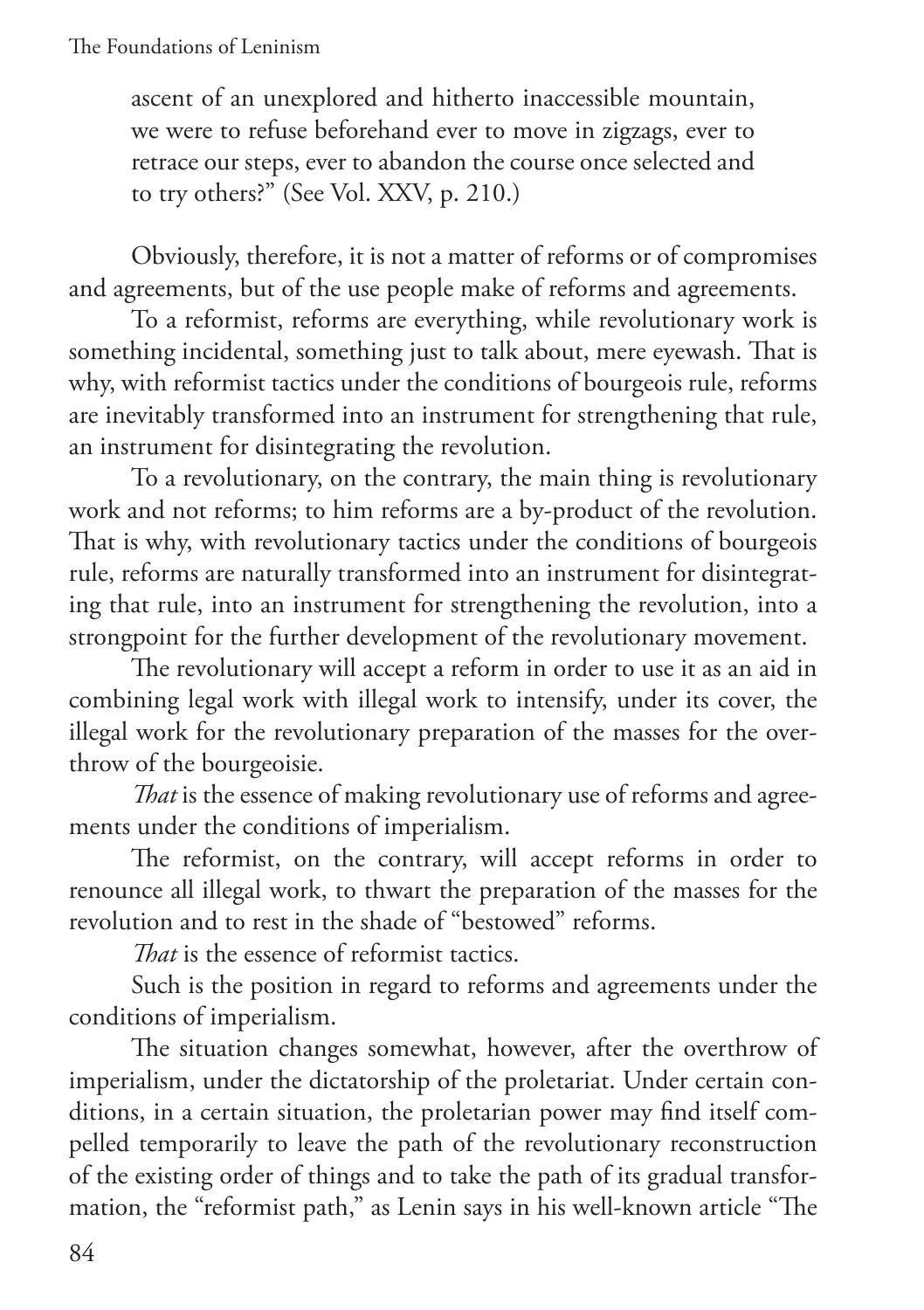Importance of Gold,"28 the path of flanking movements, of reforms and concessions to the non-proletarian classes—in order to disintegrate these classes, to give the revolution a respite, to recuperate one's forces and prepare the conditions for a new offensive. It cannot be denied that in a sense this is a "reformist" path. But it must be borne in mind that there is a fundamental distinction here, which consists in the fact that in this case the reform emanates from the proletarian power, it strengthens the proletarian power, it procures for it a necessary respite, its purpose is to disintegrate, not the revolution, but the non-proletarian classes.

Under such conditions a reform is thus transformed into its opposite.

The proletarian power is able to adopt such a policy because, and only because, the sweep of the revolution in the preceding period was great enough and therefore provided a sufficiently wide expanse within which to retreat, substituting for offensive tactics the tactics of temporary retreat, the tactics of flanking movements.

Thus, while formerly, under bourgeois rule, reforms were a by-product of revolution, now, under the dictatorship of the proletariat, the source of reforms is the revolutionary gains of the proletariat, the reserves accumulated in the hands of the proletariat consisting of these gains.

"Only Marxism," says Lenin, "has precisely and correctly defined the relation of reforms to revolution. However, Marx was able to see this relation only from one aspect, namely, under the conditions preceding the first to any extent permanent and lasting victory of the proletariat, if only in a single country. Under those conditions, the basis of the proper relation was: reforms are a by-product of the revolutionary class struggle of the proletariat... After the victory of the proletariat, if only in a single country, something new enters into the relation between reforms and revolution. In principle, it is the same as before, but a change in form takes place, which Marx himself could not foresee, but which can be appreciated

<sup>28.</sup> See V. I. Lenin, "The Importance of Gold Now and After the Complete Victory of Socialism," Works, 4th Russ. ed., Vol. 33, pp. 85-92.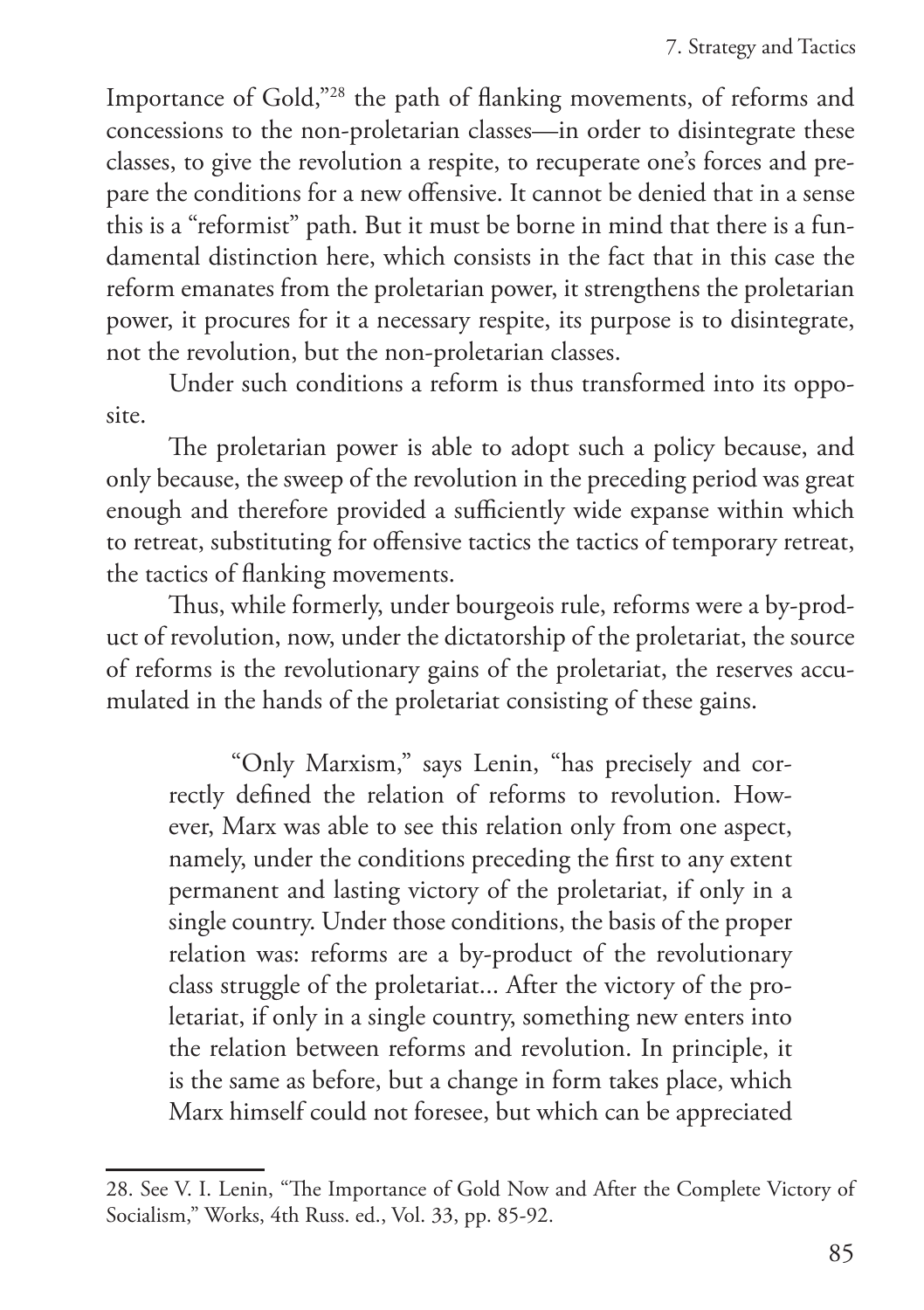only on the basis of the philosophy and politics of Marxism... After the victory (while still remaining a 'by-product' on an international scale) they<sup>29</sup> are, in addition, for the country in which victory has been achieved, a necessary and legitimate respite in those cases when, after the utmost exertion of effort, it becomes obvious that sufficient strength is lacking for the revolutionary accomplishment of this or that transition. Victory creates such a 'reserve of strength' that it is possible to hold out even in a forced retreat, to hold out both materially and morally." (See Vol. XXVII, pp. 84-85.)

<sup>29</sup> i.e., reforms—*J. St.*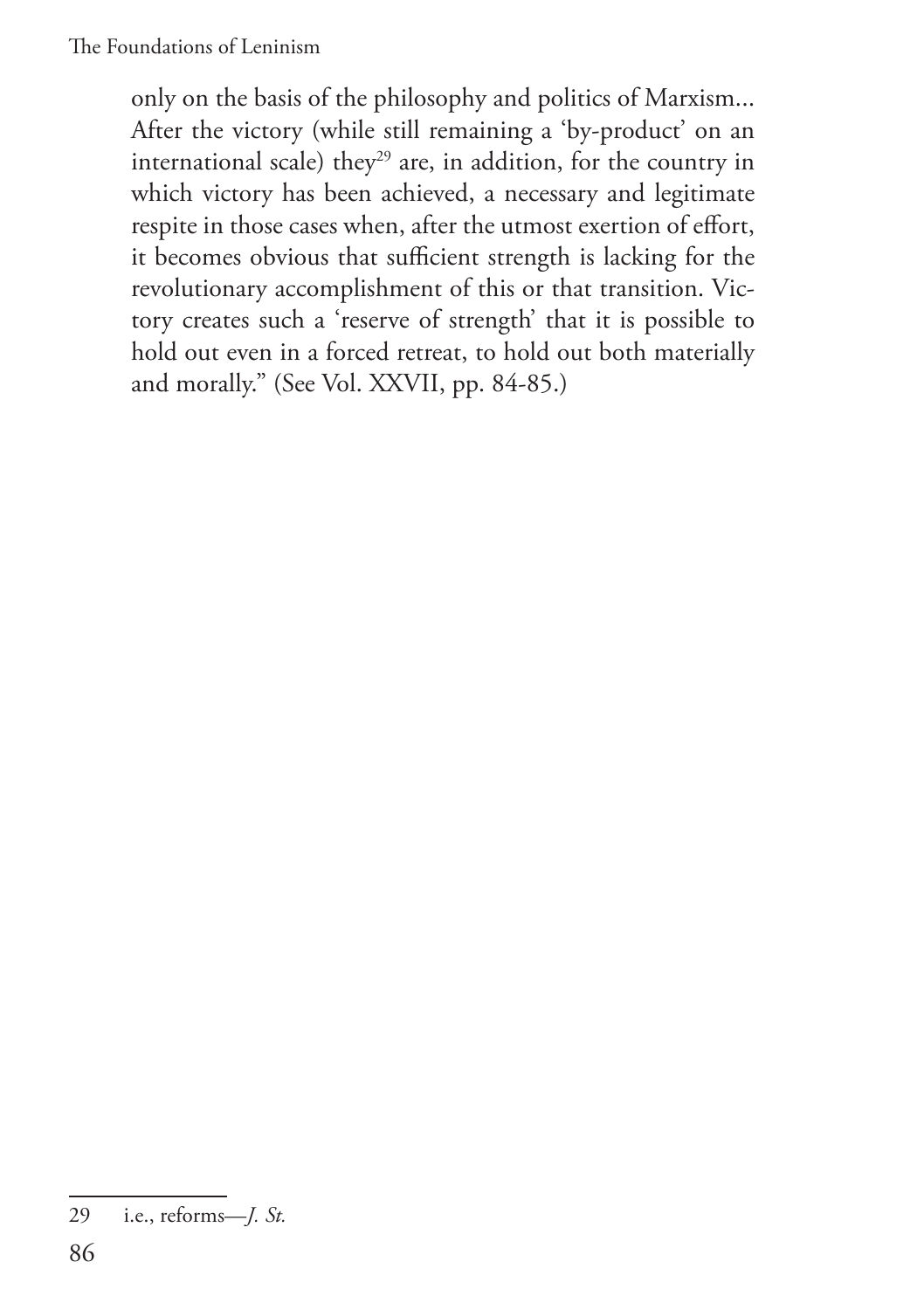### Chapter VIII.

# **The Party**

In the pre-revolutionary period, the period of more or less peaceful development, when the parties of the Second International were the predominant force in the working-class movement and parliamentary forms of struggle were regarded as the principal forms—under these conditions the Party neither had nor could have had that great and decisive importance which it acquired afterwards, under conditions of open revolutionary clashes. Defending the Second International against attacks made upon it, Kautsky says that the parties of the Second International are an instrument of peace and not of war, and that for this very reason they were powerless to take any important steps during the war, during the period of revolutionary action by the proletariat. That is quite true. But what does it mean? It means that the parties of the Second International are unfit for the revolutionary struggle of the proletariat, that they are not militant parties of the proletariat, leading the workers to power, but election machines adapted for parliamentary elections and parliamentary struggle. This, in fact, explains why, in the days when the opportunists of the Second International were in the ascendancy, it was not the party but its parliamentary group that was the chief political organisation of the proletariat. It is well known that the party at that time was really an appendage and subsidiary of the parliamentary group. It scarcely needs proof that under such circumstances and with such a party at the helm there could be no question of preparing the proletariat for revolution.

But matters have changed radically with the dawn of the new period. The new period is one of open class collisions, of revolutionary action by the proletariat, of proletarian revolution, a period when forces are being directly mustered for the overthrow of imperialism and the seizure of power by the proletariat. In this period the proletariat is confronted with new tasks, the tasks of reorganising all party work on new, revolutionary lines; of educating the workers in the spirit of revolutionary struggle for power; of preparing and moving up reserves; of establishing an alliance with the proletarians of neighbouring countries; of establishing firm ties with the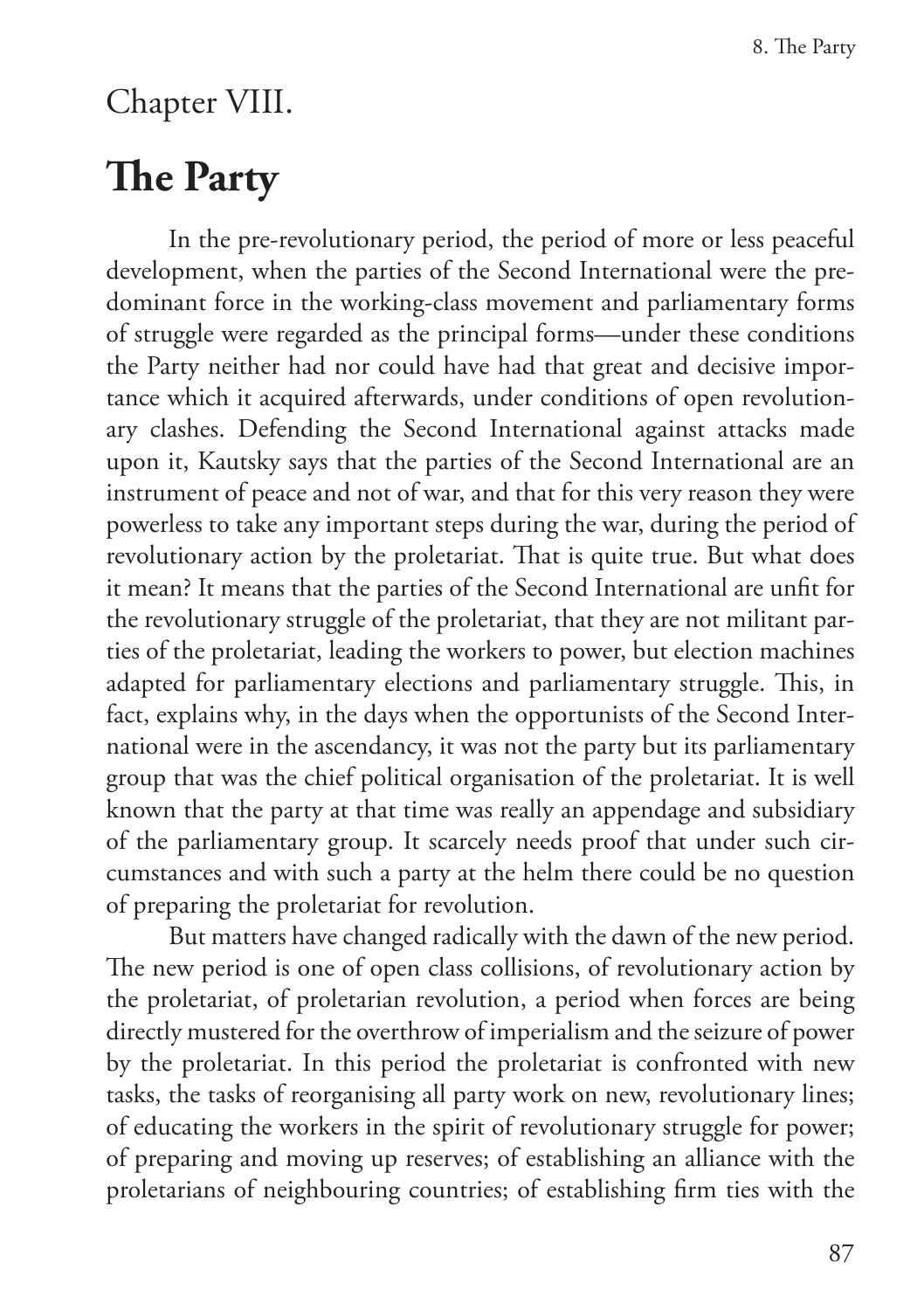liberation movement in the colonies and dependent countries, etc., etc. To think that these new tasks can be performed by the old Social-Democratic parties, brought up as they were in the peaceful conditions of parliamentarism, is to doom oneself to hopeless despair, to inevitable defeat. If, with such tasks to shoulder, the proletariat remained under the leadership of the old parties, it would be completely unarmed. It scarcely needs proof that the proletariat could not consent to such a state of affairs.

Hence the necessity for a new party, a militant party, a revolutionary party, one bold enough to lead the proletarians in the struggle for power, sufficiently experienced to find its bearings amidst the complex conditions of a revolutionary situation, and sufficiently flexible to steer clear of all submerged rocks in the path to its goal.

Without such a party it is useless even to think of overthrowing imperialism, of achieving the dictatorship of the proletariat.

This new party is the party of Leninism.

What are the specific features of this new party?

1) *The Party as the advanced detachment of the working class.* The Party must be, first of all, the *advanced* detachment of the working class. The Party must absorb all the best elements of the working class, their experience, their revolutionary spirit, their selfless devotion to the cause of the proletariat. But in order that it may really be the advanced detachment, the Party must be armed with revolutionary theory, with a knowledge of the laws of the movement, with a knowledge of the laws of revolution. Without this it will be incapable of directing the struggle of the proletariat, of leading the proletariat. The Party cannot be a real party if it limits itself to registering what the masses of the working class feel and think, if it drags at the tail of the spontaneous movement, if it is unable to overcome the inertia and the political indifference of the spontaneous movement, if it is unable to rise above the momentary interests of the proletariat, if it is unable to raise the masses to the level of understanding the class interests of the proletariat. The Party must stand at the head of the working class; it must see farther than the working class; it must lead the proletariat, and not drag at the tail of the spontaneous movement. The parties of the Second International, which preach "khvostism," are vehicles of bourgeois policy, which condemns the proletariat to the role of a tool in the hands of the bourgeoisie. Only a party which adopts the standpoint of advanced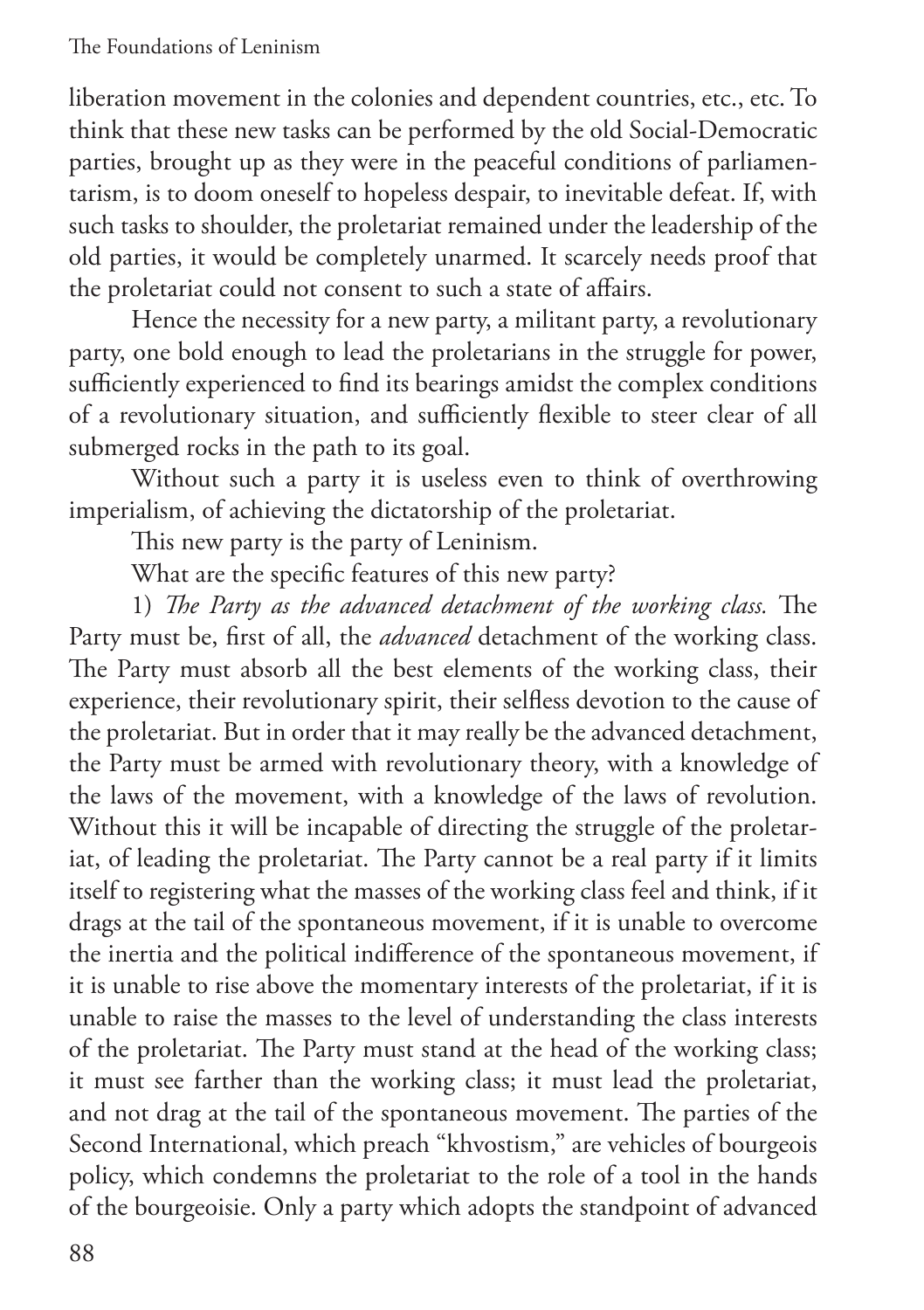detachment of the proletariat and is able to raise the masses to the level of understanding the class interests of the proletariat—only such a party can divert the working class from the path of trade unionism and convert it into an independent political force.

The Party is the political leader of the working class.

I have already spoken of the difficulties of the struggle of the working class, of the complicated conditions of the struggle, of strategy and tactics, of reserves and manoeuvring, of attack and retreat. These conditions are no less complicated, if not more so, than the conditions of war. Who can see clearly in these conditions, who can give correct guidance to the proletarian millions? No army at war can dispense with an experienced General Staff if it does not want to be doomed to defeat. Is it not clear that the proletariat can still less dispense with such a General Staff if it does not want to allow itself to be devoured by its mortal enemies? But where is this General Staff? Only the revolutionary party of the proletariat can serve as this General Staff. The working class without a revolutionary party is an army without a General Staff.

The Party is the General Staff of the proletariat.

But the Party cannot be only an *advanced* detachment. It must at the same time be a detachment of the *class*, part of the class, closely bound up with it by all the fibres of its being. The distinction between the advanced detachment and the rest of the working class, between Party members and non-Party people, cannot disappear until classes disappear; it will exist as long as the ranks of the proletariat continue to be replenished with former members of other classes, as long as the working class as a whole is not in a position to rise to the level of the advanced detachment. But the Party would cease to be a party if this distinction developed into a gap, if the Party turned in on itself and became divorced from the non-Party masses. The Party cannot lead the class if it is not connected with the non-Party masses, if there is no bond between the Party and the non-Party masses, if these masses do not accept its leadership, if the Party enjoys no moral and political credit among the masses.

Recently two hundred thousand new members from the ranks of the workers were admitted into our Party. The remarkable thing about this is the fact that these people did not merely join the Party themselves, but were rather sent there by all the rest of the non-Party workers, who took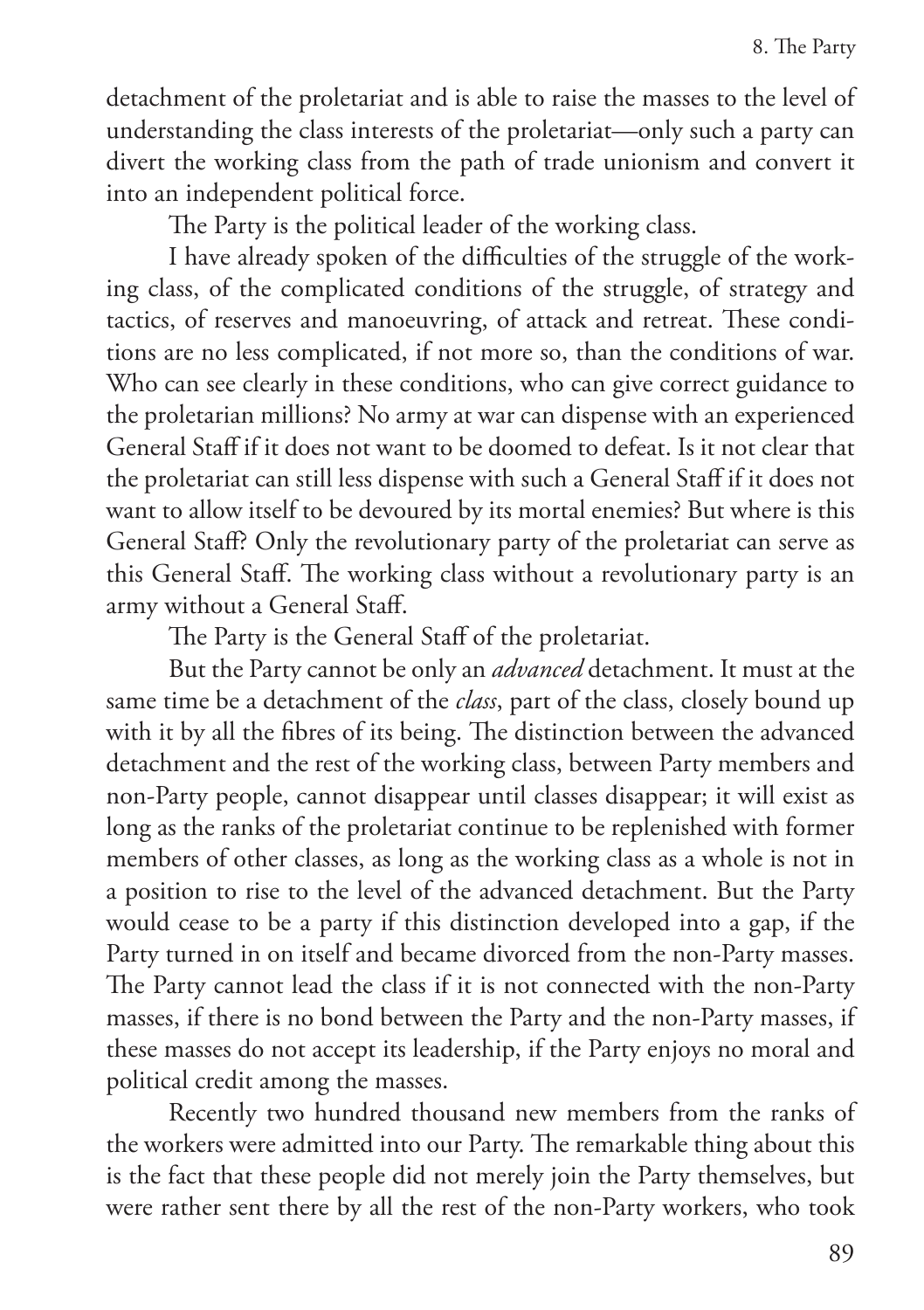an active part in the admission of the new members, and without whose approval no new member was accepted. This fact shows that the broad masses of non-Party workers regard our Party as *their* Party, as a Party *near* and *dear* to them, in whose expansion and consolidation they are vitally interested and to whose leadership they voluntarily entrust their destiny. It scarcely needs proof that without these intangible moral threads which connect the Party with the non-Party masses, the Party could not have become the decisive force of its class.

The Party is an inseparable part of the working class.

"We," says Lenin, "are the Party of a class, and therefore *almost the whole class* (and in times of war, in the period of civil war, the whole class) should act under the leadership of our Party, should adhere to our Party as closely as possible. But it would be Manilovism<sup>30</sup> and 'khvostism' to think that at any time under capitalism almost the whole class, or the whole class, would be able to rise to the level of consciousness and activity of its advanced detachment, of its Social-Democratic Party. No sensible Social-Democrat has ever yet doubted that under capitalism even the trade union organisations (which are more primitive and more comprehensible to the undeveloped strata) are unable to embrace almost the whole, or the whole, working class. To forget the distinction between the advanced detachment and the whole of the masses which gravitate towards it, to forget the constant duty of the advanced detachment to *raise* ever wider strata to this most advanced level, means merely to deceive oneself, to shut one's eyes to the immensity of our tasks, and to narrow down these tasks." (See Vol. VI, pp. 205-06.)

2) *The Party as the organised detachment of the working class*. The Party is not only the advanced detachment of the working class. If it desires really to direct the struggle of the class it must at the same time be the organised

<sup>30.</sup> Manilovism — smug complacency, futile daydreaming; from the landowner Manilov, a character in Gogol's Dead Souls.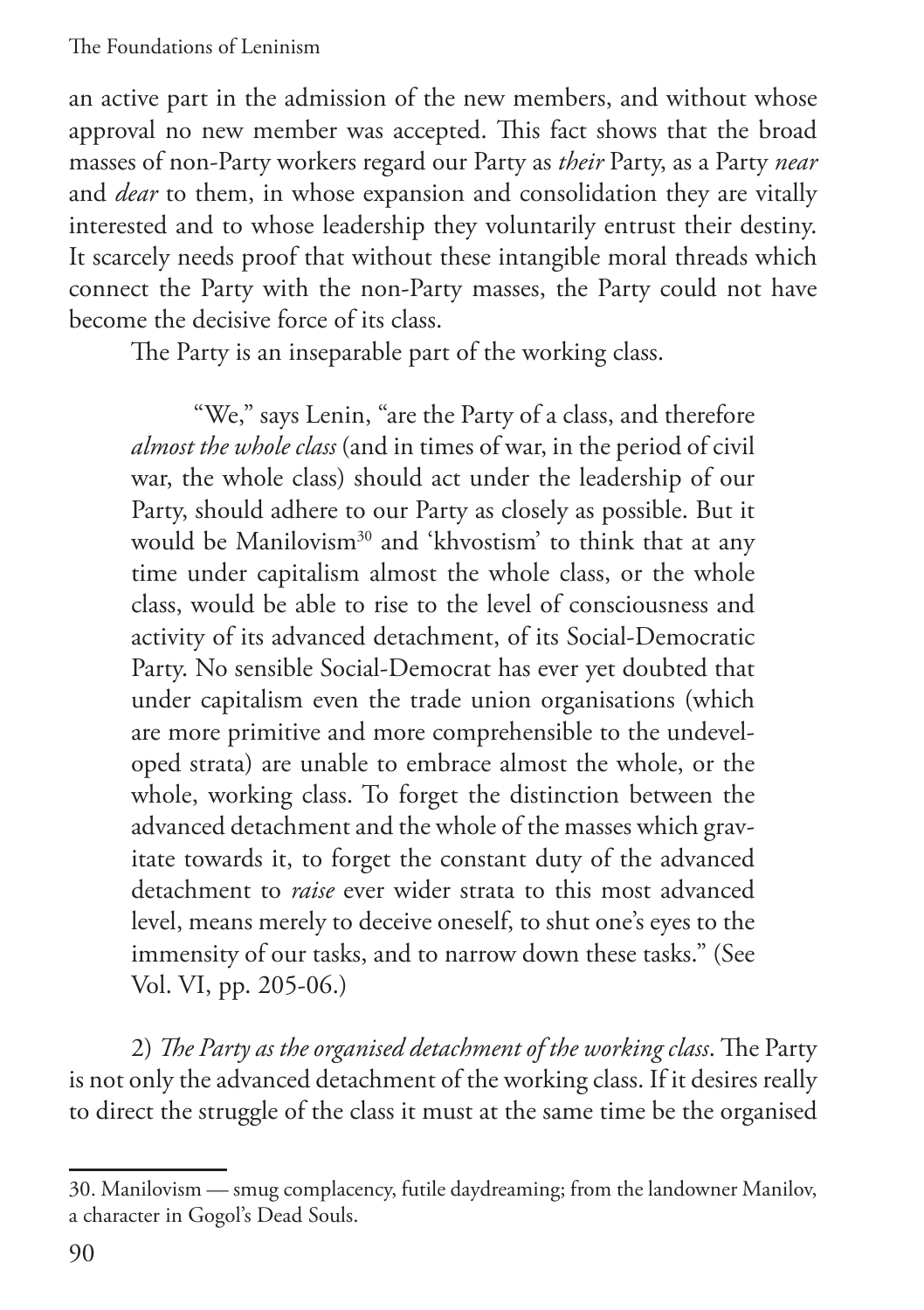detachment of its class. The Party's tasks under the conditions of capitalism are immense and extremely varied. The Party must direct the struggle of the proletariat under the exceptionally difficult conditions of internal and external development; it must lead the proletariat in the offensive when the situation calls for an offensive; it must lead the proletariat so as to escape the blow of a powerful enemy when the situation calls for retreat; it must imbue the millions of unorganised non-Party workers with the spirit of discipline and system in struggle, with the spirit of organisation and endurance. But the Party can fulfil these tasks only if it is itself the embodiment of discipline and organisation, if it is itself the *organised* detachment of the proletariat. Without these conditions there can be no question of the Party really leading the vast masses of the proletariat.

The Party is the organised detachment of the working class.

The conception of the Party as an organised whole is embodied in Lenin's well-known formulation of the first paragraph of our Party Rules, in which the Party is regarded as the *sum total* of its organisations, and the Party member as a member of one of the organisations of the Party. The Mensheviks, who objected to this formulation as early as 1903, proposed to substitute for it a "system" of self-enrolment in the Party, a "system" of conferring the "title" of Party member upon every "professor" and "highschool student," upon every "sympathiser" and "striker" who supported the Party in one way or another, but who did not join and did not want to join any one of the Party organisations. It scarcely needs proof that had this singular "system" become entrenched in our Party it would inevitably have led to our Party becoming inundated with professors and high-school students and to its degeneration into a loose, amorphous, disorganised "formation," lost in a sea of "sympathisers," that would have obliterated the dividing line between the Party and the class and would have upset the Party's task of raising the unorganised masses to the level of the advanced detachment. Needless to say, under such an opportunist "system" our Party would have been unable to fulfil the role of the organising core of the working class in the course of our revolution.

"From the point of view of Comrade Martov," says Lenin, "the border-line of the Party remains quite indefinite, for 'every striker' may 'proclaim himself a Party member.'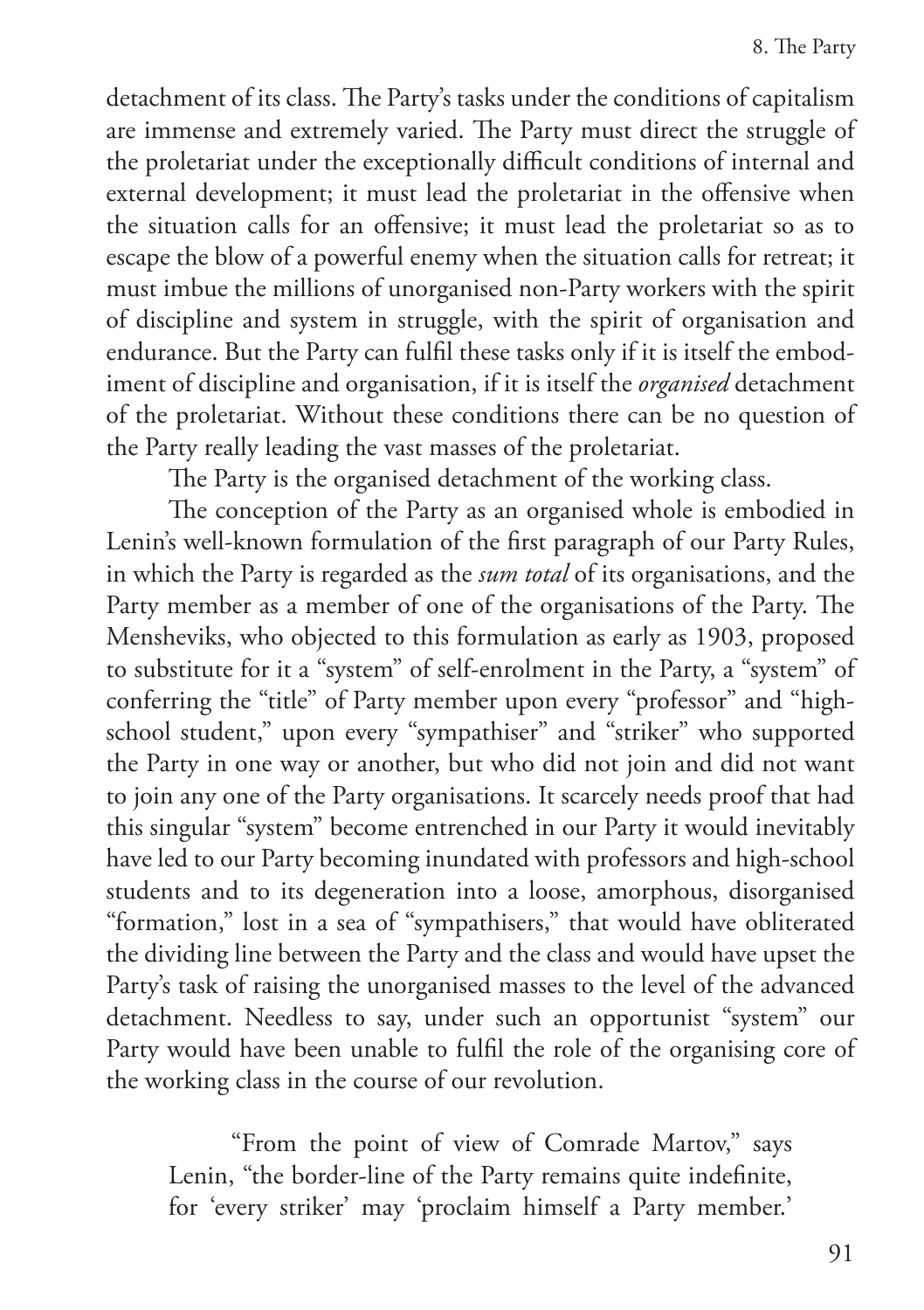What is the use of this vagueness? A wide extension of the 'title.' Its harm is that it introduces a *disorganising* idea, the confusing of class and Party." (See Vol. VI, p. 211.)

But the Party is not merely the *sum total* of Party organisations. The Party is at the same time a single *system* of these organisations, their formal union into a single whole, with higher and lower leading bodies, with subordination of the minority to the majority, with practical decisions binding on all members of the Party. Without these conditions the Party cannot be a single organised whole capable of exercising systematic and organised leadership in the struggle of the working class.

"*Formerly*," says Lenin, "our Party was not a formally organised whole, but only the sum of separate groups, and therefore no other relations except those of ideological influence were possible between these groups. *Now* we have become an organised Party, and this implies the establishment of authority, the transformation of the power of ideas into the power of authority, the subordination of lower Party bodies to higher Party bodies." (See Vol. VI, p. 291.)

The principle of the minority submitting to the majority, the principle of directing Party work from a centre, not infrequently gives rise to attacks on the part of wavering elements, to accusations of "bureaucracy," "formalism," etc. It scarcely needs proof that systematic work by the Party as one whole, and the directing of the struggle of the working class, would be impossible without putting these principles into effect. Leninism in questions of organisation is the unswerving application of these principles. Lenin terms the fight against these principles "Russian nihilism" and "aristocratic anarchism," which deserves to be ridiculed and swept aside.

Here is what Lenin says about these wavering elements in his book *One Step Forward*:

"This aristocratic anarchism is particularly characteristic of the Russian nihilist. He thinks of the Party organisation as a monstrous 'factory'; he regards the subordination of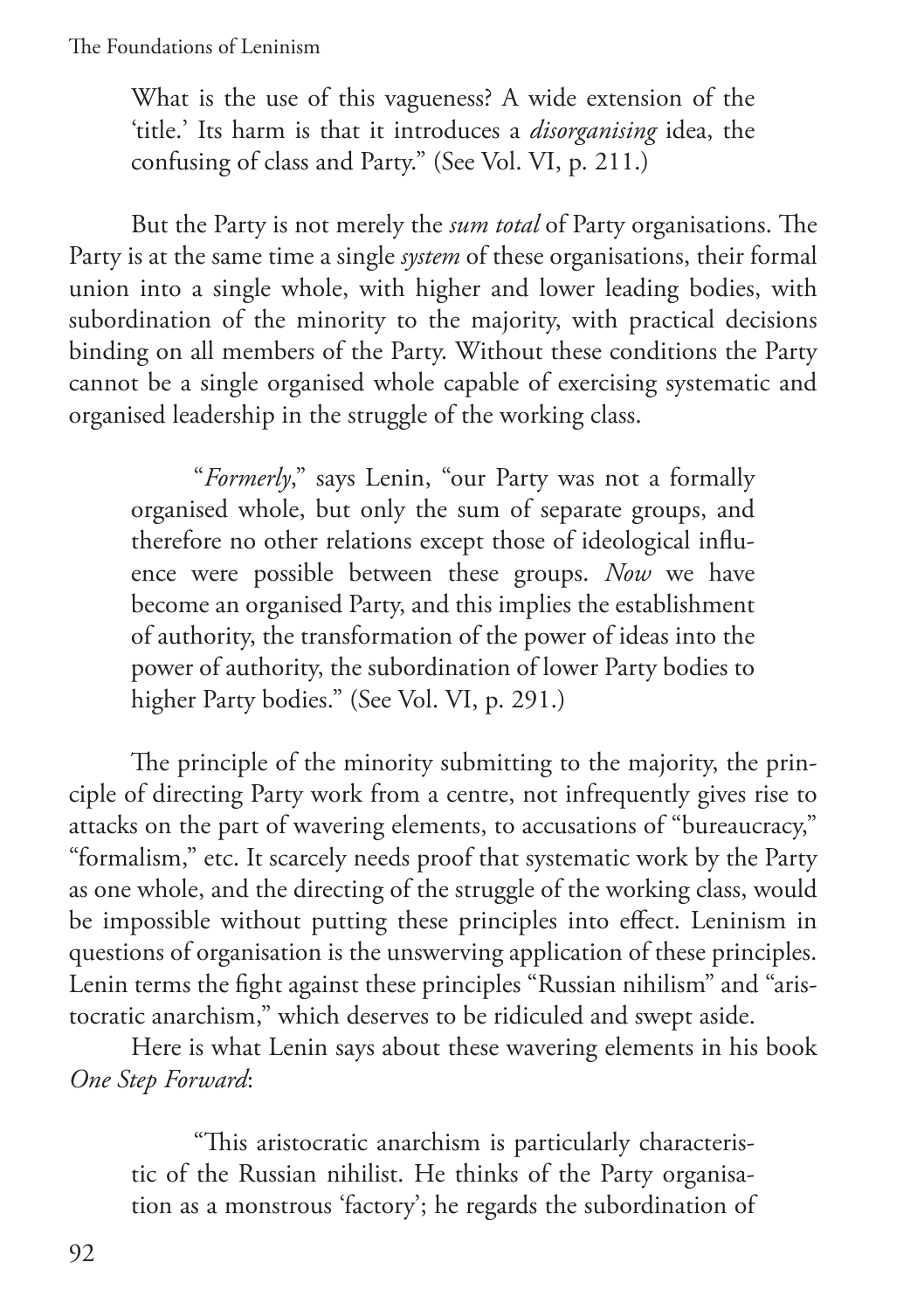the part to the whole and of the minority to the majority of 'serfdom'..., division of labour under the direction of a centre evokes from him a tragi-comical outcry against people being transformed into 'wheels and cogs'..., mention of the organisational rules of the Party calls forth a contemptuous grimace and the disdainful... remark that one could very well dispense with rules altogether."

"It is clear, I think, that the cries about this celebrated bureaucracy are just a screen for dissatisfaction with the personal composition of the central bodies, a fig leaf... You are a bureaucrat because you were appointed by the congress not by my will, but against it; you are a formalist because you rely on the formal decisions of the congress, and not on my consent; you are acting in a grossly mechanical way because you plead the 'mechanical' majority at the Party Congress and pay no heed to my wish to be co-opted; you are an autocrat because you refuse to hand over the power to the old gang."31 (See Vol. VI, pp. 310, 287.)

3) *The Party as the highest form of class organisation of the proletariat*. The Party is the organised detachment of the working class. But the Party is not the only organisation of the working class. The proletariat has also a number of other organisations, without which it cannot wage a successful struggle against capital: trade unions, co-operatives, factory organisations, parliamentary groups, non-Party women's associations, the press, cultural and educational organisations, youth leagues, revolutionary fighting organisations (in times of open revolutionary action), Soviets of deputies as the form of state organisation (if the proletariat is in power), etc. The overwhelming majority of these organisations are non-Party, and only some of them adhere directly to the Party, or constitute offshoots from it. All these organisations, under certain conditions, are absolutely necessary for the working class, for without them it would be impossible to consolidate the class positions of the proletariat in the diverse spheres

<sup>31.</sup> The "gang" here referred to is that of Axelrod, Martov, Potresov and others, who would not submit to the decisions of the Second Congress and who accused Lenin of being a "bureaucrat."*—J. St.*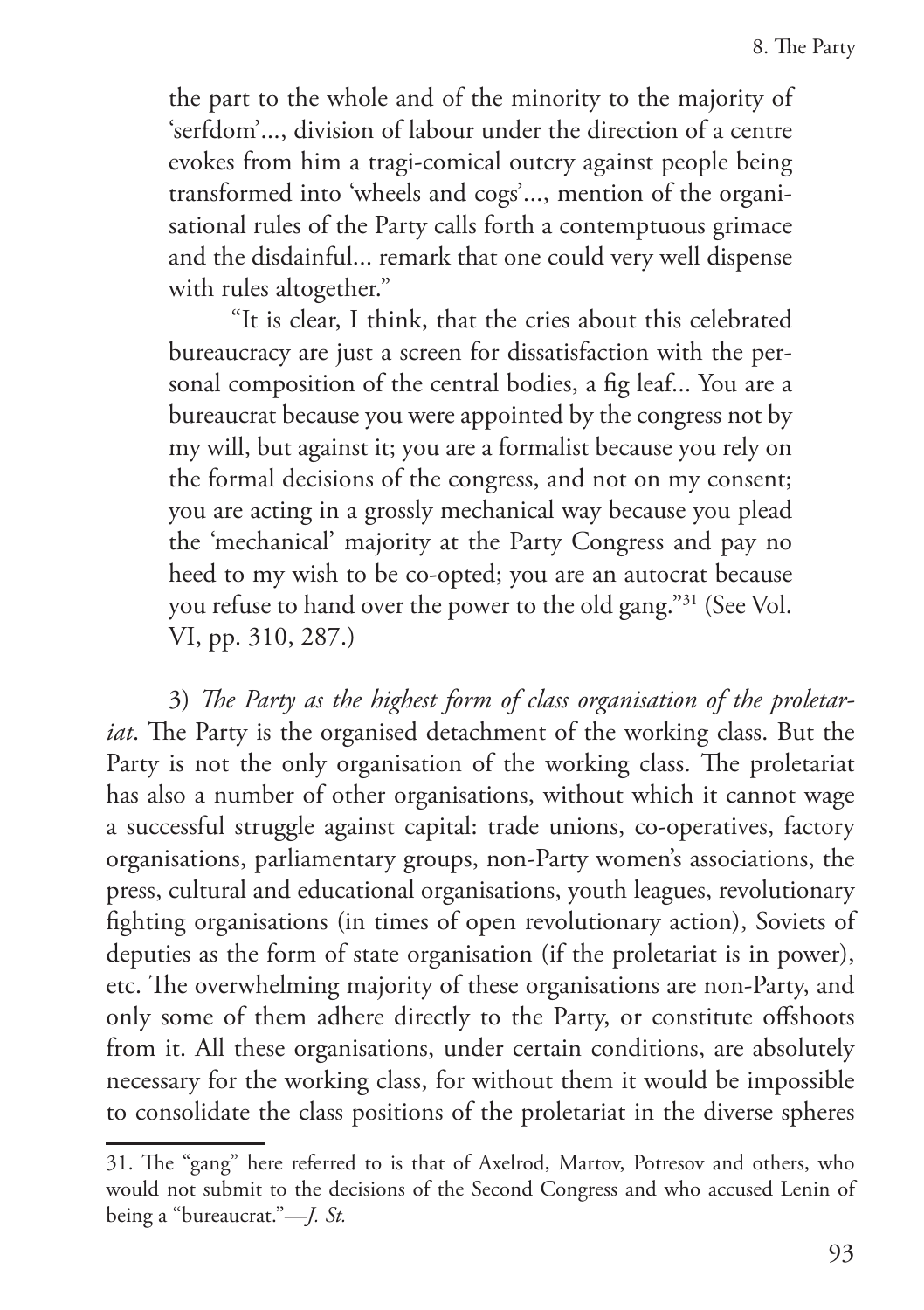of struggle; for without them it would be impossible to steel the proletariat as the force whose mission it is to replace the bourgeois order by the socialist order. But how can single leadership be exercised with such an abundance of organisations? What guarantee is there that this multiplicity of organisations will not lead to divergency in leadership? It may be said that each of these organisations carries on its work in its own special field, and that therefore these organisations cannot hinder one another. That, of course, is true. But it is also true that all these organisations should work in one direction for they serve *one* class, the class of the proletarians. The question then arises: who is to determine the line, the general direction, along which the work of all these organisations is to be conducted? Where is the central organisation which is not only able, because it has the necessary experience, to work out such a general line, but, in addition, is in a position, because it has sufficient prestige, to induce all these organisations to carry out this line, so as to attain unity of leadership and to make hitches impossible?

That organisation is the Party of the proletariat.

The Party possesses all the necessary qualifications for this because, in the first place, it is the rallying centre of the finest elements in the working class, who have direct connections with the non-Party organisations of the proletariat and very frequently lead them; because, secondly, the Party, as the rallying centre of the finest members of the working class, is the best school for training leaders of the working class, capable of directing every form of organisation of their class; because, thirdly, the Party, as the best school for training leaders of the working class, is, by reason of its experience and prestige, the only organisation capable of centralising the leadership of the struggle of the proletariat, thus transforming each and every non-Party organisation of the working class into an auxiliary body and transmission belt linking the Party with the class.

The Party is the highest form of class organisation of the proletariat.

This does not mean, of course, that non-Party organisations, trade unions, co-operatives, etc., should be officially subordinated to the Party leadership. It only means that the members of the Party who belong to these organisations and are doubtlessly influential in them should do all they can to persuade these non-Party organisations to draw nearer to the Party of the proletariat in their work and voluntarily accept its political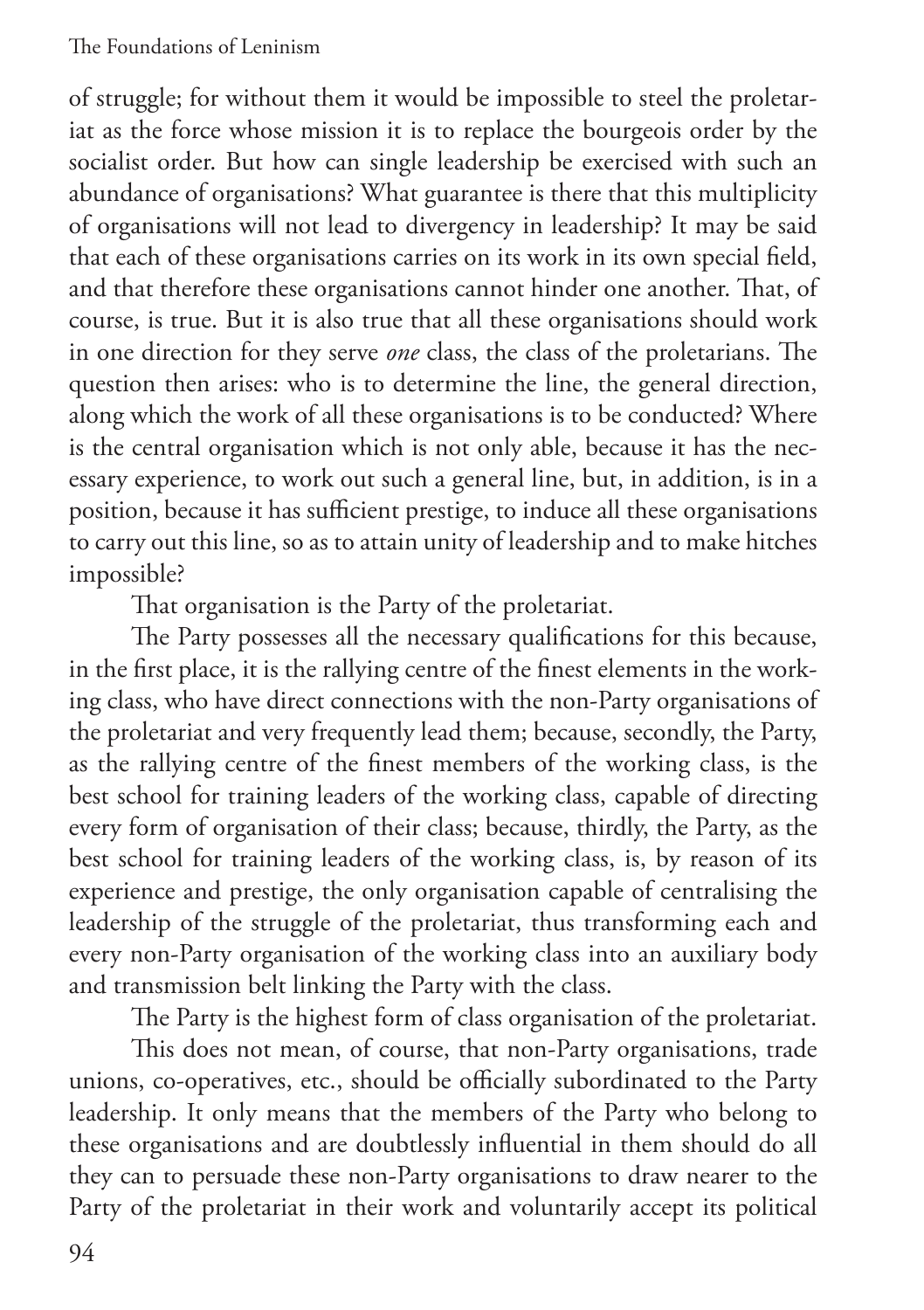leadership.

That is why Lenin says that the Party is "the *highest* form of proletarian class association," whose political leadership must extend to every other form of organisation of the proletariat. (See Vol. XXV, p. 194.)

That is why the opportunist theory of the "independence" and "neutrality" of the non-Party organisations, which breeds *independent* members of parliament and journalists *isolated* from the Party, *narrow-minded* trade union leaders and *philistine* co-operative officials, is wholly incompatible with the theory and practice of Leninism.

4) *The Party as an instrument of the dictatorship of the proletariat*. The Party is the highest form of organisation of the proletariat. The Party is the principal guiding force within the class of the proletarians and among the organisations of that class. But it does not by any means follow from this that the Party can be regarded as an end in itself, as a self-sufficient force. The Party is not only the highest form of class association of the proletarians; it is at the same time an *instrument* in the hands of the proletariat *for* achieving the dictatorship when that has not yet been achieved and for consolidating and expanding the dictatorship when it has already been achieved. The Party could not have risen so high in importance and could not have exerted its influence over all other forms of organisation of the proletariat, if the latter had not been confronted with the question of power, if the conditions of imperialism, the inevitability of wars, and the existence of a crisis had not demanded the concentration of all the forces of the proletariat at one point, the gathering of all the threads of the revolutionary movement in one spot in order to overthrow the bourgeoisie and to achieve the dictatorship of the proletariat. The proletariat needs the Party first of all as its General Staff, which it must have for the successful seizure of power. It scarcely needs proof that without a party capable of rallying around itself the mass organisations of the proletariat, and of centralising the leadership of the entire movement during the progress of the struggle, the proletariat in Russia could not have established its revolutionary dictatorship.

But the proletariat needs the Party not only to achieve the dictatorship; it needs it still more to maintain the dictatorship, to consolidate and expand it in order to achieve the complete victory of socialism.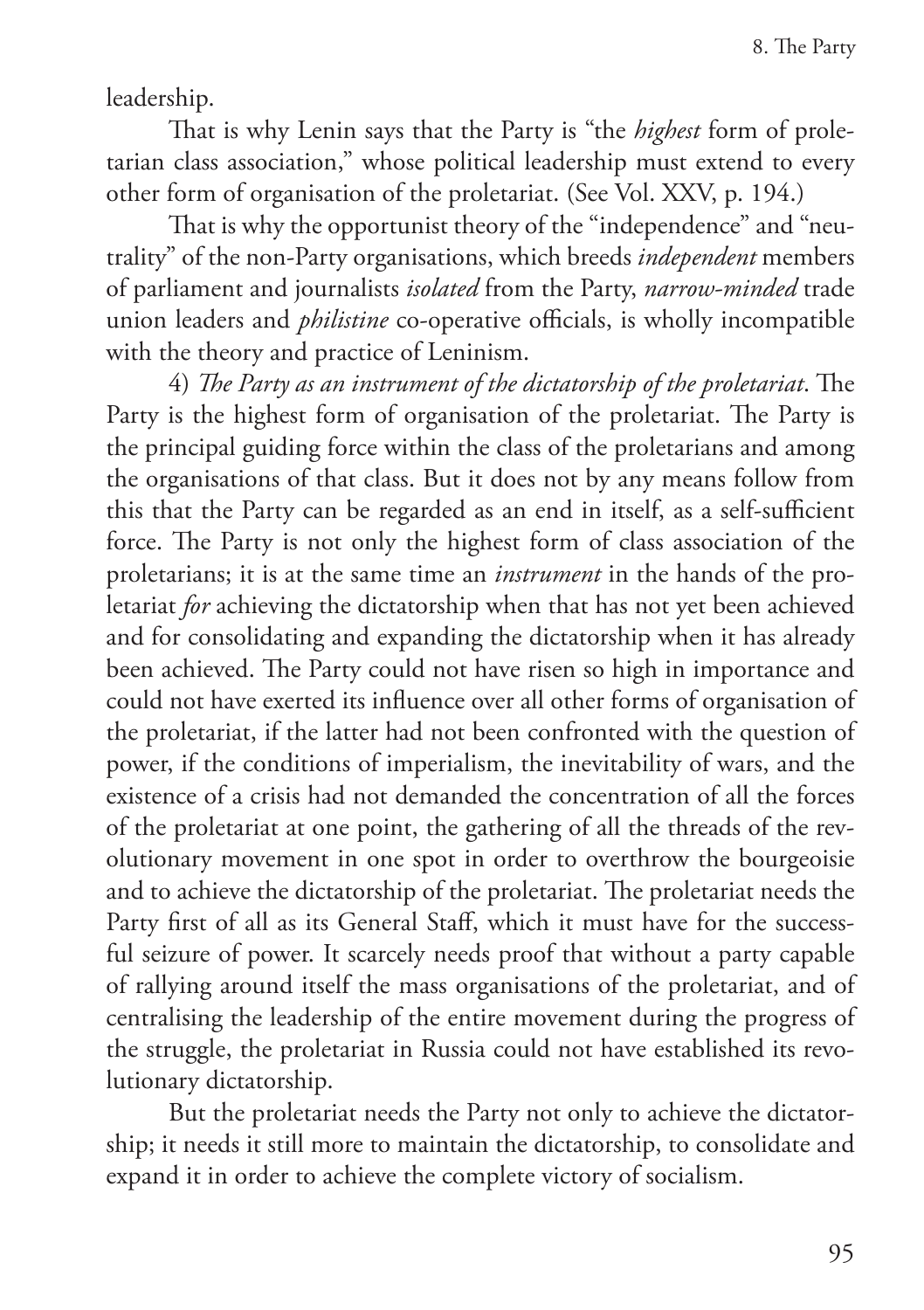"Certainly, almost everyone now realises," says Lenin, "that the Bolsheviks could not have maintained themselves in power for two-and-a-half months, let alone two-and-a-half years, without the strictest, truly iron discipline in our Party, and without the fullest and unreserved support of the latter by the whole mass of the working class, that is, by all its thinking, honest, self-sacrificing and influential elements, capable of leading or of carrying with them the backward strata." (See Vol. XXV, p. 173.)

Now, what does to "maintain" and "expand" the dictatorship mean? It means imbuing the millions of proletarians with the spirit of discipline and organisation; it means creating among the proletarian masses a cementing force and a bulwark against the corrosive influences of the petty-bourgeois elemental forces and petty-bourgeois habits; it means enhancing the organising work of the proletarians in re-educating and remoulding the petty-bourgeois strata; it means helping the masses of the proletarians to educate themselves as a force capable of abolishing classes and of preparing the conditions for the organisation of socialist production. But it is impossible to accomplish all this without a party which is strong by reason of its solidarity and discipline.

"The dictatorship of the proletariat," says Lenin, "is a stubborn struggle—bloody and bloodless, violent and peaceful, military and economic, educational and administrative against the forces and traditions of the old society. The force of habit of millions and tens of millions is a most terrible force. Without an iron party tempered in the struggle, without a party enjoying the confidence of all that is honest in the given class, without a party capable of watching and influencing the mood of the masses, it is impossible to conduct such a struggle successfully." (See Vol. XXV, p. 190.)

The proletariat needs the Party *for* the purpose of achieving and maintaining the dictatorship. The Party is an instrument of the dictatorship of the proletariat.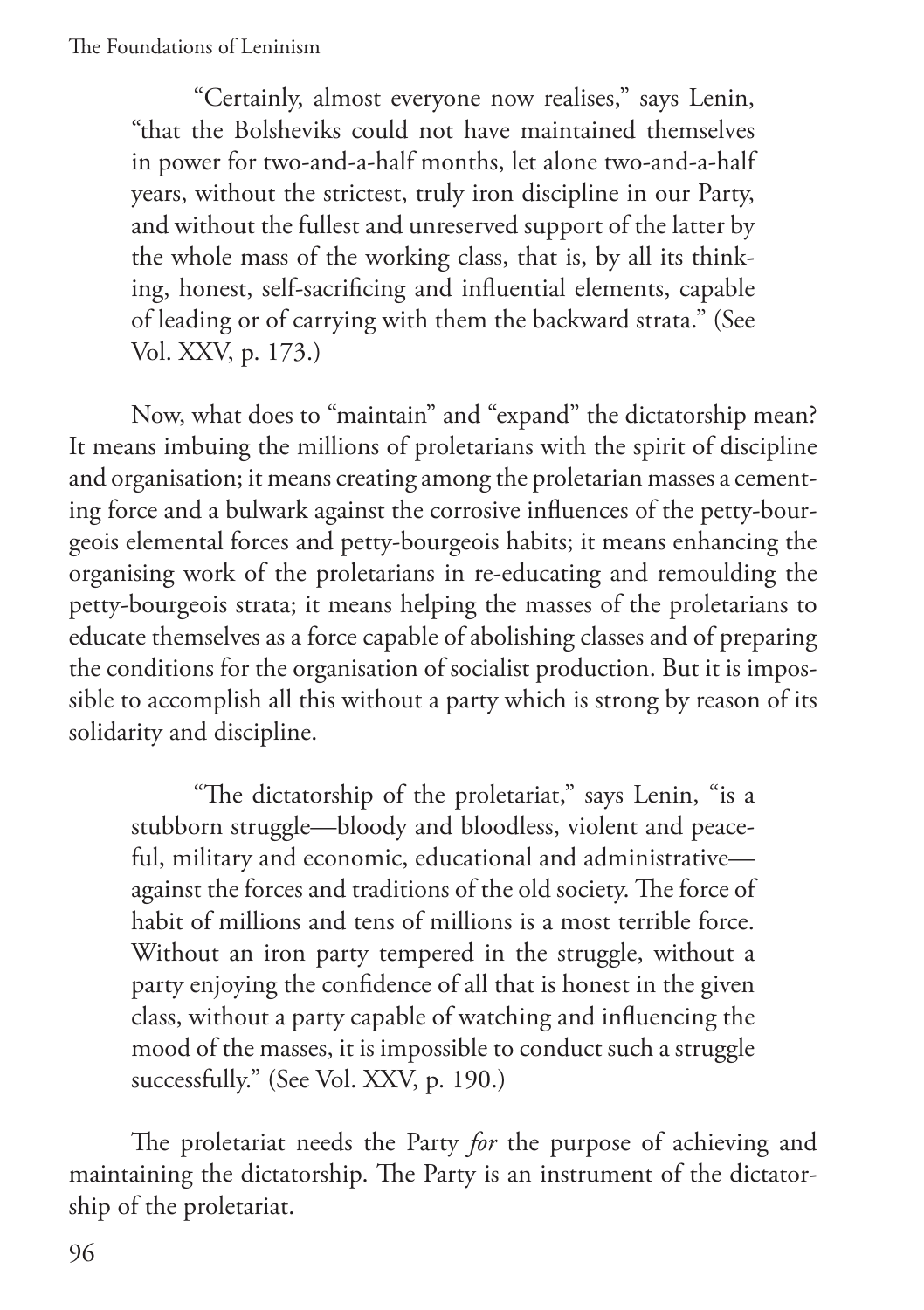But from this it follows that when classes disappear and the dictatorship of the proletariat withers away, the Party also will wither away.

5) *The Party as the embodiment of unity of will, unity incompatible with the existence of factions*. The achievement and maintenance of the dictatorship of the proletariat is impossible without a party which is strong by reason of its solidarity and iron discipline. But iron discipline in the Party is inconceivable without unity of will, without complete and absolute unity of action on the part of all members of the Party. This does not mean, of course, that the possibility of conflicts of opinion within the Party is thereby precluded. On the contrary, iron discipline does not preclude but presupposes criticism and conflict of opinion within the Party. Least of all does it mean that discipline must be "blind." On the contrary, iron discipline does not preclude but presupposes conscious and voluntary submission, for only conscious discipline can be truly iron discipline. But after a conflict of opinion has been closed, after criticism has been exhausted and a decision has been arrived at, unity of will and unity of action of all Party members are the necessary conditions without which neither Party unity nor iron discipline in the Party is conceivable.

"In the present epoch of acute civil war," says Lenin, "the Communist Party will be able to perform its duty only if it is organised in the most centralised manner, if iron discipline bordering on military discipline prevails in it, and if its Party centre is a powerful and authoritative organ, wielding wide powers and enjoying the universal confidence of the members of the Party." (See Vol. XXV, pp. 282-83.)

This is the position in regard to discipline in the Party in the period of struggle preceding the achievement of the dictatorship.

The same, but to an even greater degree, must be said about discipline in the Party after the dictatorship has been achieved.

"Whoever," says Lenin, "weakens in the least the iron discipline of the Party of the proletariat (especially during the time of its dictatorship), actually aids the bourgeoisie against the proletariat." (See Vol. XXV, p. 190.)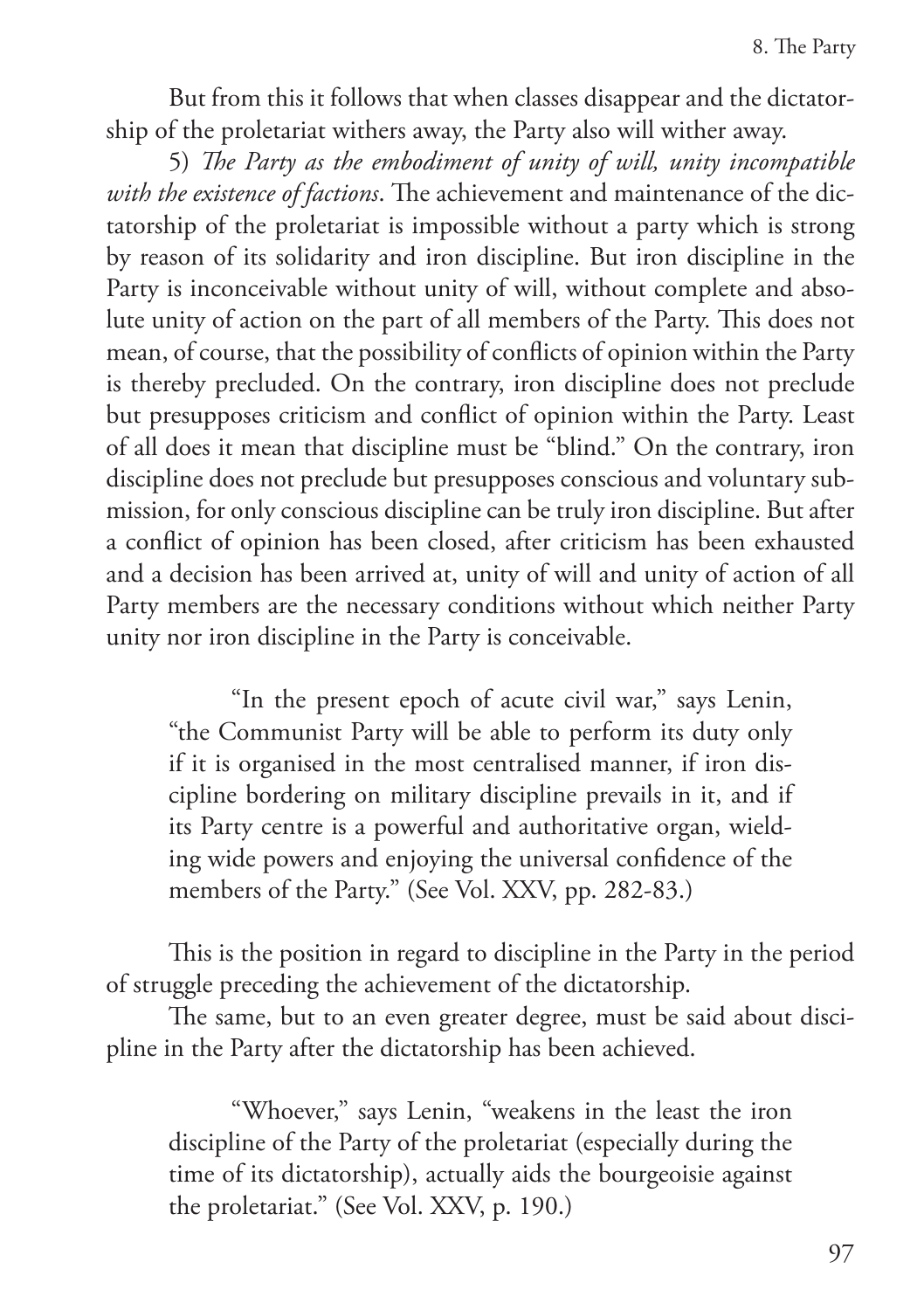But from this it follows that the existence of factions is compatible neither with the Party's unity nor with its iron discipline. It scarcely needs proof that the existence of factions leads to the existence of a number of centres, and the existence of a number of centres means the absence of one common centre in the Party, the breaking up of unity of will, the weakening and disintegration of discipline, the weakening and disintegration of the dictatorship. Of course, the parties of the Second International, which are fighting against the dictatorship of the proletariat and have no desire to lead the proletarians to power, can afford such liberalism as freedom of factions, for they have no need at all for iron discipline. But the parties of the Communist International, whose activities are conditioned by the task of achieving and consolidating the dictatorship of the proletariat, cannot afford to be "liberal" or to permit freedom of factions.

The Party represents unity of will, which precludes all factionalism and division of authority in the Party.

Hence Lenin's warning about the "danger of factionalism from the point of view of Party unity and of effecting the unity of will of the vanguard of the proletariat as the fundamental condition for the success of the dictatorship of the proletariat," which is embodied in the special resolution of the Tenth Congress of our Party "On Party Unity."32

Hence Lenin's demand for the "complete elimination of all factionalism" and the "immediate dissolution of all groups, without exception, that have been formed on the basis of various platforms," on pain of "unconditional and immediate expulsion from the Party." (See the resolution "On Party Unity.")

6) *The Party becomes strong by purging itself of opportunist elements*. The source of factionalism in the Party is its opportunist elements. The proletariat is not an isolated class. It is constantly replenished by the influx of peasants, petty bourgeois and intellectuals proletarianised by the development of capitalism. At the same time the upper stratum of the proletariat, principally trade union leaders and members of parliament who are fed by the bourgeoisie out of the super-profits extracted from the colonies,

<sup>32.</sup> The resolution "On Party Unity" was written by V. I. Lenin and adopted by the Tenth Congress of the R.C.P. (B.), held on March 8-16, 1921. (See V. I. Lenin, Works, 4th Russ. ed., Vol. 32, pp. 217-21, and also Resolutions and Decisions of C.P.S.U. (B.) Congresses, Conferences and Central Committee Plenums, Part I, 1941, pp. 364-66.)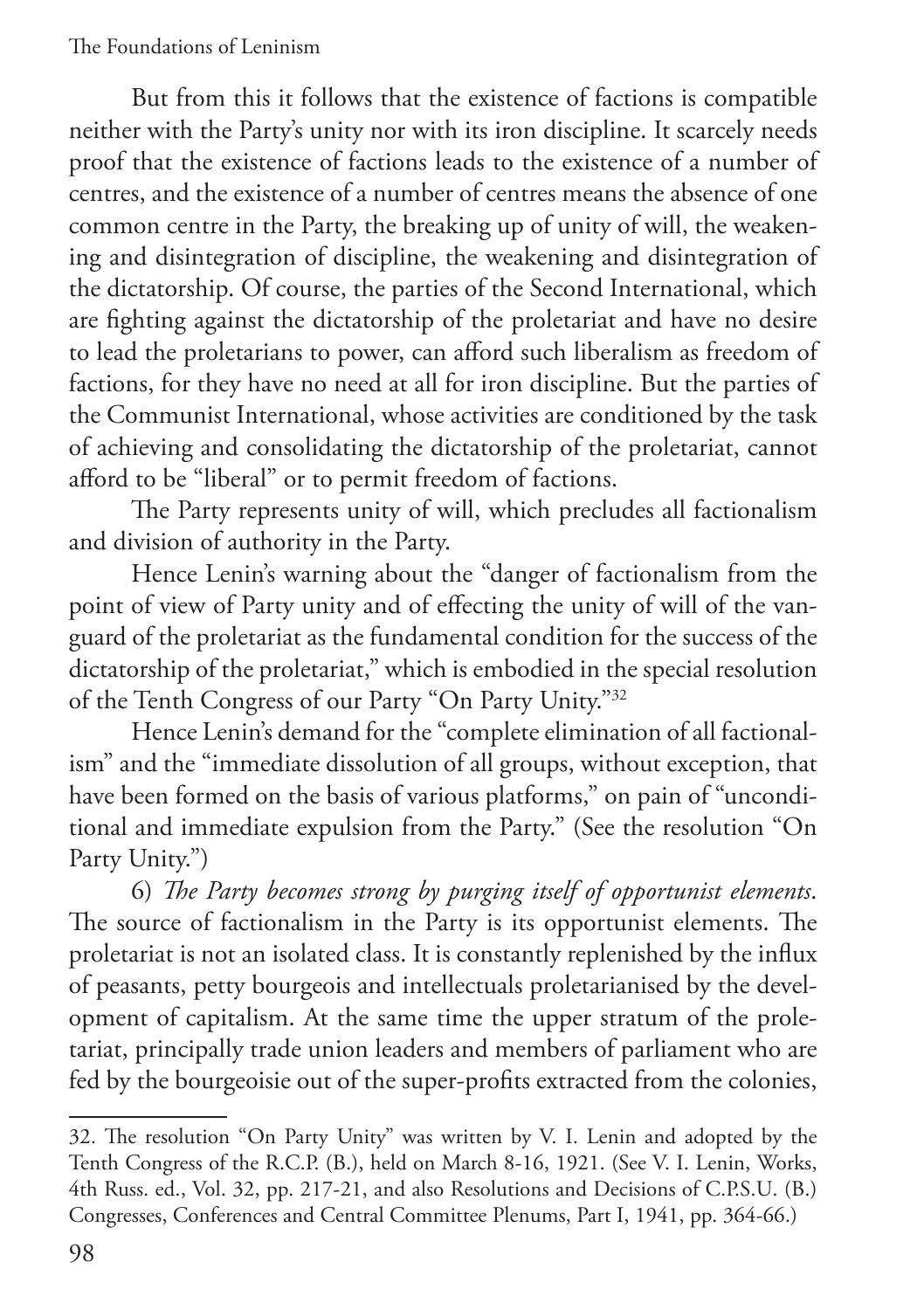is undergoing a process of decay. "This stratum of bourgeoisified workers, or the 'labour aristocracy,'" says Lenin, "who are quite philistine in their mode of life, in the size of their earnings and in their entire outlook, is the principal prop of the Second International, and, in our days, the principal *social* (not military) *prop of the bourgeoisie*. For they are real *agents of the bourgeoisie in the working-class* movement, the labour lieutenants of the capitalist class..., real channels of reformism and chauvinism." (See Vol. XIX, p. 77.)

In one way or another, all these petty-bourgeois groups penetrate into the Party and introduce into it the spirit of hesitancy and opportunism, the spirit of demoralisation and uncertainty. It is they, principally, that constitute the source of factionalism and disintegration, the source of disorganisation and disruption of the Party from within. To fight imperialism with such "allies" in one's rear means to put oneself in the position of being caught between two fires, from the front and from the rear. Therefore, ruthless struggle against such elements, their expulsion from the Party, is a pre-requisite for the successful struggle against imperialism.

The theory of "defeating" opportunist elements by ideological struggle within the Party, the theory of "overcoming" these elements within the confines of a single party, is a rotten and dangerous theory, which threatens to condemn the Party to paralysis and chronic infirmity, threatens to make the Party a prey to opportunism, threatens to leave the proletariat without a revolutionary party, threatens to deprive the proletariat of its main weapon in the fight against imperialism. Our Party could not have emerged on to the broad highway, it could not have seized power and organised the dictatorship of the proletariat, it could not have emerged victorious from the civil war, if it had had within its ranks people like Martov and Dan, Potresov and Axelrod. Our Party succeeded in achieving internal unity and unexampled cohesion of its ranks primarily because it was able in good time to purge itself of the opportunist pollution, because it was able to rid its ranks of the Liquidators and Mensheviks. Proletarian parties develop and become strong by purging themselves of opportunists and reformists, social-imperialists and social-chauvinists, social-patriots and social-pacifists.

The Party becomes strong by purging itself of opportunist elements.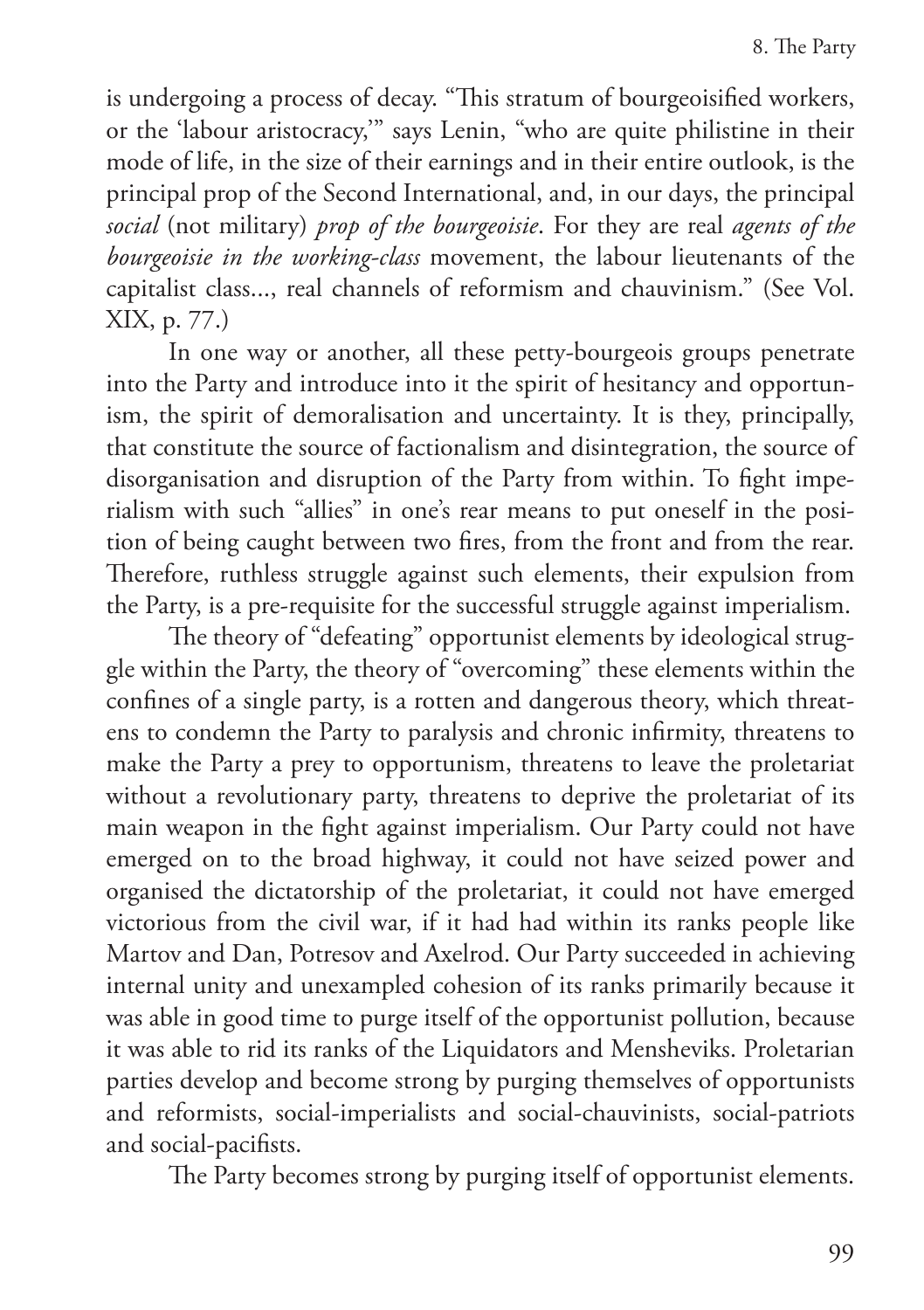"With reformists, Mensheviks, in our ranks," says Lenin, "it is *impossible* to be victorious in the proletarian revolution, it is *impossible* to defend it. That is obvious in principle, and it has been strikingly confirmed by the experience of both Russia and Hungary... In Russia, difficult situations have arisen *many times*, when the Soviet regime would *most certainly* have been overthrown had Mensheviks, reformists and petty-bourgeois democrats remained in our Party... in Italy, where, as is generally admitted, decisive battles between the proletariat and the bourgeoisie for the possession of state power are imminent. At such a moment it is not only absolutely necessary to remove the Mensheviks, reformists, the Turatists from the Party, but it may even be useful to remove excellent Communists who are liable to waver, and who reveal a tendency to waver towards 'unity' with the reformists, to remove them from all responsible posts... On the eve of a revolution, and at a moment when a most fierce struggle is being waged for its victory, the slightest wavering in the ranks of the Party may *wreck everything*, frustrate the revolution, wrest the power from the hands of the proletariat; for this power is not yet consolidated, the attack upon it is still very strong. The desertion of wavering leaders at such a time does not weaken but strengthens the Party, the working-class movement and the revolution." (See Vol. XXV, pp. 462, 463, 464.)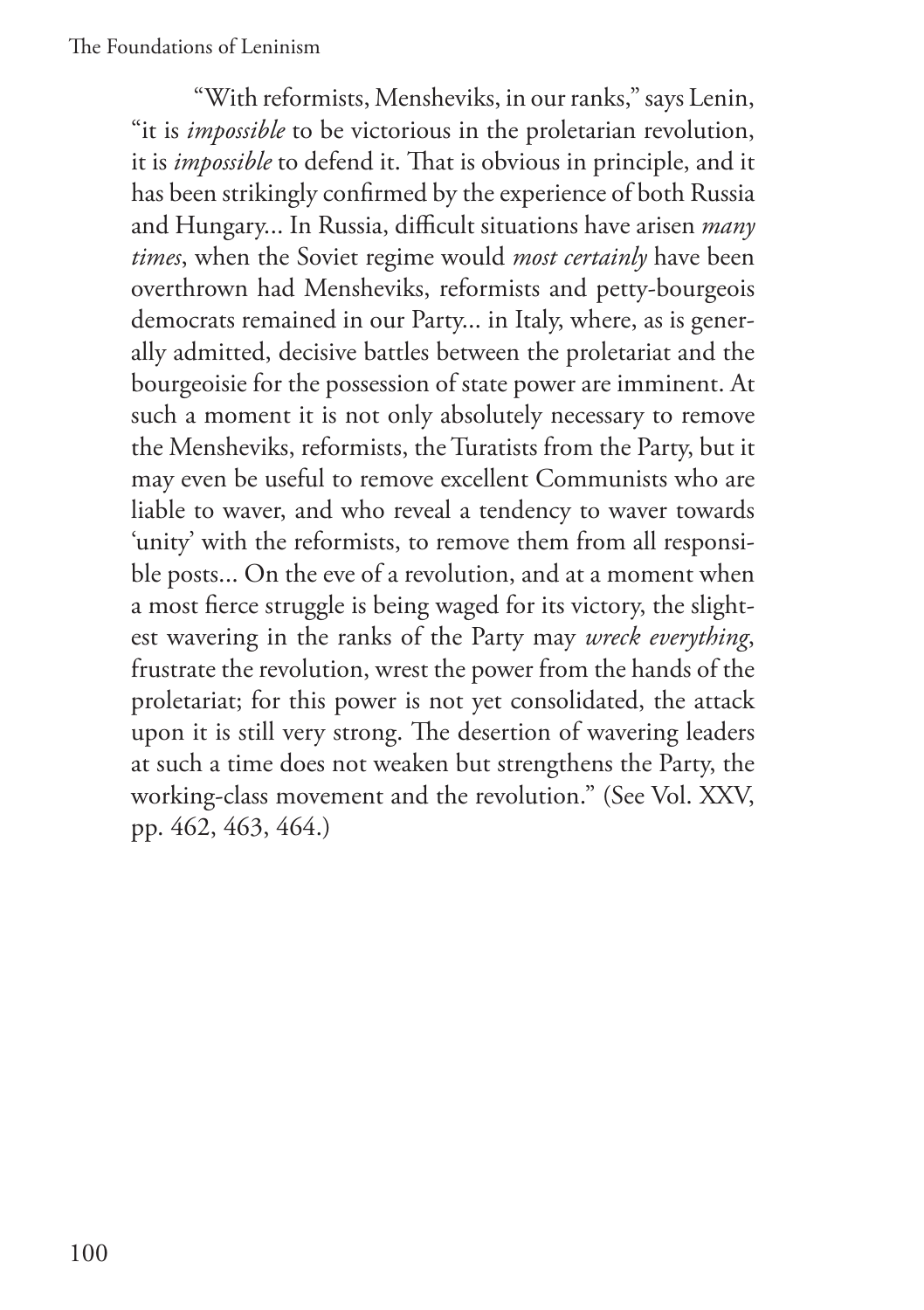## Chapter IX.

# **Style in Work**

I am not referring to literary style. What I have in mind is style in work, that specific and peculiar feature in the practice of Leninism which creates the special type of Leninist worker. Leninism is a school of theory and practice which trains a special type of Party and state worker, creates a special Leninist style in work.

What are the characteristic features of this style? What are its peculiarities?

It has two specific features:

a) Russian revolutionary sweep and

b) American efficiency.

The style of Leninism consists in combining these two specific features in Party and state work.

Russian revolutionary sweep is an antidote to inertia, routine, conservatism, mental stagnation and slavish submission to ancient traditions. Russian revolutionary sweep is the life-giving force which stimulates thought, impels things forward, breaks the past and opens up perspectives. Without it no progress is possible.

But Russian revolutionary sweep has every chance of degenerating in practice into empty "revolutionary" Manilovism if it is not combined with American efficiency in work. Examples of this degeneration are only too numerous. Who does not know the disease of "revolutionary" scheme concocting and "revolutionary" plan drafting, which springs from the belief in the power of decrees to arrange everything and re-make everything? A Russian writer, I. Ehrenburg, in his story *The Percomman (The Perfect Communist Man)*, has portrayed the type of a "Bolshevik" afflicted with this disease, who set himself the task of finding a formula for the ideally perfect man and... became "submerged" in this "work." The story contains a great exaggeration, but it certainly gives a correct likeness of the disease. But no one, I think, has so ruthlessly and bitterly ridiculed those afflicted with this disease as Lenin. Lenin stigmatised this morbid belief in concocting schemes and in turning out decrees as "communist vainglory."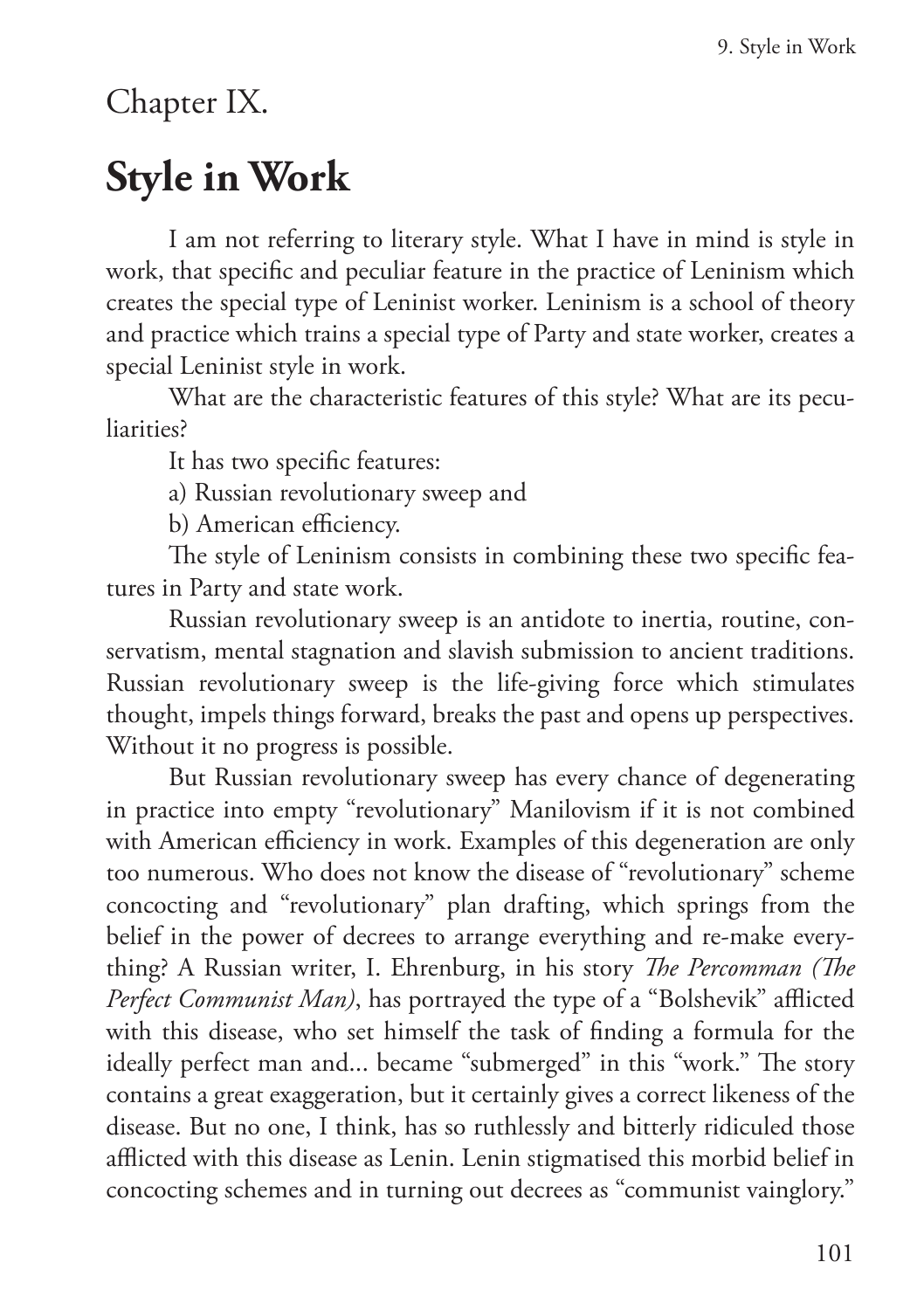The Foundations of Leninism

"Communist vainglory," says Lenin, "means that a man, who is a member of the Communist Party, and has not yet been purged from it, imagines that he can solve all his problems by issuing communist decrees." (See Vol. XXVII, pp. 50-51.)

Lenin usually contrasted hollow "revolutionary" phrasemongering with plain everyday work, thus emphasising that "revolutionary" scheme concocting is repugnant to the spirit and the letter of true Leninism.

"Fewer pompous phrases, more plain, *everyday* work..." says Lenin.

"Less political fireworks and more attention to the simplest but vital... facts of communist construction..." (See Vol. XXIV, pp. 343 and 335.)

American efficiency, on the other hand, is an antidote to "revolutionary" Manilovism and fantastic scheme concocting. American efficiency is that indomitable force which neither knows nor recognises obstacles; which with its business-like perseverance brushes aside all obstacles; which continues at a task once started until it is finished, even if it is a minor task; and without which serious constructive work is inconceivable.

But American efficiency has every chance of degenerating into narrow and unprincipled practicalism if it is not combined with Russian revolutionary sweep. Who has not heard of that disease of narrow empiricism and unprincipled practicalism which has not infrequently caused certain "Bolsheviks" to degenerate and to abandon the cause of the revolution? We find a reflection of this peculiar disease in a story by B. Pilnyak, entitled *The Barren Year*, which depicts types of Russian "Bolsheviks" of strong will and practical determination who "function" very "energetically," but without vision, without knowing "what it is all about," and who, therefore, stray from the path of revolutionary work. No one has ridiculed this disease of practicalism so incisively as Lenin. He branded it as "narrow-minded empiricism" and "brainless practicalism." He usually contrasted it with vital revolutionary work and the necessity of having a revolutionary perspective in all our daily activities, thus emphasising that this unprincipled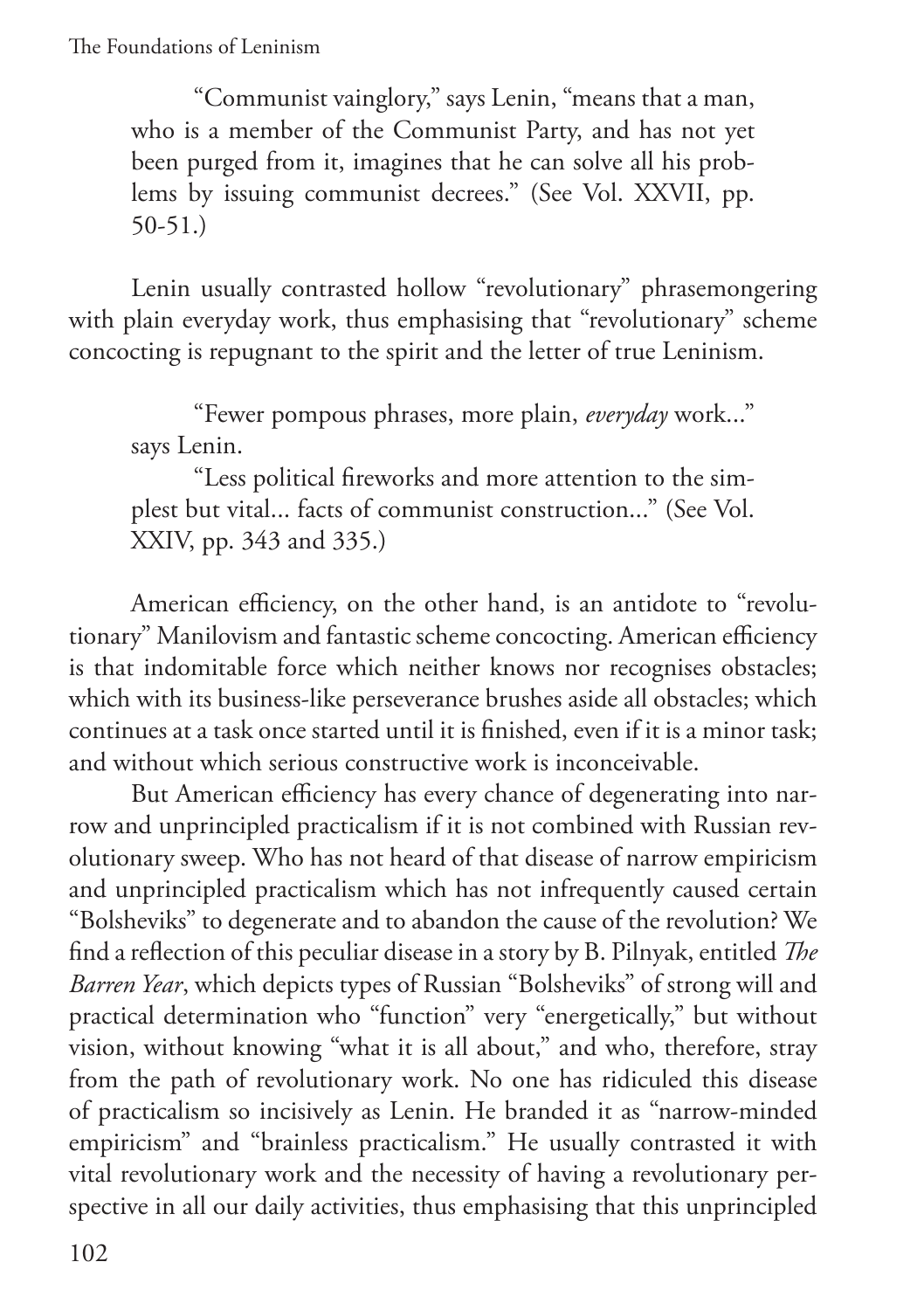practicalism is as repugnant to true Leninism as "revolutionary" scheme concocting.

The combination of Russian revolutionary sweep with American efficiency is the essence of Leninism in Party and state work.

This combination alone produces the finished type of Leninist worker, the style of Leninism in work.

*Pravda*, Nos. 96, 97, 103, 105, 107, 108, 111; April 26 and 30, May 9, 11, 14, 15 and 18, 1924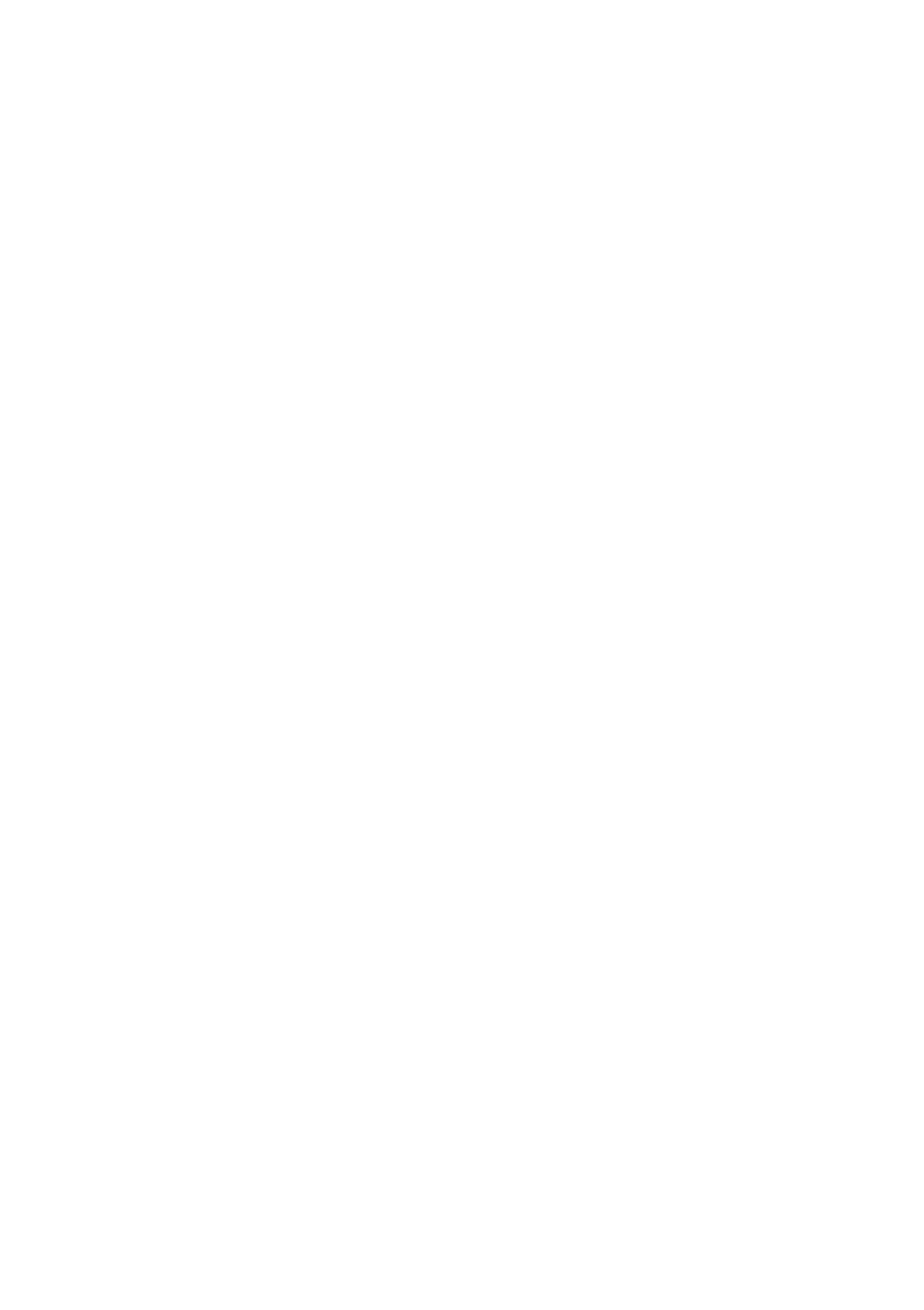## **Collection "Colorful Classics"**

- 1. *Marxism-Leninism-Maoism Basic Course* Communist Party of India (Maoist) **Also available in German, Arabic, Italian**
- 2. *Philosophical Trends in the Feminist Movement* Anuradha Ghandy
- 3. *Minimanual of the Urban Guerrilla* Carlos Marighella
- 4. *The Communist Necessity* J. Moufawad-Paul
- 5. *Maoists in India: Writings & Interviews* Azad
- 6. *Five Golden Rays* Mao Zedong
- 7. *Stand for Socialism against Modern Revisionism* Armando Liwanag
- 8. *Strategy for the Liberation of Palestine* PFLP
- 9. *Against Avakianism* Ajith
- 10. *Specific Characterics of our People's War* Jose Maria Sison
- 11. *Rethinking Socialism: What is Socialist Transition?* Deng-Yuan Hsu & Pao-yu Ching
- 12. *Fedai Guerillas Speak on Armed Struggle in Iran* Dehghani, Ahmadzadeh, Habash, Pouyan, Ashraf
- 13. *Revolutionary Works* Seamus Costello
- 14. *Urban Perspective* Communist Party of India (Maoist)
- 15. *Five Essays on Philosophy* Mao Zedong
- 16. *Post-Modernism Today* Siraj
- 17. *The National Question* Ibrahim Kaypakkaya